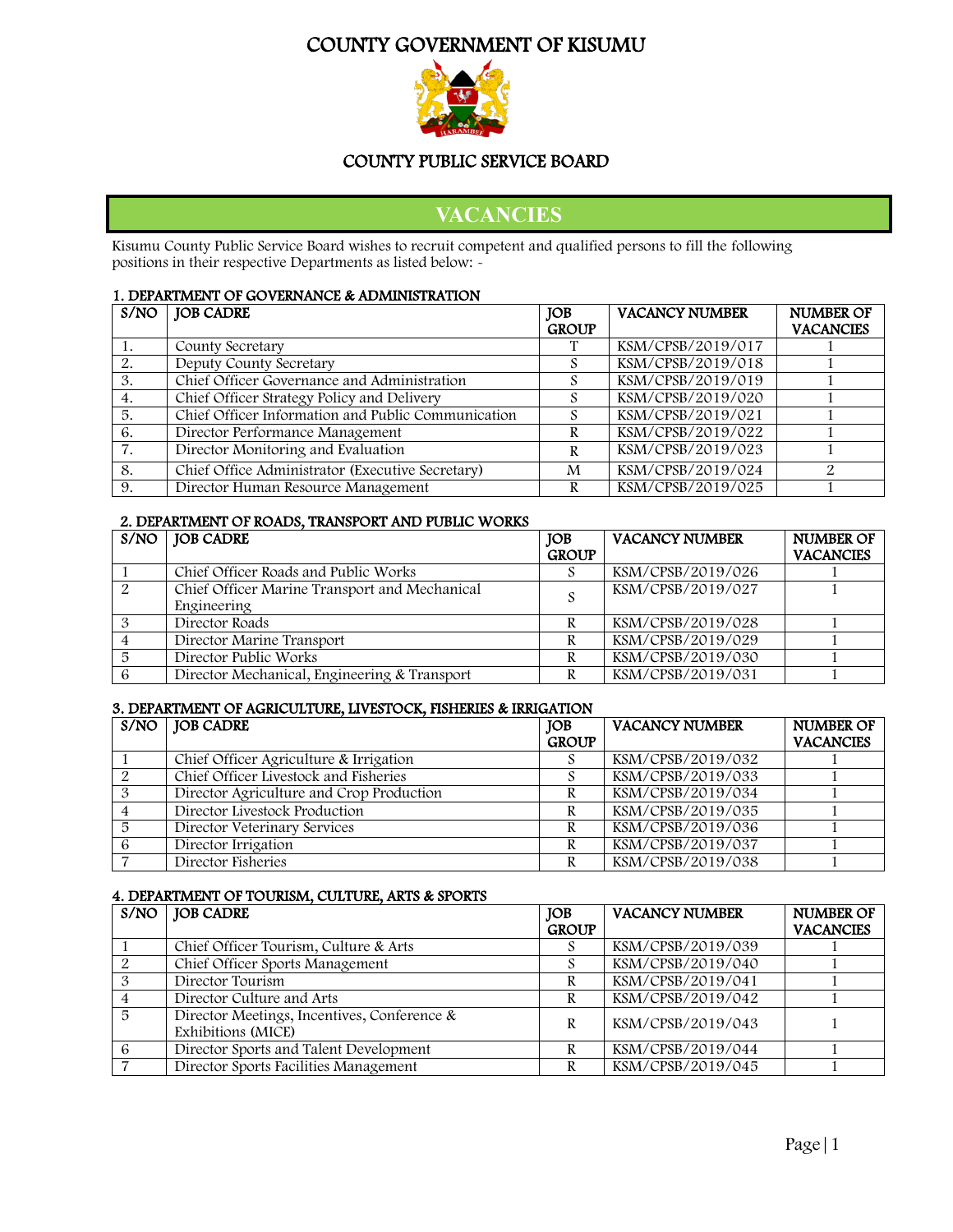#### 5. DEPARTMENT OF ENVIRONMENT, WATER & NATURAL RESOURCES

| S/NO | <b>IOB CADRE</b>                              | <b>IOB</b><br><b>GROUP</b> | <b>VACANCY NUMBER</b> | NUMBER OF<br><b>VACANCIES</b> |
|------|-----------------------------------------------|----------------------------|-----------------------|-------------------------------|
|      | Chief Officer Water & Sewerage Services       |                            | KSM/CPSB/2019/046     |                               |
|      | Chief Officer Environment & Natural Resources |                            | KSM/CPSB/2019/047     |                               |

#### 6. DEPARTMENT OF EDUCATION, ICT AND HUMAN CAPACITY DEVELOPMENT

|    | $S/NO$   JOB CADRE                                                 | <b>IOB</b><br><b>GROUP</b> | <b>VACANCY NUMBER</b> | <b>NUMBER OF</b><br><b>VACANCIES</b> |
|----|--------------------------------------------------------------------|----------------------------|-----------------------|--------------------------------------|
|    | Chief Officer Education & ICT                                      |                            | KSM/CPSB/2019/048     |                                      |
|    | Chief Officer Women, Social Services, Youth & PWD                  |                            | KSM/CPSB/2019/049     |                                      |
| 3  | Director of Youth Training (TVET)                                  |                            | KSM/CPSB/2019/050     |                                      |
|    | Director Education (Early Childhood)                               |                            | KSM/CPSB/2019/051     |                                      |
| -5 | Director Women, Youth & Persons with Disabilities<br>(PWD) Affairs | R                          | KSM/CPSB/2019/052     |                                      |
|    | Director Social Services                                           |                            | KSM/CPSB/2019/053     |                                      |

#### 7. DEPARTMENT OF BUSINESS, COOPERATIVES & MARKETING

| $S/NO$   JOB CADRE                                      | <b>JOB</b>   | <b>VACANCY NUMBER</b> | <b>NUMBER OF</b> |
|---------------------------------------------------------|--------------|-----------------------|------------------|
|                                                         | <b>GROUP</b> |                       | <b>VACANCIES</b> |
| Chief Officer Business Cooperative & Marketing          |              | KSM/CPSB/2019/054     |                  |
| Director Trade, Markets & Enterprise Development        |              | KSM/CPSB/2019/055     |                  |
| Director Alcoholic Beverages, Liquor Licensing, Betting | R            | KSM/CPSB/2019/056     |                  |
| and Gaming Control                                      |              |                       |                  |
| Director Cooperatives & Marketing                       |              | KSM/CPSB/2019/057     |                  |

#### 8. DEPARTMENT OF ENERGY & INDUSTRIALIZATION

| $S/NO$   JOB CADRE                                            | <b>IOB</b>   | <b>VACANCY NUMBER</b> | NUMBER OF        |
|---------------------------------------------------------------|--------------|-----------------------|------------------|
|                                                               | <b>GROUP</b> |                       | <b>VACANCIES</b> |
| Chief Officer Energy & Industrialization                      |              | KSM/CPSB/2019/058     |                  |
| Director Petroleum & Electricity                              |              | KSM/CPSB/2019/059     |                  |
| Director Cottage Industries & Special Economic Zones<br>(SEZ) |              | KSM/CPSB/2019/060     |                  |

#### 9. DEPARTMENT OF LANDS, HOUSING, PHYSICAL PLANNING & URBAN DEVELOPMENT

| $S/NO$   JOB CADRE                                      | <b>IOB</b><br><b>GROUP</b> | <b>VACANCY NUMBER</b> | <b>NUMBER OF</b><br><b>VACANCIES</b> |
|---------------------------------------------------------|----------------------------|-----------------------|--------------------------------------|
| Chief Officer Lands, Survey and Physical Planning       |                            | KSM/CPSB/2019/061     |                                      |
| Chief Officer Housing $\overline{\&}$ Urban Development |                            | KSM/CPSB/2019/062     |                                      |
| Director Physical Planning                              |                            | KSM/CPSB/2019/063     |                                      |
| Director Land Survey                                    |                            | KSM/CPSB/2019/064     |                                      |
| Director Lands and Administration                       |                            | KSM/CPSB/2019/065     |                                      |
| Director Housing                                        |                            | KSM/CPSB/2019/066     |                                      |
| Director Urban Development                              |                            | KSM/CPSB/2019/067     |                                      |

#### 10. DEPARTMENT OF FINANCE & ECONOMIC PLANNING

|   | $S/NO$   JOB CADRE                         | <b>JOB</b>   | <b>VACANCY NUMBER</b> | <b>NUMBER OF</b> |
|---|--------------------------------------------|--------------|-----------------------|------------------|
|   |                                            | <b>GROUP</b> |                       | <b>VACANCIES</b> |
|   | Chief Officer Finance                      |              | KSM/CPSB/2019/068     |                  |
|   | Chief Officer Economic Planning            |              | KSM/CPSB/2019/069     |                  |
|   | Director Risk & Asset Portfolio Management | R            | KSM/CPSB/2019/070     |                  |
|   | Director Supply Chain Management           | R            | KSM/CPSB/2019/071     |                  |
| 5 | Director Planning and Statistics           |              | KSM/CPSB/2019/072     |                  |
| 6 | Director of Public Participation           | R            | KSM/CPSB/2019/073     |                  |
|   | Director Accounting                        | R            | KSM/CPSB/2019/074     |                  |
|   | Director Budget                            |              | KSM/CPSB/2019/075     |                  |

#### 11. DEPARTMENT OF HEALTH & SANITATION

| $S/NO$   JOB CADRE                                       | JOB          | <b>VACANCY NUMBER</b> | <b>NUMBER OF</b> |
|----------------------------------------------------------|--------------|-----------------------|------------------|
|                                                          | <b>GROUP</b> |                       | <b>VACANCIES</b> |
| Chief Officer Environment and Health Services            |              | KSM/CPSB/2019/076     |                  |
| Chief Officer Planning, Strategy, Policy, Partnerships & |              | KSM/CPSB/2019/077     |                  |
| General Administration                                   |              |                       |                  |
| Director Curative & Rehabilitative Services              |              | KSM/CPSB/2019/078     |                  |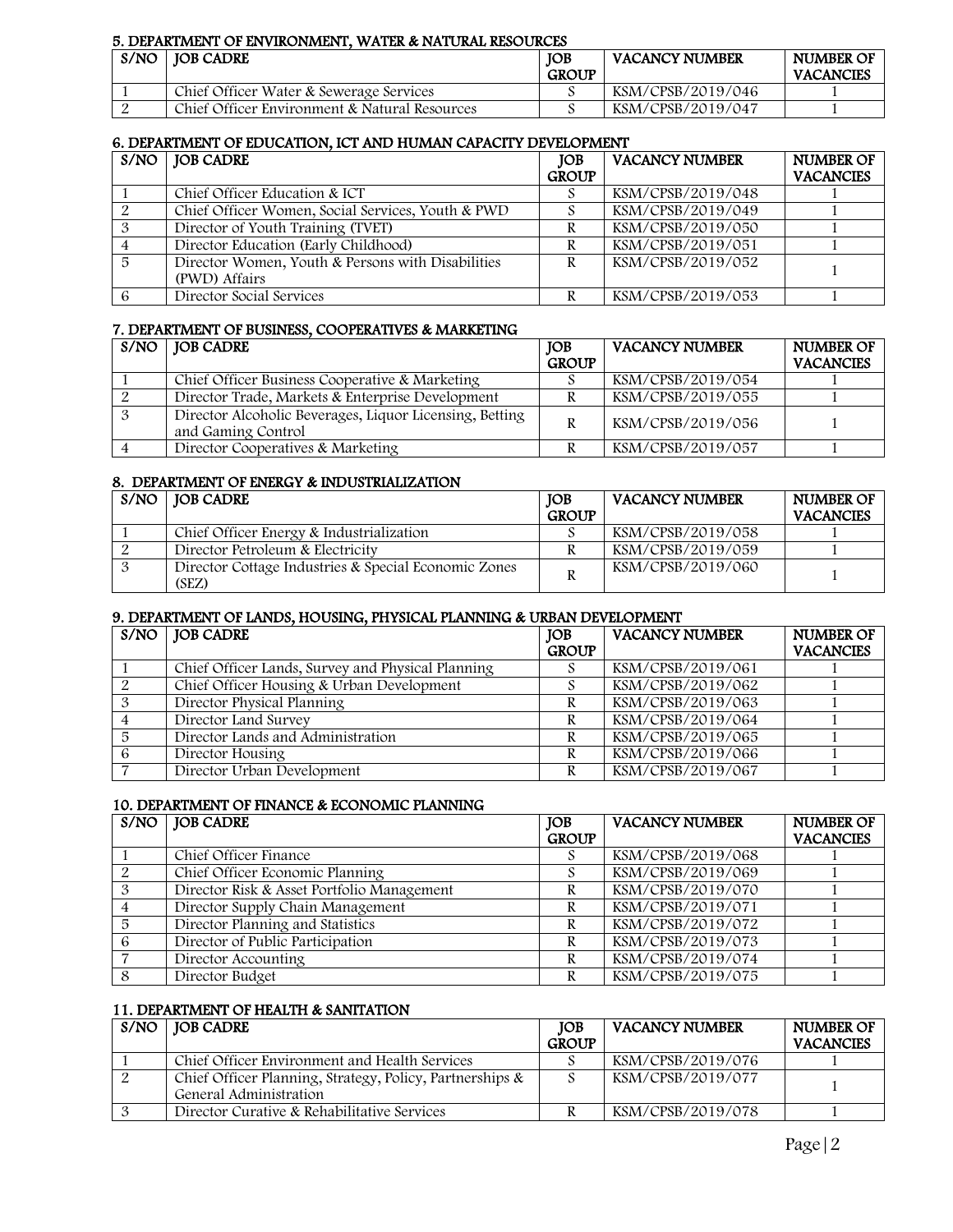| Director Public Health, Preventive/Promotive &<br>Environmental Health Services | KSM/CPSB/2019/079 |  |
|---------------------------------------------------------------------------------|-------------------|--|
| Director Policy Planning, Strategy, Partnerships &<br>Resource Mobilization     | KSM/CPSB/2019/080 |  |
| Director General Administration, Logistics &<br>Infrastructure Development      | KSM/CPSB/2019/081 |  |

#### 12. PUBLIC SERVICE BOARD

|                  | <b>JOB CADRE</b>                   | <b>JOB</b><br><b>GROUP</b> | <b>VACANCY NUMBER</b> | <b>NUMBER</b><br>OF |
|------------------|------------------------------------|----------------------------|-----------------------|---------------------|
|                  |                                    |                            |                       | <b>VACANCIES</b>    |
| 1.               | Director Human Resource Management | R                          | KSM/CPSB/2019/082     |                     |
| 2.               | Director Finance & Administration  | $\mathbb{R}$               | KSM/CPSB/2019/083     | 1                   |
| 3.               | Director Ethics & Governance       | $\mathbb{R}$               | KSM/CPSB/2019/084     |                     |
| $\overline{4}$ . | Public Relations Officer           | M                          | KSM/CPSB/2019/085     | 1                   |
| 5.               | Procurement/Logistics Officer      | M                          | KSM/CPSB/2019/086     | 1                   |
| 6.               | Senior Ethics & Governance Officer | L                          | KSM/CPSB/2019/087     |                     |
| 7.               | Legal Officer                      | M                          | KSM/CPSB/2019/088     | 1                   |
| 8.               | Senior Internal Auditor            | M                          | KSM/CPSB/2019/089     | 1                   |
| 9.               | Chief Office Administrator         | M                          | KSM/CPSB/2019/090     | $\overline{2}$      |
| 10.              | Accountant                         | L                          | KSM/CPSB/2019/091     | 1                   |
| 11.              | Human Resource Records Clerks      | K                          | KSM/CPSB/2019/092     | 2                   |
| 12.              | <b>Accounts Clerk</b>              | H                          | KSM/CPSB/2019/093     | 1                   |
| 13.              | Human Resource Clerk               | $\mathbf{K}$               | KSM/CPSB/2019/094     |                     |
| 14.              | <b>ICT</b> Assistant               | H                          | KSM/CPSB/2019/095     |                     |
| 15.              | Procurement Assistant              | H                          | KSM/CPSB/2019/096     | 1                   |
| 16.              | Drivers                            | D                          | KSM/CPSB/2019/097     | $\overline{2}$      |
| 17.              | Legal Clerk                        | J/K                        | KSM/CPSB/2019/098     | 1                   |
| 18.              | Office Assistant                   | G                          | KSM/CPSB/2019/099     |                     |

Note: The positions of County Secretary, Deputy County Secretary, Chief Officers and Directors will be on Contract for a period of three years renewable based on successful performance.

For details on the above advertised positions and how to apply, applicants are asked to visit our website [www.kisumu.go.ke](http://www.kisumu.go.ke/) .

#### HOW TO APPLY

The candidate should apply by downloading and filling **application for employment form** available on our website. All dully filled forms should be sent to the undersigned on or before 19th July 2019 at 4.00 pm.

#### THE SECRETARY PUBLIC SERVICE BOARD P.O. BOX 7792-40100, KISUMU

Hand delivered applications can be dropped at our offices located at Kisumu County Public Service Board Offices (Former M.E.O Office), Okore Rd, Milimani, Kisumu.

All candidates interested in any of the above positions must attach clearance certificates from KRA, HELB, EACC, CID, CRB and Commission for Higher Education for degrees obtained outside Kenya.

Only shortlisted candidates will be contacted.

NB: The County Government of Kisumu is an equal opportunity employer and women, the youth and persons with disabilities who meet the specified requirements are encouraged to apply and also indicate so in their applications.

 $\rightarrow$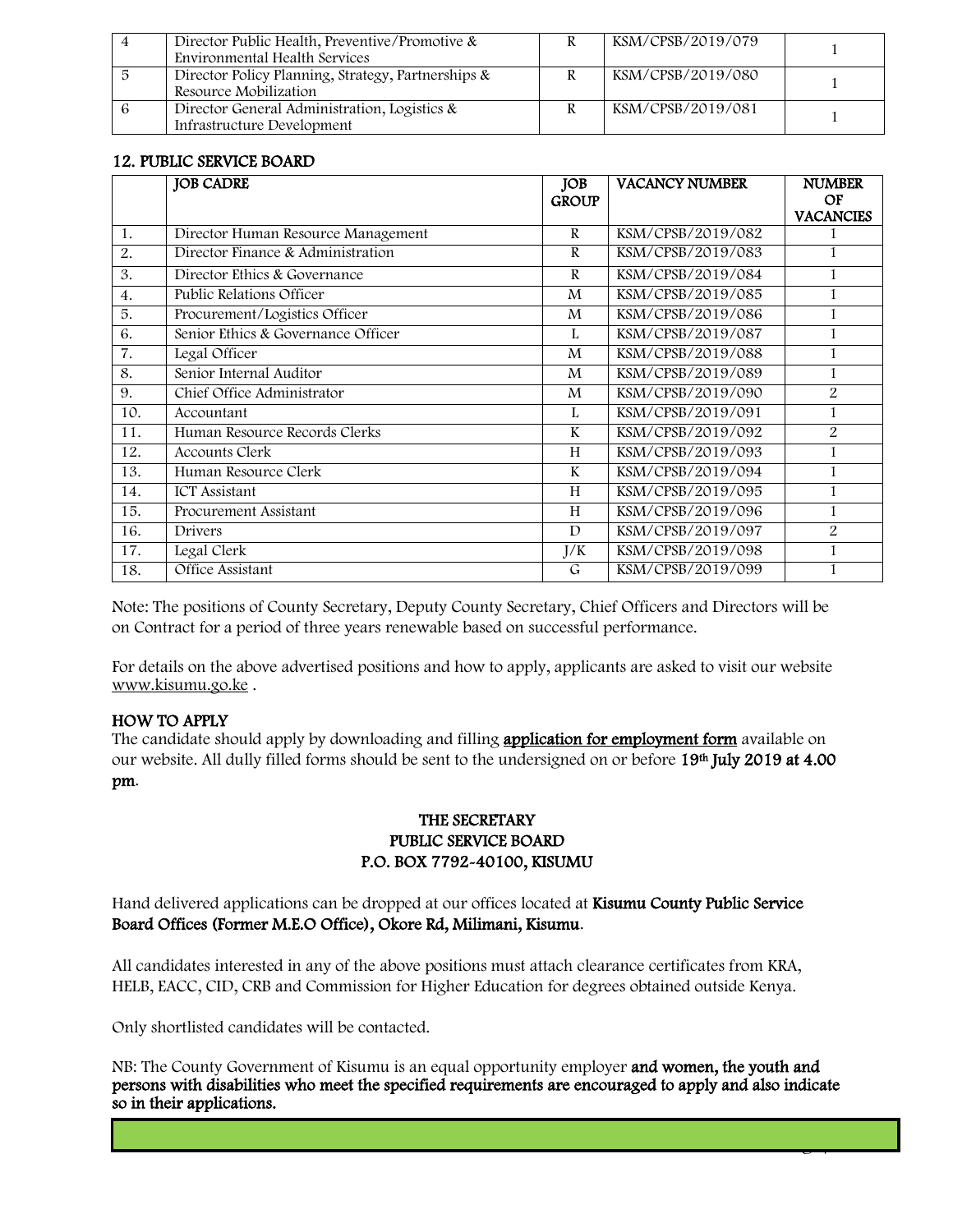### VACANCIES IN THE DEPARTMENT OF GOVERNANCE & ADMINISTRATION

# 1. COUNTY SECRETARY – JG 'T' (1 POST) Ref: KSM/CPSB/2019/017

#### Duties and Responsibilities

The County Secretary will be the head of the County Public Service Board and will be responsible for the following:

- Head of Public Service in the County Government.
- Providing strategic policy direction to improve service delivery in the County Public Service.
- Arranging the business, and keeping the minutes of the County Executive Committee subject to the directions of the executive committee.
- Conveying the decisions of the County Executive Committee to the appropriate persons or authorities and track their implementation.
- Establishing and developing collaboration with national government ministries or departments, partners and other relevant stakeholders.
- Ensure efficient management of resources.
- Interpret, disseminate and oversee the implementation of National and County Government policies.
- Coordinate County Government activities.
- Provide direction to public officers in the County.
- Performing any other functions as directed by the Governor and the County Executive Committee.

- Be a Kenyan citizen.
- Be a holder of at least first degree in relevant field in Public Administration from a recognized university in Kenya.
- Have knowledge, experience and a distinguished career of not less than ten (10) years in a senior in and management, administration in the Public Service or Private Sector.
- A master's degree or higher academic qualifications from a university recognized in Kenya will be an added advantage.
- Have demonstrable leadership and management capacity including knowledge of public financial management and strategic people management.
- Be conversant with the Constitution of Kenya, and Devolution Laws.
- Have ability to work in a multi –ethnic environment with sensitivity and respect to diversity.
- Have capacity to work under pressure to meet deadline.
- Demonstrate understanding and commitment to the national values and principles of governance as outlined in the articles 10 and 232 of the Constitution of Kenya 2010.
- Be a strategic thinker and result oriented.
- Satisfy the requirements of Chapter Six of the Constitution of Kenya 2010 on Leadership and integrity.
- A member of Certified Public Secretaries of Kenya CPS (K) or any other relevant Professional body will have an added advantage.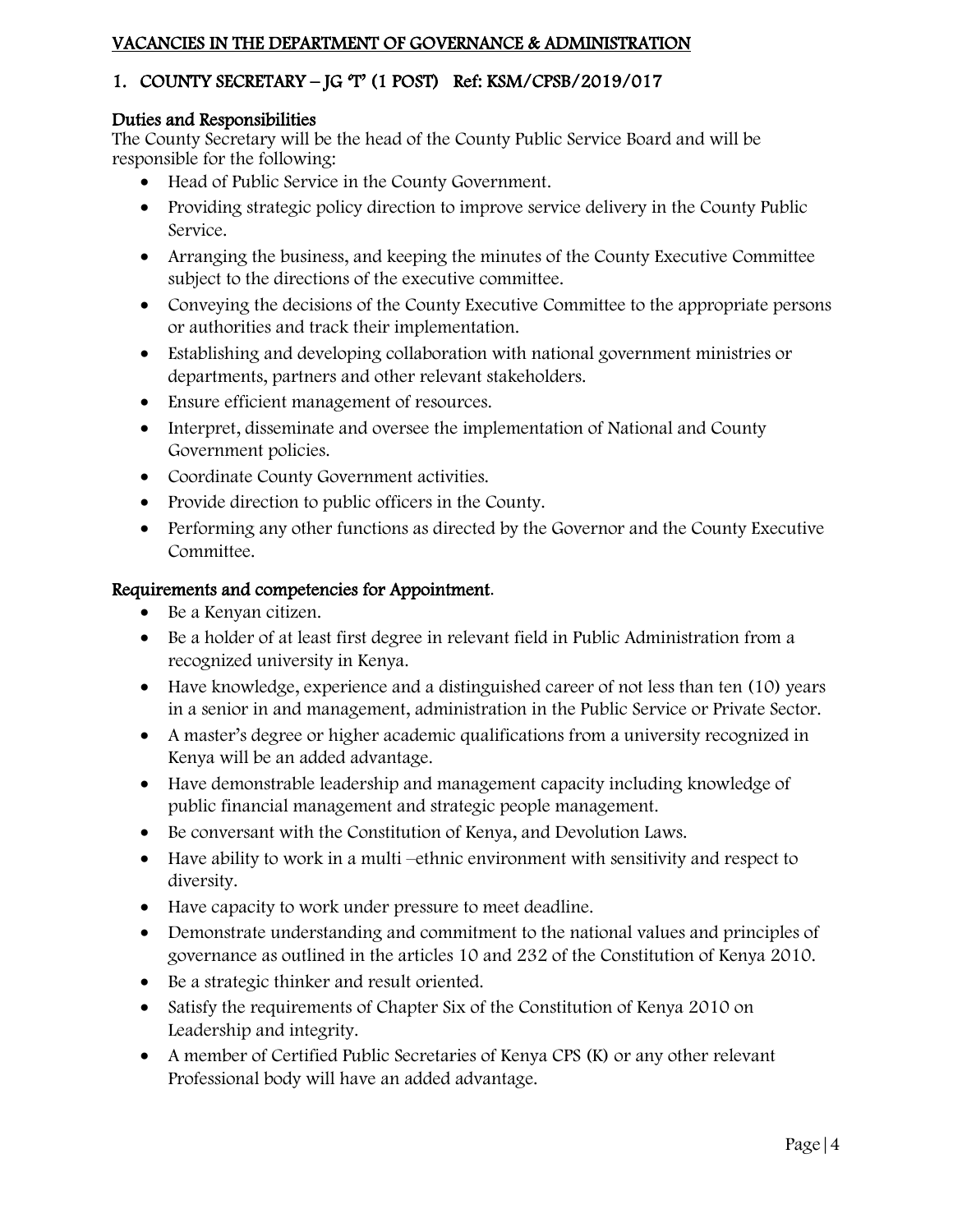#### Core Competencies;

The following core competencies and skills will be required for the position of the County Secretary.

- Knowledge in policymaking, ability to transform vision/manifesto into Government policies and impact understanding of the same to members of staff.
- Institutional development through structures, systems and mechanisms for effective and efficient delivery of service.
- Strong leadership and influencing skills.
- Ability to communicate Government policies, programs, projects and intention to the public and stakeholders.
- Ability to develop and set international best practices and standards to guide the delivery of services and development agenda.
- Knowledge of international, national and county specific development goals and obligations and mainstreaming them into the County agenda and hands-on approach to execution of duties.

# 2. DEPUTY COUNTY SECRETARY – JG 'S' (1 POST) Ref: KSM/CPSB/2019/018

# Reporting to the County Secretary

# Duties and Responsibilities

- Deputizing for the County Secretary during his absence.
- Receiving official County Government correspondence.
- Planning and coordination of meetings.
- Liaison activities between the County Secretary's office and other departments.
- Coordinating Logistics for County forums.
- Any other duty as may be assigned by the County Secretary from time to time.

# Requirements and competencies for Appointment.

For appointment of this grade, a candidate must;

- Have a Bachelor's Degree in administration or in any other relevant field from recognized university in Kenya.
- Be in possession of a master's degree in either strategic management, Business Administration, Economics or equivalent qualification from a university recognized in Kenya.
- Have relevant knowledge and experience of not less than ten (10) years in Public or Private sector.
- Demonstrate a high degree of professional and technical competence as reflected in work performance and results.
- Have a thorough understanding of devolution, the County Development objectives and Vision 2030.
- Be a strategic thinker and result oriented.
- Satisfy the requirement of Chapter Six of the Constitution of Kenya on leadership and strategy.
- A member of Certified Public Secretaries of Kenya CPS (K) or any other relevant Professional body will have an added advantage.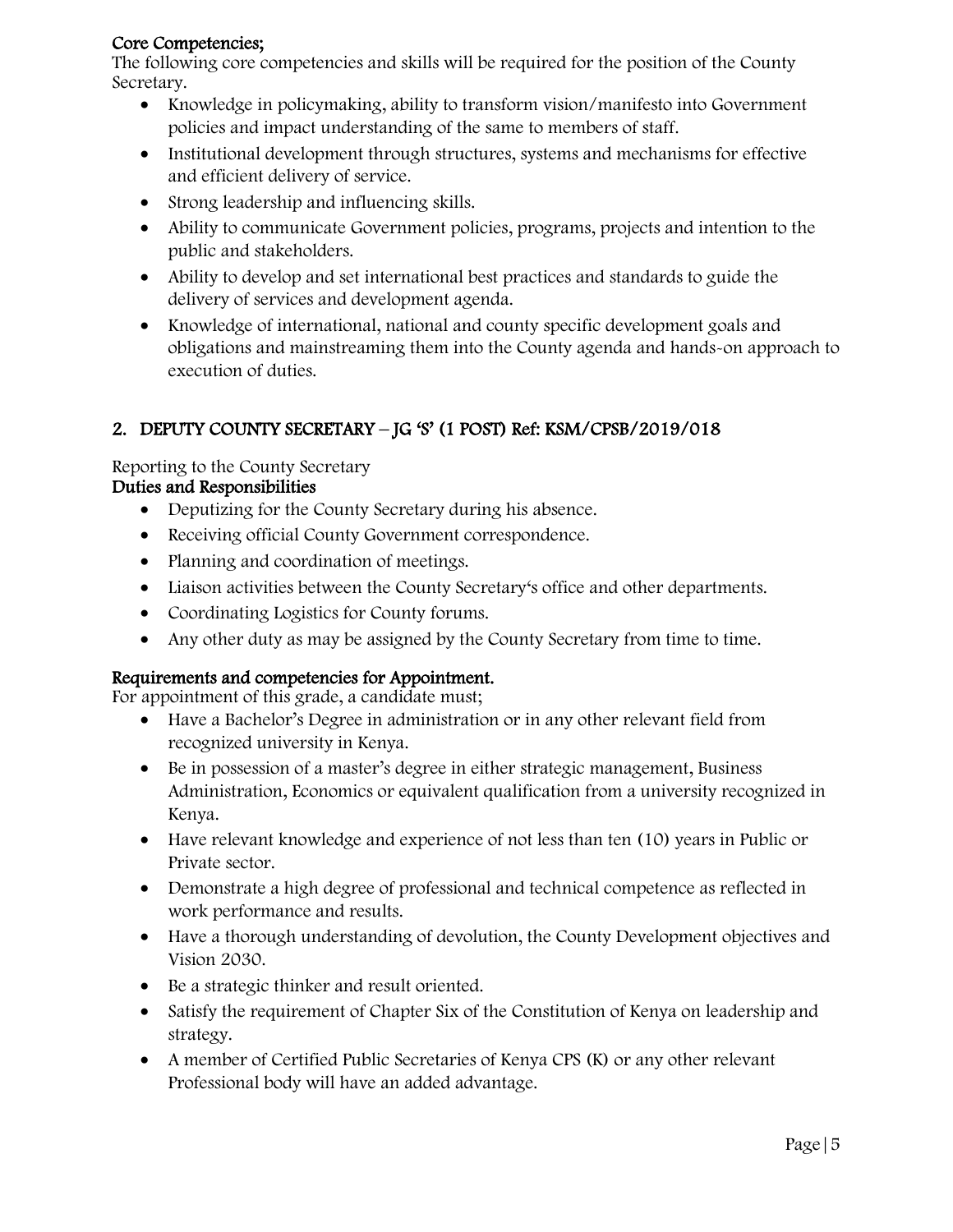# 3. CHIEF OFFICER GOVERNANCE ND ADMINISTRATION – JG 'S' (1 POST) Ref: KSM/CPSB/2019/019

### Duties and Responsibilities

- Administration of a county department
- Formulation and implementation of programs to attain Vision 2030 and sector goals
- Development and implementation of strategic plans and sector development plans
- Implementation of policies and regulations
- Providing strategic policy direction for effective service delivery
- Ensuring compliance with the National Values and Principles of good governance as outlined in Articles 10 and 232 of the Constitution of Kenya;
- Performing any other duties as may be assigned from time to time.

#### Requirements and competencies for Appointment:

- Be a Kenyan citizen;
- Have a Bachelor's degree from a University recognized in Kenya.
- Possession of a Master's degree in a relevant field will be an added advantage;
- Have vast knowledge and experience of not less than 10 years in the relevant field, 5 of which should be in a senior/managerial position in a large organization;
- Demonstrate thorough understanding of county development objectives and Vision 2030;
- Be a strategic thinker and results-oriented;
- Have excellent communication, organizational and interpersonal skills;
- Have Certificate in Senior Management Course from Kenya School of Government
- Have Certificate in Strategic Leadership Development Program from Kenya School of Government
- Have capacity to work under pressure to meet strict timelines;
- Have ability to work in a multi-ethnic environment with sensitivity and respect for diversity;
- Satisfy the requirements of Chapter 6 of the Constitution;
- Demonstrate understanding and commitment to the Values and Principles as outlined in Articles 10 and 232 of the Constitution of Kenya; and
- Be computer literate.

# 4. CHIEF OFFICER STRATEGY POLICY AND DELIVERY – JG 'S' (1 POST) - Ref: KSM/CPSB/2019/020

- Planning for Delivery this includes, but is not limited to collaboration with departments in developing the County Integrated Development Plan (CIDP), the Annual Development Plan (ADP) and all other plans of the County Government as prescribed in the County Government Act;
- Coordinating implementation of the Governor's flagship projects, including resource mobilization, donor relations and partnerships management for the projects;
- Monitoring, Evaluation and Reporting using the government-wide Monitoring and Evaluation system, to support and consolidate the M&E activities at the departmental level;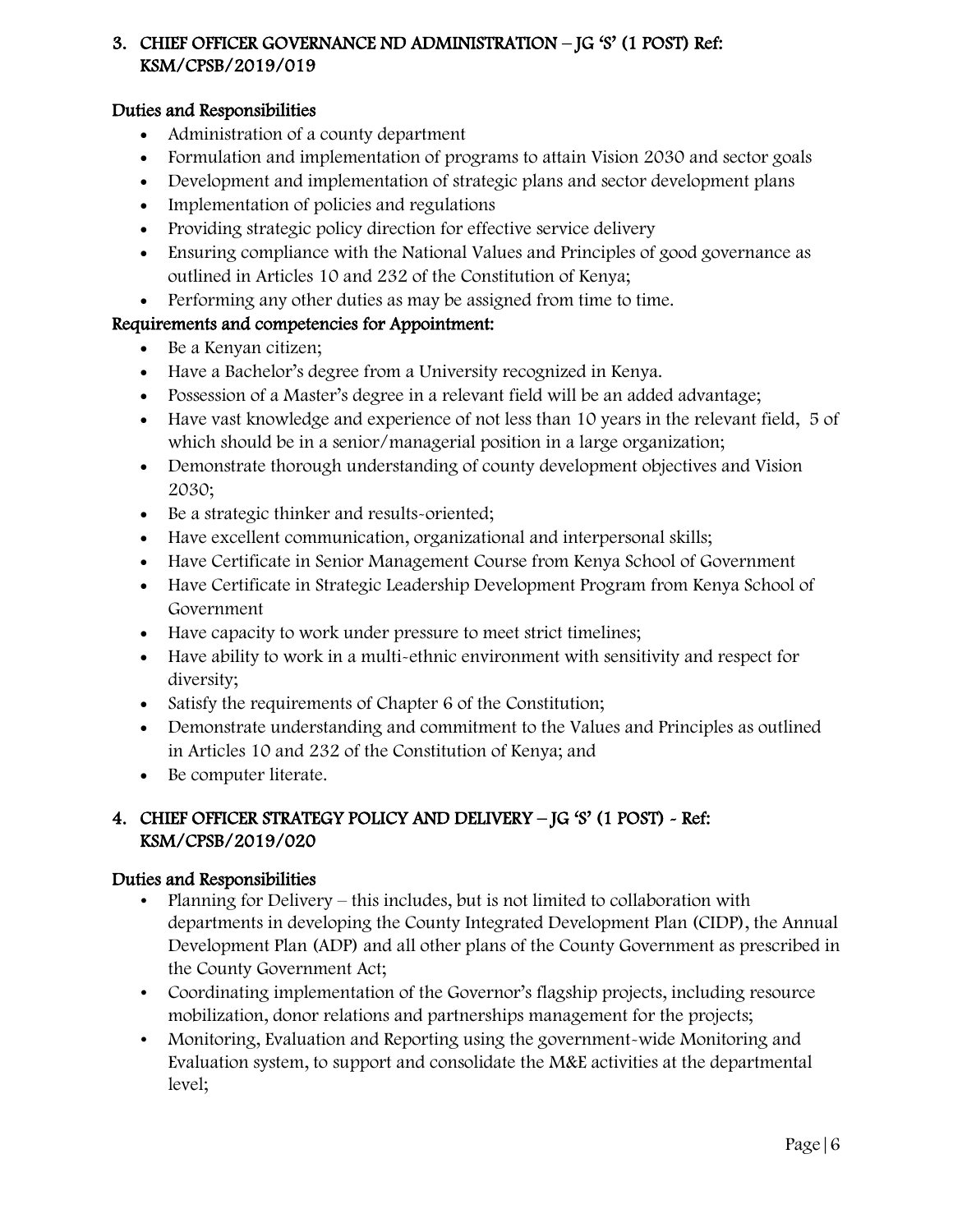- Addressing obstacles to delivery by carrying out research, analysis and offering advisory services to departments;
- Building capacity at the departmental level and facilitating inter-departmental learning;
- Developing and managing the Performance Management Framework for the County government;
- Coordinating communication and accountability on the overall performance of the government to citizens and stakeholder groups.
- Overseeing activities of the Kisumu Economic and Social Council (KECOSOC).

- Be a Kenyan citizen
- At least Master degree in Economics, development studies or related field.
- At least ten (10) years' experience five (5) of which must be in Senior Management Position in the Private or Public Sector
- Experience in development planning, programme management and implementation of results oriented programmes
- Have capacity to work under pressure to meet strict timelines
- Satisfy the requirements of Chapter 6 of the Constitution
- Demonstrate understanding and commitment to the Values and Principles as outlined in Articles 10 and 232 of the Constitution of Kenya; and
- Be computer literate.

# 5. CHIEF OFFICER INFORMATION AND PUBLIC COMMUNICATION – JG 'S' (1 POST) - Ref: KSM/CPSB/2019/021

#### Duties and Responsibilities

- Responsible for professional, administrative and operational matters relating to public communications in the entire County.
- The formulation, implementation and co-ordination of Information and Public Communication policies, strategies, programmes strategies and design of appropriate programmes and infrastructure to facilitate its implementation in the County
- Advising on Information and Public Communications issues
- Monitoring information and public communications policies and programs and reviewing them as appropriate
- identifying County Government events that require packaging for dissemination to the media and the public
- Preparing media supplements, documentaries, press release/media features
- Ensuring that the County's digital media platforms and website are well managed and issues raised and responded to appropriately.
- preparing and organizing fora where County Government policies, programmes and projects can be propagated and promoted; and
- Ensuring professionalism, ethics and consistency in information gathering and dissemination

#### Requirements and competencies for Appointment

 Have work experience in a comparable and relevant position in a large organization for minimum period of ten (10) years, five (5) of which must be in a senior management position;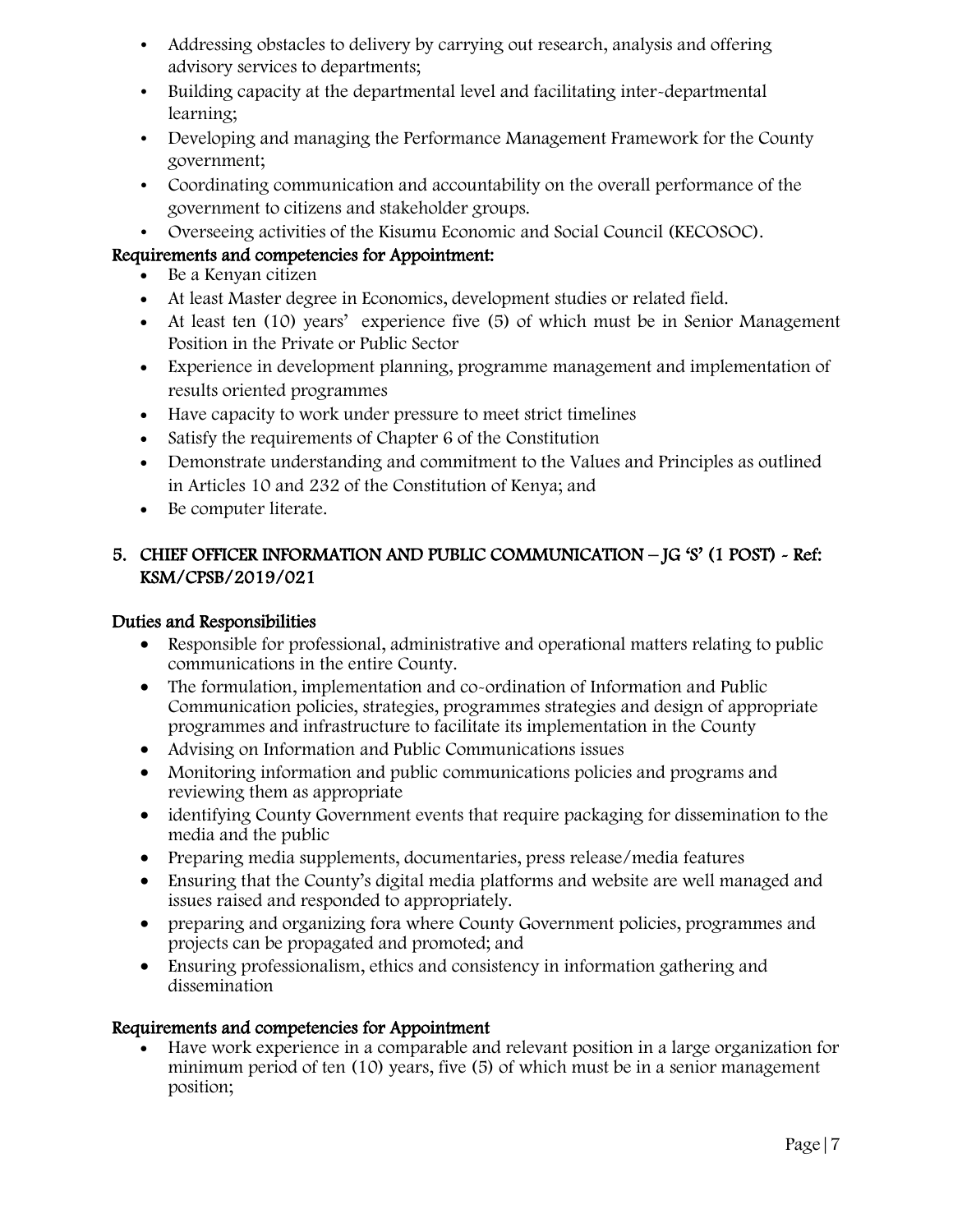- Be in possession of a Bachelor's degree in a relevant field from a university recognized in Kenya;
- Have a Master's degree in any of the following disciplines: Mass Communication, Communication Studies, Information Sciences, Public Relations, Journalism, International Relations, Social Sciences or any other approved equivalent qualifications from a recognized institution;
- Possess strong leadership skills;
- Possess excellent oral and written communication skills in both English and Kiswahili;
- Be of high integrity, motivated and a team player with ability to strategically think, plan and implement information and public communication programmes;
- Possess advanced computer application skills;
- Be conversant with Government policies and regulations, and devolution laws;
- Have a clear understanding of National Development Goals, Policies and Programmes, vision 2030, Sustainable Development Goals and the ability to translate the role of Information and Public Communications towards realization of the same; and Have demonstrated outstanding professional and managerial competence in management of Information and Public Communications function as reflected in work performance and results.

## 6. DIRECTOR PERFORMANCE AND MANAGEMENT – JG 'R' (1 POST) Ref: KSM/CPSB/2019/022

#### Duties and Responsibilities

- Coordinating the formulation, implementation and review of the County Integrated Performance Management System;
- Coordinating the dissemination and reporting on the County Performance Management plan;
- Coordinating efficiency monitoring functions across departments;
- Providing support in analyzing performance review reports and verifying the integrity of the reports;
- Making proposals/recommendations for performance improvement;
- Supporting the Governor's office and County Secretary's office in developing annual performance plans and targets;
- Preparing performance reports to the County Assembly;
- Managing and planning for citizen participation in the evaluation of the County Government performance;
- Organizing public events for sharing of performance reports and recognition of exemplary performance in the County Public Service;
- Liaising with the County Public Service Board on the performance management in public service;
- Monitoring and evaluating implementation of County Government policies, programs, strategic plans and performance contracts

- A Bachelor degree in Human Resource Management/Development/Business Administration or Management or any other in related field from a recognized Institution;
- Master's degree in relevant field;
- Have working experience of not less than seven (7) years, three (3) years of which in a Management position;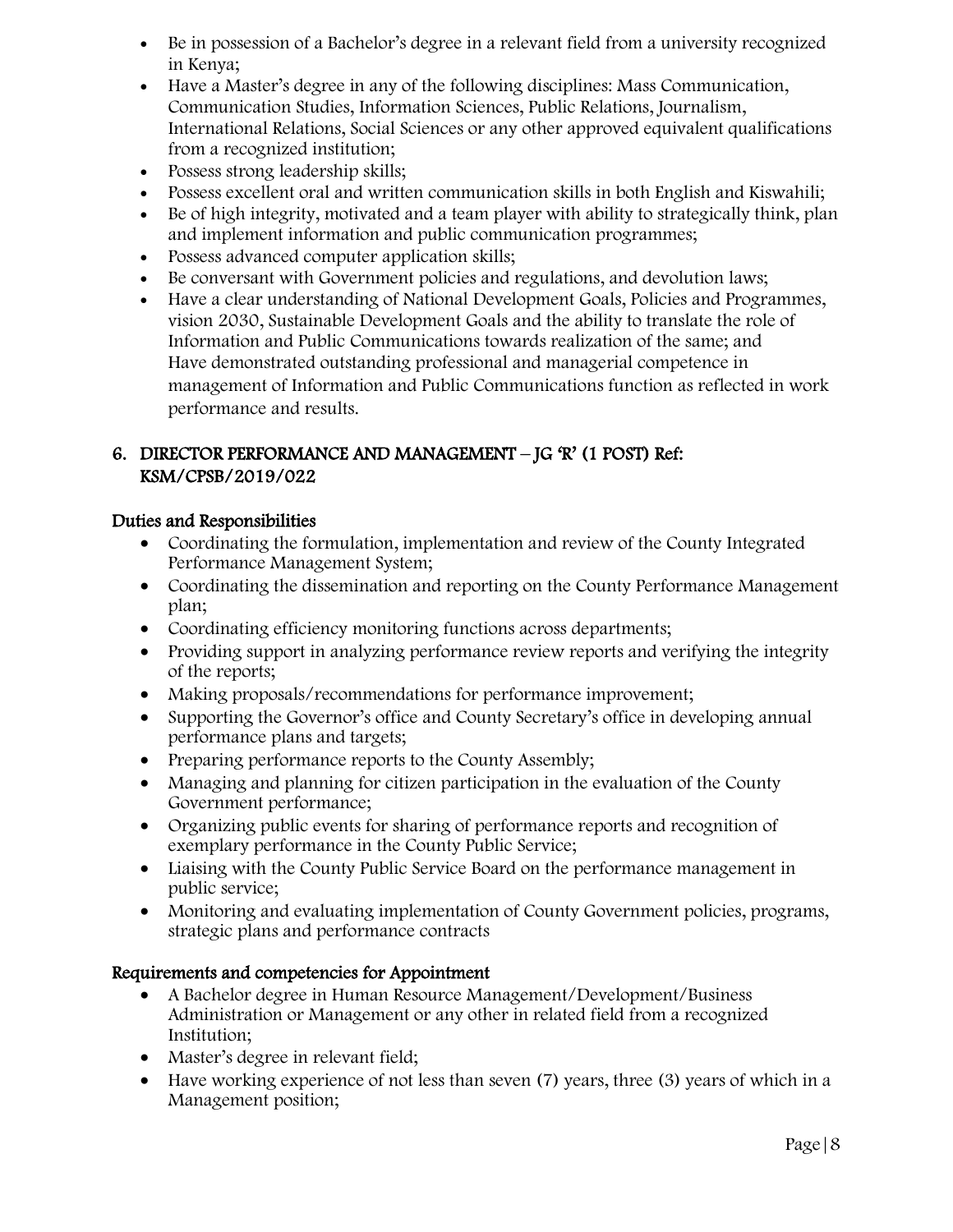Satisfy the requirements of chapter six of the constitution of Kenya on leadership and integrity

## 7. DIRECTOR MONITORING AND EVALUATION – JG 'R' (1 POST) Ref: KSM/CPSB/2019/023

#### Duties and Responsibilities

- Formulate and proposes review of Monitoring and Evaluation Policy.
- The Officer will ensure that the M&E reports are prepared timely and of high quality.
- Provide Technical field support to the M&E Unit and the various M&E Committees established.
- Support all M&E initiatives including Monitoring data quality, tracking the progress of activities, and contributing to Staff Capacity building initiatives as necessary.
- Support in creating a framework and procedures for the Monitoring and Evaluation of Project activities.
- Support in defining and implementing the Key Project Performance Indicators (KPI) as well as monitoring them throughout the duration of projects.
- Assist in proposing strategies to increase data collection, data analysis, data use and demand amongst relevant Staff.
- Assist in clarifying project information needs.
- Support project/program staff on ways to properly document, organize and capture project's progress, draft tools and their revisions as well as data collection procedures under the supervision (e.g. logical framework, project performance tracking indicators ,data flow chart, M&E manuals)
- Support in reviewing the performance of existing Management Information Systems pertaining Project management to help identify potential modifications or resources.
- Suggest ways to facilitate data collection and the flow of data within field teams.
- Identify strengths and weaknesses in existing data collection and management systems and propose solutions.
- Perform regular field visits to ensure the quality of data collected to verify the accuracy of reported data.
- Assist in establishing log frames; M&E work plans and targets during the Sector Work Group's project proposals as well as throughout project implementation.

#### Requirements for Appointment

- Bachelor's Degree in Monitoring and Evaluation, Statistics, Economics, Project Management, Social Sciences, Information Management or Related Field from a University recognized in Kenya.
- 7 years of experience, three (3) of which must be at a mid-level managerial position in the Public Service or equivalent in the Private Sector.
- Post graduate Diploma in Project Planning and Management or a Master's degree in a relevant field is an added advantage.
- Capacity to produce high-quality briefs and reports.
- Good level of proficiency in Windows Excel and Quantitative Analysis.
- Ability to design M&E tools, Surveys, Surveillance Systems and Evaluation

## 8. CHIEF OFFICE ADMINISTRATOR (EXECUTIVE SECRETARY) – JG 'M' (2 POSTS) Ref: KSM/CPSB/2019/024

- Taking oral dictation; using e-office to research and process data
- Operating office equipment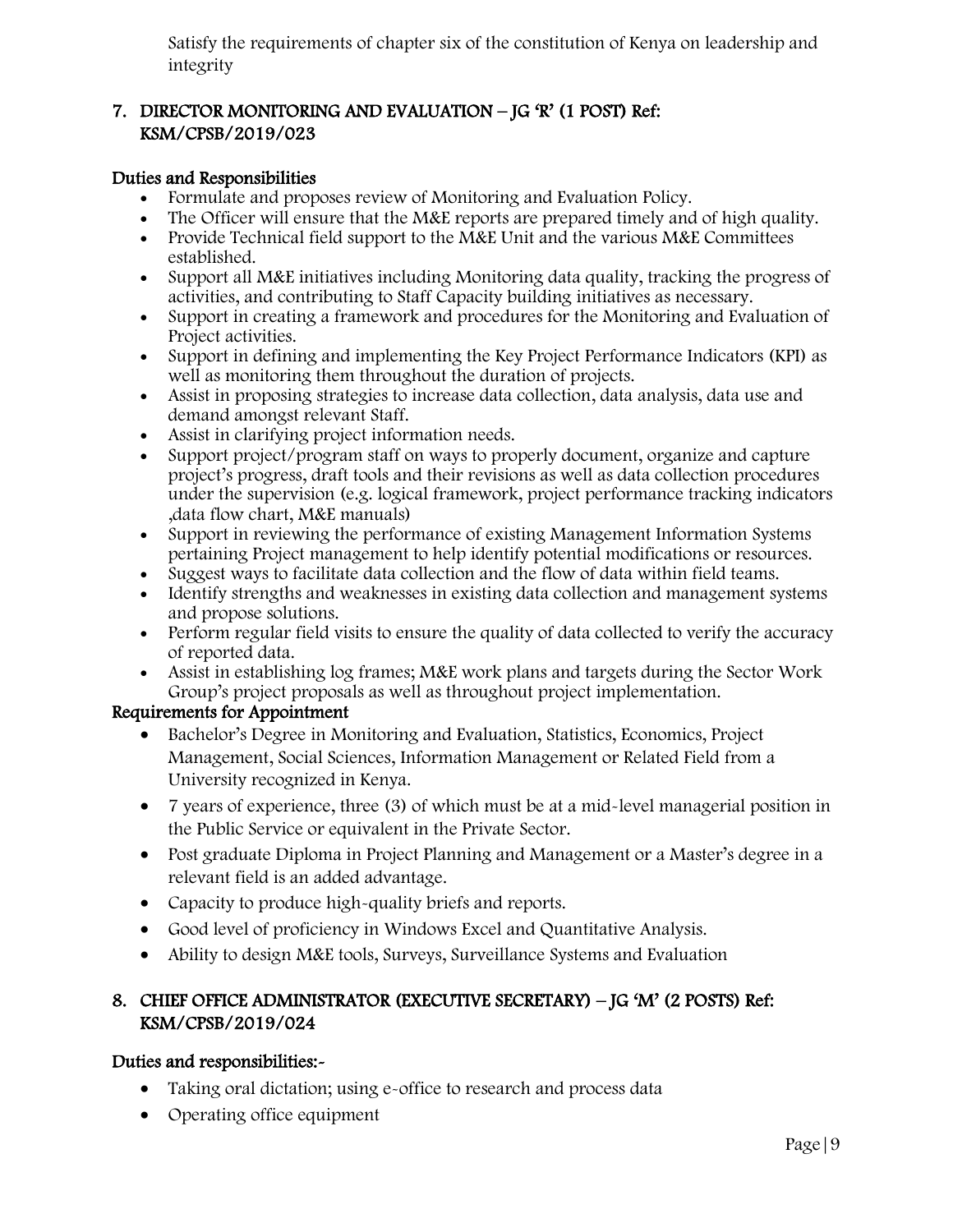- Attending to clients/visitors
- Handling customers inquiries and complaints
- Coordinating schedules of meetings and appointments and travel arrangements
- Ensuring security of office records, equipment and documents including classified materials
- Ensuring security, integrity and confidentiality of data
- Establishing and monitoring procedures for record keeping of correspondence and file movements
- Maintaining an up to date filing system in the office
- Preparing responses to routine correspondences
- Managing office protocol and etiquette
- Managing petty cash and other office administrative services.

- Must be a Kenyan Citizen
- Must have served in the grade of Senior Office Administrator for a minimum period of three (3) years
- Must have Bachelor's degree in Secretarial studies or Bachelor of Business and office management from a recognized institution or Bachelor's degree in Social Sciences plus a Diploma in Secretarial Studies from a recognized institution
- Must have Certificate in Secretarial Management Course from Kenya School of Government or any other Government Training Institute
- Must have Certificate in Supervisory Skills Course lasting not less than Two (2) Weeks from Kenya School of Government
- Must have Certificate in Computer applications from a recognized institution
- Must show merit and ability as reflected in work performance and results

## 9. DIRECTOR HUMAN RESOURCE MANAGEMENT – JG 'R' (2 POSTS) Ref: KSM/CPSB/2019/025

- Providing strategic leadership in management of the human resource function in the County Government
- Management of recruitment and selection process in consultation with authorizing officers and the CPSB
- Managing the staff establishment and the county structure
- Managing the County wage bill
- Representing the County Government in consultative forums and meetings on human resource management locally and internationally
- Providing advisory on human resource issues
- Coordinating research and development of human resource issues
- Administration of staff welfare including staff medical scheme
- Coordinating performance management in the County Government
- Coordinating staff training and development and providing returns on the same
- Managing staff disciplinary procedures in liaison with the County Public Service Board
- Management of labour relations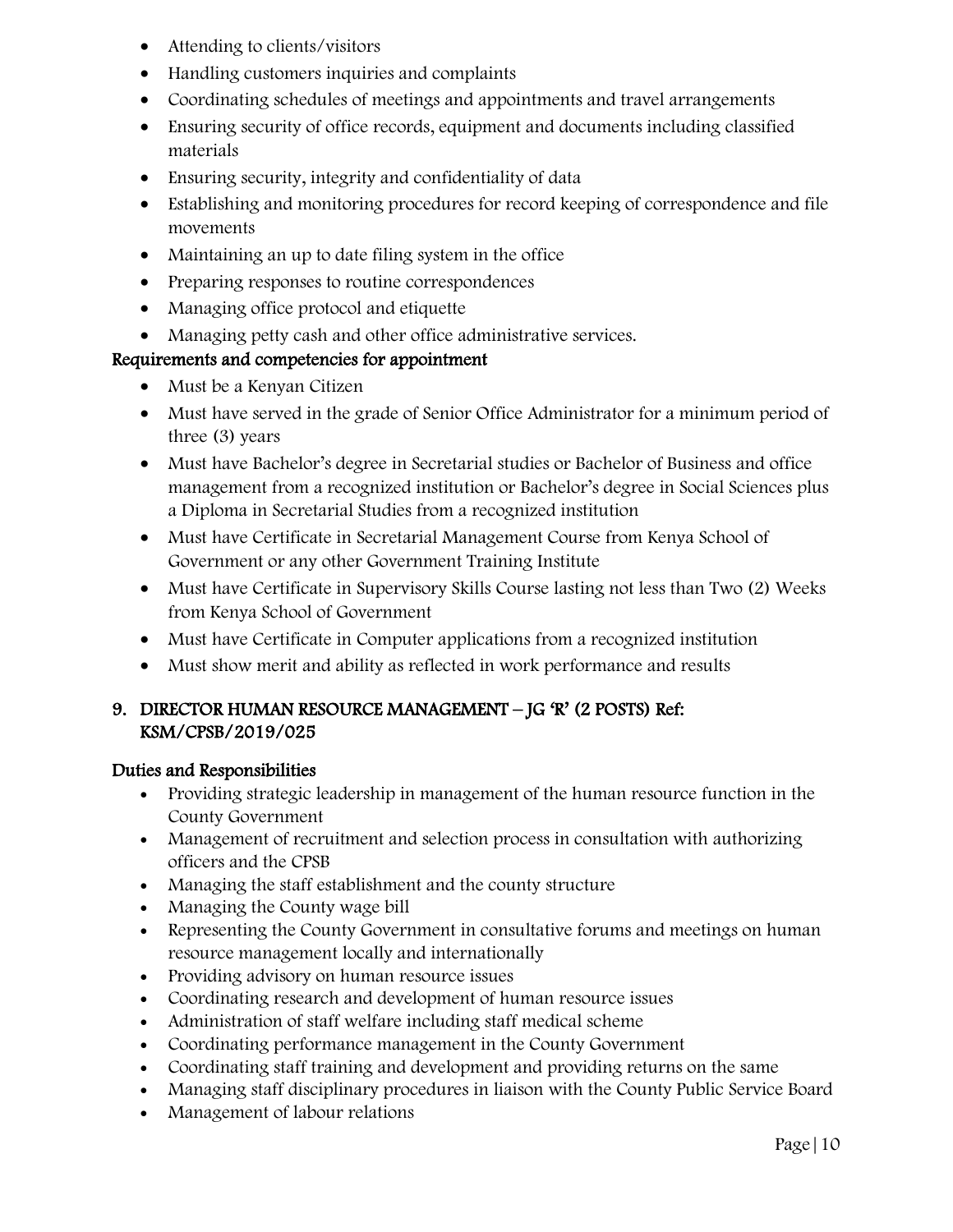• Any other duties that may be assigned to you by the County Secretary, the Chief Officer Governance and Administration or any office of seniority

#### Requirements and competencies for Appointment

- Must have a first degree in Social Science, HRM or Business Administration (HR option)
- An MBA in relevant field or an Msc in HRM or Social Science will be an added advantage
- Must have a post-graduate Diploma in HRM from a recognized institution
- Must be a registered member of Institute of HRM
- Must have a valid practicing license from Institute of HRM
- Must have relevant experience of at least 7 years in a public institution and in a senior managerial position

#### VACANCIES IN THE DEPARTMENT OF ROADS, TRANSPORT AND PUBLIC WORKS

#### 1. CHIEF OFFICER ROADS AND PUBLIC WORKS – JG 'S' (1 POST) – KSM/CPSB/2019/026

#### General Statement of Duties

Answerable to the County Committee Member for Roads and Public Works & in successfully fulfilling the Department's mandate.

- General administration and coordination of the Department of Roads & Public Works.
- Overseeing management of finances, preparation and submission of budget estimates, annual plans and programs.
- Development and implementation of strategic sector plans and performance management.
- Formulation and implementation of policies and plans that conforms to County strategic plan and Vision 2030.
- Promotion of national values and principles of good governance as outlined in article 10 and 232 of the constitution of Kenya.
- Overseeing the implementation and monitoring of performance and management system.
- Demonstration of through understanding of devolution including the diversity within the County, the County development objectives and Vision 2030.
- The Authorized officer of the Department as defined in the County Service Board Act/PSCK Act Cap. 185 (Rev. 2012).
- The Accounting Officer of the Department as defined in the Public Financial Management Act 2012.
- The Chief Executive (CEO), Accounting Officer and Authorized Officer of the Department.
- Responsible for Policy Development and Implementation for efficient and effective Management of the Department.
- Responsible for Co-Ordination and Supervision of the Department.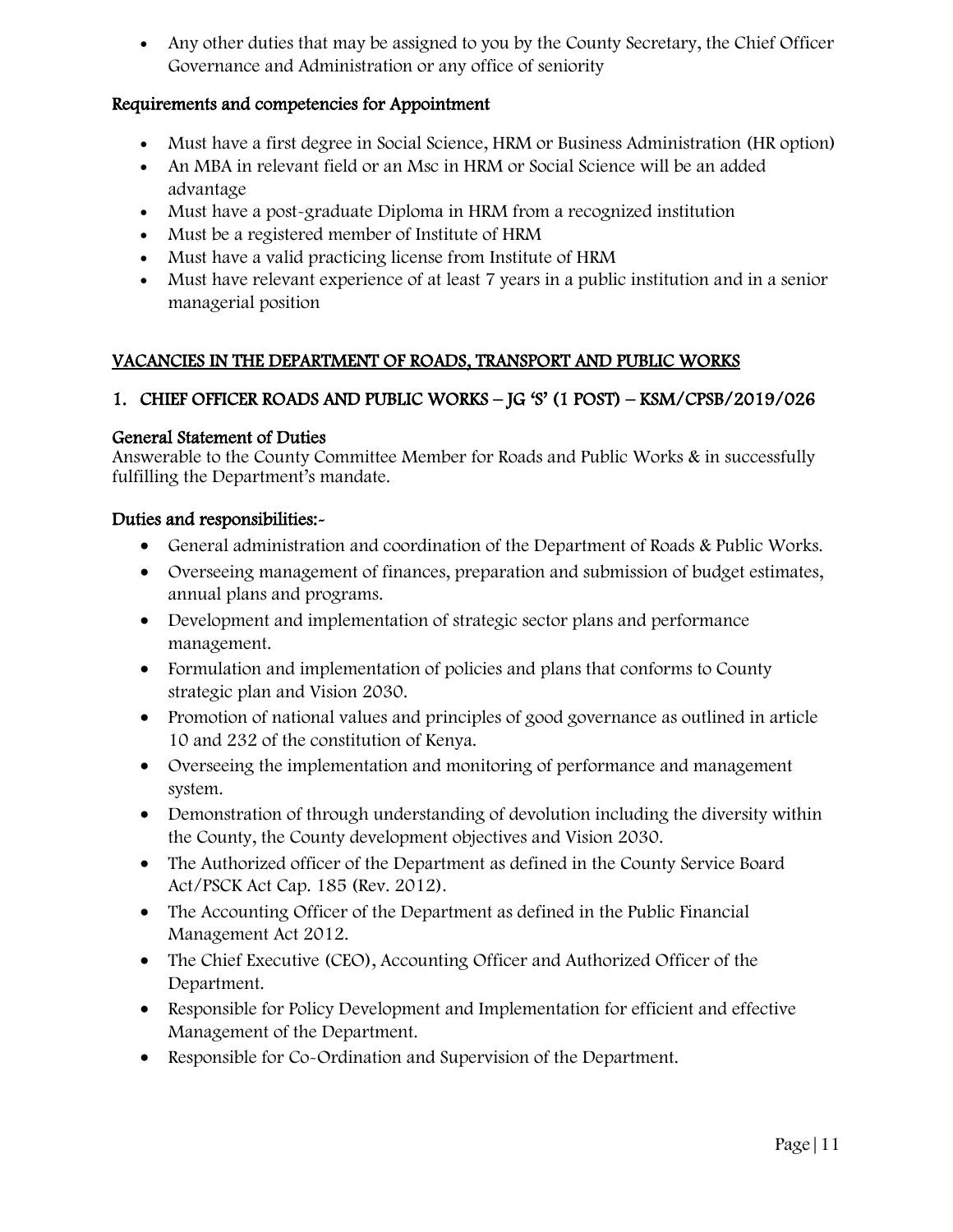- Providing Effective Leadership in promoting development and implementation of the provisions of the Constitution of Kenya (2010) and relevant Acts of Kisumu County Assembly in all aspects related to the Department.
- Efficient management of the day to day operations and administration of human resources in the department.
- Efficient utilization of funds and other County Government resources placed at the disposal of the department by the County Assembly.
- Giving effect to lawful directives of County Executive Member for Roads Transport and Public Works and keeping him/her informed of all important activities and events connected with the department.

- Be a Kenyan Citizen
- Be a holder of a first degree in the relevant field from a university recognized in Kenya
- A Master's Degree will be an added advantage.
- Must have registered with engineer's board of Kenya(EBK), Must have a valid practicing certificate and be a member of institute of engineers of Kenya(IEK)
- Must have post registration experience of at least five(5)years
- Have knowledge, experience and a distinguished career of not less than Ten (10) years in the specific area, five of which should be at managerial level.
- Satisfy the requirements of Chapter Six of the Constitution.
- Have capacity to work under pressure and meet strict timelines.

# 2. CHIEF OFFICER MARINE TRANSPORT AND MECHANICAL ENGINEERING – JG 'S' (1 POST) – KSM/CPSB/2019/027

# General Statement of Duties

Answerable to the County Committee Member for Marine Transport and Mechanical

Engineering successfully fulfilling the Department's mandate.

- General administration and coordination of the Department of Marine, Transport and Mechanical Engineering.
- Overseeing management of finances, preparation and submission of budget estimates, annual plans and programs.
- Development and implementation of strategic sector plans and performance management.
- Formulation and implementation of policies and plans that conforms to County strategic plan and Vision 2030.
- Promotion of national values and principles of good governance as outlined in article 10 and 232 of the constitution of Kenya.
- Overseeing the implementation and monitoring of performance and management system.
- Demonstration of through understanding of devolution including the diversity within the County, the County development objectives and Vision 2030.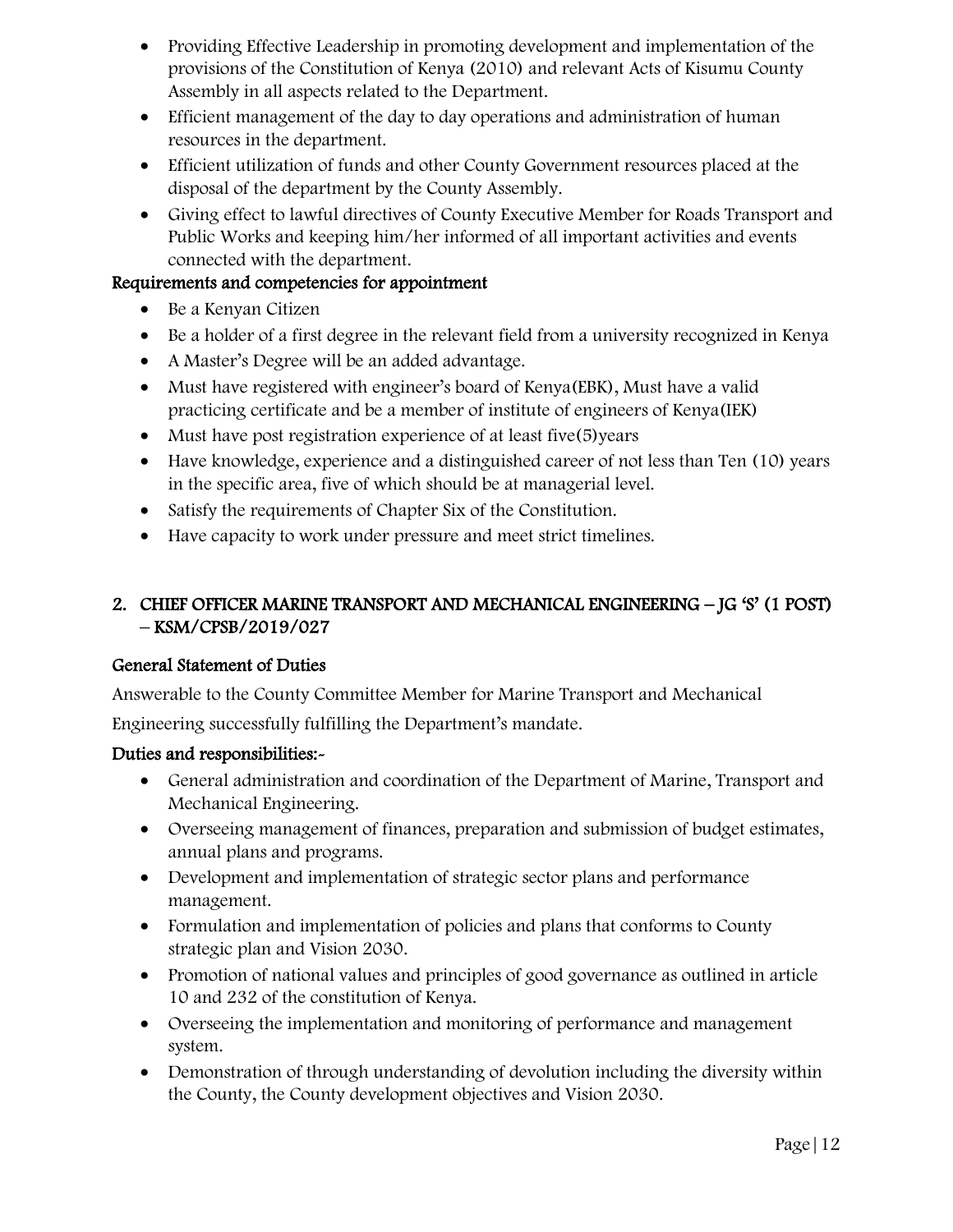- The Authorized officer of the Department as defined in the County Service Board Act/PSCK Act Cap. 185 (Rev. 2012).
- The Accounting Officer of the Department as defined in the Public Financial Management Act 2012.
- The Chief Executive (CEO), Accounting Officer and Authorized Officer of the Department.
- Responsible for Policy Development and Implementation for efficient and effective Management of the Department.
- Responsible for Co-Ordination and Supervision of the Department.
- Providing Effective Leadership in promoting development and implementation of the provisions of the Constitution of Kenya (2010) and relevant Acts of Kisumu County Assembly in all aspects related to the Department.
- Efficient management of the day to day operations and administration of human resources in the department.
- Efficient utilization of funds and other County Government resources placed at the disposal of the department by the County Assembly.
- Giving effect to lawful directives of County Executive Member for Roads Transport and Public Works and keeping him/her informed of all important activities and events connected with the department.

- Be a Kenyan Citizen
- Be a holder of a first degree in the relevant field from a university recognized in Kenya
- A Master's Degree in Water Engineering will be an added advantage
- Be a member of the relevant professional body and in good standing. Must have a valid practicing certificate.
- Must have post registration experience of at least five (5) years
- Have knowledge, experience and a distinguished career of not less than Ten (10) years in the specific area, five of which should be at managerial level.
- Satisfy the requirements of Chapter Six of the Constitution.
- Have capacity to work under pressure and meet strict timelines.

# 3. DIRECTOR ROADS – JG 'R' (1 POST) – KSM/CPSB/2019/028

# General Statement of Duties

- Supervise and manage the Roads Directorate
- Prepare annual budget for all capital Projects of the Roads docket in the department
- Perform supervisory and administrative oversight on all County Roads Projects within the Jurisdiction of the Chief Officer-Roads and Public Works
- Ensure Supervision of all Roads related contracts within the Department to acceptable Engineering standards.

- Plans, organizes, reviews and supervises the work of directorate Engineer, and through them, all other employees.
- Facilitate design and procurement of roads contracts in line with set budgets for the sector.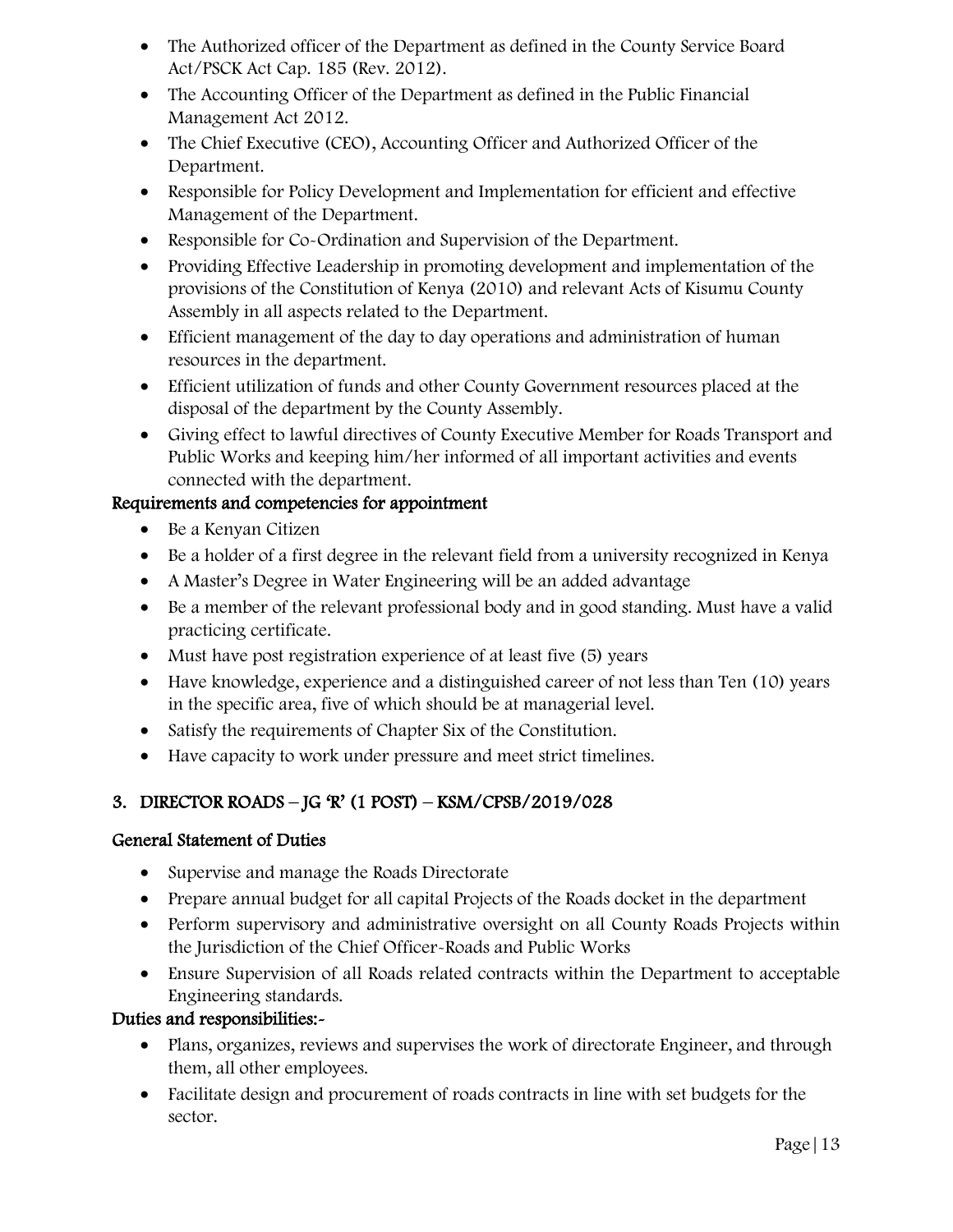- Develop and monitor budget allocations, expenditures, allocation balances and related financial activities for the purpose of ensuring that allocation are accurate, expenses are within the budget limits and /or fiscal practices are followed.
- Plans, organizes, reviews and supervise s the work of all contractors undertaking construction of roads project s in the department and ensuring that roads projects are done to acceptable Engineering standards.
- Research and develop for adoption by the county modern roads construction methods that give value for monies invested in the sector to the benefit of county residents
- Attend meeting as directed to represent the department or the county government of Kisumu.
- Supervise inspection of bridge and roads construction and maintenance projects to ensure compliancy with county policies, ordinance and regulations, as well as applicable national traffic rules, county laws and regulations governing roads construction.
- Serve on various planning committees as departmental or county representative for technical review and planning, transportation system planning, and other policy formulating committees dealing with roads related issues.
- Oversee maintenance of complete and accurate records of all expenditure for roads division of department of roads, transport and public works. Perform technical coordination within the county regarding growth and roads – related issues.
- Negotiation appropriate developer / county / city site improvement s and designs where growth or development impacts county roads.
- Develop and adopts department policies and procedures and participates in establishing work methods and standard operating procedures.
- Participate in right-of –way negotiations with property owners or agents hired to negotiate right-of-way for the county on various road-related projects.
- Work with directorate staff to prepare budgets for various roads project within the jurisdiction of department of Roads, Transport and Public Works.
- Present the road department budget to the chief officer and the county Executive Committee Member for roads, transport and public works and work with them to form a consensus on budgetary issues.
- Present proposed budgets to the departmental budget committee.
- Review planning department land use action requests; prepare written comments detailing potential impact on county roads and bridges , and roads construction plans.
- Prepares and updates the roads improvement plans.
- Advice the chief officer on the status of existing roads improvement plan as well as potential changes to the plan and their impact on the projected revenues stream funding the plan.
- Work with the other directors in the department of roads, transport and public works reviewing the departmental goals and fulfillment of the service charter and the performance contract.
- Perform other related tasks as assigned Organize resource s to effectively and efficiently perform assignments within established deadlines.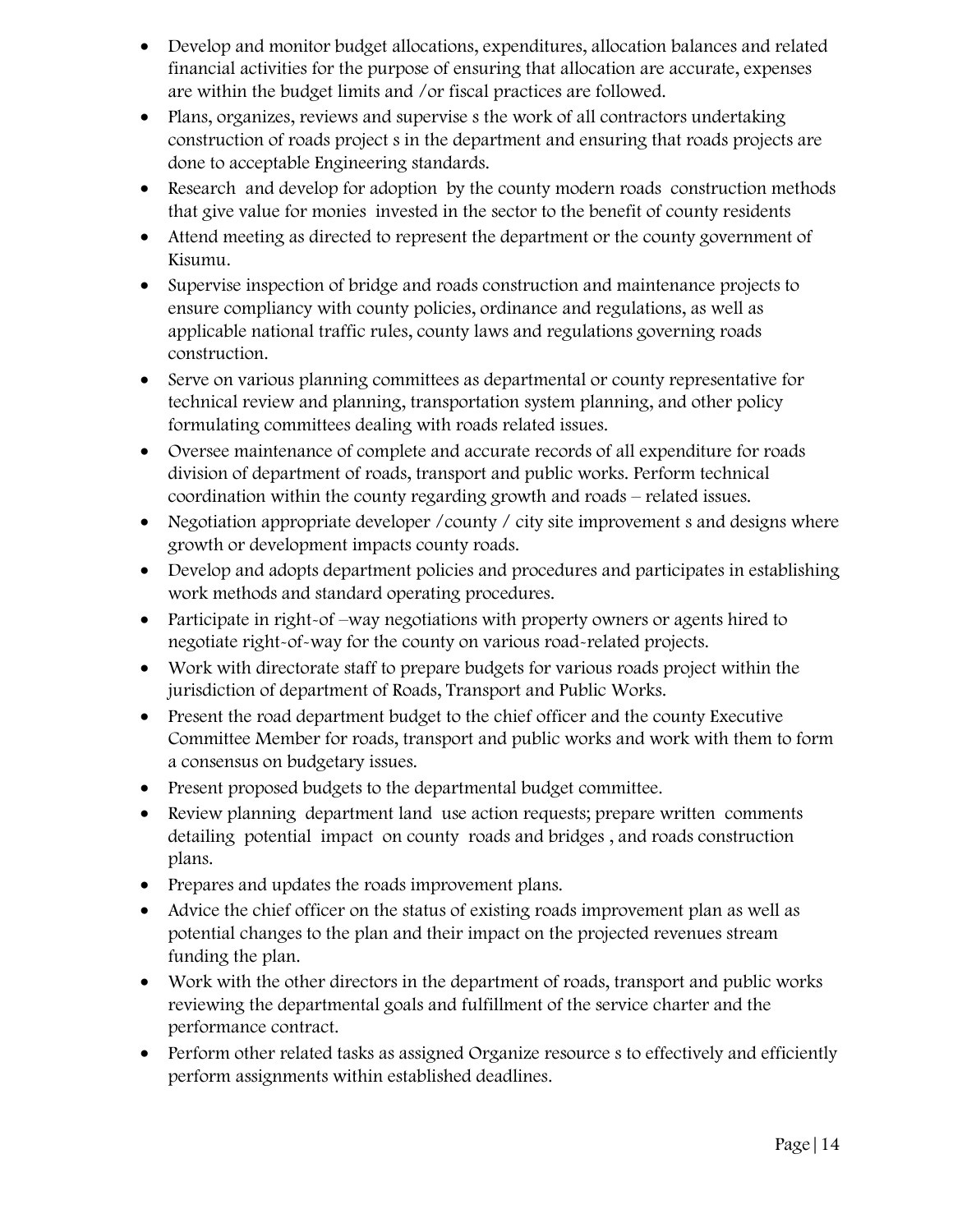- Develop policies on road construction and improvement method s of road construction in line with approved engineering methods and standards to planning design and construction of road and bridge projects.
- Maintain composure and portray a professional image in high stress meeting with the public and other agencies.
- Attend work as scheduled and /or required.
- Implementing and development of the framework, procedures and systems for irrationalizing and institutionalizing integrity Issues Cascading Performance Appraisal Systems (PAS), DIVISONAL Citizens' Service charters for all levels of staff deployed under the division as required by the principles. The performance Contracting with the County Government of Kisumu

- Served in the grade of Roads Engineer I or in a comparable and relevant position in the Public Service for at least seven (7) years 3 of which must be in a senior management level.
- A Bachelor's Degree in Civil/Roads Engineering or its equivalent and relevant qualification from a recognized institution.
- A Master Degree in Civil/Roads Engineering or any relevant qualification from a recognized institution will be an added advantage
- Being Registered with Board of Registration of Engineers in Kenya (EBK or IEK)
- Attended a Strategic Leadership Development Course lasting not less than six (6) weeks from recognized Institution
- Certificate in Computer application and
- Shown merit and ability as reflected in work performance and results.

# 4. DIRECTOR MARINE TRANSPORT – JG 'R' (1 POST) – KSM/CPSB/2019/029

- Direct activities related to dispatching, routing and tracking marine transportation for optimum service.
- Direct the planning, organization and management of the staff to ensure that the work is accomplished in a manner consistent with Department requirements and overall mission and vision of the County Government of Kisumu.
- Develop and ensure implementation of policies and procedures and enforce implementation of schedule and policy change.
- Collaborate with other directors and staff members in order to formulate and implement policies, procedures, goals and objectives.
- Monitor operations to ensure that staff members comply with administrative policies and procedures, safety rules, and government regulations.
- Develop criteria, application instructions, procedural manuals, and contracts for county Government.
- Monitor spending to ensure that expenses are consistent with approved budget.
- Direct and coordinate, through officers in the department, activities of operations department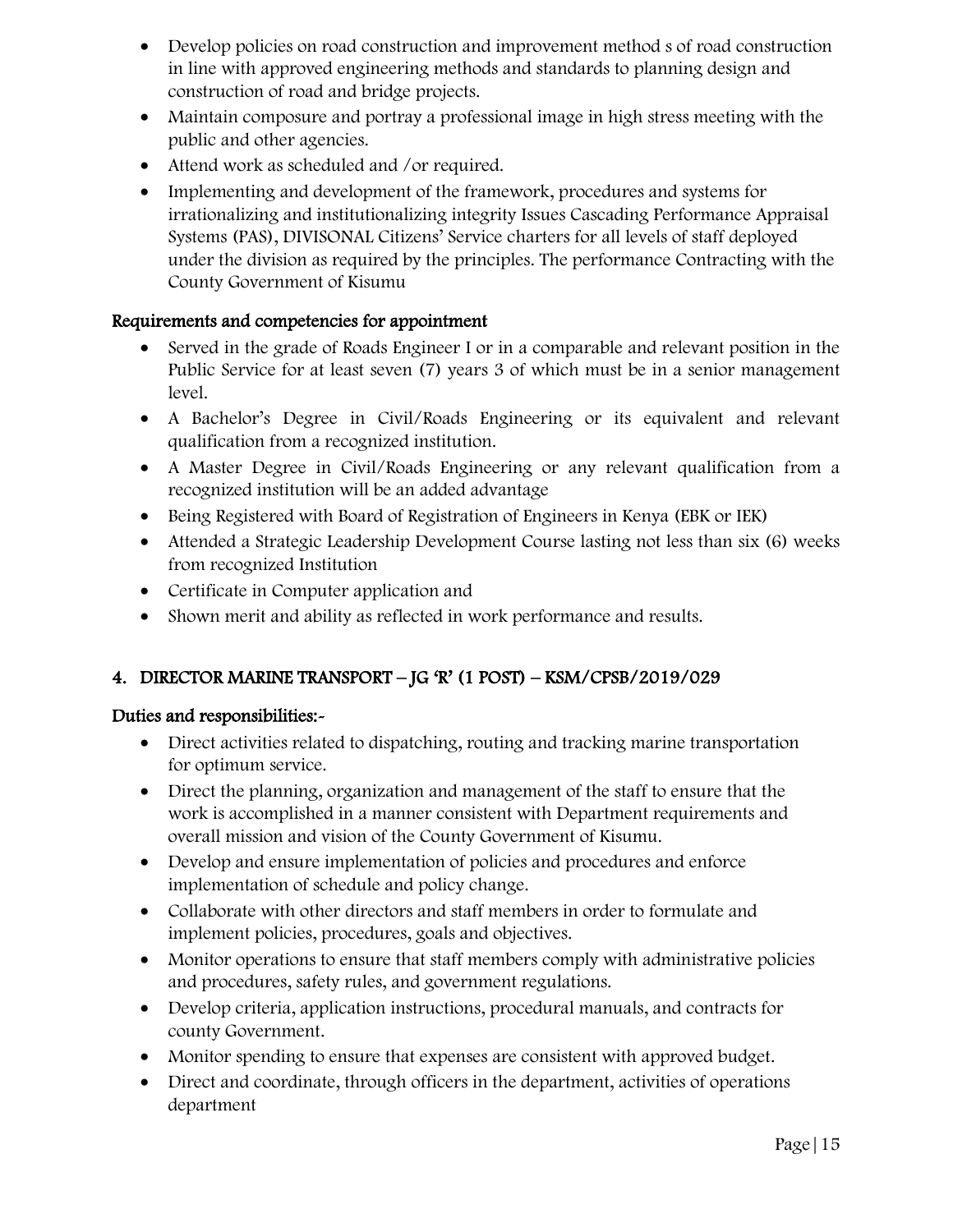- Direct activities of staff performing repairs and maintenance to plant equipment, vehicle, and facilities,
- Conduct investigations in cooperation with government agencies to determine causes of marine transportation accidents and to improve safely procedures within the county.
- Conduct awareness and training to operators of boats and other marine motorized water equipment
- Negotiate and authorize contracts with equipment and materials suppliers, and monitor contract fulfillment.
- Set operations policies and standards.
- Recommend or authorize capital expenditure for acquisition of new equipment or property in order to increase efficiency and services of operations department.
- Ensure employee training sessions on subjects such as team work, efficiency, employee orientation, quality improvement and computer use.
- Maintain knowledge and utilize all fleet information and user surveys to forecast new requirements.
- Provide direction to department staff to regulate budget cycle requirements and control budgeting process.
- Plan, process and execute vehicle purchase and vehicle replacement though efficient settlement.
- Plan and prepare annual budget, expenditures and analyze all financial objectives.
- Facilitates and implement corrective actions and capacity building to manage entire fleet to achieve Kisumu County Government objectives.
- Implement and develop the framework, procedures and systems for irrationalizing and institutionalizing integrity Issues Cascading Performance Appraisal Systems (PAS), DIVISONAL Citizens' Service Delivery Charters for all levels of staff deployed under the division as required by the principles. The performance Contracting with the County Government of Kisumu

- Served as in charge of marine station or a comparable and relevant position in the Public Service or Private sector for at least three (3) years;
- A Bachelor's Degree in Maritime Administration/Transport Management, or any other relevant and equivalent qualification from a recognized institution;
- Registered by Institute of Marine Engineers of Kenya;
- Attended a Strategic Leadership Development Course lasting not less than six (6) weeks from a recognized institution; and
- Demonstrated general administrative ability required for direction, control and implementation of mechanical engineering programs

# 5. DIRECTOR PUBLIC WORKS – JG 'R' (1 POST) – KSM/CPSB/2019/030

# General Statement of Duties

- Supervise and manage the public works Directorate
- Prepare annual budget for all capital Projects of the public works docket in the department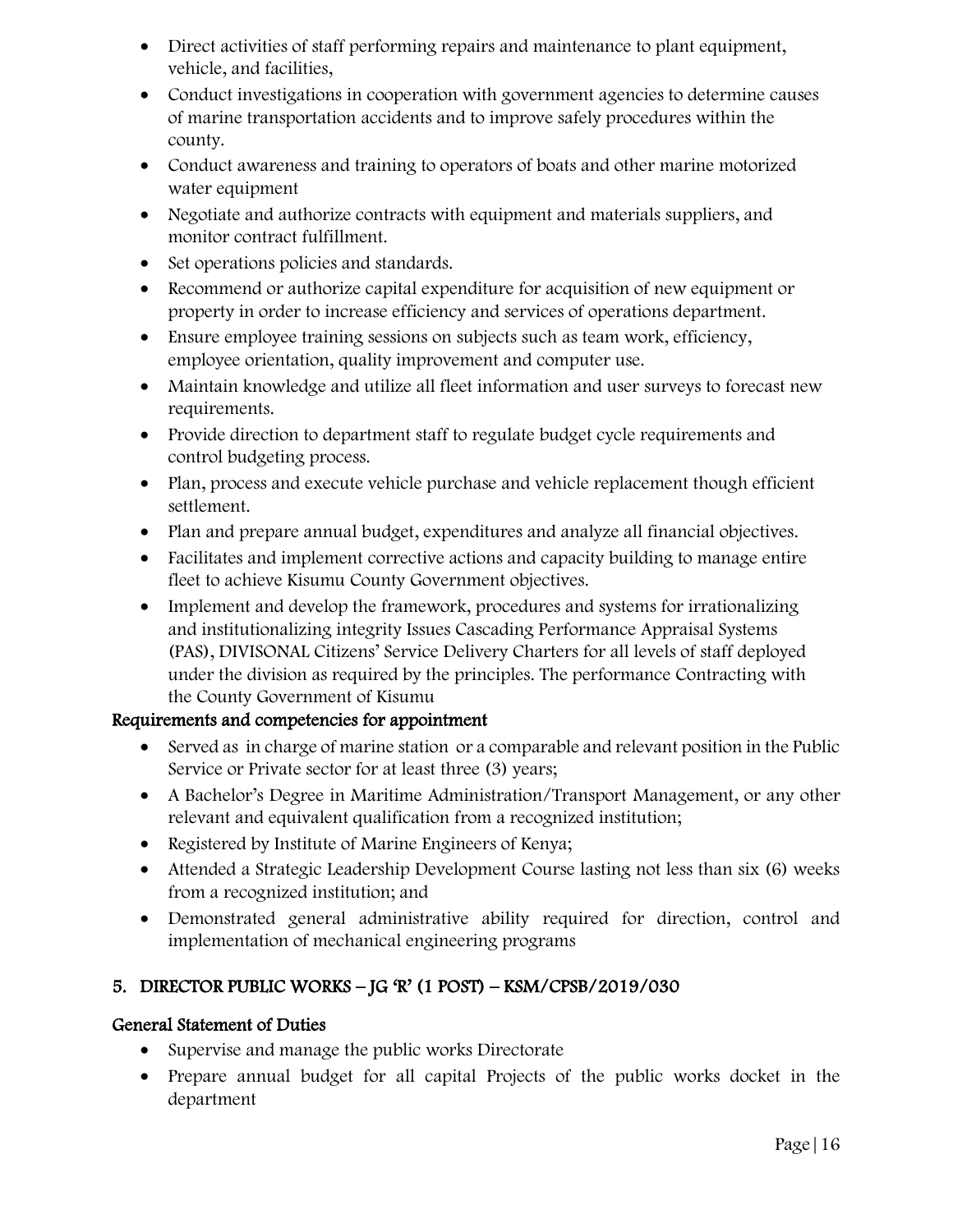- Perform supervisory and administrative oversight on all County public works Projects within the Jurisdiction of the Chief Officer-Roads and Public Works
- Ensure Supervision of all public works related contracts within the county to acceptable Engineering standards.

- Plans, organizes, reviews and supervises the work of directorate works officers, and through them, all other employees.
- Facilitate design and procurement of public works contracts in line with set budgets for the sector.
- Develop and monitor budget allocations, expenditures, allocation balances and related financial activities for the purpose of ensuring that allocation are accurate, expenses are within the budget limits and /or fiscal practices are followed.
- Plans, organizes, reviews and supervise s the work of all contractors undertaking construction of building project s in the county and ensuring that public works projects are done to acceptable Engineering standards.
- Research and develop for adoption by the county modern works construction methods that give value for monies invested in the sector to the benefit of county residents
- Attend meeting as directed to represent the department or the county government of Kisumu.
- Supervise inspection of bridge and roads construction and maintenance projects to ensure compliancy with county policies, ordinance and regulations, as well as applicable national traffic rules, county laws and regulations governing roads construction.
- Serve on various planning committees as departmental or county representative for technical review and planning, transportation system planning, and other policy formulating committees dealing with works related issues.
- Oversee maintenance of complete and accurate records of all expenditure for public works division of department of roads and public works. Perform technical coordination within the county regarding growth and works – related issues.
- Negotiation appropriate developer / county / city site improvement s and designs where growth or development impacts county public works
- Develop and adopts department policies and procedures and participates in establishing work methods and standard operating procedures.
- Participate in right-of –way negotiations with property owners or agents hired to negotiate right-of-way for the county on various works-related projects.
- Work with directorate staff to prepare budgets for various roads project within the jurisdiction of department of Roads and Public Works.
- Present the works directorate budget to the chief officer and the county Executive Committee Member for roads, and public works and work with them to form a consensus on budgetary issues.
- Present proposed budgets to the departmental budget committee.
- Review planning department land use action requests; prepare written comments detailing potential impact on county works and bridges construction plans.
- Prepares and updates the public works improvement plans.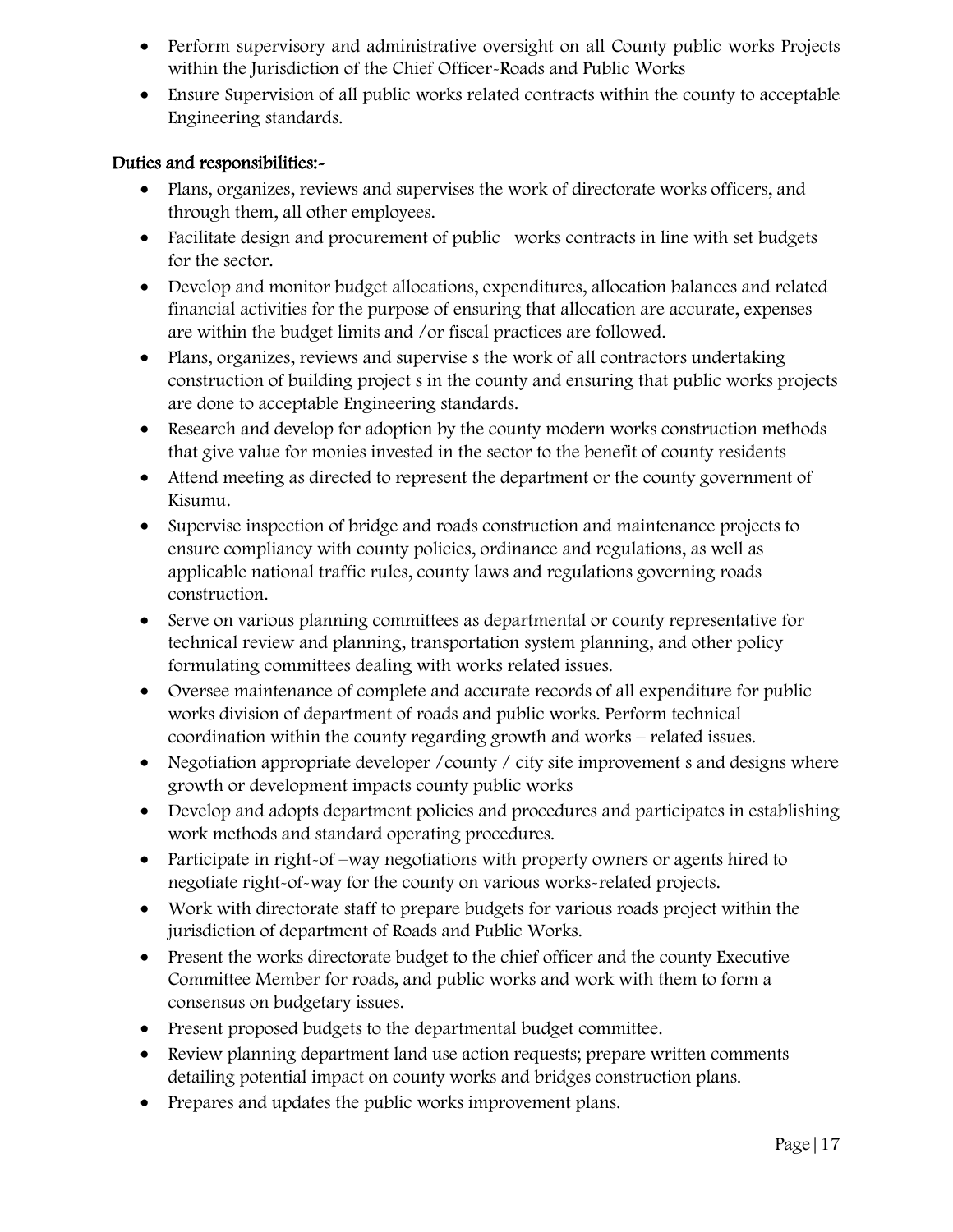- Advice the chief officer on the status of existing works improvement plan as well as potential changes to the plan and their impact on the projected revenues stream funding the plan.
- Work with the other directors in the department of roads and public works reviewing the departmental goals and fulfillment of the service charter and the performance contract.
- Perform other related tasks as assigned Organize resource s to effectively and efficiently perform assignments within established deadlines.
- Attend work as scheduled and /or required.
- Implementing and development of the framework, procedures and systems for irrationalizing and institutionalizing integrity Issues Cascading Performance Appraisal Systems (PAS), DIVISONAL Citizens' Service charters for all levels of staff deployed under the division as required by the principles. The performance Contracting with the County Government of Kisumu

- Served in the grade of building engineer I or in a comparable and relevant position in the Public Service for at least seven (7) years 3 of which must be in senior management level.
- A Bachelor's Degree in Architecture/quantity survey or its equivalent and relevant qualification from a recognized institution.

# 6. DIRECTOR MECHANICAL ENGINEERING & TRANSPORT– JG 'R' (1 POST) – KSM/CPSB/2019/031

- Direct activities related to dispatching, routing and tracking transportation vehicles and equipment Plant for optimum service.
- Direct the planning, organization and management of the staff to ensure that the work is accomplished in a manner consistent with Department requirements and overall mission and vision of the County Government of Kisumu.
- Develop and ensure implementation of policies and procedures and enforce implementation of schedule and policy change.
- Collaborate with other directors and staff members in order to formulate and implement policies, procedures, goals and objectives.
- Monitor operations to ensure that staff members comply with administrative policies and procedures, safety rules, and government regulations.
- Develop criteria, application instructions, procedural manuals, and contracts for county Government and hired equipment and plant programs.
- Monitor spending to ensure that expenses are consistent with approved budget.
- Direct and coordinate, through officers in the department, activities of operations department in order to obtain use of Plant equipment facilities and human resource.
- Direct activities of staff performing repairs and maintenance to plant equipment, vehicle, and facilities,
- Conduct investigations in cooperation with government agencies to determine causes of transportation accidents and to improve safely procedures within the county.
- Conduct awareness and training to operators of Plant Equipment and vehicles.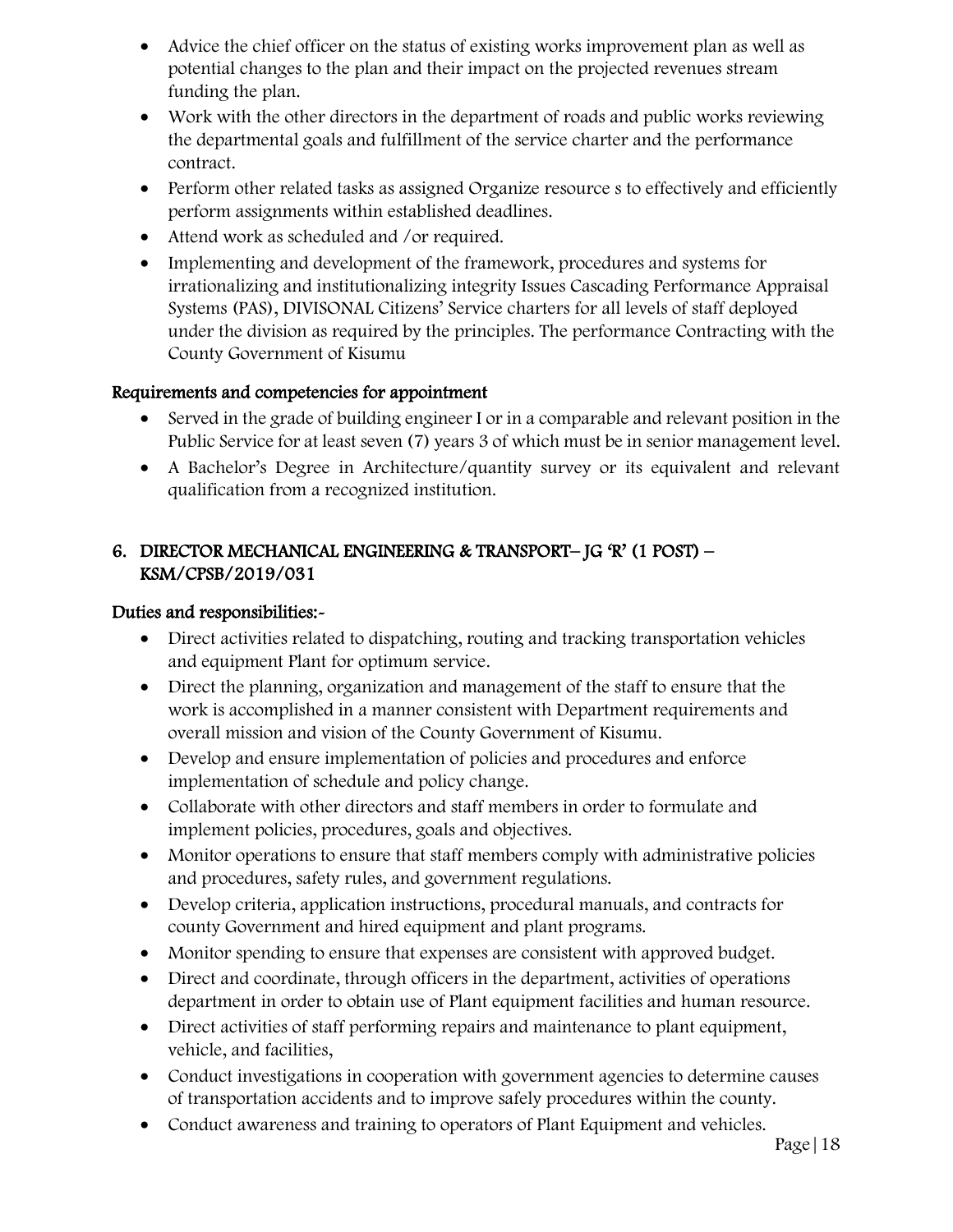- Analyze expenditures and other financial information in order to develop plans, policies and budgets for increasing revenue and improving services of hired Plant Equipment within the County Government.
- Negotiate and authorize contracts with equipment and materials suppliers, and monitor contract fulfillment.
- Set operations policies and standards, including and operation of Plant Equipment, Vehicles and other transport media within the County Jurisdiction.
- Recommend or authorize capital expenditure for acquisition of new equipment or property in order to increase efficiency and services of operations department.
- Prepare management recommendations, such as proposed fee for hiring of Plant Equipment and vehicles or schedule changes.
- Ensure employee training sessions on subjects such as team work, efficiency, employee orientation, quality improvement and computer use.
- Direct procurement processes, including equipment research and testing and requisitions approval. Maintain electronic data base of sales, registration, inspections and maintenance of fleet management.
- Ensure fleet availability to meet all requests by scheduling, forecasting and surveying current user trend.
- Maintain knowledge and utilize all fleet information and user surveys to forecast new requirements.
- Arrange fleets and fleet operational staff to provide support and schedule special event Planning.
- Perform vehicle registration, insurance and other formalities and documentation regarding induction of new vehicles in existing fleet.
- Oversee routine and ad hoc maintenance, and ensure schedule fleet management.
- Monitor and ensure fleet operation in compliance with local and National government (Traffic) rules and regulations.
- Maintain and monitor data management system to organize fleets as per various schedules and requests.
- Streamline and monitor fuel purchase system with assistance of Fuel Cards for all vehicles and drivers.
- Participate in various workshops and educational programs and maintain knowledge on all industry relevant publication.
- Develop and implement standard operational standards to maintain vehicles by advocating best practices in industry.
- Provide direction to department staff to regulate budget cycle requirements and control budgeting process.
- Plan, process and execute vehicle purchase and vehicle replacement though efficient settlement.
- Plan and prepare annual budget, expenditures and analyze all financial objectives.
- Facilitates and implement corrective actions and capacity building to manage entire fleet to achieve Kisumu County Government objectives.
- Implement and develop the framework, procedures and systems for irrationalizing and institutionalizing integrity Issues Cascading Performance Appraisal Systems (PAS), DIVISONAL Citizens' Service Delivery Charters for all levels of staff deployed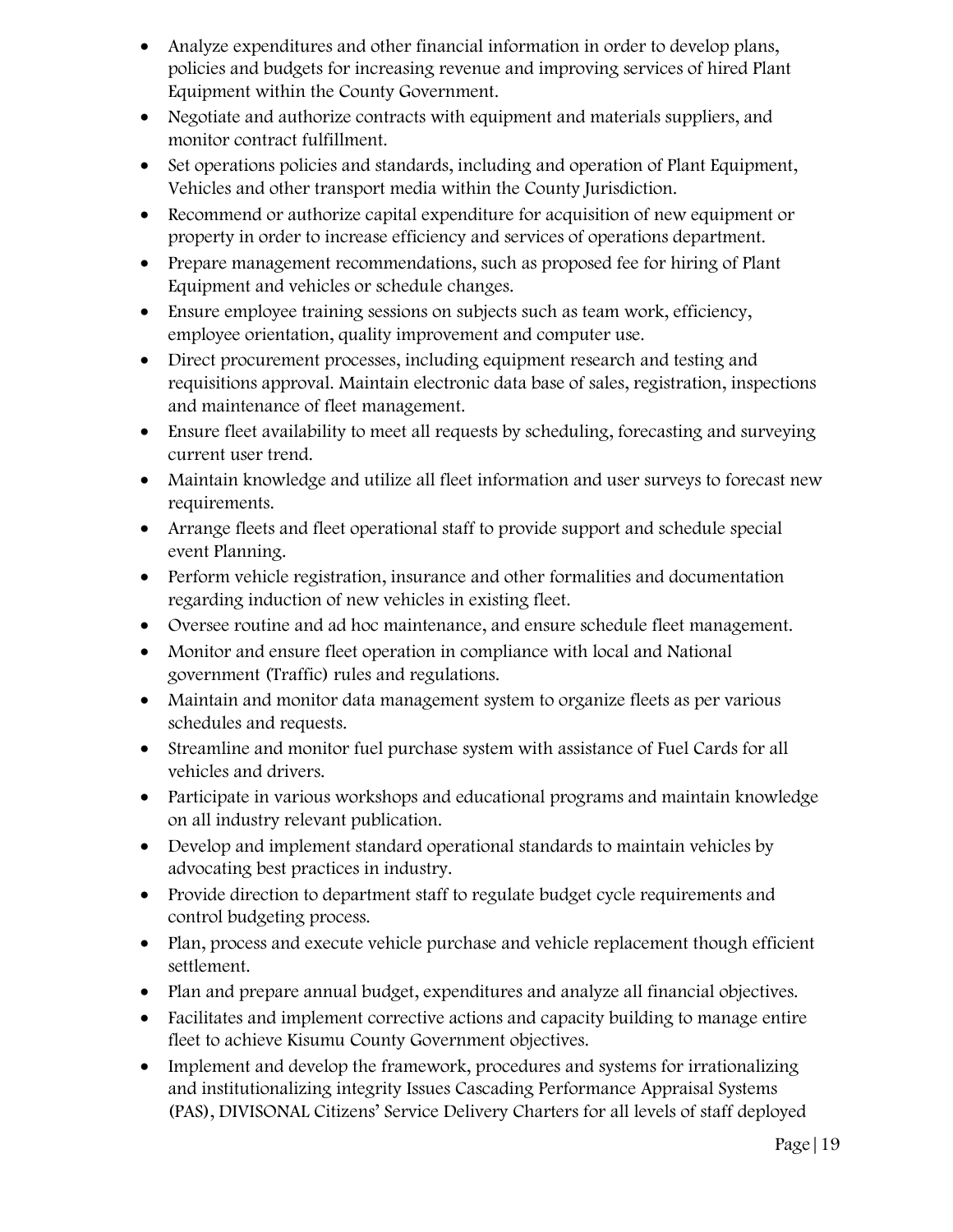under the division as required by the principles. The performance Contracting with the County Government of Kisumu

#### Requirements and competencies for appointment

- Served as a Mechanical Engineer in charge of Workshop or a comparable and relevant position in the Public Service or Private sector for at least three (3) years;
- A Bachelor's Degree in Mechanical Engineering or any other relevant and equivalent qualification from a recognized institution;
- Been registered by Engineers Registration Board of Kenya;
- Attended a Strategic Leadership Development Course lasting not less than six (6) weeks from a recognized institution; and
- Demonstrated general administrative ability required for direction, control and implementation of mechanical engineering programs
- Any other duties that may be assigned from time to time by the Chief Officer.

# VACANCIES IN THE DEPARTMENT OF AGRICULTURE, LIVESTOCK, FISHERIES & IRRIGATION

# 1. CHIEF OFFICER AGRICULTURE & IRRIGATION – JG 'S' (1 POST) – KSM/CPSB/2019/032

- Interpretation and application of statutes in line with the department's goals and objectives
- Advising the County Secretary/C.E.C on matters pertaining to extension services in the department
- Advising the County Secretary/C.E.C on research / Extension-farmer linkage and technical training for staff development
- Formulate and implement policies on extension services, research/extension liaison and technical training
- Ensure development and promotion of appropriate transfer linkages with research institutions
- Management of training functions in liaison with the relevant institutions and planning, developing and utilizing technical human resource
- Coordination of review and harmonization of all acts, statutes, policies rules and regulation related to the department in liaison with relevant departments and agencies
- Formulation, monitoring, evaluation and coordination of projects in collaboration with other departments
	- Coordinating budget preparation and implementation
- Coordination of marketing policies
- Coordinating the implementation of the Department's policy, legal framework, strategies, capacities, development and physical resource management, Work plan and budget and administering performance appraisal instruments within the department
- Coordinating and ensuring compliance with principle and value of Good governance, transparency, accountability and integrity
- As the accounting Officer, He/She will ensure that all expenditure made complies with section 149(1) of Public Finance management Act of 2012
- Ensure that Financial and Accounting records comply with PFM act of 2012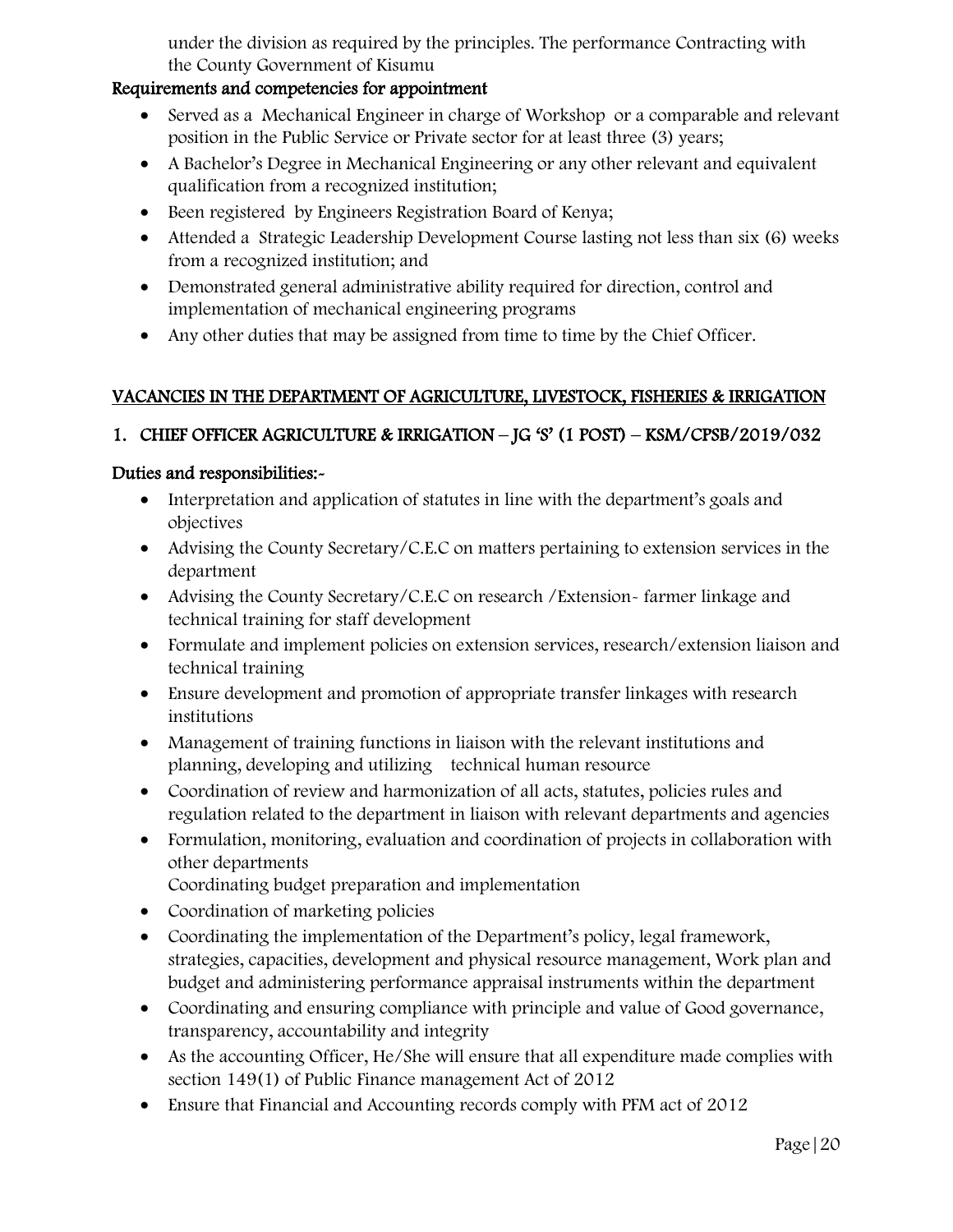- Ensure protection and back up of all financial and accounting records
- Ensure strict adherence to accounting procedures while acquiring goods and services
- Ensure that all contracts entered to by the department are lawful
- Ensure timely preparation of strategic plans in conformity with medium term fiscal frame work and objectives of the County
- Ensure preparation of estimates in conformity with the strategic plans
- Ensure timely submission of the estimate to relevant authorities for process and approval.
- Ensure timely preparation of annual financial statements
- Ensure proper and efficient management of departmental assets and liabilities
- Ensure that public funds entrusted to you are properly safe guarded
- comply with the financial provisions as contained in the Constitution of Kenya
- Ensure effective, efficient and transparent system of financial management and internal control in the department
- Ensure that Donor funds both revenue and appropriation in aid are properly accounted for.
- Ensure that management of public resource in your department is aligned to PFM regulation and any other County financial document.

- Be a Kenyan Citizen
- Be a holder of a first degree in Agriculture, Agricultural Engineering or related field from a University recognized in Kenya. (A Master's degree will be an added advantage.)
- Satisfy the requirements of Chapter Six of the Constitution of the 2010 on Leadership and integrity.
- Be a professional in good standing who has demonstrated absence of breach of the relevant professional code of conducts.
- Have knowledge, experience and a distinguished career of not less than five years in Management and Administration
- Have capacity to work under pressure to meet strict deadlines.
- Be a Visionary and a strategic thinker.
- Be committed to be part of a team that will enable the County Government to achieve its Vision.

# 2. CHIEF OFFICER LIVESTOCK AND FISHERIES – JG 'S' (1 POST) – KSM/CPSB/2019/033

- Interpretation and application of statutes in line with the department's goals and objectives
- Advising the County Secretary/C.E.C on matters pertaining to extension services in the department
- Advising the County Secretary/C.E.C on research /Extension- farmer linkage and technical training for staff development
- Planning, Directing, Controlling, and Coordinating Policies and programmes in the Department
- Promotions and coordination of programmes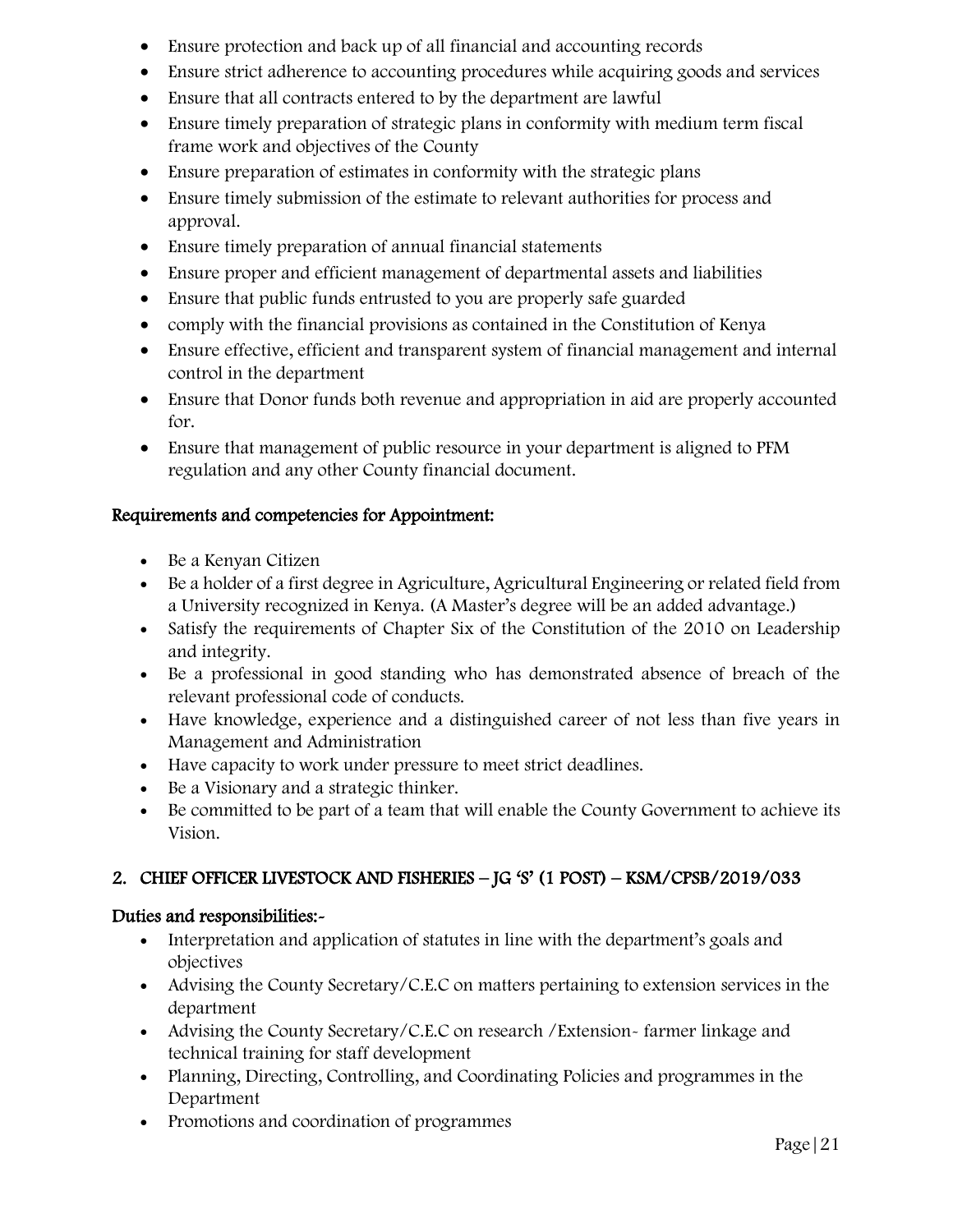- Participating in agenda setting for adaptive research for the department
- Liaison with other Government departments and stakeholders on policy and legal matters related to the department
- Interpretation of National policies relevant to the department
- Coordination of marketing policies
- Coordinating the implementation of the Department's policy, legal framework, strategies, capacities, development and physical resource management, Work plan and budget and administering performance appraisal instruments within the department
- Coordinating and ensuring compliance with principle and value of Good governance, transparency, accountability and integrity
- As the accounting Officer, He/She will ensure that all expenditure made complies with section 149(1) of Public Finance Management Act of 2012
- Ensure that Financial and Accounting records comply with PFM act of 2012
- Ensure protection and back up of all financial and accounting records
- Ensure strict adherence to accounting procedures while acquiring goods and services
- Ensure that all contracts entered to by the department are lawful
- Coordination of review and harmonization of all acts, statutes, policies rules and regulation related to the department in liaison with relevant departments and agencies
- Ensure timely preparation of strategic plans in conformity with medium term fiscal frame work and objectives of the County
- Ensure preparation of estimates in conformity with the strategic plans
- Ensure timely submission of the estimate to relevant authorities for process and approval.
- Ensure timely preparation of annual financial statements
- Ensure proper and efficient management of departmental assets and liabilities
- Ensure that public funds entrusted to you are properly safe guarded
- comply with the financial provisions as contained in the Constitution of Kenya
- Ensure effective, efficient and transparent system of financial management and internal control in the department
- Ensure that Donor funds both revenue and appropriations in aid are properly accounted for.
- Ensure that management of public resource in your department is aligned to PFM regulation and any other County financial document.

- Be a Kenyan Citizen
- Be a holder of a first degree in Livestock, Fisheries, Veterinary or related field from a University recognized in Kenya. (A Master's degree will be an added advantage.)
- Satisfy the requirements of Chapter Six of the Constitution of the 2010 on Leadership and integrity.
- Be a professional in good standing who has demonstrated absence of breach of the relevant professional code of conducts.
- Have knowledge, experience and a distinguished career of not less than five years in Management and Administration.
- Have capacity to work under pressure to meet strict deadlines.
- Be a Visionary and a strategic thinker.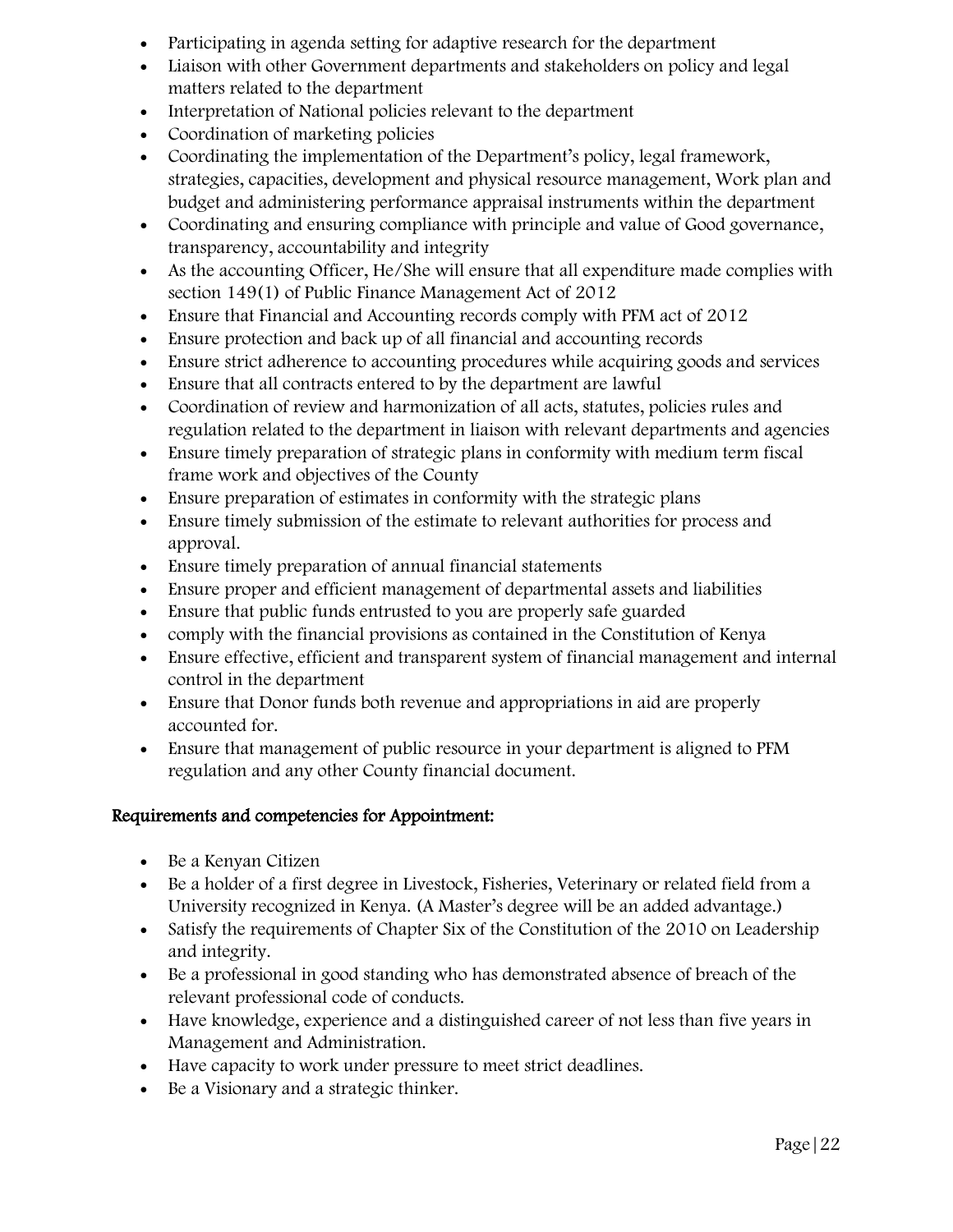Be committed to be part of a team that will enable the County Government to achieve its Vision.

#### 3. DIRECTOR AGRICULTURE AND CROP PRODUCTION– JG 'R' (1 POST) – KSM/CPSB/2019/034

### Duties and responsibilities:-

An officer at this level will be the head of a Directorate in the County and is answerable to the Chief Officer/ County Executive Committee Member of Agriculture and will be responsible for all Technical and the administrative issues of the Directorate. Duties will be as follows:-

- Innovation and Implementation of strategic plans and objectives of the Directorate:  $\sim$ handling technical and administrative, human resource, budgetary and assets management issues.
- Team building and setting performance targets and standards in consultation with the C.E.C Member and the Chief officer
- Addressing stakeholders concerns and instituting operational accountability
- Cost effective research to advance County Agriculture priorities
- Modernize and make extension services responsive to customer needs
- Update and rationalize technical training
- Maximize sustainable gains from crop development activities
- Device and apply strategies to maximize value of land and optimize its use for alternative purpose
- Enhance synergies between the Directorate and stakeholders
- Enhance gainful co-operation between the Directorate and local/International Stakeholders

# Requirements and competencies for Appointment:

- Be a holder of a Bachelor's Degree in any of the following fields: Food Science, Home Economics, Agriculture, Horticulture, Agricultural Economics, Natural Resource Management, Agribusiness, Agriculture Extension, Agricultural Education or any other relevant and equivalent qualification from a recognized institution; and
- Demonstrated a high degree of high capability, technical and professional competence as reflected in work performance and results.

# 4. DIRECTOR LIVESTOCK PRODUCTION– JG 'R' (1 POST) – KSM/CPSB/2019/035

# Duties and responsibilities:-

An Officer at this level will be the Head of the Directorate in the County and answerable to the

C.E.C Member and the Chief Officer of the Department. Duties are as follows:-

- Formulate the Directorate's strategic plan
- Facilitation and preparation of work plans and budgets
- Coordination, Supervising and monitoring implementation of projects
- Planning, controlling and coordination of activities within his/her Directorate
- Development and maintenance of Livestock Database and market information intelligence system
- facilitate market research for enterprise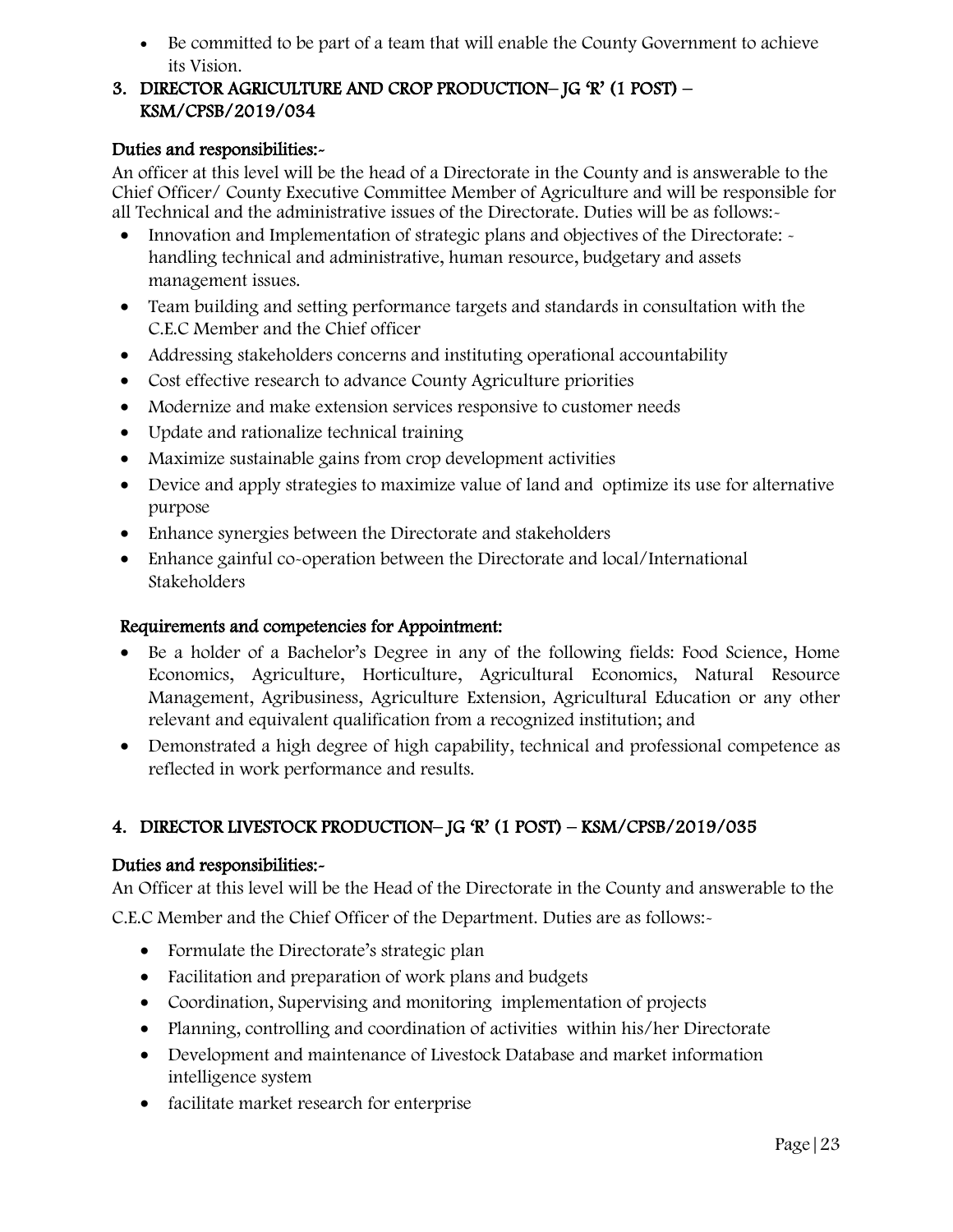- Develop and/or strengthen Livestock Marketing structure in collaboration with relevant stake holders
- Interpretation and implementation of Government policies on Livestock Production in the County
- Direct and advice on Technical and administrative matters pertaining to Livestock Production
- Coordinate and promote Livestock Extension Services, Livestock Agribusiness, Livestock products and by- products Marketing, as well as research Liaison activities

- a Bachelor's of Science degree in any of the following disciplines: Animal Science/Animal Production, Agriculture, Agribusiness, Food Science and Technology, Agriculture and Home Economics, Range Management, Livestock/Agricultural Economics and Dairy Technology, Agricultural Extension or any other relevant and equivalent qualification from a recognized institution;
- Attended a Management Course lasting not less than four [4] weeks from a recognized institution; and
- Shown merit and exemplary work performance in their field of specialization and demonstrated a high degree of professional competence and administrative ability.
- High degree of professional and administrative competence in work performance and results
- Personal integrity, a strong commitment to openness, honesty and demonstrating tolerance and capacity to inspire and trust in others;
- Personal responsibility and willingness to accept responsibility for own actions and outcomes.
- A thorough understanding of national goals, policies and programs and ability to translate them to livestock production.

# 5. DIRECTOR VETERINARY SERVICES – JG 'R' (1 POST) – KSM/CPSB/2019/036

- Participating in the formulation, Development, implementation, Monitoring and Review of policies, laws and strategies in the Animal Health sector
- Planning and coordinating programmes on the control and eradication of epizootic and zoonotic disease and pest and compiling and interpreting technical reports
- Evaluating slaughter house design and making recommendation for approval
- Enforcing food safety and quality assurance regulation in local and export slaughter houses and other animal products processing plants
- Evaluating export/import request documents in respects to live animals, Animal products, by-products and inputs and making appropriate recommendation
- Planning field efficacy trials for drugs vaccines and acaricides
- Disseminating information on animal health, Products and markets collaborating with stake holders in providing Veterinary services.
- Coordinating Veterinary services at port of entry
- Organize disease search, investigations, monitoring, mapping and outbreak response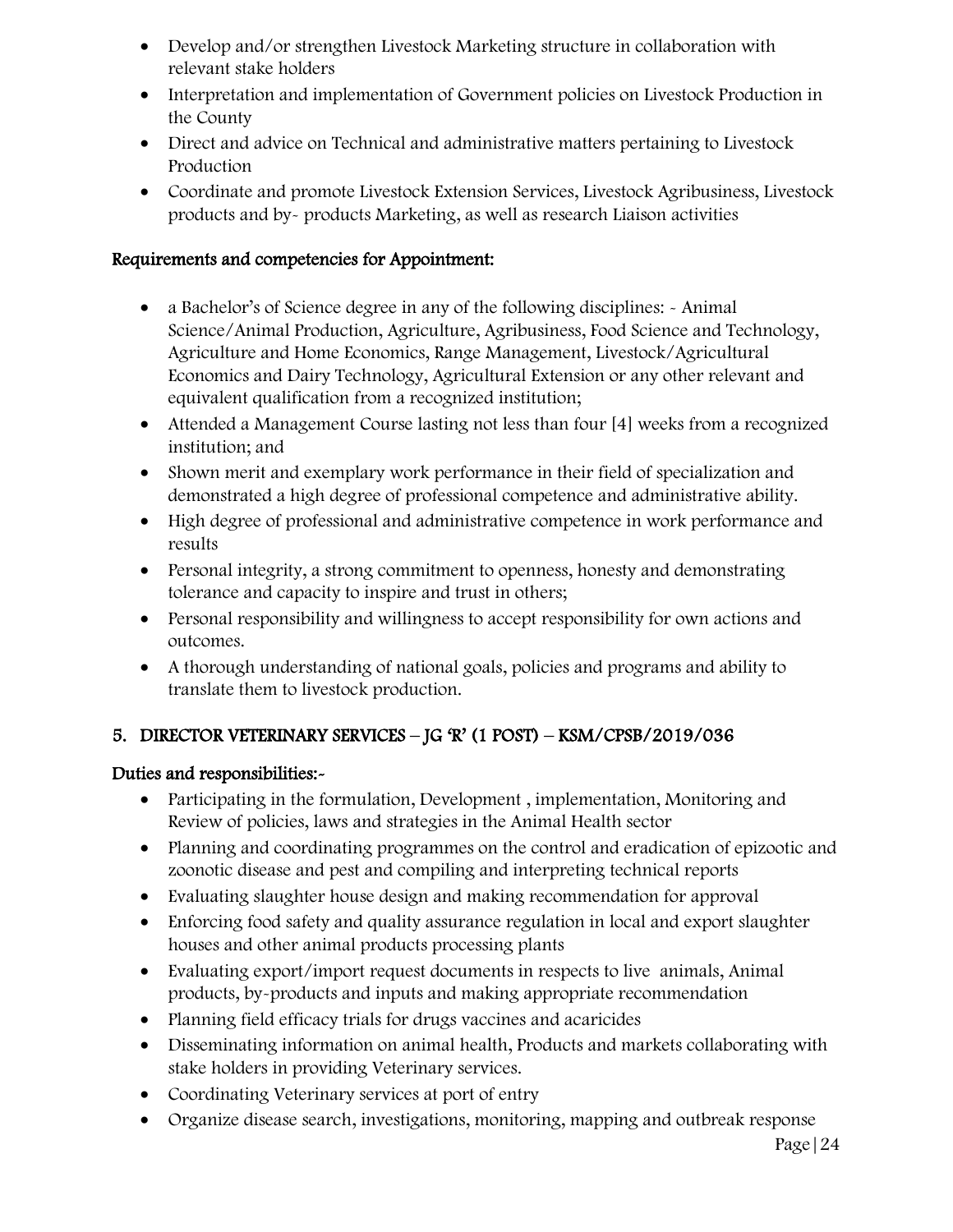- Carry out investigation on anti-microbial and acaricidal resistance
- Liaising with training institutes on training and development of staff, students and interns.
- Planning collaborative activities with relevant stake holders in the Animal health sector and
- Coordinating inspection of private Veterinary practices and inputs outlets in collaboration with Kenya Veterinary Board
- Prepare projects proposal for resource mobilization
- Prepare and implement work plans and budgets

For appointment to this grade, an officer must have:  $\sim$ 

- have served as a Senior Assistant Director of Veterinary Services for a minimum period of three [3] years;
- be in possession of a Bachelor of Veterinary Medicine[BVM] Degree from a recognized institution;
- have Master of Science Degree in any of the following disciplines: Veterinary Medicine, Veterinary Surgery, Livestock Economics, Forensic Science, Animal Nutrition and Feed Sciences, Animal Genetics and Breeding, Clinical Studies, Veterinary Public Health, Livestock Production Systems, Poultry Science, Veterinary Anatomy, Reproductive Biology, Veterinary Pathology and Microbiology, Clinical Pathology and Laboratory Diagnosis, Fish Science, Apiary Science, Master of Public Health, Applied Veterinary Parasitology, Applied Microbiology, Comparative Mammalian Physiology, Pharmacology and Toxicology, Wildlife Health and Management, Veterinary Epidemiology and Economics, Animal Production or Aquatic Science from a recognized institution;
- A member of Kenya Veterinary Association and registered by Kenya Veterinary Board;
- have a certificate in Strategic Leadership Development Programme Course lasting not less than six [6] weeks from a recognized institution;
- have a certificate in computer applications from a recognized institution;
- Have shown outstanding administrative capability and professional competence required in managing Veterinary Services.

# 6. DIRECTOR IRRIGATION – JG 'R' (1 POST) – KSM/CPSB/2019/037

- Formulate the Directorate's strategic plan
- Participating in the formulation, Development, implementation, Monitoring and Review of policies, laws and strategies in irrigation sector
- Facilitation guiding and preparation of work plans and budgets
- Coordination, Supervising and monitoring implementation of projects
- Planning, controlling and coordination of activities within his/her Directorate
- Implement irrigation action plan and budget
- Coordinating and supervising Irrigation development plans
- Review operational standards
- Carry out monitoring and evaluation of irrigation projects
- Coordinating and managing irrigation staff development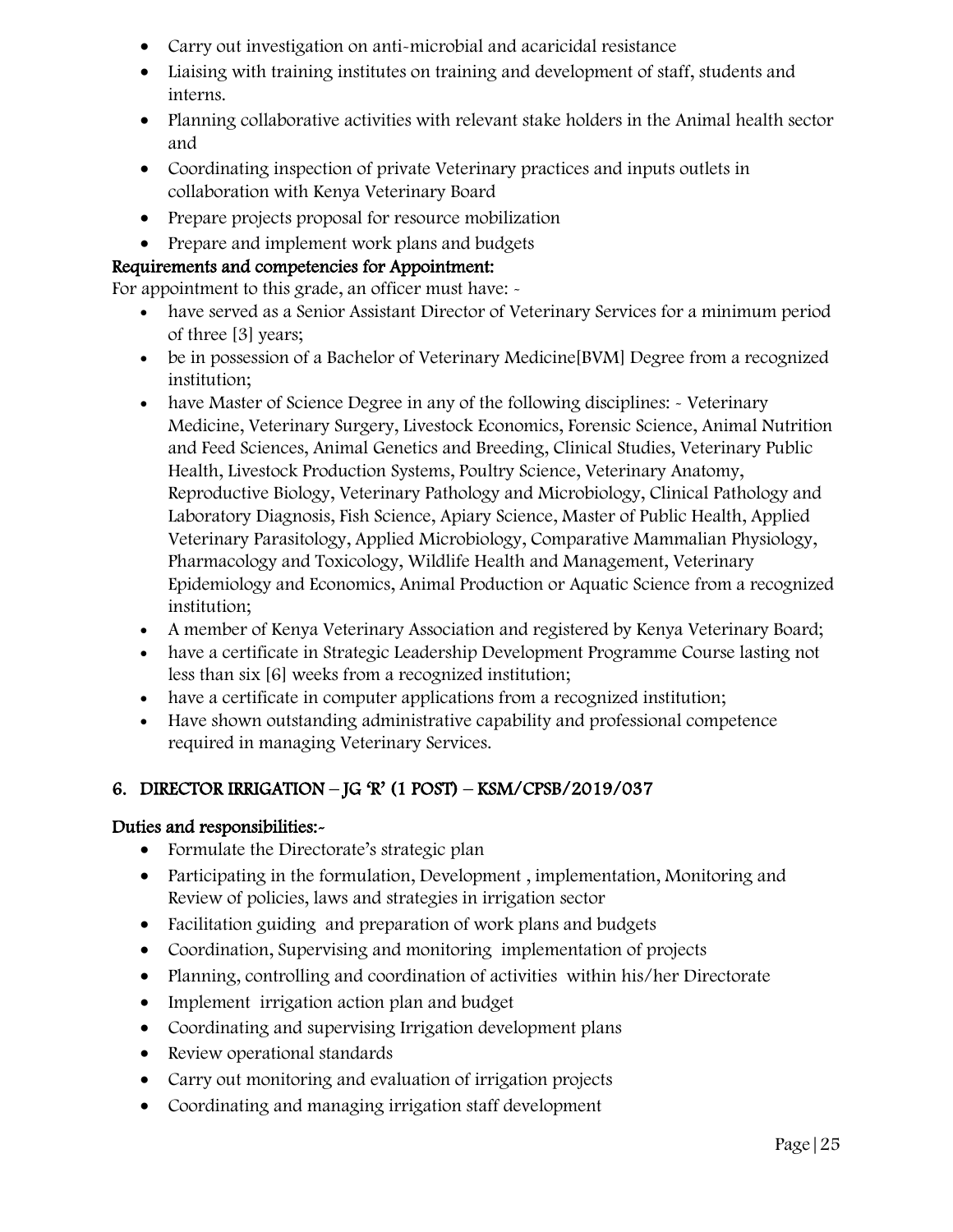• Prepare projects proposal for resource mobilization

# Requirements and competencies for Appointment:

- a Bachelor's degree in any of the following fields: Food Science, Home Economics, Agriculture, Horticulture, Agricultural Economics, Natural Resource Management, Agribusiness, Agriculture Extension, Agricultural Education or any other relevant and equivalent qualification from a recognized institution;
- Demonstrated a high degree of administrative capability, technical and professional competence as reflected in work performance and results.

# 7. DIRECTOR FISHERIES – JG 'R' (1 POST) – KSM/CPSB/2019/038

# Duties and responsibilities:-

- The head of the Directorate in the County and responsible to the Chief Officer/CECM in charge Directorate of Fisheries.
- Responsible for the general administration of human and financial resources of the directorate.
- Development and transfer of appropriate technology and innovations.
- Developing strategies to sustain gains from fisheries development activities.
- Managing staff performance systems and coordinating the preparation of Budgetary Estimates.
- Initiating and implementing of Fisheries Policies, programmes and strategies.
- Monitoring the implementation of Regional and National agreements.
- Coordinating the strengthening of Fisheries Extension Services.
- Promoting cooperation between the Fisheries Sector and other stakeholders.
- Undertaking cost effective research to advance Directorate and Sectoral priorities.
- Harmonizing fisheries technical training in liaison with relevant in situations.
- Undertaking Monitoring and Evaluation in the directorate.

- have Bachelor's degree in any of the following fields; Fisheries, Zoology, Aquatic Sciences, Natural Resource Management, Biochemistry, Food Science and Technology, Environmental Science, Biological Sciences, Physical Sciences, Chemistry or any other equivalent qualifications from a recognized institution;
- have Master's degree in any of the following fields; Biological Sciences, Natural Resource Management, Aquatic Sciences, Biochemistry, Food Science and Technology, Environmental Science, Physical Science or any other equivalent and relevant qualification from a recognized institution;
- have a certificate in Strategic Leadership Development Programme lasting not less than six[6] weeks from a recognized institution;
- have a certificate in computer application skills from a recognized institution;
- have knowledge of Fisheries development and managerial policies, Fisheries Act and other related Acts and international conventions;
- be conversant with national and international fisheries agreements, conventions, protocols and laws of the sea;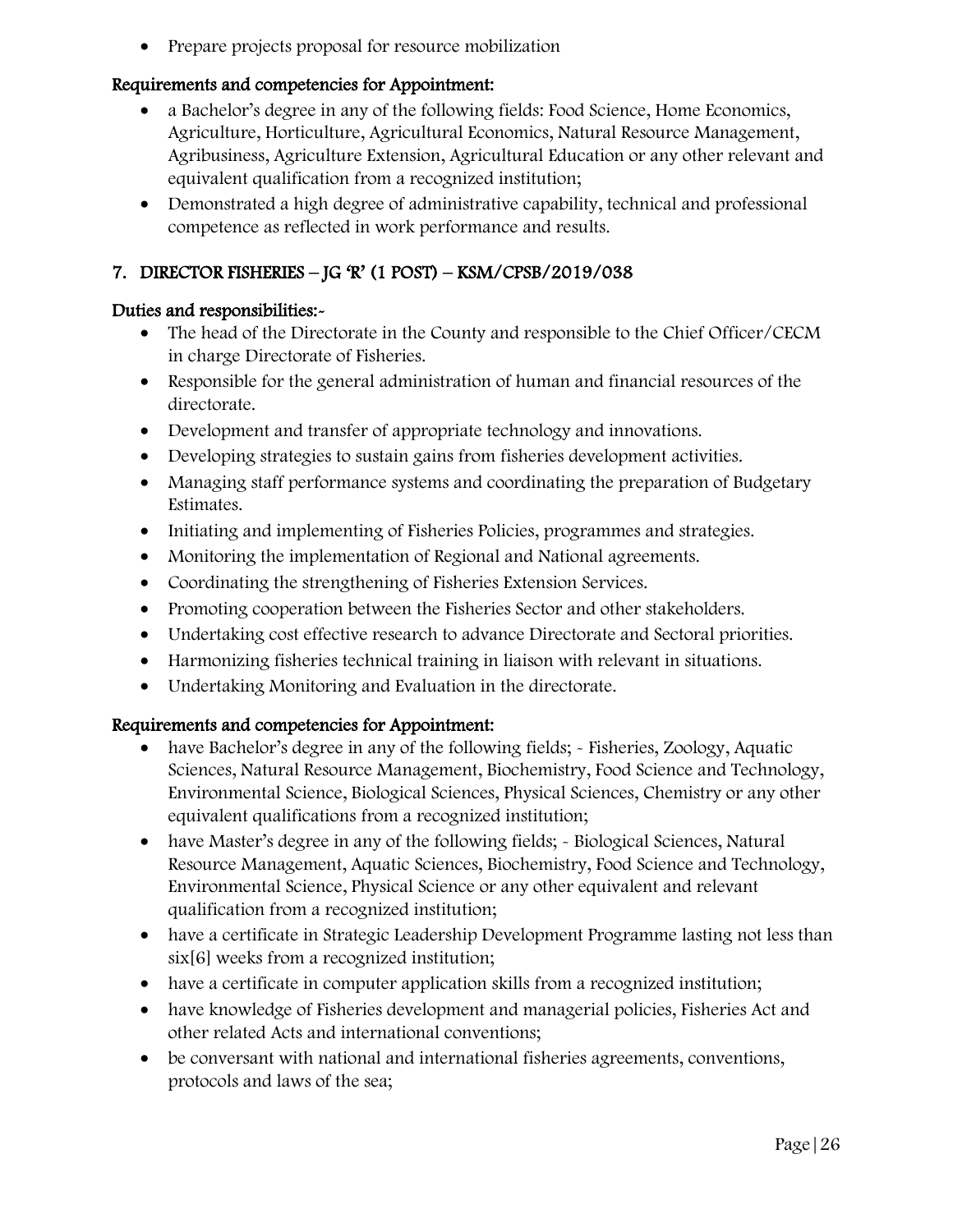- have shown competence in planning and implementation of development, management and research of fisheries projects and programs; and
- Shown merit and ability in work performance and results.

# VACANCIES IN THE DEPARTMENT OF TOURISM, CULTURE, ARTS & SPORTS

## 1. CHIEF OFFICER TOURISM, CULTURE & ARTS – JG 'S' (1 POST) – KSM/CPSB/2019/039

#### Duties and responsibilities:-

The Chief Officer shall be the Accounting and Authorized Officer with respect to the exercise of delegated powers and shall report to the County Executive Committee Member in charge of Tourism, Culture, Arts and Sports for administration and other duties as provided under Section 46 of the County Governments Act 2012.

- General strategic administration and co-ordination of the Tourism, MICE, Culture and Arts, portfolio.
- Provide strategic policy direction for effective service delivery
- Formulating and implementation effective programme geared towards streamlining the departments to attain Vision 2030 and the Governor's Manifesto
- Development and implementation of Tourism, MICE, Culture and Arts policies, plans, programmes and projects within the department.
- Development and implementation of Tourism, MICE, Culture and Arts extension services and other cross cutting issues in the County.
- Providing and improving administrative links between the County and the Tourism, Culture and Arts field services and activities.
- Prudently utilizing and managing the physical/financial/human resources in the County.
- Building capacity and backstopping the county managers/staff.
- Overseeing management of finances, preparation and submission of budget estimates, annual work plans and programmes.
- Overseeing the implementation and monitoring of performance management systems.
- Mainstreaming integrity assurance in projects and programmes.
- Promoting collaboration of stakeholder participation in extension service delivery.
- Participating in M&E of projects and programmes in the County.

- Must be a Kenyan citizen
- Bachelor's Degree in Business Management, Financial Management, Tourism, Anthropology, Sociology, Convention Events Management
- A Master's degree in any of the above fields will be an added advantage.
- At least ten (10) years' experience, five (5) of which must have been at senior management levels
- Must have undergone continuous senior management training and/or strategic leadership development
- Must be familiar with financial management processes including procurement, budgeting
- Must have good understanding of the either the laws Tourism, Culture and Arts, building and managing public and private partnerships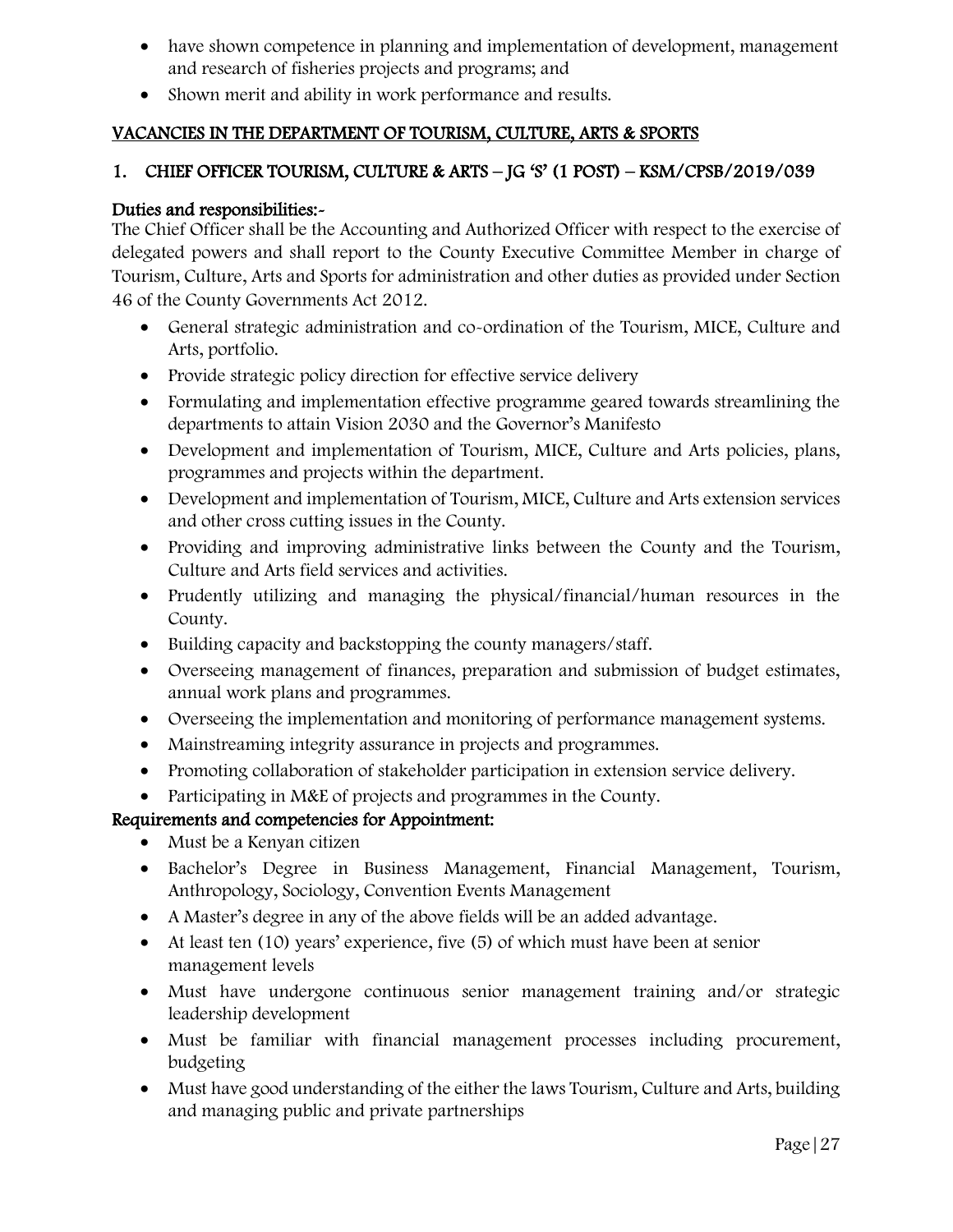- Must demonstrate competence in planning and ability to manage implementation of projects and programmes
- Proficiency in computer applications is required
- Must have excellent communication and interpersonal skills to inspire and motivate development partners, employees, volunteers, and diverse client groups
- Must have self-drive and initiative to executive programs
- Membership of the relevant professional body will be an added advantage.
- Must demonstrate a thorough understanding of devolution, the County development objectives and Vision 2030.
- Demonstrate understanding of and commitment to the values and principles outlined in Articles 10 and 232 of the Constitution.
- Satisfy the requirements of Chapter 6 of the Constitution of Kenya

# 2. CHIEF OFFICER SPORTS MANAGEMENT – JG 'S' (1 POST) – KSM/CPSB/2019/040

# Duties and Responsibilities

The Chief Officer shall be the Accounting and Authorized Officer with respect to the exercise of delegated powers and shall report to the County Executive Committee Member in charge of Tourism, Culture, Arts and Sports for administration and other duties as provided under Section 46 of the County Governments Act 2012.

- General strategic administration and co-ordination of the sports management, sports facilities, talent and youth development.
- Provide strategic policy direction for effective service delivery
- Formulating and implementation effective programme geared towards streamlining the departments to attain Vision 2030 and the Governor's Manifesto
- Development and implementation of all the sports management and sports facilities, extension services and other cross cutting issues in the County.
- Providing and improving administrative links between the County and the sports field services and activities.
- Prudently utilizing and managing the physical/financial/human resources in the County.
- Building capacity and backstopping the county managers/staff.
- Overseeing management of finances, preparation and submission of budget estimates, annual work plans and programmes.
- Overseeing the implementation and monitoring of performance management systems.
- Mainstreaming integrity assurance in projects and programmes.
- Promoting collaboration of stakeholder participation in extension service delivery.
- Participating in M&E of projects and programmes in the County.

- Must be a Kenyan citizen
- Bachelor's Degree in Sports Management, Sports Science, Business Management or Physical Education.
- A Master's degree in any of the above fields will be an added advantage.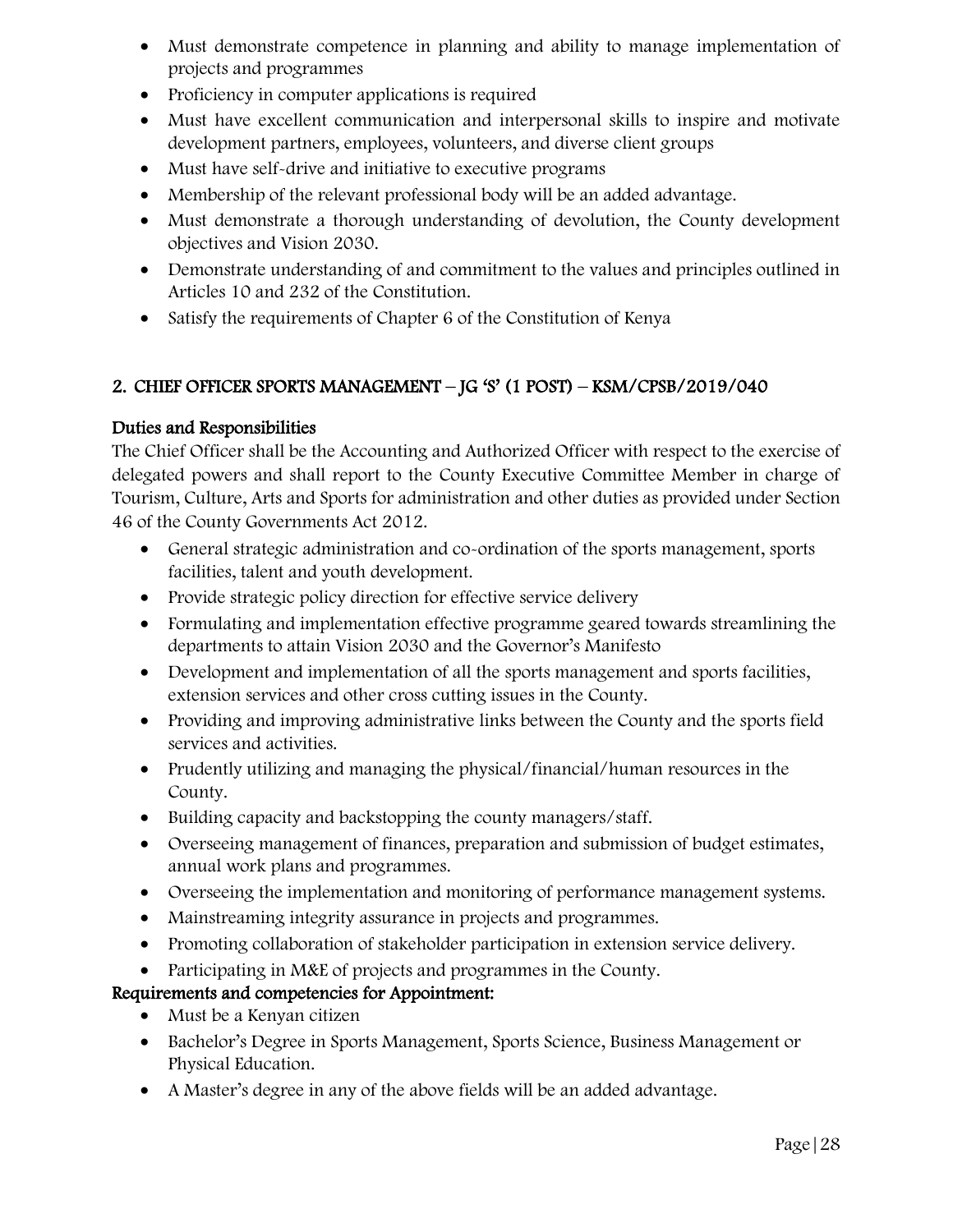- At least ten (10) years' experience, five (5) of which must have been at senior management levels
- Must have undergone continuous senior management training and/or strategic leadership development
- Must be familiar with financial management processes including procurement and budgeting
- Must have good understanding of the laws Tourism, Culture, Arts and other related fields
- Must demonstrate competence in planning and ability to manage implementation of projects and programmes
- Proficiency in computer applications is required
- Must have excellent communication and interpersonal skills to inspire and motivate development partners, employees, volunteers, and diverse client groups
- Must have self-drive and initiative to executive programs
- Membership of the relevant professional body will be an added advantage.
- Must demonstrate a thorough understanding of devolution, the County development objectives and Vision 2030.
- Demonstrate understanding of and commitment to the values and principles outlined in Articles 10 and 232 of the Constitution.
- Satisfy the requirements of Chapter 6 of the Constitution of Kenya

# 3. DIRECTOR TOURISM – JG 'R' (1 POST) – KSM/CPSB/2019/041

Reports to the Chief Officer for Tourism, MICE, Culture and Arts Duties and responsibilities

- Formulating, interpreting and reviewing tourism policies and strategies
- Ensuring the implementation of all tourism policies
- Overseeing development of national and foreign investment programmes in the tourism sector
- Developing, implementing and ensuring realization of tourism strategic plans and objectives
- Marketing and promoting county tourism destinations
- Overseeing the development of tourism area plans
- Providing advice on creation of enabling environment for investment in the tourism sector
- Mobilizing resources for the development of the tourism sector
- Coordinating the provision of incentives for the development of tourism products and services
- Coordinating participation of Kisumu's tourism sector in regional and international forums
- Providing a framework for public-private sector partnerships in the tourism sector.
- Ensuring effective tourism research, information and data management
- Ensuring the implementation of departmental performance management systems
- Overall management and development of departmental staff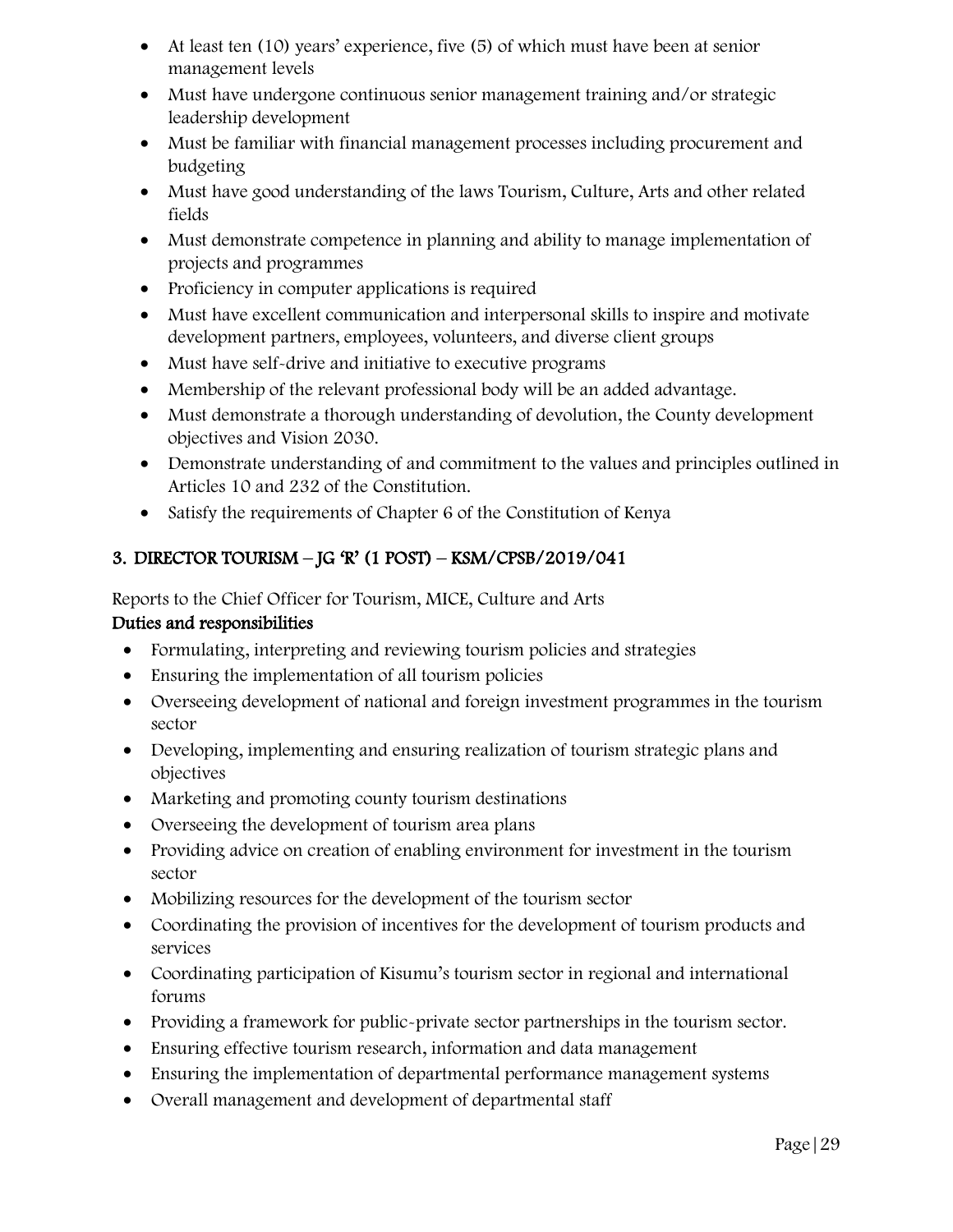- Overseeing the preparations and review of local codes of practice in the tourism sector
- Initiating development of bilateral and multilateral agreements and protocol in the tourism sector.

- Be a Kenyan citizen
- Be a holder of a Bachelor's degree in Tourism Management
- A Master's degree in Tourism will be an added advantage
- A minimum of seven (7) years' experience, three (3) of which must have been at Senior management levels in a reputable organization
- Must demonstrate achievement of activities undertaken.
- Membership of the relevant professional body will be an added advantage.
- Must have undertaken senior management/leadership courses
- Ability to build and lead cohesive teams
- Must be self-motivated with initiative and drive, including ability to effectively network with various stakeholders
- Demonstrate understanding of and commitment to the values and principles outlined in Articles 10 and 232 of the Constitution.
- Satisfy the requirements of Chapter 6 of the Constitution of Kenya

# 4. DIRECTOR CULTURE AND ARTS – JG 'R' (1 POST) – KSM/CPSB/2019/042

The officer will report to the Chief Officer - Tourism, Culture and Arts

#### Duties and Responsibilities

- a) Management, planning, coordination and administration of culture and arts in the county.
- b) Formulate budget proposals and expenditure controls
- c) Formulate, coordinate and review policies on culture and arts development
- d) Interpret and implement the departmental strategic plan and medium-term plan
- e) Identify and promote cultural groups, activities and sites
- f) Monitor and evaluate cultural programs and projects
- g) Promote research on culture and arts development

- Be a Kenyan citizen
- Must have a degree in Sociology/ Anthropology/ Archaeology/ Creative Arts/ Theatre Arts or the equivalent from a recognized institution
- A relevant master's degree will be an added advantage
- Must have seven (7) years relevant experience, three (3) of which must be in senior management levels
- Be fully conversant with the national and county policy on arts and culture functions
- Ability to develop networks across the county with other counties and stakeholders
- Have the ability to network with the corporate sector with a view to establishing partnerships beneficial to the county's cultural activities
- Membership of the relevant professional body will be an added advantage.
- Must have undertaken senior management/leadership courses
- Must have excellent interpersonal skills.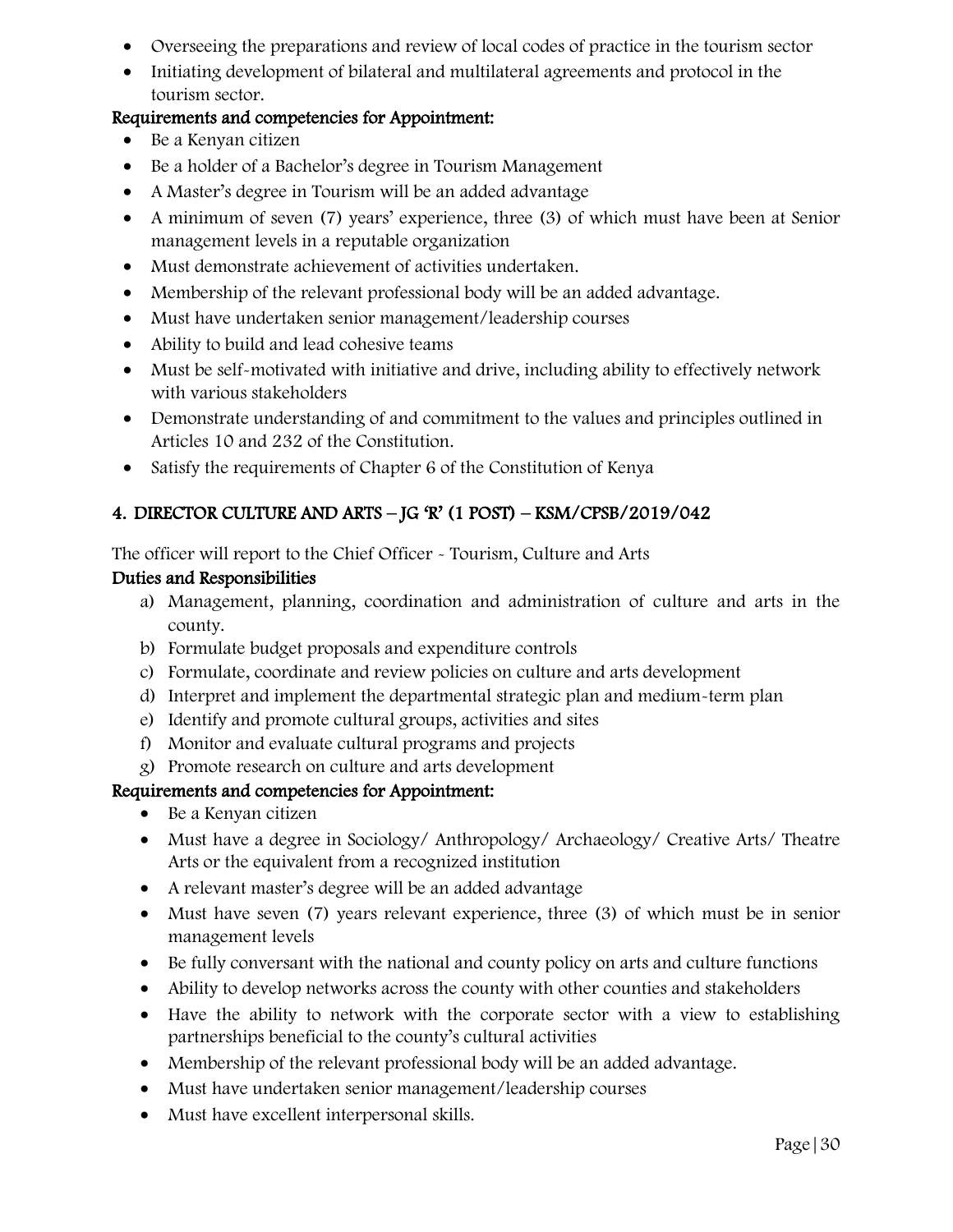- Proficiency in computer applications
- Demonstrate understanding of and commitment to the values and principles outlined in Articles 10 and 232 of the Constitution.
- Satisfy the requirements of Chapter 6 of the Constitution of Kenya

# 5. DIRECTOR MEETINGS, INCENTIVES, CONFERENCE & EXHIBITIONS – JG 'R' (1 POST) – KSM/CPSB/2019/043

Reports to the Chief Officer for Tourism, Culture and Arts

## Duties and responsibilities

- Must have leadership strategic abilities to develop and manage a new department
- Formulating, interpreting and reviewing MICE policies and strategies
- Ensuring the implementation of all MICE policies
- Overseeing development of national and foreign investment programmes in the MICE sector
- Developing, implementing and ensuring realization of MICE strategic plans and objectives
- Marketing and promoting county as a MICE destination
- Overseeing the development of MICE area plans
- Providing advice on creation of enabling environment for investment in the MICE sector
- Mobilizing resources for the development of the MICE sector
- Develop and implement the provision of incentives for the development of MICE
- Develop and implement Kisumu's MICE sector in local, regional and international forums
- Providing a framework for public-private sector partnerships in the MICE sector.
- Ensuring effective MICE research, information and data management
- Ensuring the implementation of departmental performance management systems
- Overall management and development of departmental staff
- Overseeing the preparations and review of local codes of practice in the tourism sector
- Initiating development of bilateral and multilateral agreements and protocol in the tourism sector.

- Be a Kenyan citizen
- Be a holder of a Bachelor's degree in Business Management, Convention Business Management, International Relations, Tourism Management
- A Master's degree in Tourism will be an added advantage
- A minimum of seven (7) years' experience, three (3) of which must have been at Senior management levels in a reputable organization
- Must be able to negotiate sponsorship, create partnerships, develop contracts and concepts, mobilize people and resources
- Must be able to ideate, have good planning and logistical skills
- Must be able to negotiate contract, must be able to develop a concept
- Must demonstrate achievement of activities undertaken.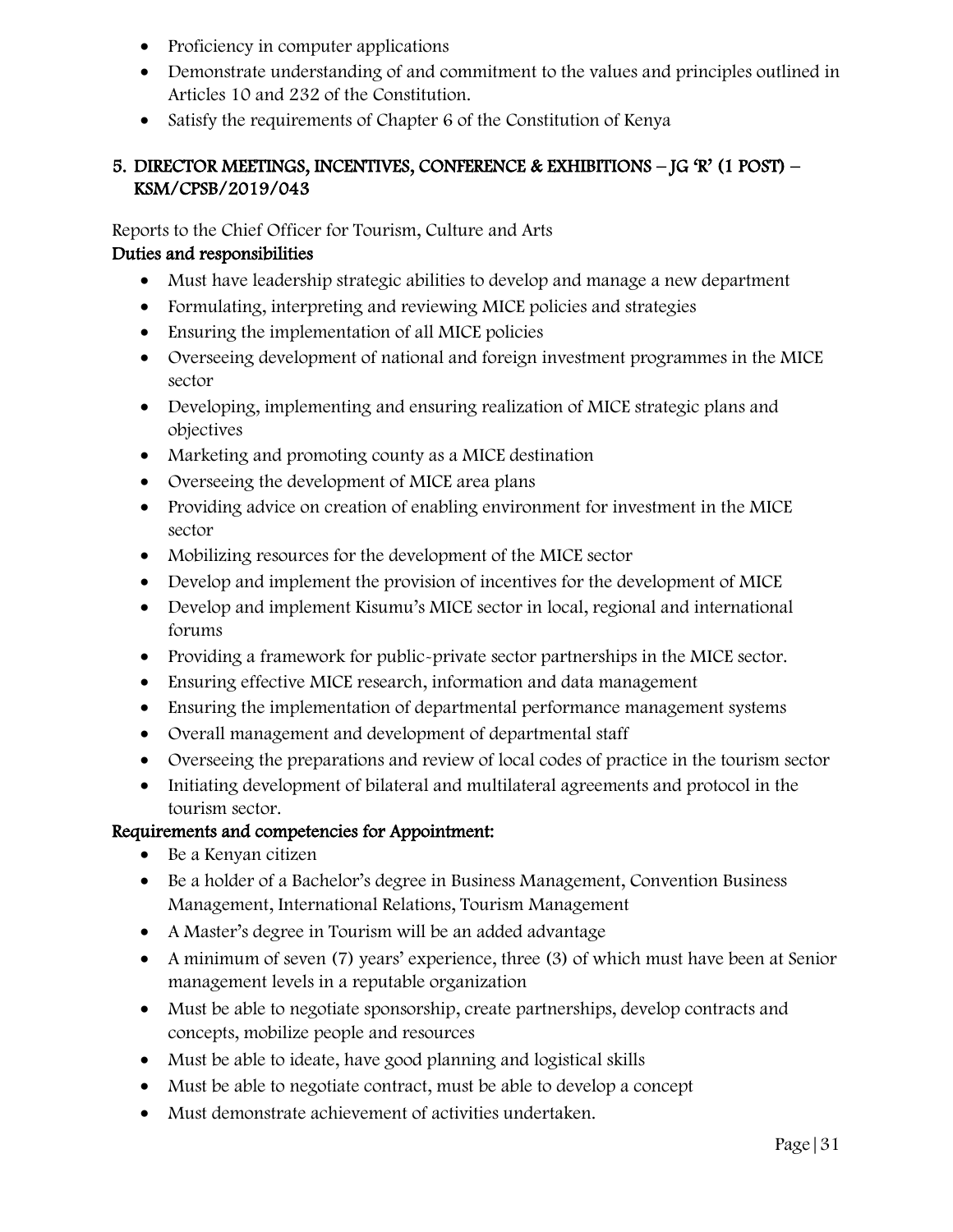- Membership of the relevant professional body will be an added advantage.
- Ability to build and lead cohesive teams
- Must be self-motivated with initiative and drive, including ability to effectively network with various stakeholders
- Demonstrate understanding of and commitment to the values and principles outlined in Articles 10 and 232 of the Constitution.
- Satisfy the requirements of Chapter 6 of the Constitution of Kenya

# 6. DIRECTOR SPORTS AND TALENT DEVELOPMENT – JG 'R' (1 POST) – KSM/CPSB/2019/044

Reporting to the Chief Officer - Sports Management and Development

#### Duties and Responsibilities

- Develop and implement sports and recreational programs and policies
- Creation of awareness on sporting activities in the County including following up on implementation of related projects
- Offer advisory and counselling services to sportsmen and women
- Supervise sports personnel, coordinate and regulate workers in developing sports
- Oversee the improvement and maintenance of sports facilities in the county
- Coordinate and promote ward, sub-county, inter-county and national sports programs
- Identify local talent and give recommendation to sports organizations/institutions or specialized groups for absorption or funding

- Be a Kenyan citizen
- Be a holder of a Bachelor's degree in Sports Management, Physical Education, Business or Science Management from a recognized institution
- A Master's degree will be an added advantage
- Must demonstrate track record and achievements in management of sports and sports related activities
- Must have a minimum of seven (7) years' relevant experience in sports management three (3) of which must be at senior levels of management
- Must be conversant with the legal framework governing sports management
- Must have excellent communication and interpersonal skills.
- Membership of the relevant professional body will be an added advantage.
- Must be self-driven with a lot of initiative and drive
- Proficiency in computer applications
- Demonstrate understanding of and commitment to the values and principles outlined in Articles 10 and 232 of the Constitution.
- Satisfy the requirements of Chapter 6 of the Constitution of Kenya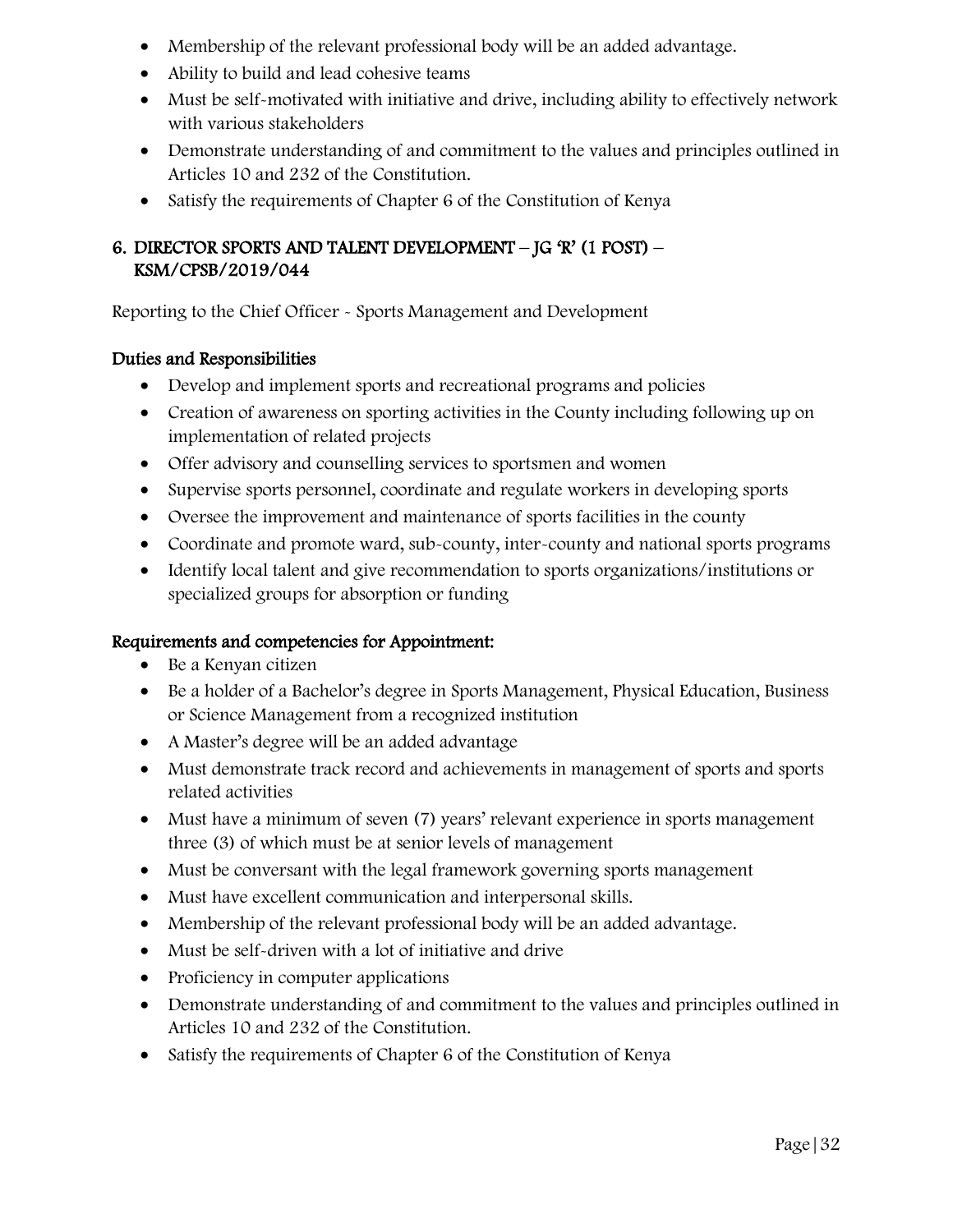# 7. DIRECTOR SPORTS FACILITIES MANAGEMENT – JG 'R' (1 POST) – KSM/CPSB/2019/045

Reporting to the Chief Officer - Sports Management and Development

#### Duties and Responsibilities

- Develop and implement sports facilities and recreational programs and policies
- Creation of awareness and development of sporting facilities in the County including following up on implementation of related projects
- Offer advisory and counselling services to sportsmen and women
- Supervise management of sports facilities, coordinate and regulate workers in these facilities
- Oversee the improvement and maintenance of sports facilities in the county
- Coordinate, promote and maintain ward, sub-county, and county sports facilities
- Identify local needs and give recommendation to sports organizations/institutions or specialized groups for development or funding

#### Requirements and competencies for Appointment:

- Be a Kenyan citizen
- Be a holder of a Bachelor's degree in Sports Management/Physical Education from a recognized institution
- A Master's degree will be an added advantage
- Must demonstrate track record and achievements in management of sports
- Must have a minimum of seven (7) years' relevant experience in sports management three (3) of which must be at senior levels of management
- Must be conversant with the legal framework governing sports management
- Must have excellent communication and interpersonal skills.
- Membership of the relevant professional body will be an added advantage.
- Must be self-driven with a lot of initiative and drive
- Proficiency in computer applications
- Demonstrate understanding of and commitment to the values and principles outlined in Articles 10 and 232 of the Constitution.
- Satisfy the requirements of Chapter 6 of the Constitution of Kenya

# VACANCIES IN THE DEPARTMENT OF ENVIRONMENT, WATER & NATURAL RESOURCES

# 1. CHIEF OFFICER WATER & SEWERAGE SERVICES– JG 'S' (1 POST) – KSM/CPSB/2019/046

- General administration and coordination of the department
- Develop and implement strategies and sector development plans for the department.
- Ensure compliance with the national values and principles of good governance as outlined in article 10 and 232 of the constitution.
- Create link for correspondence and collaboration with other stakeholders in the departmental programs and activities.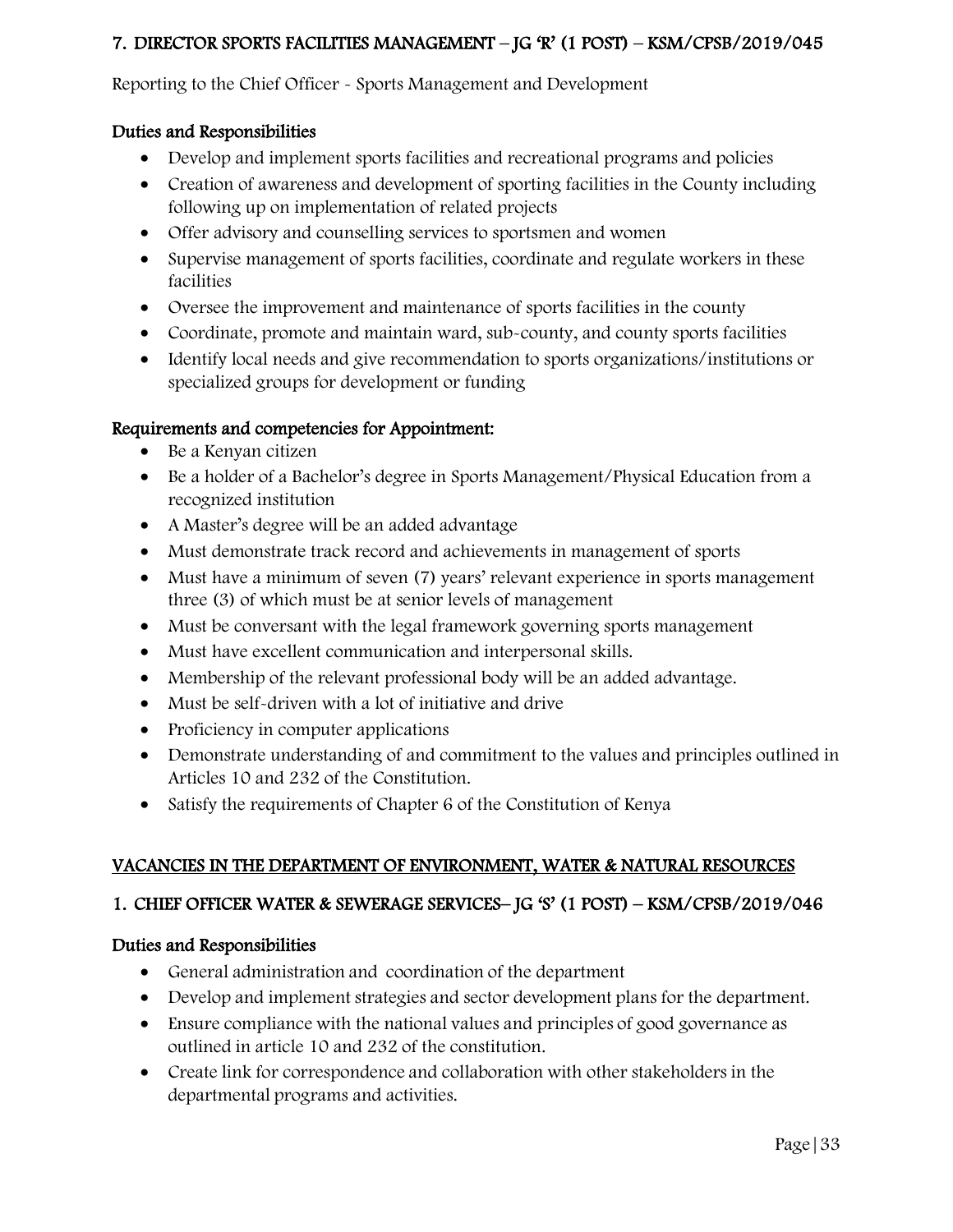- Implement monitoring and evaluation measures to ensure the department is consistently supporting the achievement of vision 2030 goals.
- Oversee the implementation and monitoring of performance management systems within the department in order to ensure optimal performance of all staff.
- Build capacity in the department within the county through training and development to promote consistent improvement in the provision of services.
- Oversee the management of finances including preparation and submission of the budget estimates, annual plan and programs for the department
- Draft periodic departmental reports to be presented to the County Executive Committee (CEC).

- Bachelor's degree in Civil or Water Engineering or any related field from a recognized university. A Master's Degree would be an added advantage
- Ten (10) years working experience in the relevant field with at least three (3) years in a management position.

# 2. CHIEF OFFICER ENVIRONMENT AND NATURAL RESOURCES – JG 'S' (1 POST) – KSM/CPSB/2019/047

## Duties and Responsibilities

The Chief Officer will oversee and facilitate programs, projects and activities of the other department including linkages with external agencies.

- General administration and coordination of department;
- Ensure effective and efficient coordination of all activities undertaken by the County Environment Department, climate change and lead agencies in the relevant thematic areas;
- Coordinate City and Sub-County Environment Committee;
- Coordinate field operations, monitoring and evaluation of projects for achievement of vision 2030 and SDG goals;
- Mobilize resources for implementation of Environmental Management activities;
- Identify and create good working relations with all development partners;
- Prepare press releases, media liaison conferences, supplements and press brief on Environmental Management programs and activities;
- Coordinate the implementation of County policies on environment;
- Facilitate and identify partnerships and collaboration between County and other lead agencies, private sector and development partners;
- Ensure maintenance of accountability, high audit standards and proper development and supervision of staff in the Department, oversee management of finances;
- Promote appropriate research within the departmental programs ,management of all departmental assets;
- Perform such other function as the County Government may assign to the department;
- Promote the positive image of the County through effective Public Relations.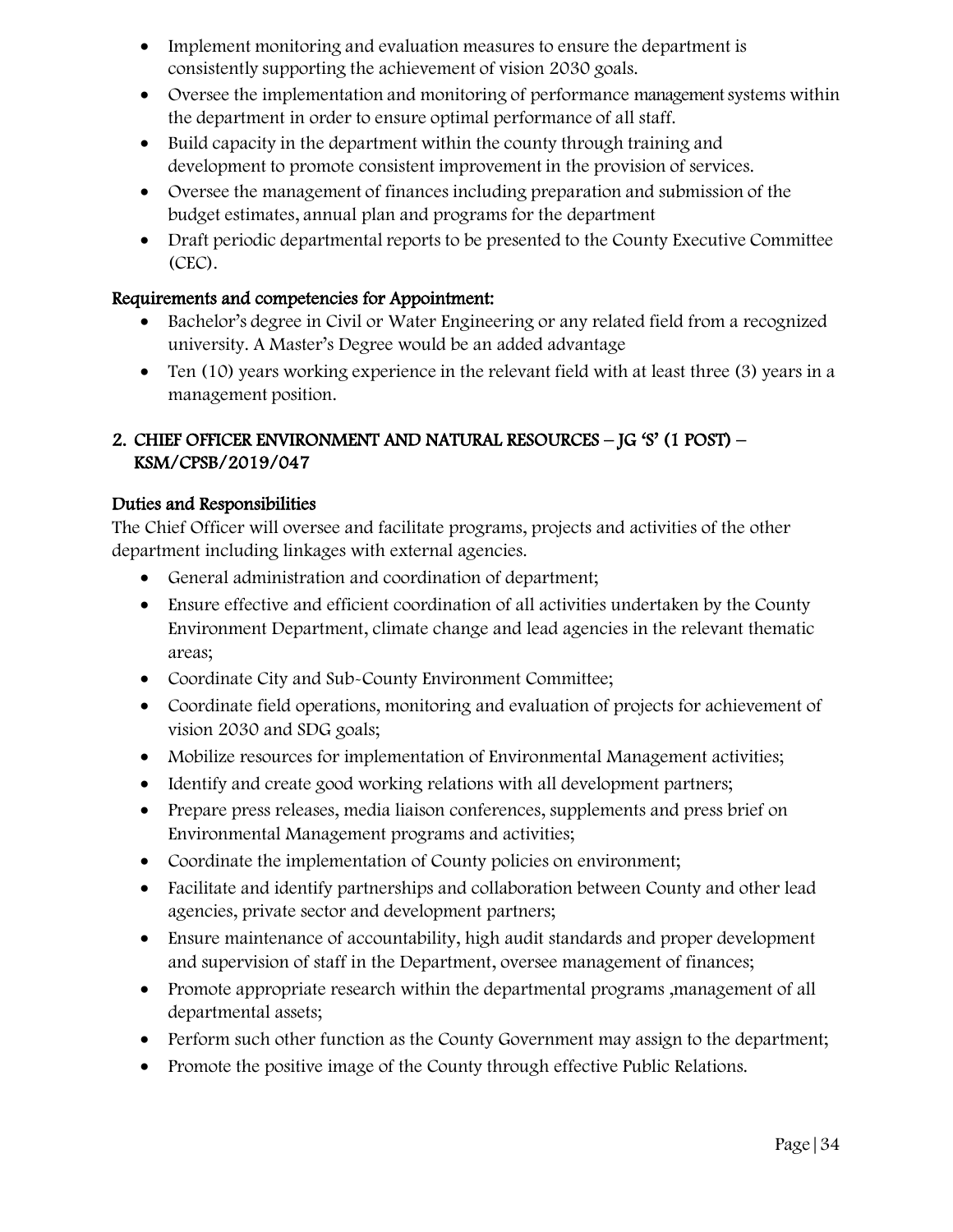- Must have a bachelor degree in Environmental science or any related field from a recognized University
- Masters in the same field will be an added advantage
- 10 years' work experience in a dynamic environment and relevant field 5 of which must be in a senior managerial position in a Public/Private institution.
- Knowledge of relevant legislation for the sector
- Knowledge of the County Profile
- Computer literacy
- Knowledge of the budgetary process and financial management
- Knowledge of Strategic management, policy formulation and research
- Knowledge in concept paper, proposal writing

## VACANCIES IN THE DEPARTMENT OF EDUCATION, ICT AND HUMAN CAPACITY

## 1. CHIEF OFFICER EDUCATION & ICT– JG 'S' (1 POST) – KSM/CPSB/2019/08

#### Duties and responsibilities

- Exercise any county public service board functions as may be delegated by the board according to the county Government Act, 2012, Section 86 (1).
- Manage and supervise human resource in the department
- Ensure provision of assets and tools of work
- Ensure financial accountability of the department
- Ensure planning and coordination of department activities
- Ensure that all departmental policies and procedures are duly followed and implemented.
- Create link for correspondence and collaboration with other stakeholders in the departmental programs and activities.
- Ensure compliance with the national values and principles of good governance as outlined in article 10 and 232 of the constitution of Kenya.

- Must be a Kenyan citizen
- Bachelor's Degree in Education Management or its equivalent
- A Master's degree in any of the above fields will be an added advantage.
- At least ten (10) years' experience, five (5) of which must have been at senior management levels
- Must have undergone continuous senior management training and/or strategic leadership development
- Must be familiar with financial management processes including procurement, budgeting
- Must have good understanding of the either the laws Education, Vocational Training and Early Childhood, building and managing public and private partnerships
- Must demonstrate competence in planning and ability to manage implementation of projects and programmes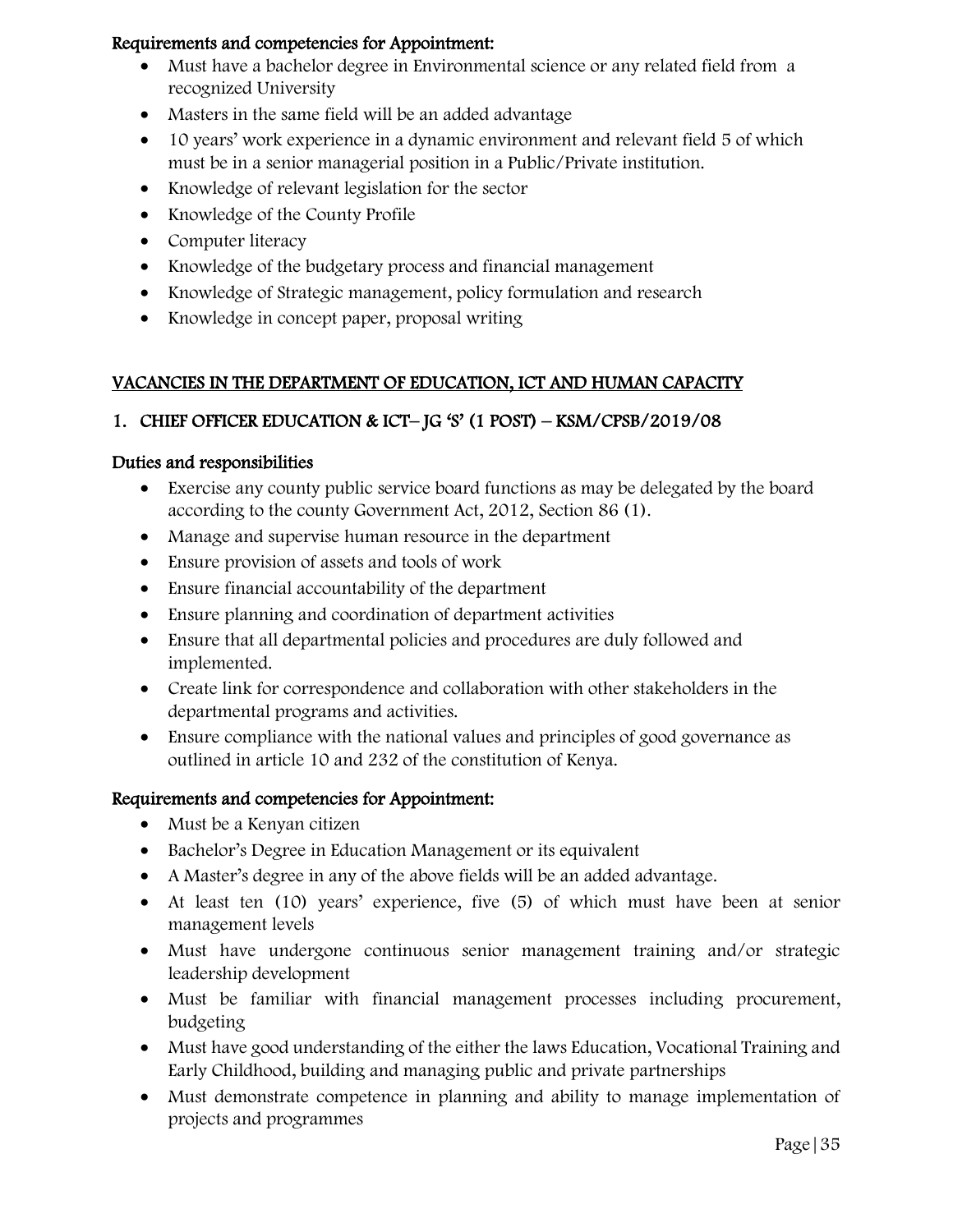- Proficiency in computer applications is required
- Must have excellent communication and interpersonal skills to inspire and motivate development partners, employees, volunteers, and diverse client groups
- Must have self-drive and initiative to execute programs
- Membership of the relevant professional body will be an added advantage.
- Must demonstrate a thorough understanding of devolution, the County development objectives and Vision 2030.
- Demonstrate understanding of and commitment to the values and principles outlined in Articles 10 and 232 of the Constitution.
- Satisfy the requirements of Chapter 6 of the Constitution of Kenya

# 2. CHIEF OFFICER WOMEN, SOCIAL SERVICES, YOUTH & PWD – JG 'S' (1 POST) – KSM/CPSB/2019/049

#### Duties and responsibilities

- Exercise any county public service board functions as may be delegated by the board according to the county Government Act, 2012, Section 86 (1).
- Manage and supervise human resource in the department
- Ensure provision of assets and tools of work
- Ensure financial accountability of the department
- Ensure planning and coordination of department activities
- Ensure that all departmental policies and procedures are duly followed and implemented.
- Create link for correspondence and collaboration with other stakeholders in the departmental programs and activities.
- Ensure compliance with the national values and principles of good governance as outlined in article 10 and 232 of the constitution of Kenya.

- Must be a Kenyan citizen
- Bachelor's Degree in Education Management or its equivalent
- A Master's degree in any of the above fields will be an added advantage.
- At least ten (10) years' experience, five (5) of which must have been at senior management levels
- Must have undergone A senior management training and/or strategic leadership development
- Must be familiar with financial management processes including procurement, budgeting
- Must have good understanding of the either the laws Gender, Youth, Social Protection and Children, building and managing public and private partnerships
- Must demonstrate competence in planning and ability to manage implementation of projects and programmes
- Proficiency in computer applications is required
- Must have excellent communication and interpersonal skills to inspire and motivate development partners, employees, volunteers, and diverse client groups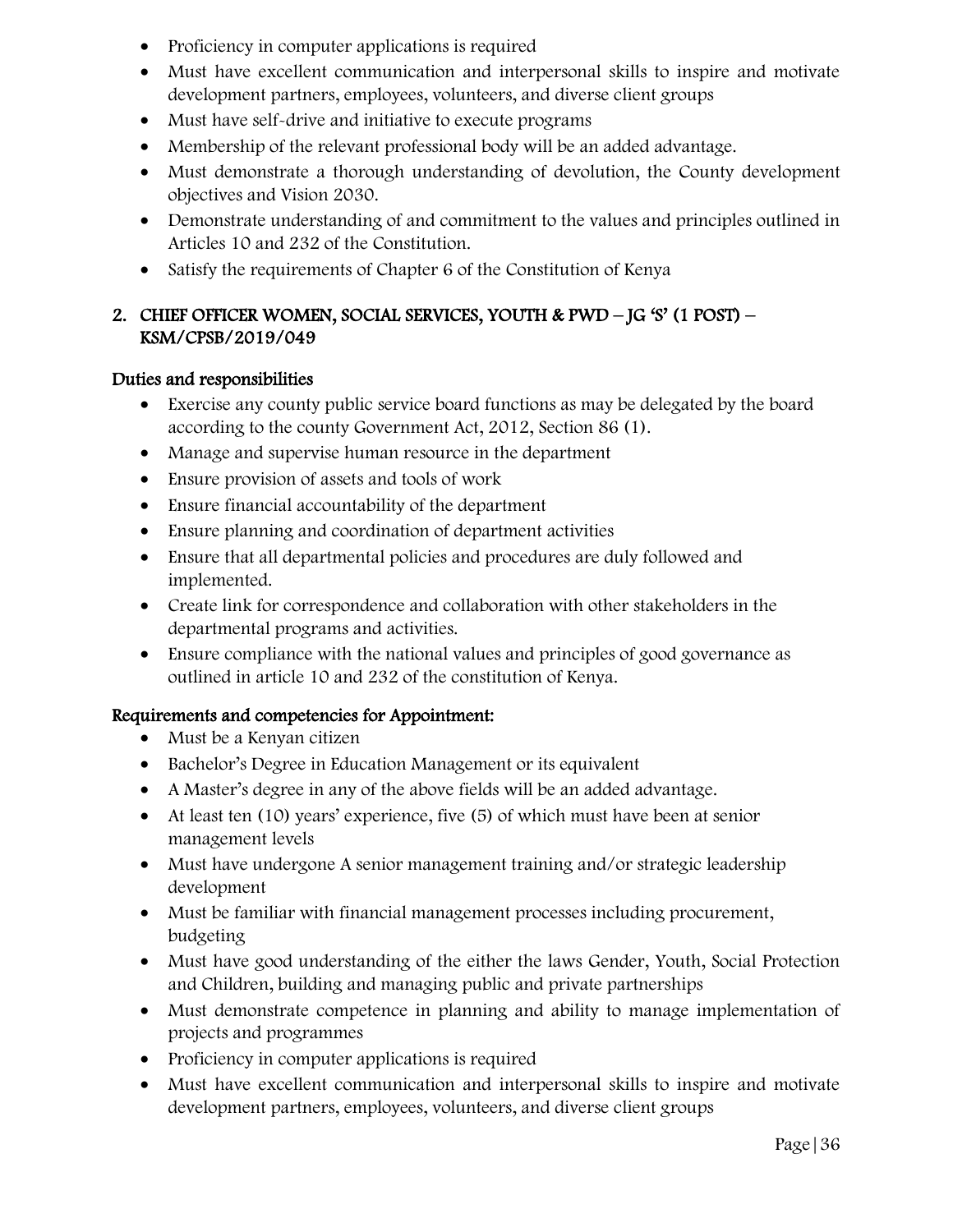- Must have self-drive and initiative to execute programs
- Membership of a relevant professional body will be an added advantage.
- Must demonstrate a thorough understanding of Devolution, the County development objectives and Vision 2030.
- Demonstrate understanding of and commitment to the values and principles outlined in Articles 10 and 232 of the Constitution.
- Satisfy the requirements of Chapter 6 of the Constitution of Kenya

# 3. DIRECTOR YOUTH TRAINING (TVET) – JG 'R' (1 POST) – KSM/CPSB/2019/050

#### Duties and Responsibilities

- Implementing policies, programmes and strategies relating to vocational education and training;
- coordinating forums for promotion of entrepreneurship and vocational education skills improvements;
- coordinating and promoting vocational training co -curricula activities;
- organizing fora with industries and other stakeholders on vocational training;
- promoting culture of research and innovation within the vocational training system;
- promoting outreach programmes;
- implementing vocational training policies; and
- designing and developing vocational training programs and service

#### Requirements and competencies for Appointment:

- Served for a minimum period of three (5) years in an equivalent grade and relevant position in the Public Service;
- a Higher Diploma in any of the following fields: Education, Technical Education, Engineering, Building Construction, Entrepreneurship, Business, Information Communication Technology, Computer Studies or equivalent qualification from a recognized institution
- a Bachelor's degree in either Education or Education Technology from a university recognized in Kenya:

#### OR

a Bachelor's degree in any of the following disciplines: Pure/Applied Sciences, Economics, Entrepreneurship, Computer Science, Engineering, Building Sciences, Petroleum Studies, Geophysical Sciences, Information and Communication Technology, Textiles/Clothing Technology, Hospitality Management, Business Administration/Management or equivalent qualification from a university recognized in Kenya plus a Post Graduate Diploma/Diploma in Education from a recognized institution;

• a Master's degree in any of the following disciplines: Education, Technology, Business Administration, Project Planning & Management, Policy Planning, Entrepreneurship, Computer Science, Engineering, Built Environment, Information and Communication Technology, Textiles/Clothing Technology, Hospitality Management or equivalent qualifications from a university recognized in Kenya;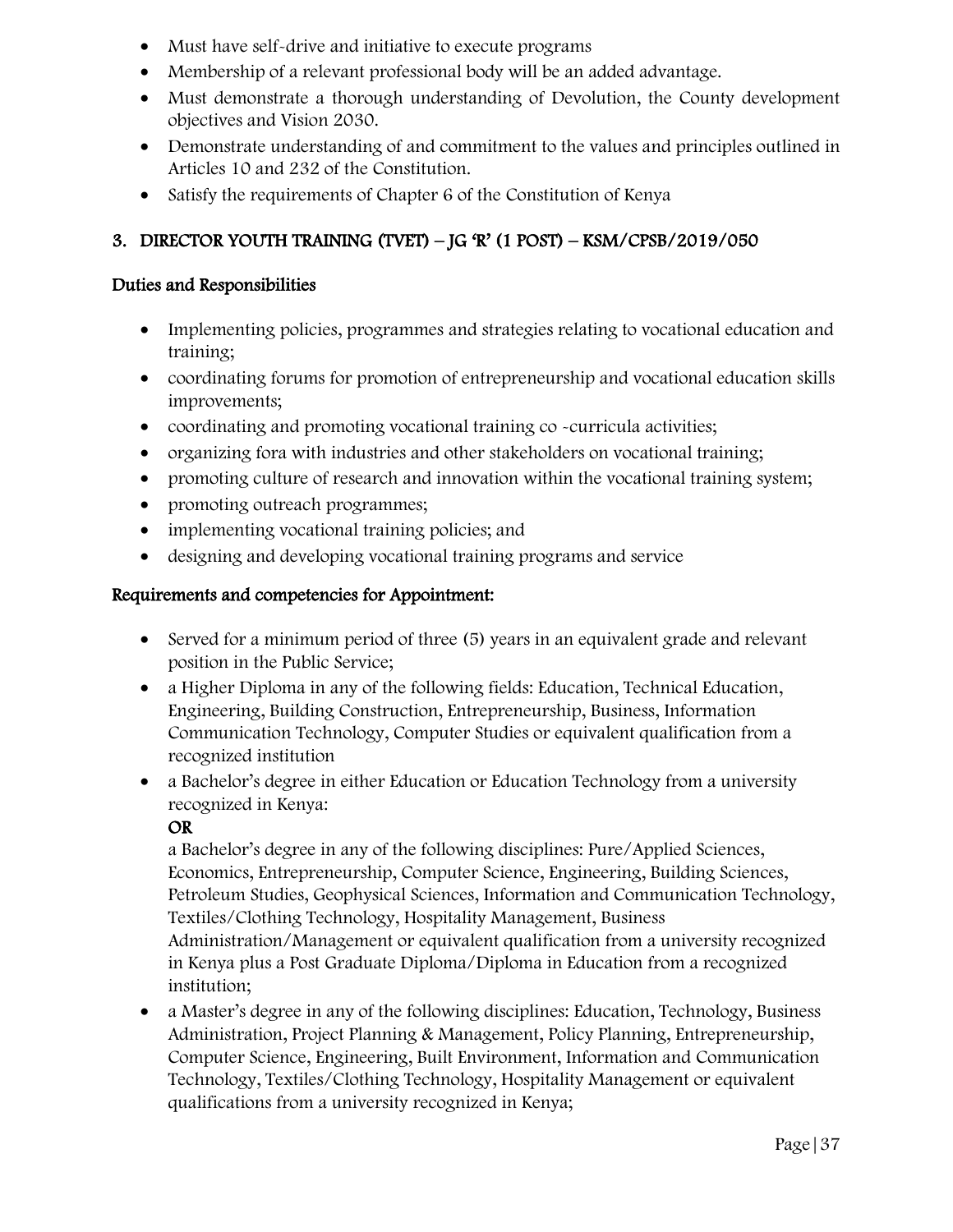- a certificate in Strategic Leadership Development course lasting not less than six (6) weeks from a recognized institution; and
- shown merit and ability as reflected in work performance

# 4. DIRECTOR EDUCATION (EARLY CHILDHOOD) – JG 'R' (1 POST) – KSM/CPSB/2019/051

#### Duties and responsibilities:-

- Assist in the operations and administration of the Directorate (ECDE);
- Assist in the development and management of projects and programs on ECDE;
- Coordination of implementation of policies and plans in ECDE;
- Assist in Implementing basic primary education (BPE) investment programme as contained in the Kenya education sector support programme (KESSP), which covers primary school infrastructures, early childhood development and education, noninstructional materials, (pre- service among others);
- Assist in Mainstreaming of cross- cutting issues and ensuring quality implementation at county level;
- Assist in Expanding education (ECDE) opportunities in the county, capacity building, guidance and counseling;
- Assist in Policy formulation and implementation at the county level;
- Assist in Monitoring and reporting on the activities of ECDE sector;
- Assist technically to facilitate the County Government to develop and implement an ECDE strategy to guide the county policy framework and implementation, including a review of national and cross-sectorial policies, guidelines, and international inter venations and policy frame work s on Education;
- Assist to develop an education knowledge base and a study on public finance related to ECDE at county level;
- Support the county technical working group for implementation of ECDE policy and action plan;
- Provide technical and coordination support to the counterparts and partners in mainstreaming the ECDE guidelines for county governments;
- Any other duty that may be assigned from time to time.

### Requirements and competencies for Appointment:

- Be a holder of at least a bachelor of education degree in Early Child hood education or its equivalent qualifications from a recognized institution in Kenya;
- Have relevant knowledge, experience and a distinguished career in education management of not less than seven (7) years three (3) of which must be at a senior managerial position in education management services or equivalent in public or the private sector;
- A relevant master's degree in education will be an added advantage;
- Have demonstrated a high degree of professional competence;
- Be well versed in education policy design and development, monitoring and evaluation;
- Have excellent communication and public relations skills to deal with the coordination of development partners and other stakeholders;
- Knowledge in project planning and strategic management.

# 5. DIRECTOR WOMEN, YOUTH & PERSONS WITH DISABILITIES (PWD) AFFAIRS – JG 'R' (1 POST) – KSM/CPSB/2019/052

### Duties and responsibilities

 Formulating, implementing and monitoring of Gender and Social development policies and programmes;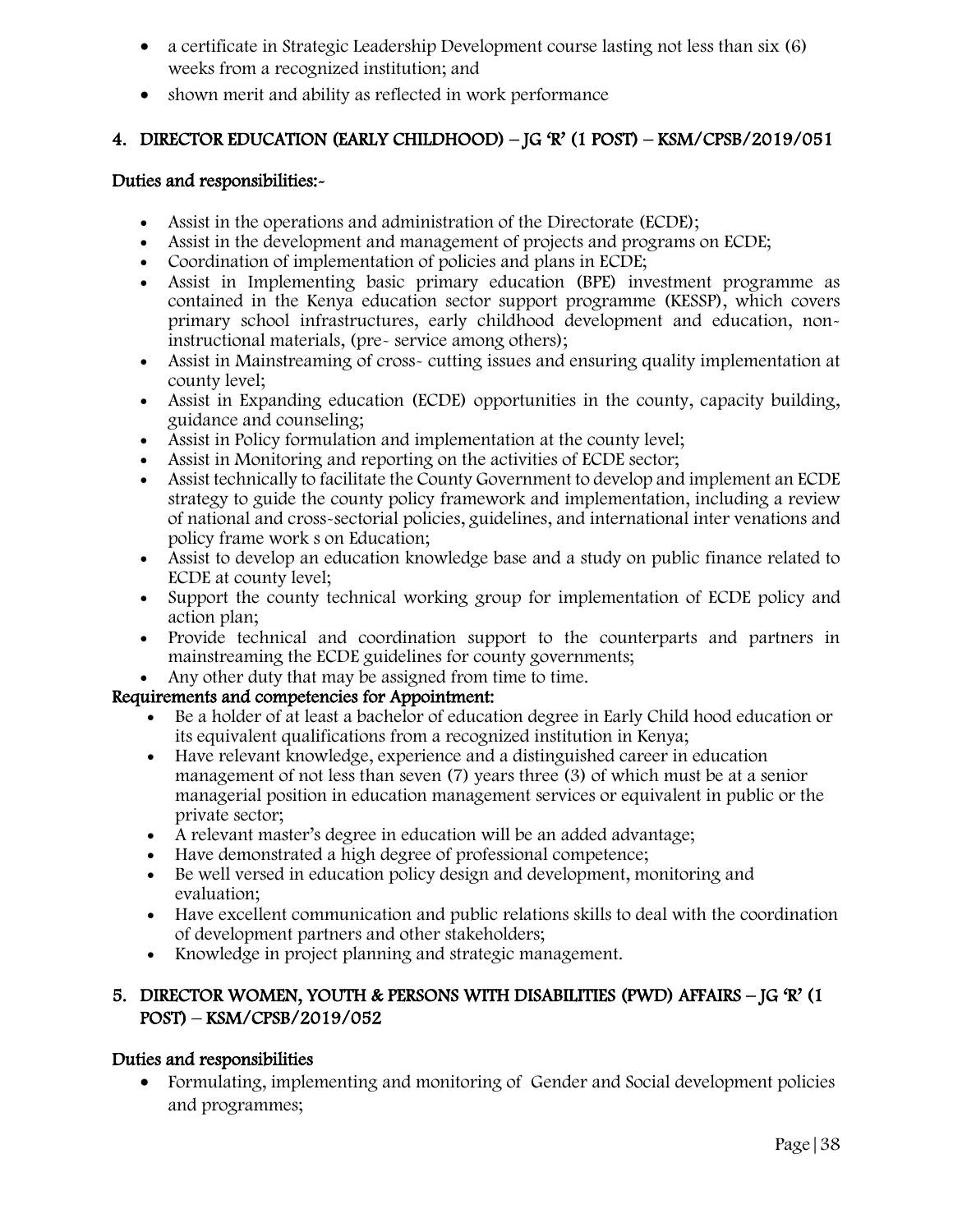- Identifying and maximizing local, regional and global opportunities for Gender empowerment;
- Liaising with stakeholders to mobilize resources for Gender and Social Development programs/ projects;
- Disseminating information on Gender and Social development issues;
- Must be quite good in Resource Mobilization.
- Ensuring fair and equitable distribution of training and development opportunities; and ensuring compliance with principles and values of good governance, human rights, transparency, accountability, ethics and integrity in the department.

- Must be a Kenyan citizen
- Must have Bachelor's Degree in Social Work, Community Development, Gender and Development, any Social Sciences or its equivalent.
- A Master's degree in any of the above fields will be an added advantage.
- At least seven (7) years' experience, three (3) of which must have been at senior management levels
- Must have undergone a four year Management Skills Course or a Senior Management Course training at the Kenya School of Government.
- Must be familiar with financial management processes including procurement, budgeting
- Must have good understanding of the either the laws of Gender, Youth and PWD, building and managing public and private partnerships
- Must demonstrate competence in planning and ability to manage implementation of projects and programmes
- Proficiency in computer applications is required
- Must have excellent communication and interpersonal skills to inspire and motivate development partners, employees, volunteers, and diverse client groups
- Must have self-drive and initiative to execute programs
- Must be a Member of a relevant professional body.
- Must demonstrate a thorough understanding of Devolution, the County development objectives and Vision 2030.
- Demonstrate understanding of and commitment to the values and principles outlined in Articles 10 and 232 of the Constitution.
- Satisfy the requirements of Chapter 6 of the Constitution of Kenya.

# 6. DIRECTOR SOCIAL SERVICES JG 'R' (1 POST) – KSM/CPSB/2019/053

- Formulating, implementing and monitoring of Social Protection and Social development policies and programmes;
- Identifying and maximizing local, regional and global opportunities for Gender empowerment;
- Liaising with stakeholders to mobilize resources for Social Protection and Social Development programs/ projects;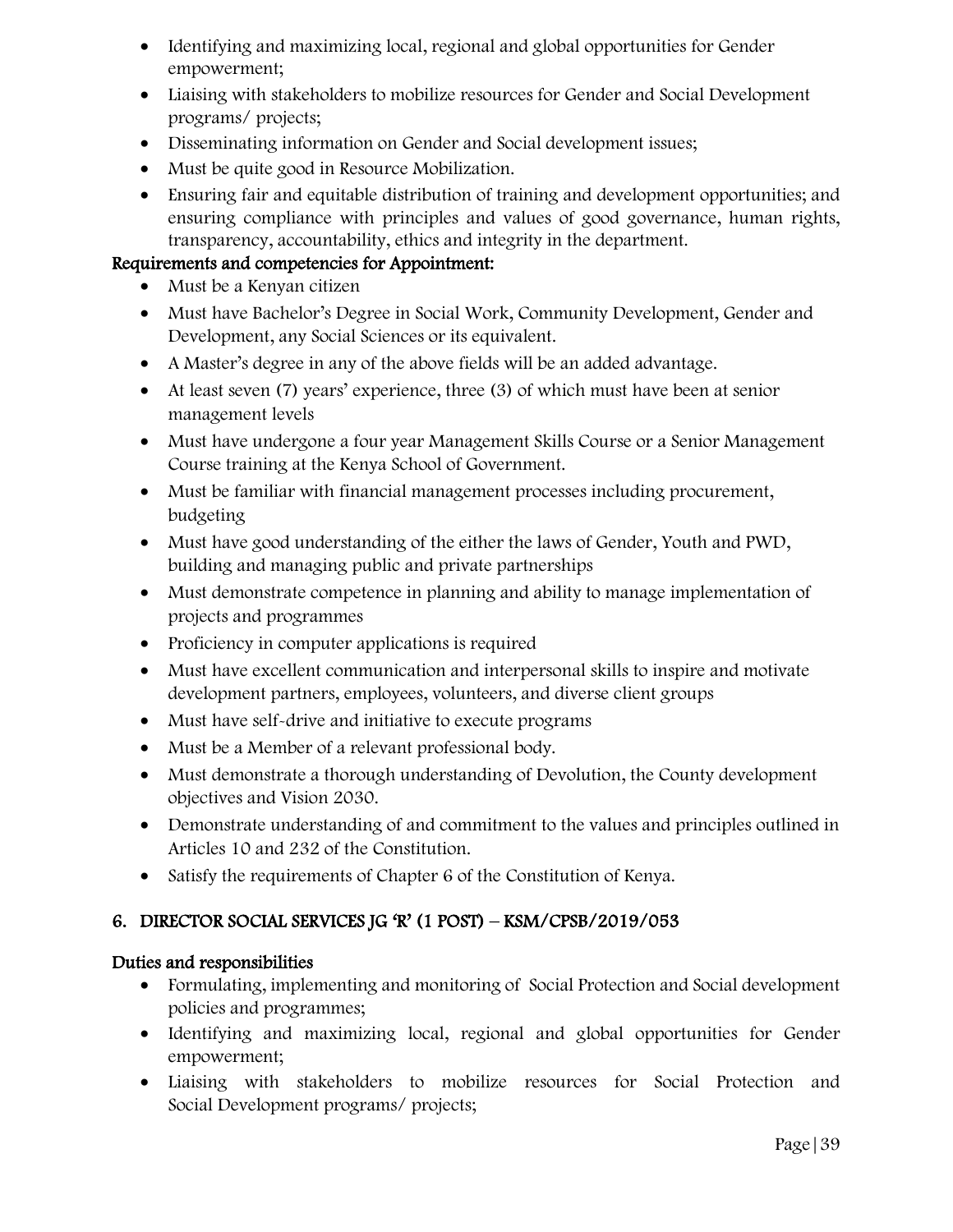- Disseminating information on Social Protection and Social development issues;
- Must be quite good in resource Mobilization.
- Ensuring fair and equitable distribution of training and development opportunities; and ensuring compliance with principles and values of good governance, human rights, transparency, accountability, ethics and integrity in the department.

- Must be a Kenyan citizen
- Must have a Bachelor's Degree in any Social Sciences or its equivalent
- A Master's degree in any of the above fields will be an added advantage.
- At least seven (7) years' experience, three (3) of which must have been at senior management levels. Five year experience in Administration.
- Must have undergone a four year Management Skills Course or a Senior Management Course training at the Kenya School of Government.
- Must be familiar with financial management processes including procurement, budgeting
- Must have good understanding of the either the laws of Social Protection, Elderly and Children, building and managing public and private partnerships
- Must demonstrate competence in planning and ability to manage implementation of projects and programmes
- Proficiency in computer applications is required
- Must have excellent communication and interpersonal skills to inspire and motivate development partners, employees, volunteers, and diverse client groups
- Must have self-drive and initiative to execute programs
- Must be a Member of a relevant professional body.
- Must demonstrate a thorough understanding of Devolution, the County development objectives and Vision 2030.
- Demonstrate understanding of and commitment to the values and principles outlined in Articles 10 and 232 of the Constitution.
- Satisfy the requirements of Chapter 6 of the Constitution of Kenya

### VACANCIES IN THE DEPARTMENT OF BUSINESS, COOPERATIVES & MARKETING

# 1. CHIEF OFFICER BUSINESS, COOPERATIVE & MARKETING - JG 'S' (1 POST) – KSM/CPSB/2019/054

### Duties and Responsibilities

The County Chief Officer shall be the authorized person in the exercise of delegated power and shall be responsible to the respective County Executive Member for:-

- General administration and coordination of the respective county portfolio.
- Oversee management of finances, preparation and submission of budget estimates, annual plans and programmes.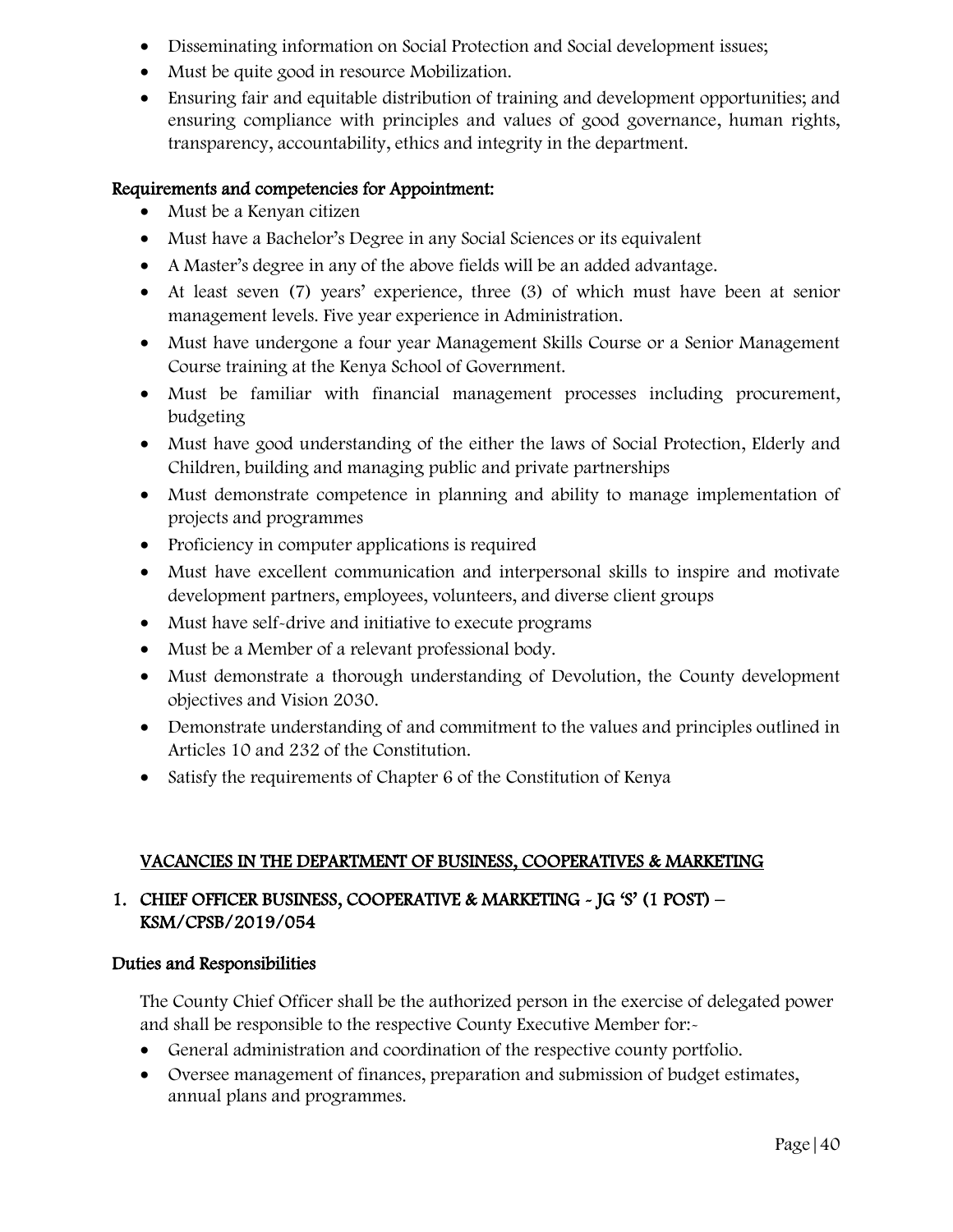- Development and implementation of strategic sector plans and performance management.
- Formulate and implement policies and plans that conform to county strategic plan and vision 2030.
- Promote national values, principles of good Governance as outlined in Articles 10 and 232 of the Constitution of Kenya.
- Oversee the implementation and monitoring of performance management systems.
- Demonstrate a thorough understanding of devolution, including the diversity within the county, the county development objectives and Vision 2030.
- Performs any other duties that may be assigned from time to time.

- Be a Kenyan citizen;
- A holder of a Degree in either Bachelor of Commerce; Economics; Cooperatives; Entrepreneurship or any other relevant Degree from a recognized University;
- Possession of Master's degree in a relevant field will be an added advantage;
- Member of a professional body relevant to the position applied for and in good standing will be an added advantage
- Have vast knowledge and experience of not less than ten (10) years in the relevant field, five (5) of which should be in a managerial position
- Proven experience in co-operative management
- Be conversant with the Constitution of Kenya and all the devolution laws
- Demonstrate through understanding of county development objectives and vision 2030
- Be a strategic thinker and result oriented
- Have excellent communication, organizational and interpersonal skills
- Have capacity to work under pressure to meet timelines
- Have ability to work in a multi-ethnic environment with sensitivity and respect for diversity
- Satisfies the requirement of Chapter Six of the Constitution
- Demonstrate understanding and commitment to the values and principles as outlined in Article 10 and 232 of the Constitution of Kenya

### 2. DIRECTOR TRADE, MARKETS & ENTERPRISE DEVELOPMENT - JG 'R' (1 POST) – KSM/CPSB/2019/055

The director will be answerable to the Chief Officer Business, Cooperatives & Marketing for the following duties;

- Will be responsible to the Chief Officer Business, Cooperatives & Marketing for the overall management and administration of the trade department;
- Formulating and overseeing implementation of Domestic policies;
- Assessing the impact of regional and multi-lateral trade policies on trade and investment activities;
- Analyzing trade policy and the Impact of regulatory instruments on the business environment;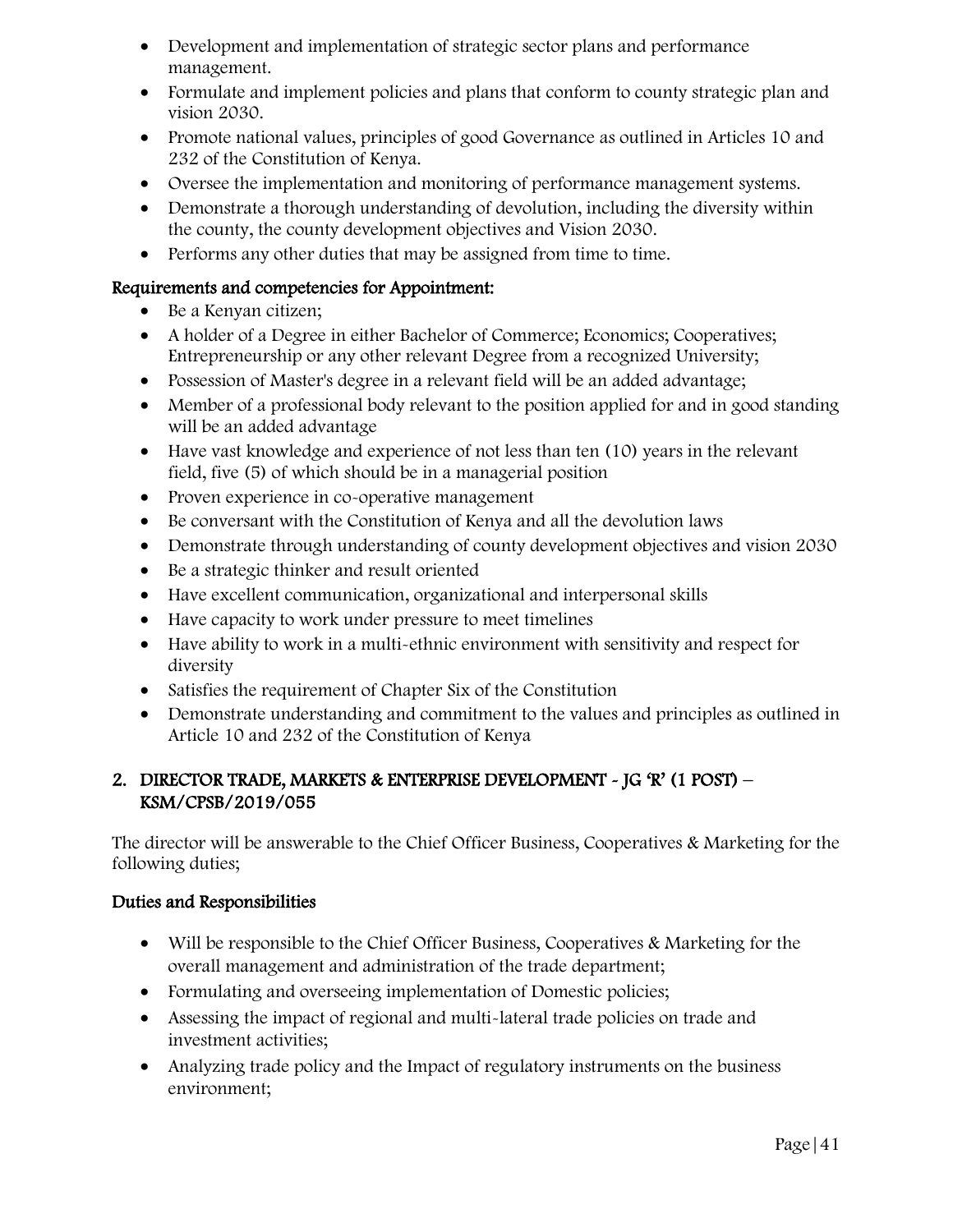- Overseeing trade and investment promotion activities through trade fairs and exhibitions;
- Facilitating the growth, development and graduation of Micro, Small and Medium Enterprises (MSMEs); g) Directing policies, strategies and programmes on E-commerce;
- Overseeing the overall management Issues of the department, instituting operational accountability and I) Overseeing the establishment of business information and solution centers.

For appointment to this grade, a candidate must have:

- Served as Assistant Director Trade and Enterprise and above for a minimum period of three (3) years and above or in a comparable and relevant position either in the public service or Private;
- Bachelor degree in any of the following disciplines: Commerce, Marketing, Business Administration, Business Management, Entrepreneurship, Economics, Internal Trade/Business /Relation or its equivalent from a recognized Institution, Agricultural trade. Rural Development
- Master's degree in any of the following discipline; Commerce, Marketing, Business Administration, Business Management, Business and Information Technology Entrepreneurship, Trade Law, Economics or International Trade/Business/Relations, Agricultural Trade and Rural Development from a recognized Institution will be an added advantage;
- Certificate in Senior Management Course. A certificate in Strategic leadership Development Programme lasting not less than six (6) weeks from a recognized Institution will be an added advantage;
- Certificate in computer applications from a recognized Institution and Demonstrated a thorough understanding of national goals, policies and development objectives and ability to translate them into trade development programme/projects

# 3. DIRECTOR ALCOHOLIC BEVERAGES, LIQUOR LICENSING, BETTING AND GAMING CONTROL - JG 'R' (1 POST) – KSM/CPSB/2019/056

- Support and facilitate the Sub County Alcoholic drinks control and licensing committees in carrying out their functions
- Secretary to the County Alcoholic Drinks Control and Licensing Board;
- Carry out public education in the County directly or in collaboration with other Public and private bodies and institutions on drinks control and licensing
- Facilitate citizen's participation in matters related to Alcoholic drinks control and licensing
- Facilitate and promote in collaboration with other counties and government institutions in establishment of rehabilitation and treatment facilities and programs
- Carry out research directly or in collaboration with other institutions and serve as the repository of date and statistics related to alcoholic drink control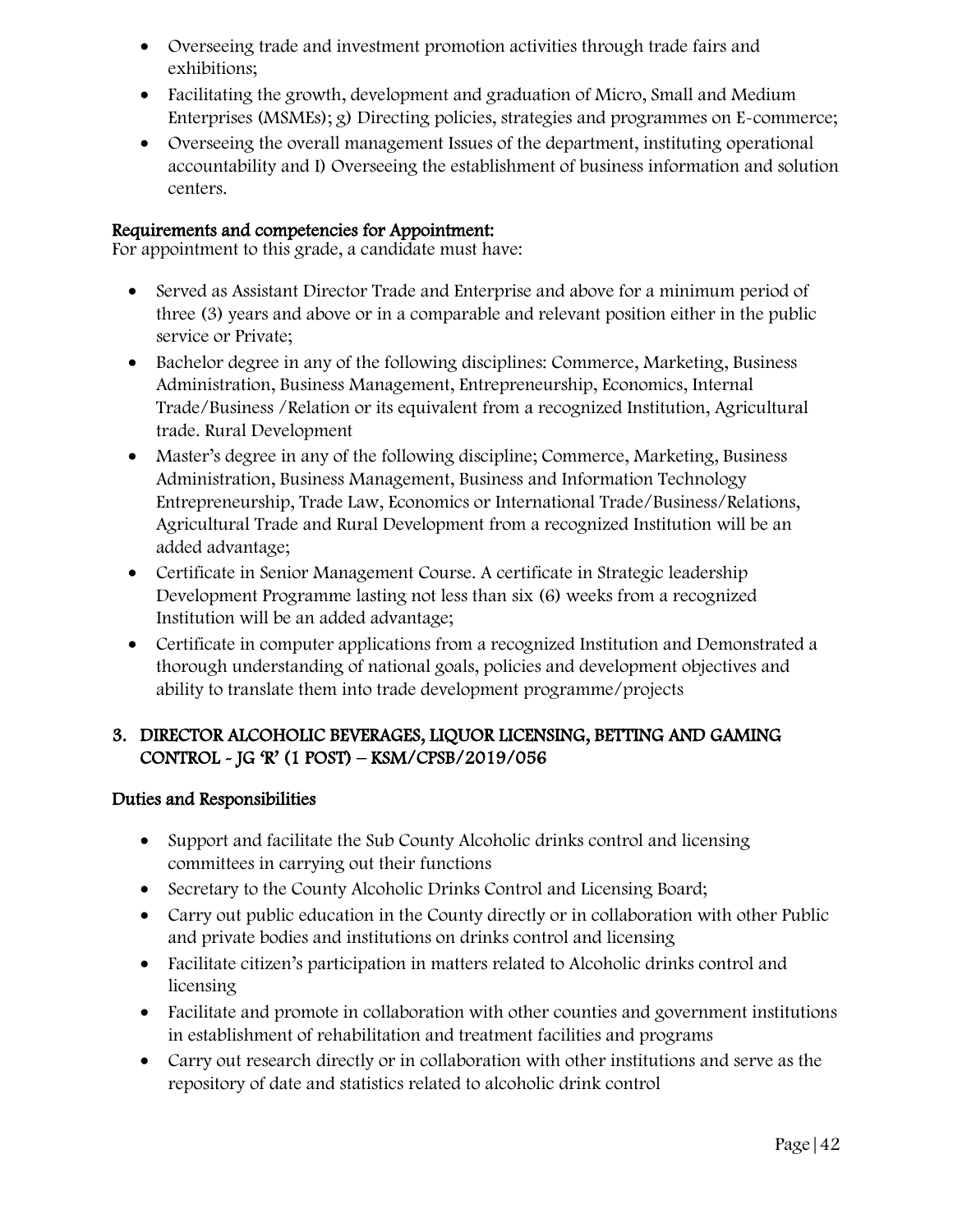- Develop in collaboration with other counties and national government department's strategies and plans for implementation of the alcoholic drinks control and licensing Act and any other relevant National legislation and coordinate and support their implementation
- Advice the Executive member generally on the exercise of the powers and performance of his/her functions under the Alcoholic Drinks Control and Licensing Act, and in particular on County Policy laws to be adopted In regard to the production, manufacture, sale and consumption of alcoholic drinks
- In collaboration with other relevant County departments, prepare and submit an Alcoholic Drinks status reports in-annually In the prescribed manner to the executive member which shall be transmitted to the County Executive Committee, County Assembly and the authority
- Recommend to the Executive Member and participate in the formulation of laws and regulations related to alcoholic drinks;
- Monitoring and evaluating the implementation of the Sub County Committees and advising the Executive Member on the necessary measures to be adopted and
- Carry out such other roles necessary for the Implementation of the objects and purpose of the County Alcoholic Drinks Control and Licensing Act 2014, and perform such other functions from time to time as may be assigned by the County Alcoholic Drinks Control and Licensing Board or the Executive Committee Member.
- Advising on policy formulation, implementation, monitoring, review, evaluation and licensing of betting, lotteries and gaming activities.
- Regulation of lotteries and authorization of public lotteries.
- Collection of gaming tax and fees.
- Liaising with local, regional and international gaming regulatory bodies and law enforcement agencies on matters pertaining to betting control and lotteries.
- Developing and promoting of systems and standards.
- Curbing criminal activities in the industry, and
- Initiating, formulating and implementing policy guidelines and programmes that promote stability and growth of the industry.

- Be a Kenyan Citizen;
- Have minimum of seven (7) years relevant experience, three (3) of which at the level of Assistant Director Liquor and Licensing Job Group 'P" and above or its equivalent and relevant position in the Public service or Private sector
- Be a holder of Bachelor's degree in Education, Law, Guidance and Counseling, Anthropology, Sociology or any other relation degree from a recognized university;
- A Master's degree in the relevant field will be an added advantage
- Be a professional, and demonstrate absence of breach of the relevant professional code of conduct
- Demonstrate a high degree of professional competence, administrative capabilities and initiative in the general organization and management with a thorough understanding of the National and County Alcoholic Drinks and Licensing Act, Policies and regulations
- Be Proficiency in general IT skills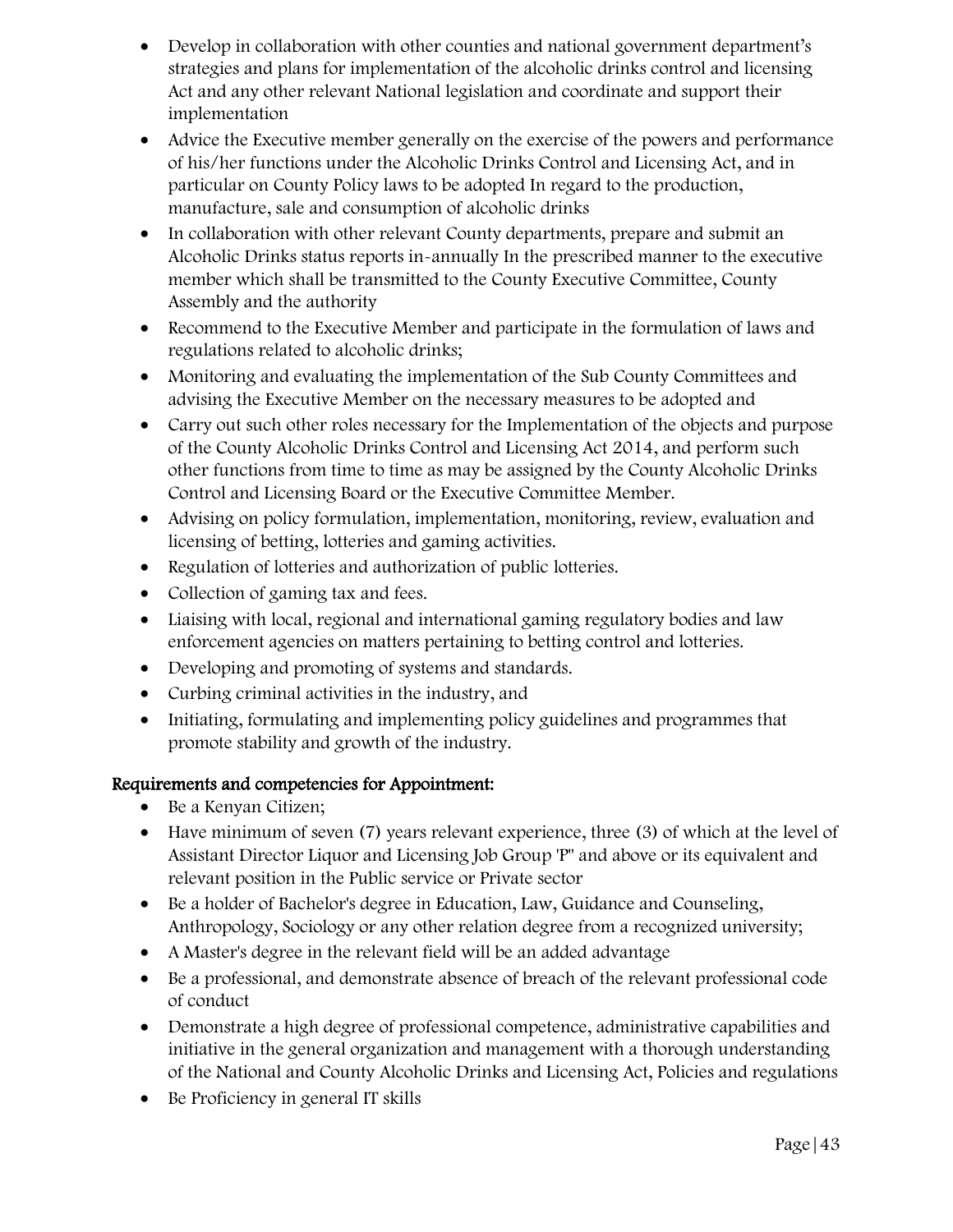- Have good skills in assessment, surveys, research and documentation Good writing and communication skills and
- Have shown merit and ability as reflected in work performance and results

# 4. DIRECTOR COOPERATIVES & MARKETING - JG 'R' (1 POST) – KSM/CPSB/2019/057

#### Duties and Responsibilities

- Co-ordinate and promote the registration of cooperative societies;
- Formulate, co-ordinate and implement cooperative development policies on information and communications technology;
- Promote savings and credit, finance investment, marketing, education and training;
- Mainstream corporate governance, conduct inspections and enquiries in cooperative societies;
- Co-ordinate development programs in the cooperative sub-sector;
- Promote cooperative ventures and value addition;
- Promote cooperative marketing and research;
- Settle cooperative disputes and regulate cooperative organizations;
- Carry out cooperative education and training;
- Savings mobilization, promote and develop cooperative movement on development projects;
- Offer advisory and extension services to the cooperative movement on development of accounting and management procedures;
- Enforcement of compliance with the cooperative legislation;
- Monitor performance on growth and development of the cooperative movement.

### Requirements and competencies for Appointment:

- Be a Kenyan citizen
- Be a holder of a Bachelor's degree in Cooperatives, Business Administration, Accounting, Commerce, Economics or related fields from a recognized University.
- Master's degree will be an added advantage
- Must have relevant knowledge and experience of not less than seven (7) years in cooperative development sector 3 of which must be in a senior management position
- Must satisfy the requirements of Chapter Six of the Constitution of Kenya
- Demonstrate high degree of professional and technical competence in work performance and results
- Be a strategic thinker and result oriented
- Must be computer literate.

### VACANCIES IN THE DEPARTMENT OF ENERGY AND INDUSTRIALIZATION

### 1. CHIEF OFFICER ENERGY AND INDUSTRIALIZATION - JG 'S' (1 POST) – KSM/CPSB/2019/058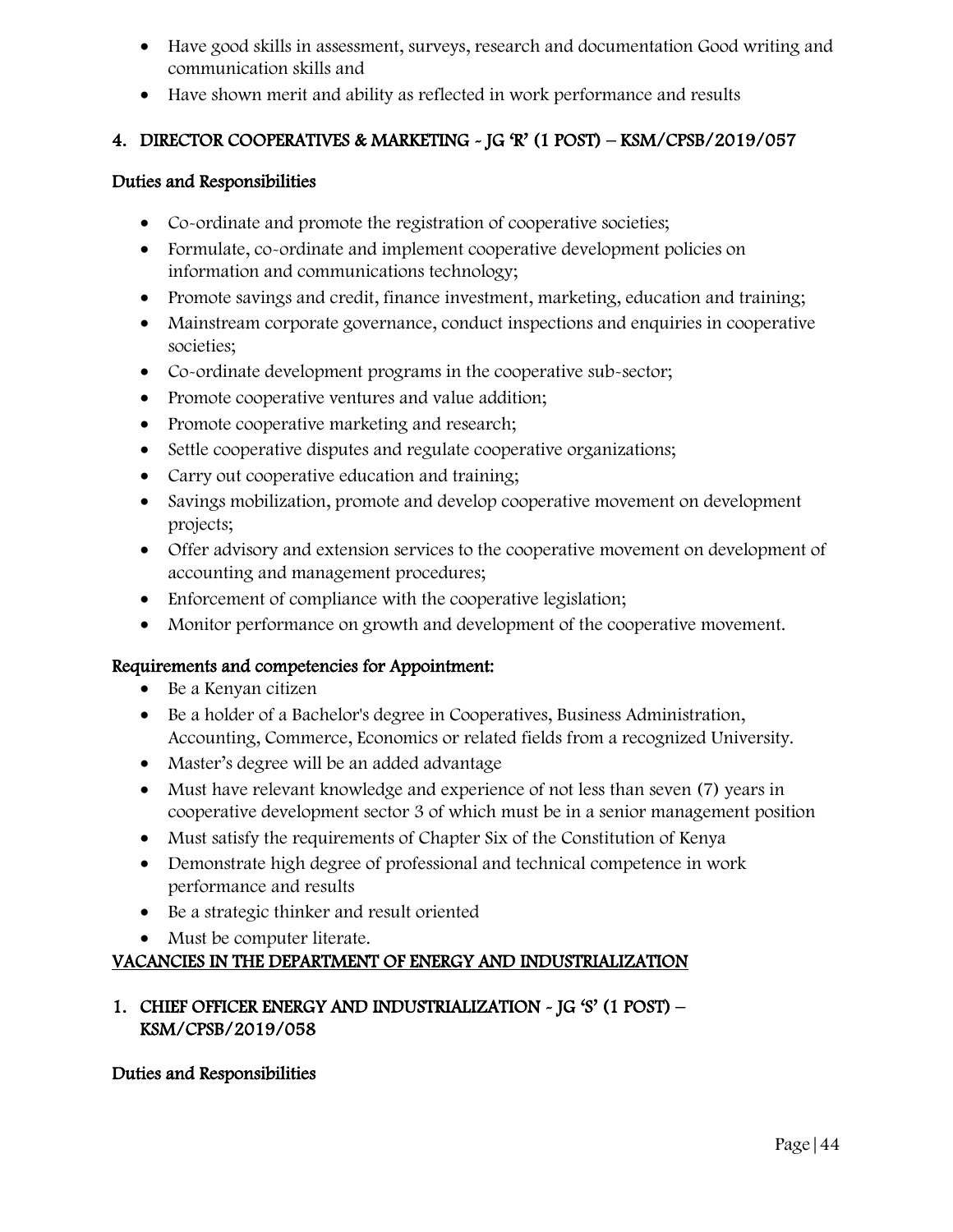The Chief Officer shall be the authorized officer in a specific department and shall be responsible to the respective County Executive Committee Member.

- Administration of a County Department;
- Formulation and implementation of effective programs to attain Vision 2030 and sector goals;
- Development and implementation of strategic plans;
- Implementation of policies and regulations;
- Providing strategic policy direction for effective service delivery;
- Ensuring compliance with National Values and Principles of Good Governance as outlined in Articles 10 and 232 of the Constitution of Kenya; and
- Performing any other duties as may be assigned by the County Executive Committee Member.

#### Requirements and competencies for Appointment:

- Be a Kenyan citizen.
- Have a bachelor's degree from a University recognized in Kenya.
- Possession of a Master's degree in a relevant field will be an added advantage.
- Have vast knowledge and experience of not less than 10 years in the relevant field, 5 years of which should be in a management position.
- Demonstrate thorough understanding of County Development objectives and Vision 2030.
- Be results oriented and a strategic thinker.
- Have excellent communication, organizational and interpersonal skills.
- Have capacity to work under pressure to meet strict deadlines.
- Have ability to work in a multi-ethnic environment with sensitivity and respect for diversity.
- Satisfy the requirements of Chapter Six of the Constitution.
- Demonstrate understanding and commitment to the values and principles as outlined in Article 10 and 232 of the Constitution of Kenya.
- Be computer literate.

### 2. DIRECTOR PETROLEUM & ELECTRICITY- JG 'R' (1 POST) – KSM/CPSB/2019/059

Reporting to Director, Energy and Industry

- Initiate, formulate and oversee implementation and review of county policies on Petroleum and Electricity
- Monitor the implementation of development projects
- Oversee the rehabilitation and refurbishment of existing infrastructure
- Compile regular project implementation reports of various development projects
- Develop and execute the section's work plan and budgetary requirements as per the county's strategic objectives
- Carry out staff performance appraisal for section
- Network with development partners on resource mobilization and budgets
- Participate in planning and budgeting of data day to day programmes of the sector
- Train the work force in the petroleum and electricity sector for better service
- Liaise with the relevant government agencies and other stakeholders on energy matters
- Increase energy awareness across the county through training and other initiatives
- Provision of input on the budgeting process in the energy section
- Development of standards for petroleum products, facilities and equipment in conjunction with the energy and petroleum regulatory commission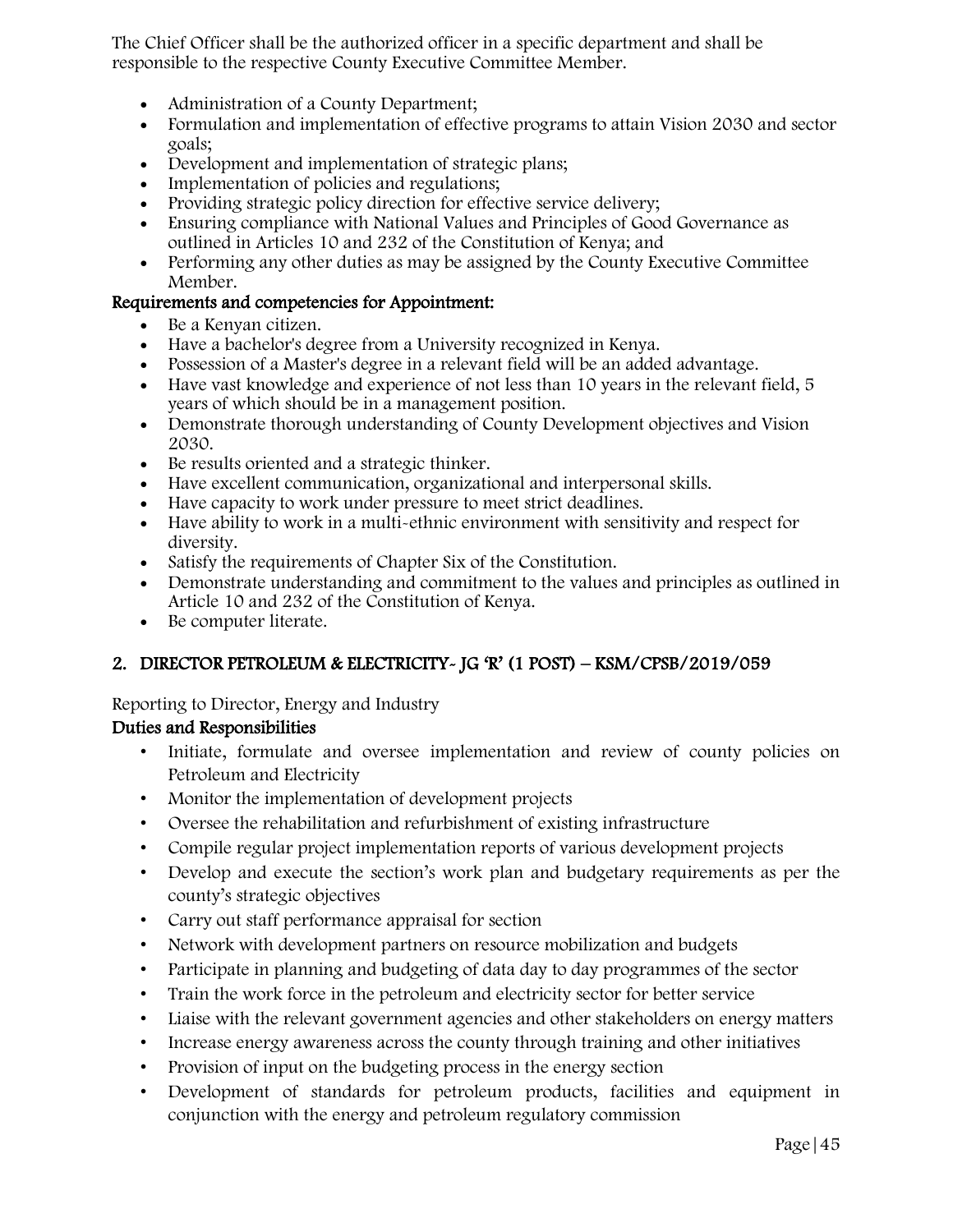- Be a Kenyan citizen
- Be a holder of Bachelors of Science degree in Engineering from a recognized University in Kenya
- Proficiency in computer applications
- Certificate in a senior management course not less than 4 weeks from a recognized institution
- At least 7 years' relevant experience and must have served in a senior position in the public/private sector for at least 3 years
- Good oral and written communication skills
- Satisfy the Requirements of Chapter 6 of the Constitution
- Be a registered member of a relevant professional body

### 3. DIRECTOR COTTAGE INDUSTRIALIZATION & SPECIAL ECONOMIC ZONES - JG 'R' (1 POST) – KSM/CPSB/2019/060

### Duties and Responsibilities

- Initiate, formulate and oversee implementation and review of county policies on Cottage Industries and Special Economic Zone
- Monitor the implementation of development projects
- Oversee the rehabilitation and refurbishment of existing infrastructure
- Compile regular project implementation reports of various development projects
- Develop and execute the section's work plan and budgetary requirements as per the county's strategic objectives
- Carry out staff performance appraisal for section
- Network with development partners on resource mobilization and budgets
- Participate in planning and budgeting of data day to day programmes of the sector
- Train the work force in the cottage industries & special economic zone sector for better service
- Liaise with the relevant government agencies and other stakeholders on cottage industries matters
- Increase cottage industries awareness across the county through training and other initiatives
- Provision of input on the budgeting process in the cottage industries section
- Development of standards for cottage industries, facilities and equipment in conjunction with the cottage industries regulatory commission

- Be a Kenyan citizen
- Be a holder of Bachelors of Science degree in related field from a recognized University in Kenya
- Proficiency in computer applications
- Certificate in a senior management course not less than 4 weeks from a recognized institution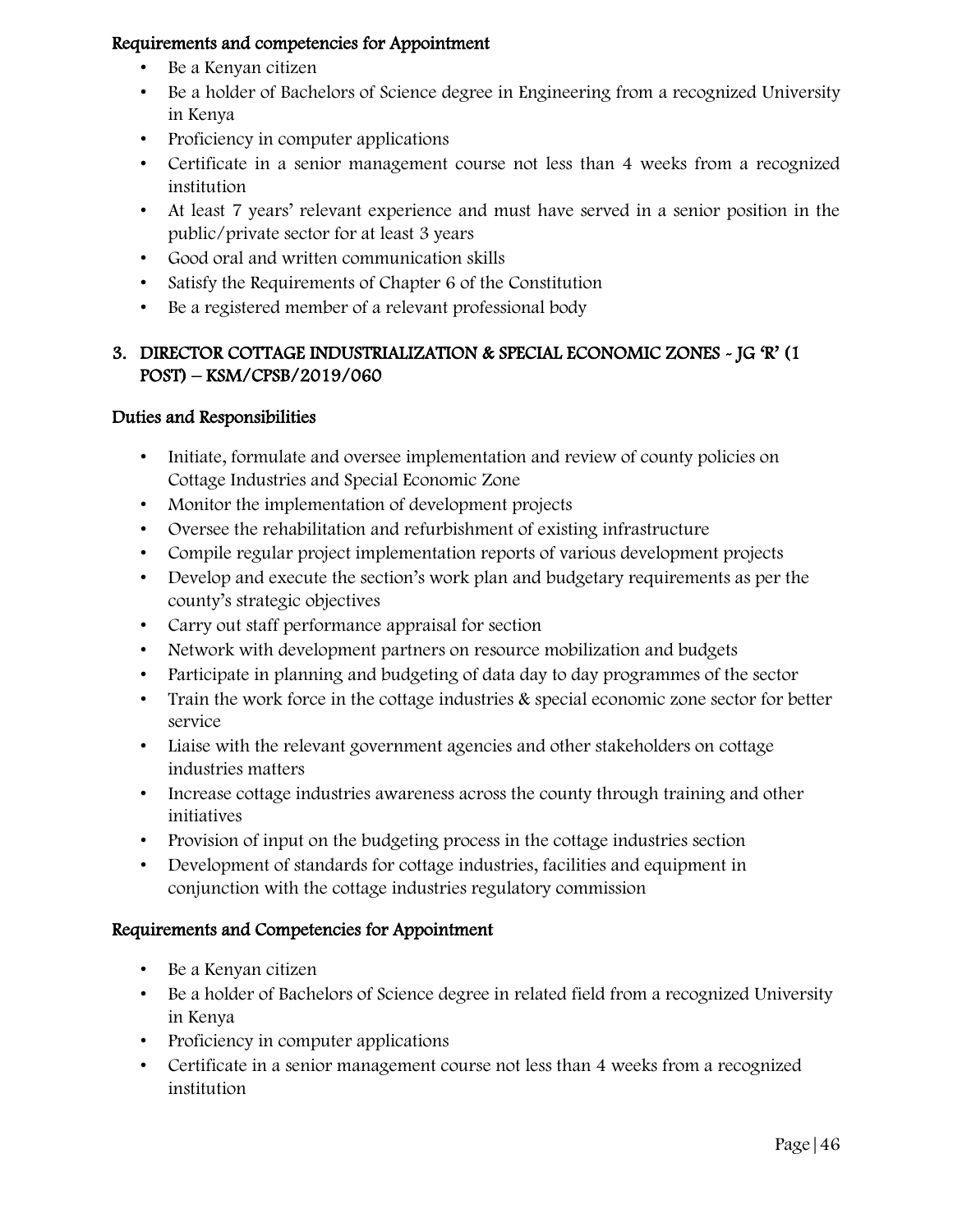- At least 7 years' relevant experience and must have served in a senior position in the public/private sector for at least 3 years
- Good oral and written communication skills
- Satisfy the Requirements of Chapter 6 of the Constitution
- Be a registered member of a relevant professional body

# VACANCIES IN THE DEPARTMENT OF LANDS, HOUSING, PHYSICAL PLANNING & URBAN DEVELOPMENT

# 1. CHIEF OFFICER LANDS AND PHYSICAL PLANNING - JG 'S' – (1 POST )- KSM/CPSB/2019/061

#### Duties and Responsibilities

The Chief Officer shall be the authorized officer in the department and shall be responsible to the respective County Executive Committee Member.

- Administration of the County Department of Lands & Physical Planning;
- Formulation and implementation of effective programs to attain Vision 2030 and sector goals as set out by the County
- Development and implementation of strategic plans;
- Implementation of policies and regulations;
- Providing strategic policy direction for effective service delivery;
- Ensuring compliance with National Values and Principles of Good Governance as outlined in Articles 10 and 232 of the Constitution of Kenya; and performing any other duties as may be assigned by the County Executive Committee Member.

- Be a Kenyan citizen.
- Have a bachelor's degree in Physical/Town Planning or any Land related field from a University recognized in Kenya.
- Possession of a Master's degree in a relevant field will be an added advantage.
- Have vast knowledge and experience of not less than 10 years in the relevant field, 5 years of which should be in a management position.
- Demonstrate thorough understanding of County Development objectives and Vision 2030.
- Be results oriented and a strategic thinker.
- Have excellent communication, organizational and interpersonal skills.
- Have capacity to work under pressure to meet strict deadlines.
- Have ability to work in a multi-ethnic environment with sensitivity and respect for diversity.
- Satisfy the requirements of Chapter Six of the Constitution.
- Demonstrate understanding and commitment to the values and principles as outlined in Article 10 and 232 of the Constitution of Kenya.
- Be computer literate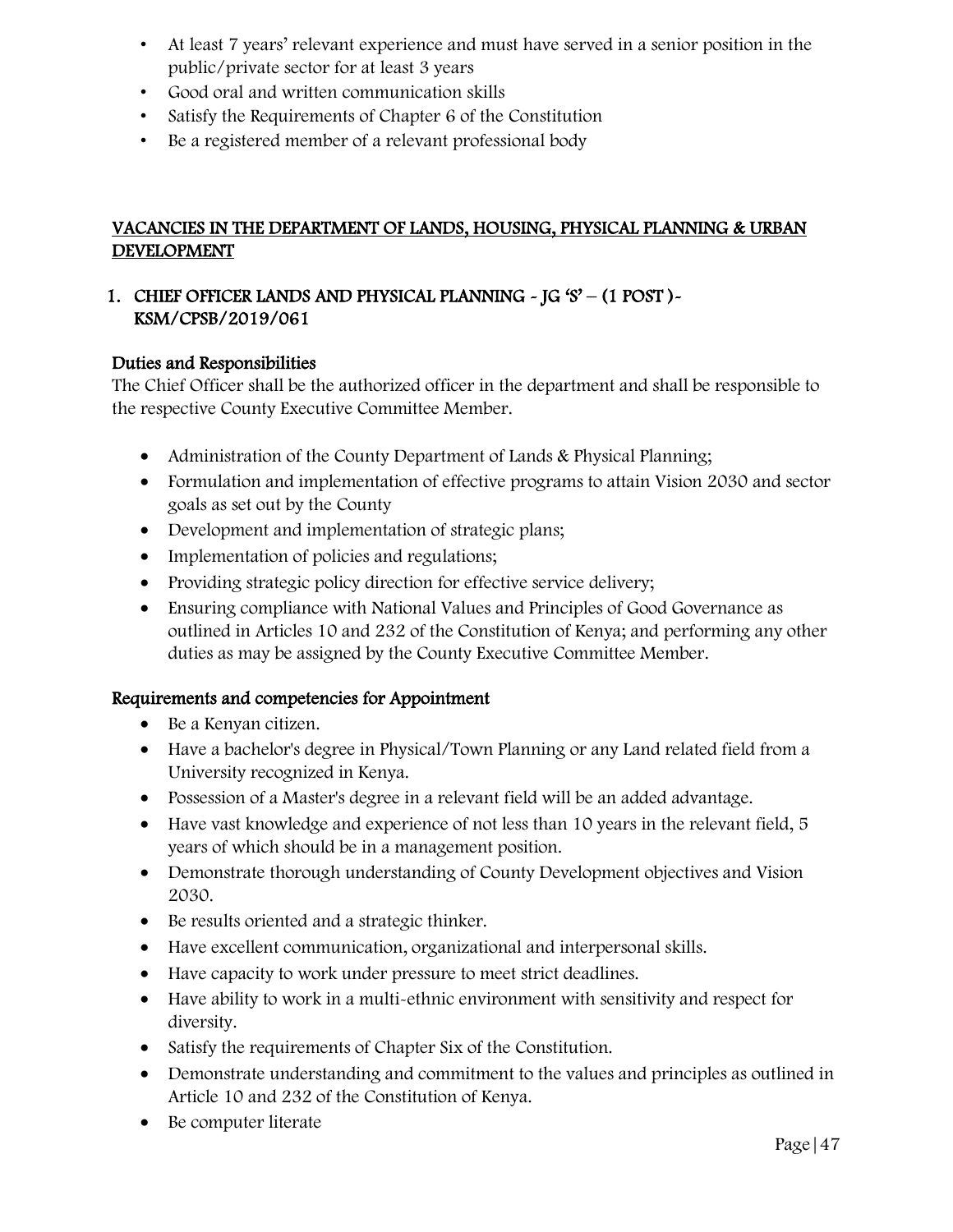### 2. CHIEF OFFICER HOUSING & URBAN DEVELOPMENT JG 'S' –(1 POST) - KSM/CPSB/2019/062

#### Duties and Responsibilities

The Chief Officer shall be the authorized officer in the department and shall be responsible to the respective County Executive Committee Member.

- Administration of the County Department of Housing & Urban Development;
- Formulation and implementation of effective programs to attain Vision 2030 and sector goals as set out by the County
- Development and implementation of strategic plans;
- Implementation of policies and regulations;
- Providing strategic policy direction for effective service delivery;
- Ensuring compliance with National Values and Principles of Good Governance as outlined in Articles 10 and 232 of the Constitution of Kenya; and performing any other duties as may be assigned by the County Executive Committee Member.

#### Requirements and competencies for Appointment

- Be a Kenyan citizen.
- Have a bachelor's degree in Physical/Town Planning or any Land related field from a University recognized in Kenya.
- Possession of a Master's degree in a relevant field will be an added advantage.
- Have vast knowledge and experience of not less than 10 years in the relevant field, 5 years of which should be in a management position.
- Demonstrate thorough understanding of County Development objectives and Vision 2030.
- Be results oriented and a strategic thinker.
- Have excellent communication, organizational and interpersonal skills.
- Have capacity to work under pressure to meet strict deadlines.
- Have ability to work in a multi-ethnic environment with sensitivity and respect for diversity.
- Satisfy the requirements of Chapter Six of the Constitution.
- Demonstrate understanding and commitment to the values and principles as outlined in Article 10 and 232 of the Constitution of Kenya.
- Be computer literate

# 3. DIRECTOR PHYSICAL PLANNING- JG 'R' (1 POST)- KSM/CPSB/2019/063

The holder is responsible for initiation, preparation and monitoring the implementation of County and local Physical development plans.

### Duties and Responsibilities

• Implementation of the National Land Policy, County Land Management Act, Physical Planning Act, Urban Areas and Cities Act and any other related legislation.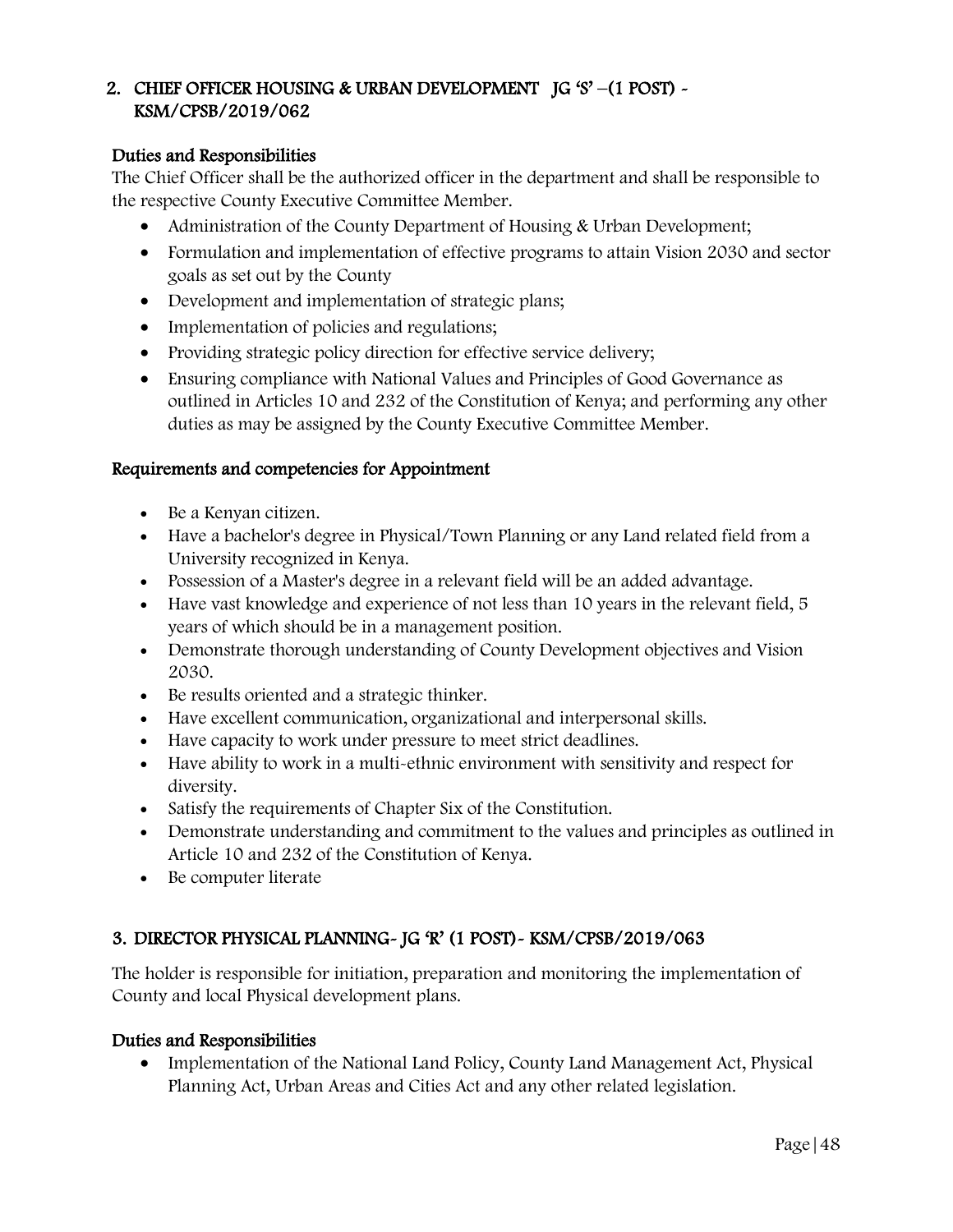- Formulating policies, strategies, regulations and procedures pertaining to land use in Kisumu County.
- Being responsible for the preparation of all physical development plans in the County.
- Directing studies and research into matters pertaining to County physical development plans, development control, survey and mapping and Land Management and Administration.
- Coordinating all devolved survey and mapping functions in the count
- Liaising with all the national and other departments in reviewing land use conflicts.
- Oversee the creation, maintenance and updating of County's Geospatial information systems.
- Coordinating the Technical Committee on Development applications.

- Be a Kenyan citizen
- Have minimum ten (10) years' relevant experience in management five (5) of which as Assistant Director Physical Planning job Group 'P' and above or in comparable and equivalent positions either in the Public Service or Private sector,
- Be a holder of Bachelor's degree in any of the following disciplines:- Urban and Regional Planning, Urban Planning or Town Planning from a recognized institution;
- A master's degree in any of the following disciplines: Urban and Regional Planning, Urban Planning, Regional Planning, Town Planning, Transport Planning or Spatial Planning from a recognized institution will be an added advantage.
- Be a corporate member of Kenya Institute of Planners or Architectural Association of Kenya (Town Planning Chapter);
- Be registered by the Physical Planners Registration Board;
- Have Certificate in Strategic Leadership Development Programme lasting not less than six (6) weeks from a recognized institution.
- Meet chapter six of the Constitution of Kenya.

# 4. DIRECTOR LAND SURVEY JG 'R' -1 POST - KSM/CPSB/2019/064

The holder of the position is responsible for carrying out cadastral, engineering, hydrographic, topographical surveys and Maintenance of spatial data base for the County.

### Overall responsibility

Supervises the management of all the devolved surveying and mapping functions in the County.

- Supervises county, boundary and hydrographic surveys
- Supervises gravity and magnetic, control computation and observations analysis of the area within the county. Supervises cadastral, adjudication, topographical, subdivisional schemes, photo control engineering, surveys and carries out quality control, topographical, engineering cadastral
- Oversee adjudication and general boundary surveys within the county
- Maintain, test, and certifying the county survey equipment
- Assists to set and maintain cadastral surveys
- Assist in the preparation of survey section annual work plan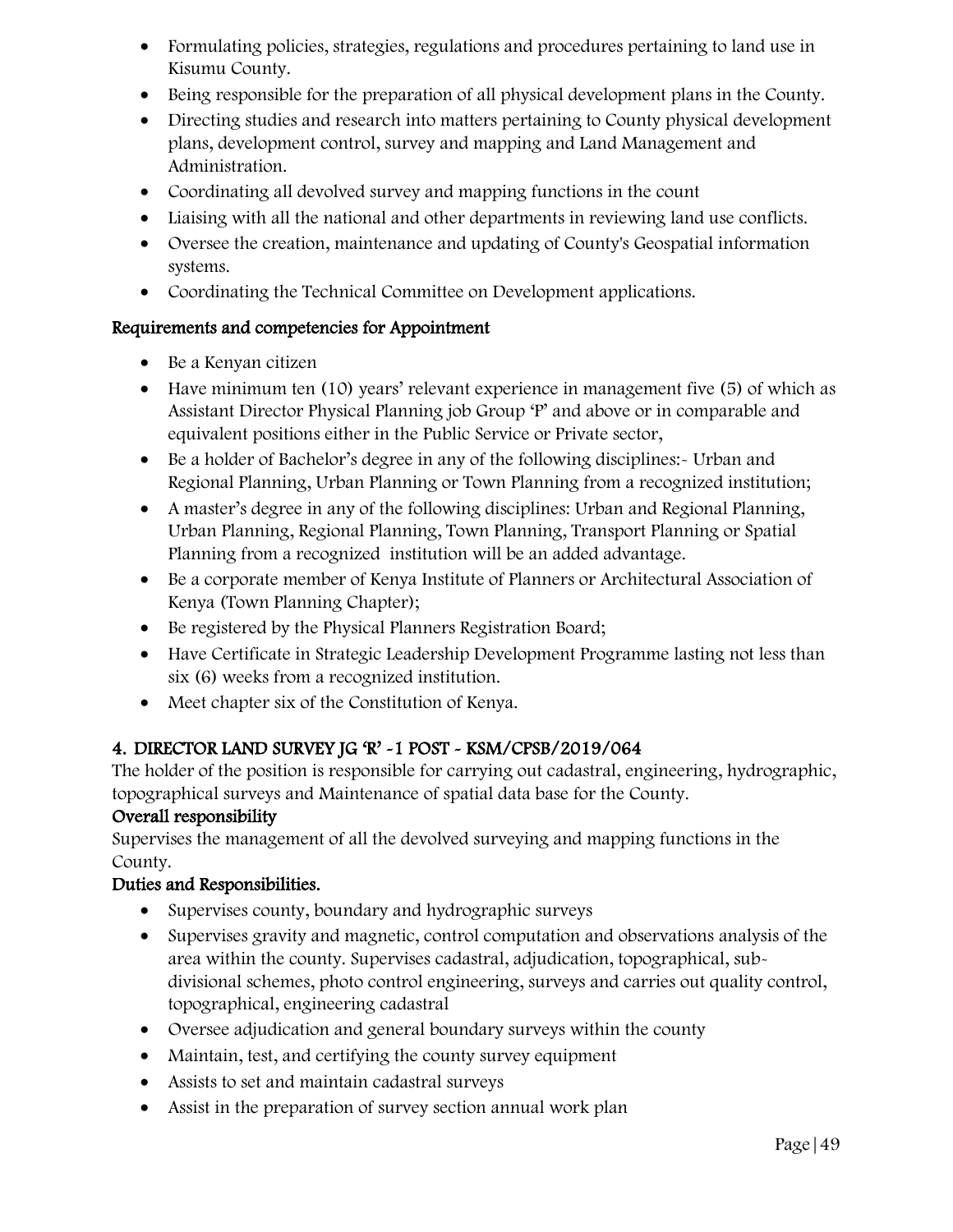Assists in management of sectorial property survey and development

#### Requirements and competencies for Appointment

- Bachelor's Degree in Land Surveying and Photogrammetric, Geospatial Engineering or any related field from a recognized institution
- A Masters' degree in a related field will be an added advantage;
- Must have served as Principal Land Surveyor Job Group "P" or at a comparable and relevant position in the private sector for a minimum period of seven (7) years;
- Must be computer proficient;
- Must be a member of the Institution of Surveyors of Kenya (ISK) of good standing
- Meet chapter six of the Constitution of Kenya.

### 5. DIRECTOR OF LANDS AND ADMINISTRATION JG 'R –(1 POST)- KSM/CPSB/2019/065

#### Duties and Responsibilities

The holder of the position is responsible for Coordination and overall Management of all land resources in the department including;

- Operationalization, maintenance and updating of the valuation roll
- Put in place a working Land Information & information retrieval system
- Oversee the carrying out of valuation for purposes of rating
- Direct valuation enquiries to appropriate officers.
- File valuation reports and update valuation registers/cards.
- Write valuation awards in accordance with regulations schedules.
- Custody of acquisition maps and plans for valuation.
- Measure developments in the field during inspections for valuations.
- Undertake searches at the County Land Registry offices for valuation purposes.
- Deliver valuation correspondence to acquiring agencies.
- Any other functions that may be assigned from time to time by the chief officer.

### Requirements and competencies for Appointment

- Must have a first degree in Land Economics or any other related field from a recognized Institution;
- A Master's degree in a relevant field will be an added advantage.
- Must have served in the public service at Job Group "P" or equivalent level in the private sector for a period of not less than five (5) years.
- Must be a member of a professional body in good standing;
- Must be registered by the Valuers Registration Board;
- Must have undergone a Senior Management course training lasting not less than four (4) weeks from a recognized institution.
- Proficient in Computer application
- Knowledge of professional standards
- Knowledge of relevant legislation

# 6. DIRECTOR HOUSING JG 'R' –(1 POST) - KSM/CPSB/2019/066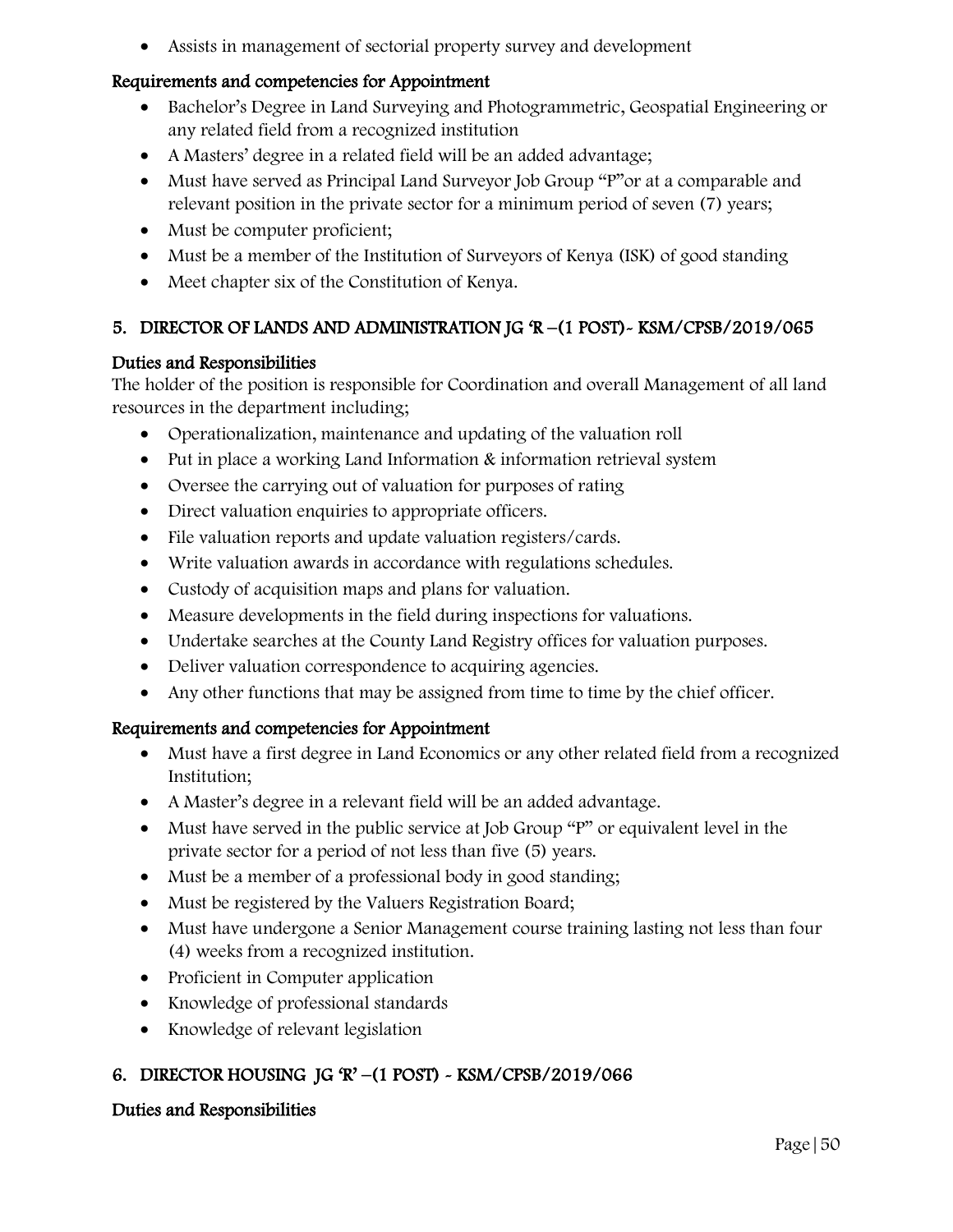The holder of the position is responsible for Coordination and overall Management of all resources in the housing department including;

- Coordinate all division matters
- Formulate and implement housing policies in the directorates
- Overall office Administration and Human resource management.
- Preparation of housing budget
- Preparation of payment certificates for ongoing housing projects
- Monitoring monthly rental rates for county houses
- Monitor implementation of performance contracts
- Ensuring that staff have individual work plan
- Develop strategies to improve the living standards in the informal settlements areas
- Manage strategic county government houses
- Acquisition of titles for strategic county government houses
- Audit for assets (housing) of the county governments
- Provide Technical advisory services to county government agencies.

### Requirements and competencies for Appointment

For appointment to this post a candidate must have;

- A first degree in urban or regional planning, architecture, quantity survey, building economics or its equivalent from a reputable institution;
- A Masters' degree in a relevant field will be an added advantage;
- Must have served in Job Group "P" in public service or at a comparable and relevant position in the private sector for a minimum of seven (7) years;
- Must be a member of a recognized professional body in good standing.
- Must have attended a Senior Management Course lasting not less than four (4) weeks

# 7. DIRECTOR URBAN DEVELOPMENT JG 'R' –(1 POST) - KSM/CPSB/2019/067

### Duties and Responsibilities

- The holder of the position is responsible for Coordination and overall Management of all Urban Management & Development Programs;
- Overall office Administration and Human resource management in urban directorate
- Preparation of payment certificates for all urban development projects
- Ensuring that staff have individual work plan
- Provide Technical advisory services to county government agencies
- Assist in setting up urban institutions as outlined in Urban Areas & Cities Act

- For appointment to this post a candidate must have;
- A first degree in urban or regional planning, Architecture, or its equivalent from a reputable institution;
- A Masters' degree in a relevant field will be an added advantage;
- Must have served in Job Group "P" in public service or at a comparable and relevant position in the private sector for a minimum of seven (5) years;
- Must be a member of a recognized professional body in good standing.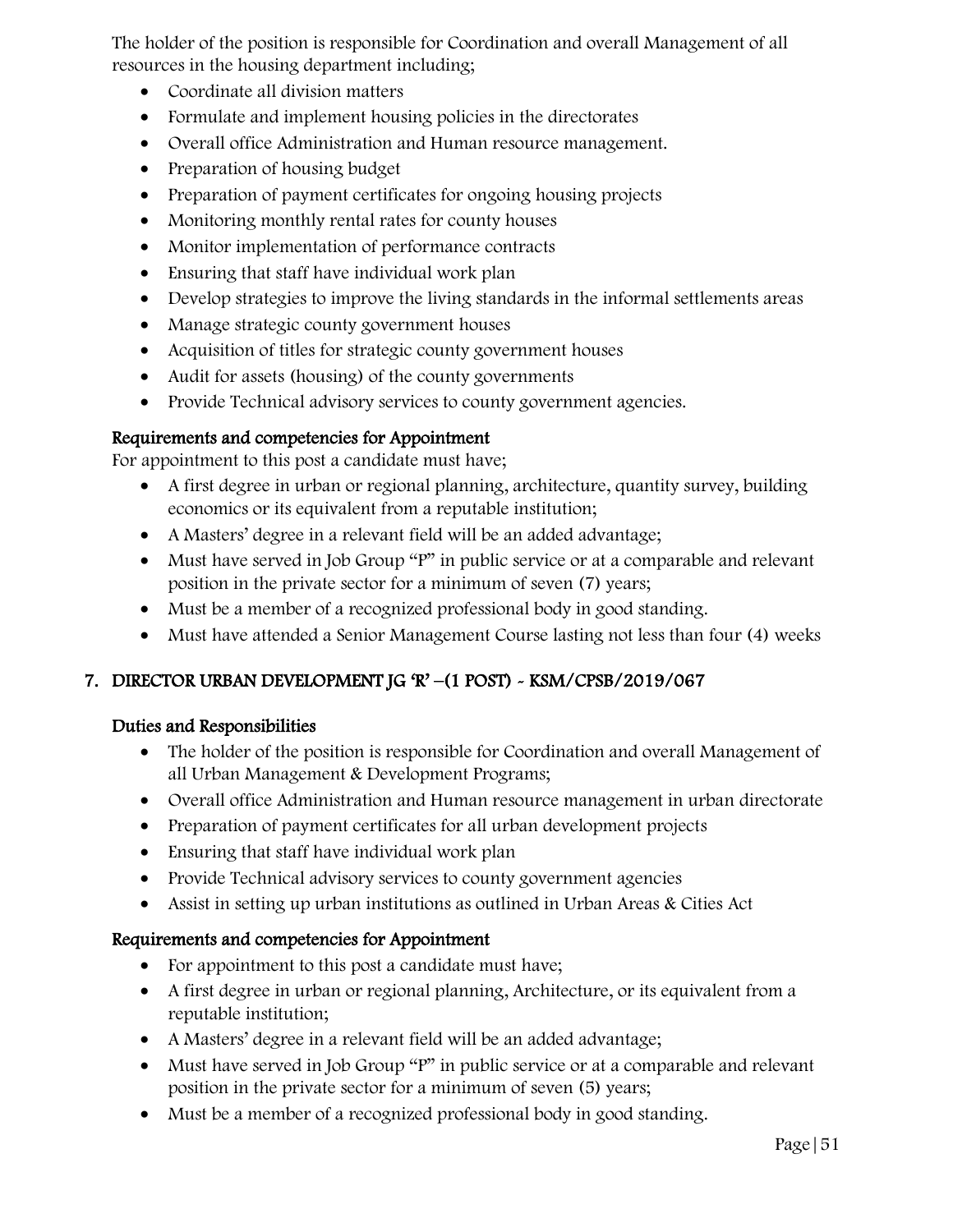- Must have attended a Senior Management Course lasting not less than four (4) weeks
- Demonstrate knowledge in Urban Development work and principles

### VACANCIES IN THE DEPARTMENT OF FINANCE AND ECONOMIC PLANNING

#### 1. CHIEF OFFICER FINANCE – JG 'S' (1 POST) KSM/CPSB/2019/0 68 Duties and Responsibilities

The chief officer shall be authorized officer in a specific department and shall be responsible to the respective County Executive Committee Member.

#### Specific Duties and Responsibilities.

- Administration of a County department;
- Formulation and implementation of effective programs to attain vision 2030 and sector goals;
- Development and implementation of strategic plan;
- Implementation of policies and regulations;
- Providing strategic policy direction for effective service delivery;
- Ensuring compliance with national values and principles of good governance as outlined in article 10 and 232 of the constitution of Kenya; and
- Performing any other duties as may be assigned by the county executive committee member.

#### Requirements and competencies for Appointment

- Be a Kenyan citizen
- Have a bachelor's degree in any of the following options: Commerce, Economics, Finance or any other related field from a recognized university in Kenya.
- Must be a Certified Public Accountant of Kenya, CPA(K)
- Must be a member of a relevant professional body in good standing.
- Post registration experience with a professional body of at least 3 years.
- Master's degree in a relevant field will be an added advantage.
- Have vast knowledge and experience of not less than 10 years in relevant field, 5 years of which should be in a management position in public or private sector.
- Demonstrate thorough understanding of county development objectives and vision 2030.
- Be result oriented and strategic thinker.
- Have excellent communication, organizational and interpersonal skills.
- Have capacity to work under pressure to meet strict deadlines
- Have ability to work in a multi-ethnic environment with sensitivity and respect to diversity.
- Satisfy the requirements of chapter 6 of the constitution.
- Demonstrate understanding and commitment to the values and principles as outlined in article 10 and 232 of the constitution of Kenya.
- Be computer literate.

# 2. CHIEF OFFICER ECONOMIC PLANNING - JG 'S' (1 POST) -KSM/CPSB/2019/069 Duties and Responsibilities.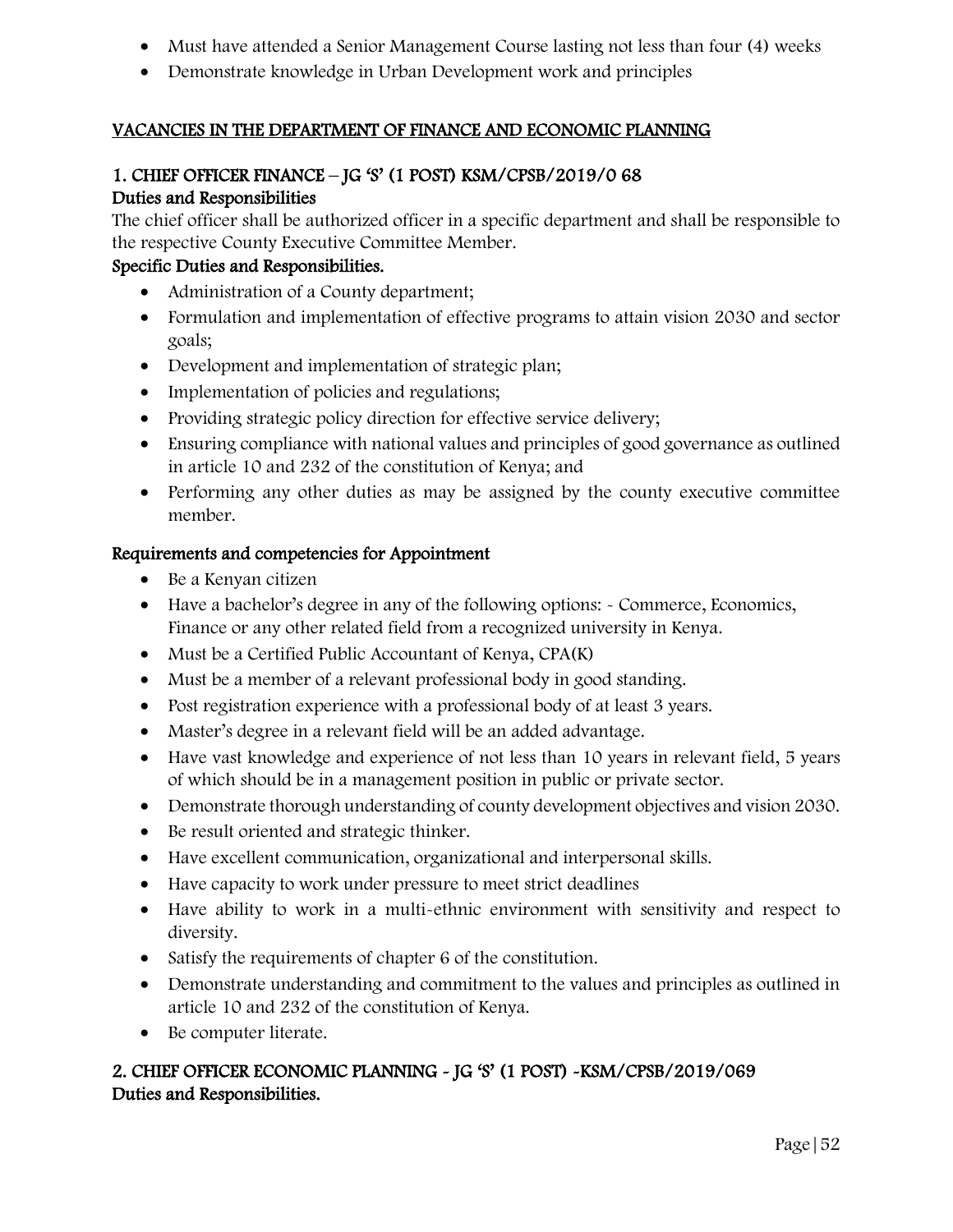- Formulation and implementation of effective programmes to attain vision 2030 and service goals
- Development and implementation of development and strategic plans.
- Implementation of policies and regulations.
- Providing strategic policy direction for effective service delivery.
- Ensuring compliance with the national values and principles of good governance as outlined in article 10 and 232 of the Constitution of Kenya.

- Served in the grade of the deputy chief economist/ deputy chief statistician for a minimum of 3 years or other comparable relevant position in economic planning or in the compilation and production of statistical data for economic planning and development in the public sector;
- Have a minimum of 10 years' experience, of which 5 years must be a senior economic policy research/ planning position.
- Demonstrated outstanding professional competence matched with proper appreciation of the county economic development need.
- Demonstrated a high degree of administrative capability coupled with a wide experience in economic planning or in the production and interpretation of statistical data.
- Attained a qualification in economics or statistics of a minimum of Masters of Arts (MA), Masters of Science (MS), or Masters of Philosophy (MPhil) level or their equivalent recognized qualification.

### 3. DIRECTOR RISK AND ASSET PORTFOLIO MANAGEMENT - JG 'R' (1 POST) - KSM/CPSB/2019/070

- Management of public debt;
- Manage the level and composition of county public debt, County Government's contingent guarantees and other financial obligations of national government and develop a framework for sustainable debt levels.
- Mobilize domestic and external resources for financing county budgetary requirements.
- Undertake negotiations relating to grants and loans.
- Educate and update investors about the economic performance of the County Government to achieve increased demand for the County Government's local and regional debt securities.
- Develop and execute the global investor relations program that accurately reflects the County Government of Kisumu investment climate.
- Lead the development of strategy, operating plans, budget, and execution of the investor relations program that may include among others facilitating two-way communication channels with investors and rating agencies through e-mails, conference calls, and the investor relations website.
- Briefing senior policymakers about market feedback and concerns, overall market sentiment with respect to asset class and general global environment, and anticipated market reactions to policy changes under consideration.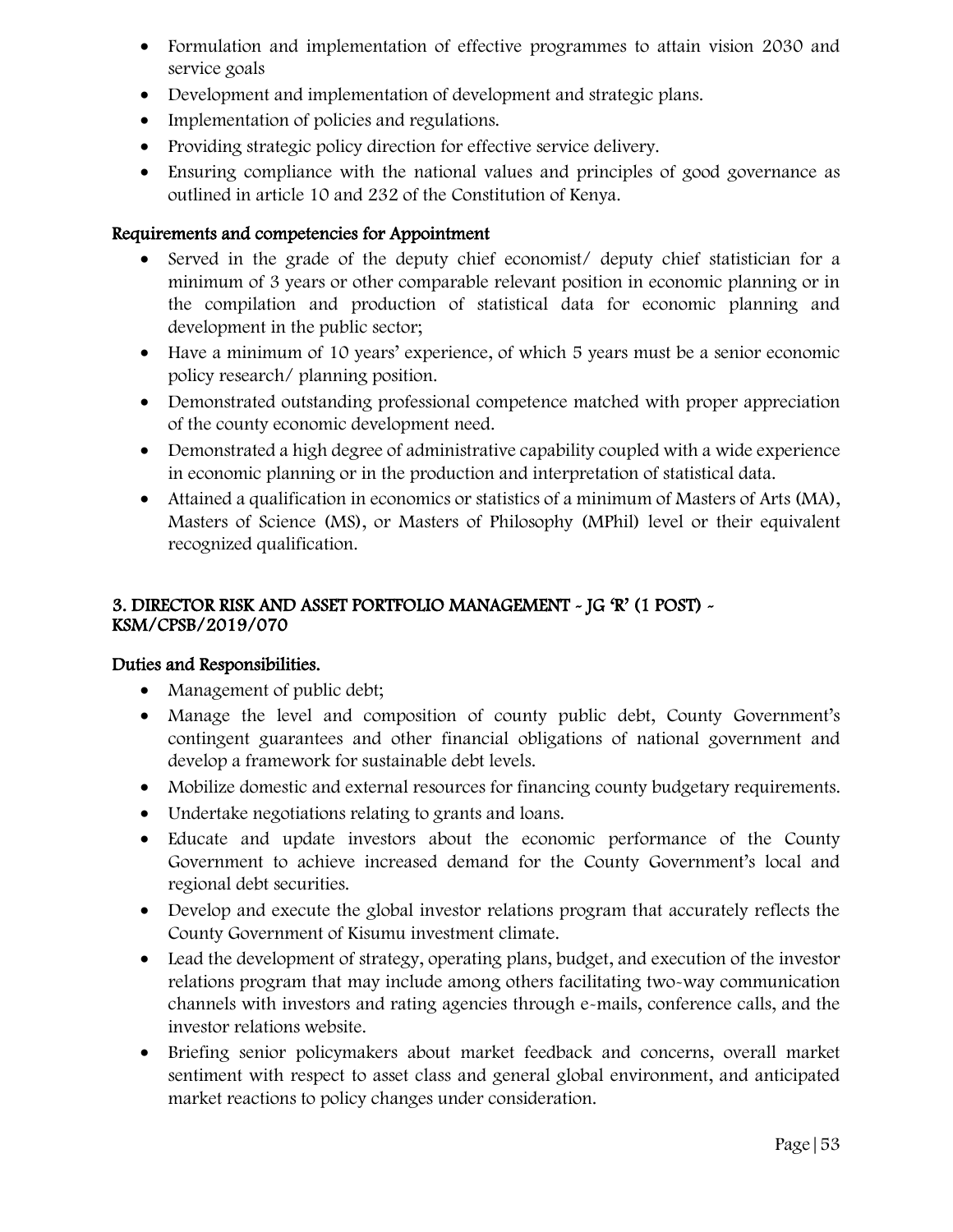- Disseminate relevant macroeconomic data and policy information to market participants and answer questions about the data, information, and other related issues.
- Coordinate access of data and information from various official institutions and develop a network of officers in various government agencies and the Central Bank who can answer investor queries and coordinate access of market participants to senior policymakers.
- Undertake research on public debt management to inform policy.

- Served for cumulative ten (10) years three (3) of which have been at the grade of Deputy Director Accounting, Job Group  $\mathcal{Q}'$  and above or in a comparable and relevant position in the Public Service;
- A Bachelor's degree in Commerce (Accounting or finance option)
- A holder of a Master's degree in any of the following disciplines: Business Management/Administration, Finance, Economics or Commerce from a recognized institution.
- Registered with the Institute of Certified Public Accountants of Kenya (ICPAK) in good standing.
- A certificate in Strategic Leadership and Development Programme Course from a recognized institution;
- Demonstrated professional competence in the field of Accounting Services; and shown merit and ability as reflected in work performance and results;
- Must satisfy the provisions of chapter six of the constitution of Kenya 2010.

# 4. DIRECTOR SUPPLY CHAIN MANAGEMENT – JG 'R' (1 POST) - KSM/CPSB/2019/071

### Overall Purpose

To procure goods, works and services at the right time, of the right quality and quantity, at the right price, and from right sources for County Government of Kisumu (CGK) to get value for money, and thus enhance shareholder's value.

- Implement public procurement and asset disposal procedures;
- Coordinate administration of procurement and asset disposal contracts;
- Coordinate consultations with county stakeholders of the public procurement and asset disposal system in liaison with the National Treasury and the Public Procurement Regulatory Authority (PPRA);
- Advise accounting officers of county government entities on public procurement and asset disposal matters;
- Co-ordinate county government monitoring and evaluation of the supply chain function of county government entities including ensuring compliance;
- Promote preference and reservations schemes for small and micro enterprises and other disadvantaged groups, citizen contractors, women, youth, persons with disabilities, minorities and marginalized groups in public procurement at the county;
- Promote preference and reservation schemes for residents of the county to ensure a minimum of twenty percent in public procurement at the county;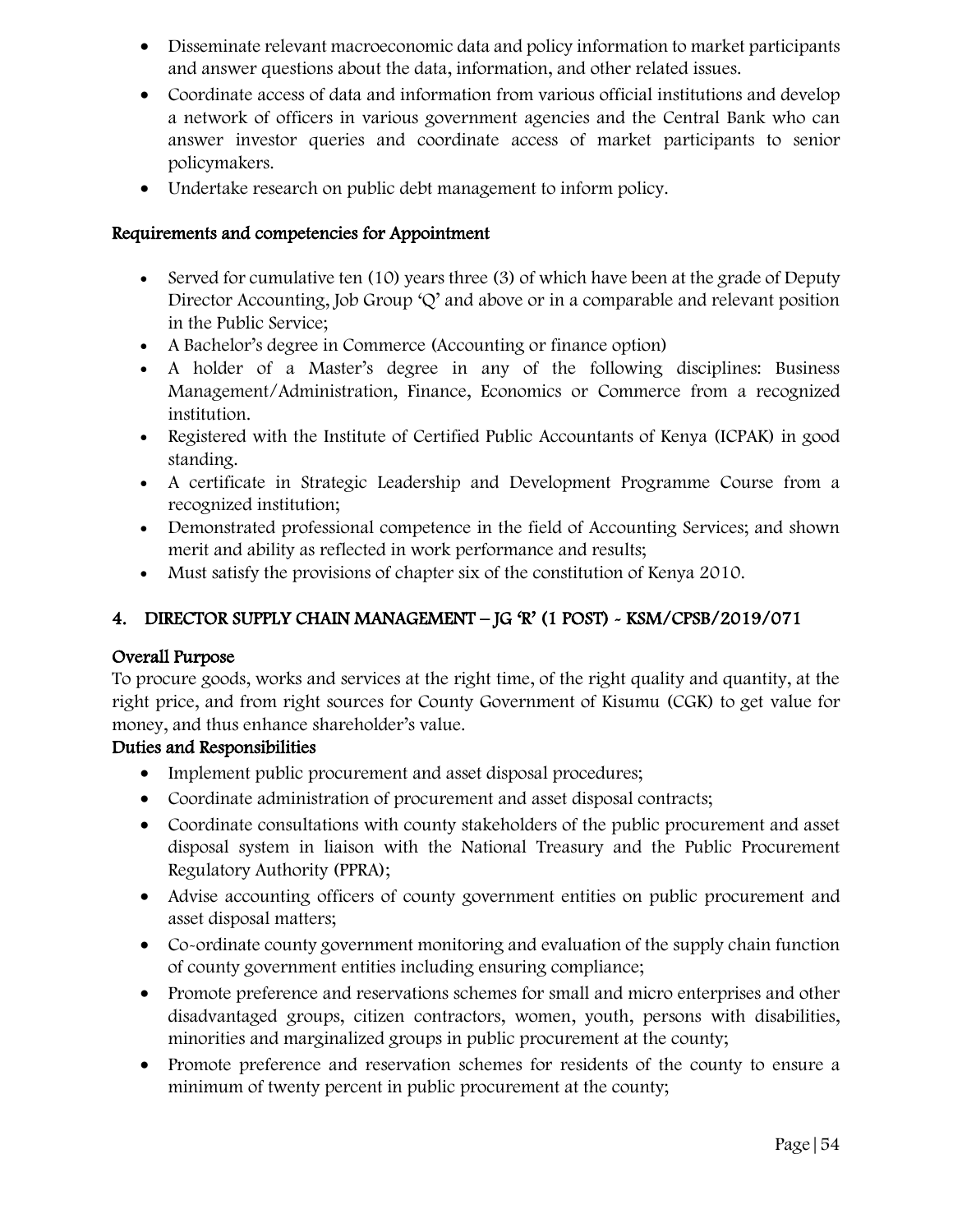- Maintain and update annually standing lists or registered suppliers and liaise with Public Procurement Regulatory Authority (PPRA) in respect of PPRA's register of suppliers and procuring agents;
- Manage the preparation, publication and distribution of Request for Proposals (RFP), Tenders, Pre-qualification and Expression of Interest (EOI) documents;
- Co-ordinate receipt and opening of tender documents;
- Maintain, safeguard and archive procurement and disposal documents and records;
- Submit lists of pre-qualified suppliers, updated tenders to for approval;
- Manage evaluation of tenders, Request for Quotations (RFQ) and proposals;
- Recommend tender processing committee members for appointment by Chief Officers;
- Review, approve and publish notices of award and tender acceptance;
- review and approve contract documents as per award decision;
- Review, approve and issue rejection and debriefing letters;
- Review evaluation reports and prepare Professional opinion to Chief Officers
- Review and recommend for approval contract variations and modifications to procurement Documents;
- Provide information for any petition or investigation to debar suppliers or any Investigation Under review procedures;
- Implement decisions of Chief Officers on procurement matters, including cocoordinating all their activities;
- Act as Secretary to all procurement committees which include but not limited to evaluation committees, inspection and acceptance committees, project implementation committees and Disposal Committee;
- Liaise with PPRA and other bodies on procurement matters;
- Prepare and submit to PPRA reports required under the law;
- Prepare and submit reports required by CGK;
- Monitor contract management by user departments to ensure implementation in accordance with terms and conditions of the contracts;
- Report any significant departure form terms and conditions of contract to Chief Officers;
- Coordinate preparation of procurement plans and ensure consolidation of procurement and disposal plans;
- Approve aggregation of procurement to promote economies of scale;
- Conduct periodic and annual stock takes;
- Certify supplier invoices and payment vouchers;
- Approve extension of tender validity periods;
- Stock control;
- Staff appraisal and development of Training Needs (TN)
- Submit project implementation report on monthly basis
- Conduct periodic market surveys
- Administer the scheme of service for county government procurement and supply chain management officers and capacity building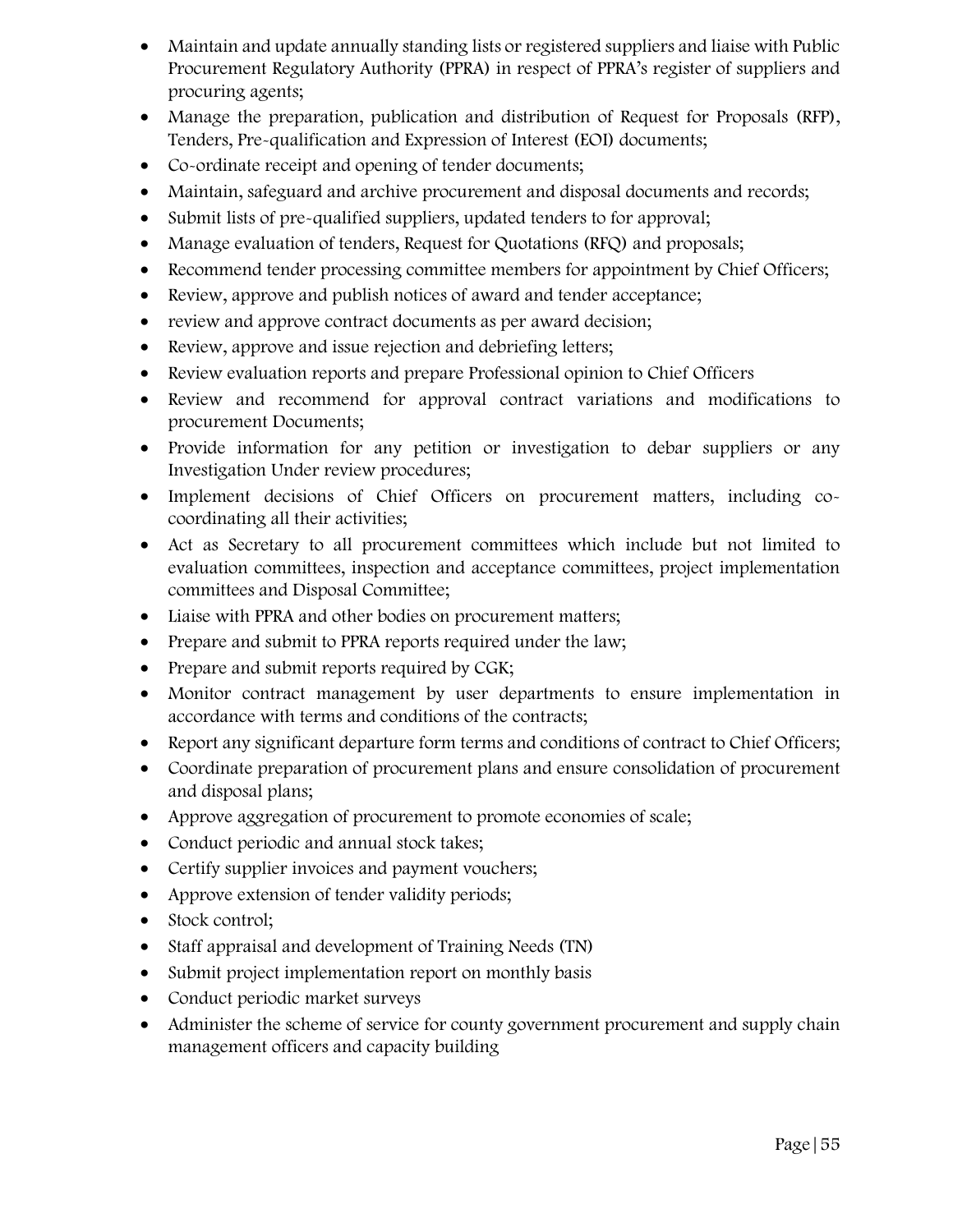- A Bachelor's Degree in any of the following: Commerce (procurement option), Business administration (procurement option), Procurement and supply chain management or equivalent qualification from a recognized institution.
- Seven (7) years' experience, three (3) years of which must have been in a senior management level in an institution either in public or private sector
- Must be a member of CIPS or KISM
- Must have attended Senior Management Course for a period not less than Four (4) Weeks.
- Demonstrate a high degree of professional competence, administrative capabilities and initiative in organization and management of supply chain Management functions and possess a thorough understanding of supply chain management policies, rules, regulations and other status that impact on supply chain management.
- Ability to articulate and implement departmental and county government mandates
- Organizational, analytical, managerial and decision-making skills

# 5. DIRECTOR PLANNING AND STATISTICS- JG 'R' (1 POST) - KSM/CPSB/2019/072

- Central planning and budget monitoring Unit
- Directing of Economic Planning functions
- Production of statistical data at the County
- Co-ordination and formulation of County development strategies, policies and program
- Co-ordination of County economic Planning and collation and presentation of statistical data in form of survey reports or bulletins in the county.
- Preparation of County Development Plans
	- County Integrated Development Plan (CIDP)
	- $\triangleright$  County Fiscal strategy paper (CFSP)
	- County Strategic Plan
	- $\triangleright$  County 5-year Plan etc
- Monitoring and Evaluation of policies and program in the County
- Planning and management of human resources projection of manpower needs and training to meet County development Objectives.
- Carrying out population surveys and compilation of data for Planning and Social Services
- Carrying out manpower survey and in conjunction with the Ministry responsible for employment, undertaking labor force studies and monitoring level of youth unemployment in the county
- Assisting in the collection, collation, processing and administration of statistical data in accordance with the statistical Act in the County.
- Formulation and Co-ordination of strategies, policies and program for a coordinated development of the Economic sectors.
- Carrying out sector studies and research monitoring changes in key indicators in the economic sector in the County.
- Coordination of Budget and Supply Matters
- Coordination of Budget preparation between the various Ministries in the County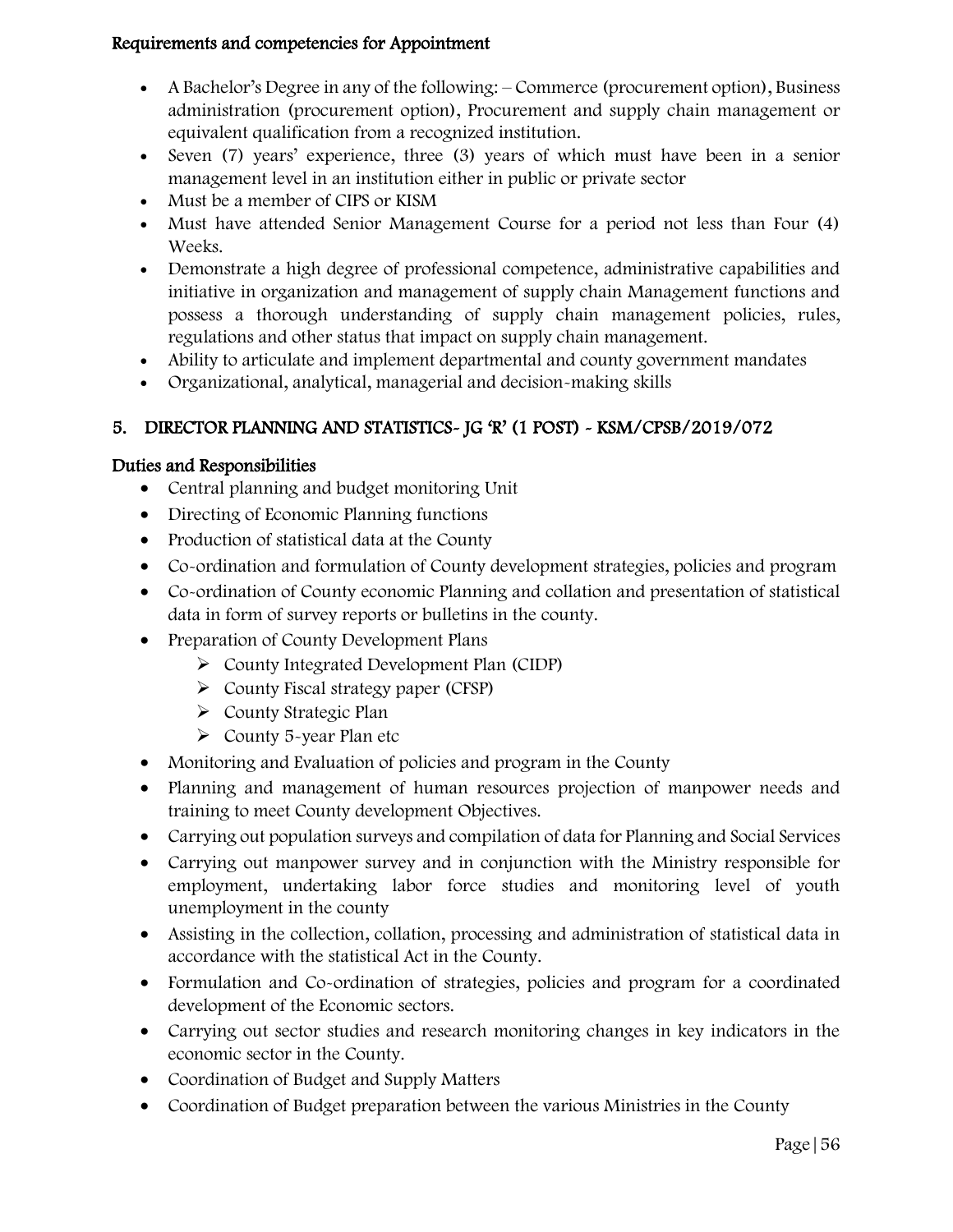- Analyzing Budget Estimates and Project proposals
- Operationalizing budget systems

- Have relevant knowledge, experience and a distinguished career of not less than seven (7) years three (3) of which must have been in research using survey techniques and demographic techniques;
- Knowledge and experience in programme based budgeting, planning and financial analysis;
- Have a Bachelor of in Economist, Economics and Statistics, Economics and Mathematics or any other relevant qualification from recognized university/institution;
- A relevant Master's degree will be an added advantage; Proficiency in relevant Computer applications;
- Satisfies requirement of chapter six of the constitution of Kenya 2010 on leadership and integrity.

# 6. DIRECTOR PUBLIC PARTICIPATION - JG 'R' (1 POST)- KSM/CPSB/2019/073

- Coordinating public participation activities of the County Government
- Mobilize and organize the public, stakeholders and local communities to participate in county governance and decision making processes
- Sensitize the public on County structures and opportunities for Public Participation
- Establishing linkages with local and international institutions, Associations and organizations whose objectives are to promote Public Participation within the County;
- Collaborate with relevant institutions in the County to promote access to information and civic education programmes;
- Establish an appropriate feedback mechanism to the public;
- Ensure that the citizen participation processes adhere to the relevant legislation, regulations, policies or guidelines affecting the rights and responsibilities of the public officers and participants;
- Facilitate public education and training programmes relating to citizen participation;
- Receiving and coordinating citizen petitions within the County Executive;
- Maintain a depository of all information, correspondence and documentation on public participation and citizen petitions within the County Executive;
- Assessing the public responsiveness to public participation and making recommendation to the County Executive Committee Member;
- Submitting reports to the County Executive Committee Member on public participation and citizen petitions within the County Executive;
- Advise the County Executive Committee Member generally on the appropriate policies, plans and strategies for enhancing public participation in the county; and
- Carry out any other function in furtherance of the objects and purpose of this Act as may be assigned by the County Executive Committee Member.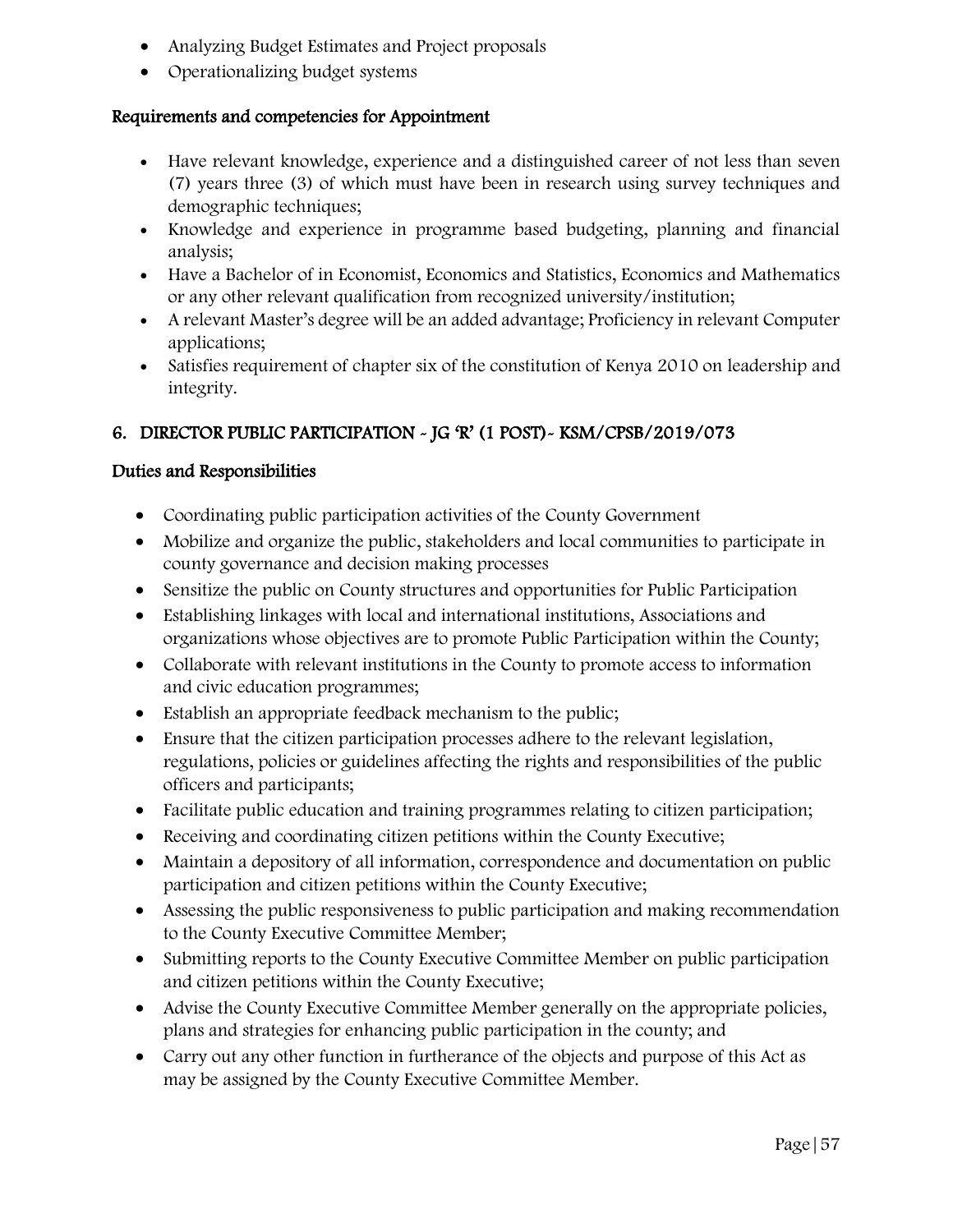- Degree or Post Graduate Diploma or equivalent in any Social Science from a recognized Institution.
- A Strategic Leadership Development Programme or equivalent from a recognized Institution.
- Have knowledge and relevant experience in community service or social work.
- Meet the requirement of leadership and integrity set out in chapter six of the Constitution of Kenya, 2010.
- Have relevant knowledge, experience and a distinguished career of not less than seven (7) years three (3) of which must have been in research using survey techniques and demographic techniques

# 7. DIRECTOR ACCOUNTING – JG 'R' (1 POST) - KSM/CPSB/2019/074

### Duties and Responsibilities

Reports directly to the Chief Officer Finance and is In-charge of the County Treasury Accounting Services

Responsible for the following duties: -

- Direction and coordination of routine & non-routine Accounting transactions and related matters;
- Interpretation of Financial and Accounting policies, regulations and circulars in the County Treasury;
- Establishment and maintenance of effective internal control system in the County Treasury;
- Ensure timely preparation of financial statements and reports;
- Coordination of IFMIS activities and overall capacity building;
- Ensuring strict compliance with the Government Financial laws, Regulations and Procedures;
- Ensures proper handling of Banking Matters;
- Coordinates authorization of payment vouchers and approval of payments in the Internet banking system;
- Liaison with HRM on County Treasury Staff matters and implementation of scheme of service for Accountants;
- Plays advisory role to the Chief Officer and County Executive Committee member for finance on Financial and accounting matters; and
- Any other relevant duty as may be assigned from time to time.

- Served for cumulative seven (7) years three (3) of which have been at the grade of Deputy Director Accounting, Job Group 'Q' and above or in a comparable and relevant position in the Public Service;
- A Bachelor's degree in Commerce (Accounting or finance option)
- A holder of a Master's degree in any of the following disciplines: Business Management/Administration, Finance, Economics or Commerce from a recognized institution.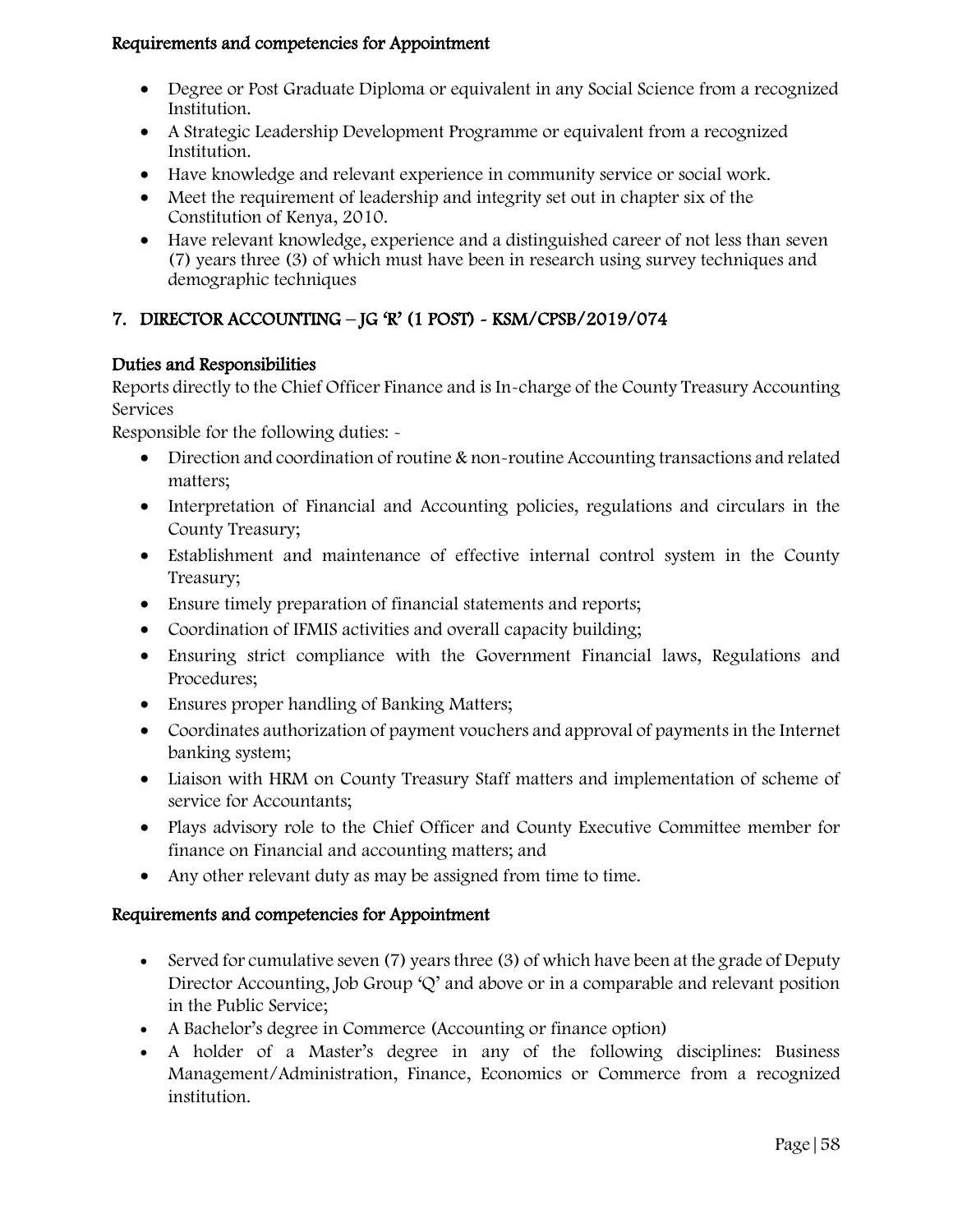- Registered with the Institute of Certified Public Accountants of Kenya (ICPAK) in good standing.
- A certificate in Strategic Leadership and Development Programme Course from a recognized institution;
- Demonstrated professional competence in the field of Accounting Services; and shown merit and ability as reflected in work performance and results;
- Must satisfy the provisions of chapter six of the constitution of Kenya 2010.

# 8. DIRECTOR BUDGET – JG 'R' (1 POST) - KSM/CPSB/2019/075

### Duties and Responsibilities

The Director of Budget will be in-charge of the entire budget process of the County Government. The officer will be responsible to the Chief officer Finance for co-coordinating all matters pertaining to the budget including preparation, printing and submission of the estimates to the County Assembly; and dealing with assembly questions and issues pertaining to expenditure management including monitoring and control. The officer will liaise with the Economic Chief Officer on revenue projections and with the Accountant General on exchequer issues.

Specifically, the Director of Budget will carry out the following duties and responsibilities:

- Coordinating the preparation of the County budget;
- Coordinating the Accounting Units on preparation of the annual estimates and Medium-Term Expenditure Framework;
- Stakeholder Consultations;
- results based planning and performance measurement;
- Risk management in the public finance sector;
- Development of reforms in the budget process;
- Formulation of budget policies;
- Review of the Budget implementation to ensure it is in line with the overall policy and macro-economic and fiscal framework; and
- Assisting the Permanent Secretary in the administration of this scheme.

- Be a Kenyan citizen.
- Be a holder of Bachelor's degree in Finance, Accounting, Business Administration, Commerce or any in a relevant equivalent.
- $\bullet$  Be a holder of CPA (K) or its recognized equivalent.
- Be registered with the institute of Certified Public Accountants of Kenya (ICPAK) OR Association of Certified Fraud Examiners (ACFE).
- Relevant work experience of not less than seven (7) years three (3) of which must be in senior management position
- Master's degree with a bias in Accounting or Finance will be an added advantage.
- Satisfy the requirements of Chapter Six of the Constitution of Kenya 2010 on Leadership and Integrity.
- Have a very good Microsoft Excel and IFMIS management skills. ix. Have a Certificate in Strategic Leadership Development Program (SLDP) lasting not less than Six (6) Weeks from Kenya School of Government OR equivalent senior managerial training from a recognized institution.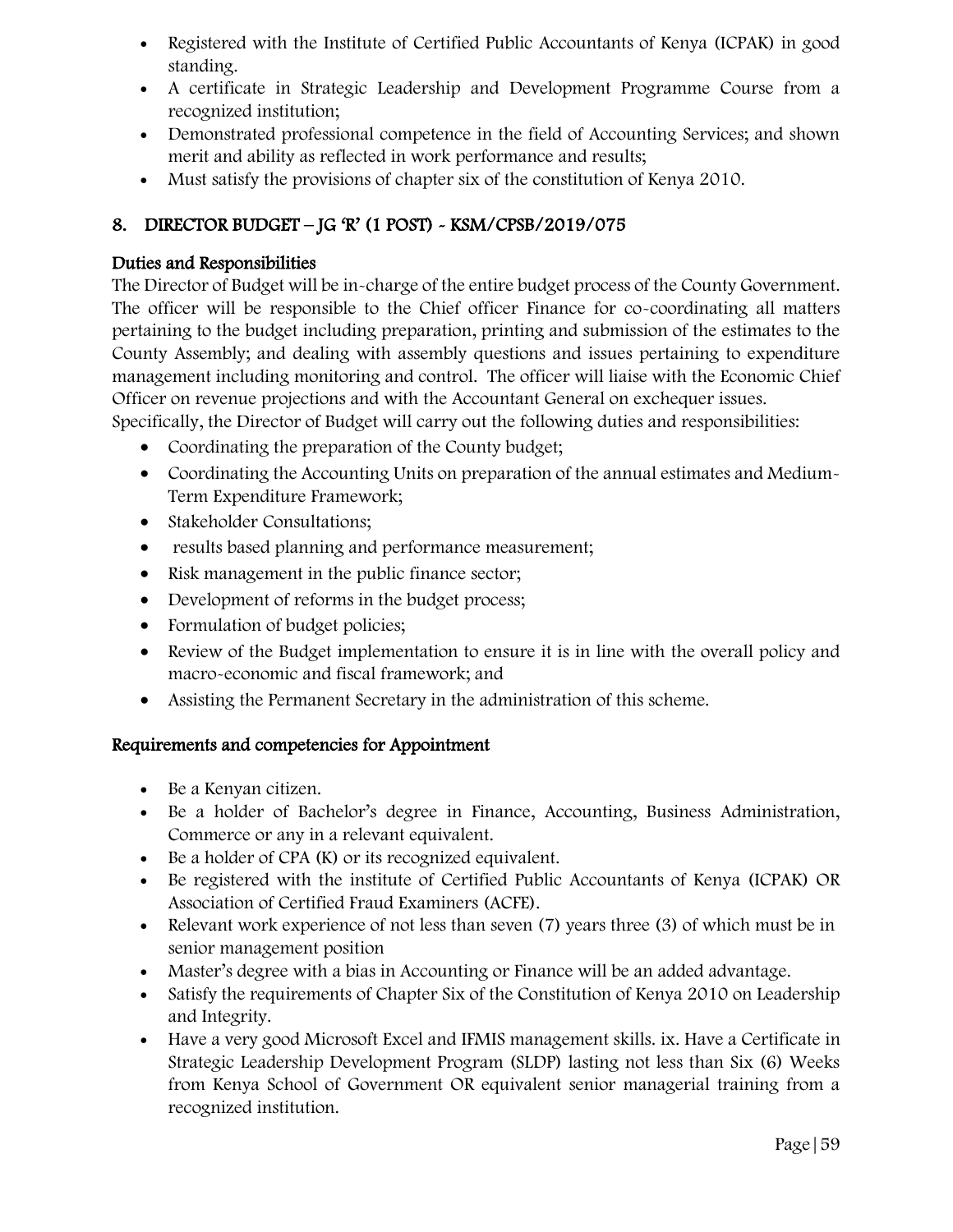### Personal Qualities

In addition to the above requirements, an officer must have the following qualities:

- Ability to articulate, interpret and implement National and International Policies and Development Goals.
- Organizational, conceptual and analytical, managerial and decisive skills.
- Creativity and innovation.
- Technical problem solving.
- Resource management skills.
- Interpersonal and communication skills.
- Integrity and commitment to producing results.
- Leadership, advocacy, relationship building and collaboration, self-driven and initiative to achieve expected results.

# VACANCIES IN THE DEPARTMENT OF HEALTH & SANITATION

### 1. CHIEF OFFICER ENVIRONMENT & HEALTH SERVICES – JG 'S' (1 POST) -

### KSM/CPSB/2019/076

#### Position summary

This position is responsible for the administration of the county's environment and health, services as provided under section 45 of the County Government Act 2012.

#### Duties and Responsibilities

The Chief Officer will be the authorized officer and accounting officer in the department of Health and Sanitation Services and shall report to the County Executive Committee Member Health and sanitation services.

#### Specific duties will include:

- Administration of a county department;
- Formulation and implementation of programs to attain Vision 2030 and sector goals;
- Development and implementation of strategic plans and sector development plans;
- Implementation of policies and regulations;
- Providing strategic policy direction for effective service delivery;
- Ensuring compliance with the National Values and Principles of good governance as outlined in Articles 10 and 232 of the Constitution of Kenya; and
- Performing any other duties as may be assigned from time to time.

- Be a Kenyan citizen;
- Have a bachelor's degree in Medicine or related field from a University recognized in Kenya.
- Possession of a Master's degree in a relevant field will be an added advantage;
- Have vast knowledge and experience and distinguished career of not less than 10 years in the relevant field, 5 of which should be in a senior/managerial position in a large organization;
- Demonstrate thorough understanding of Kisumu County manifesto, CIDP, development objectives and Vision 2030;
- Be a strategic thinker and results-oriented;
- Have excellent communication, organizational and interpersonal skills;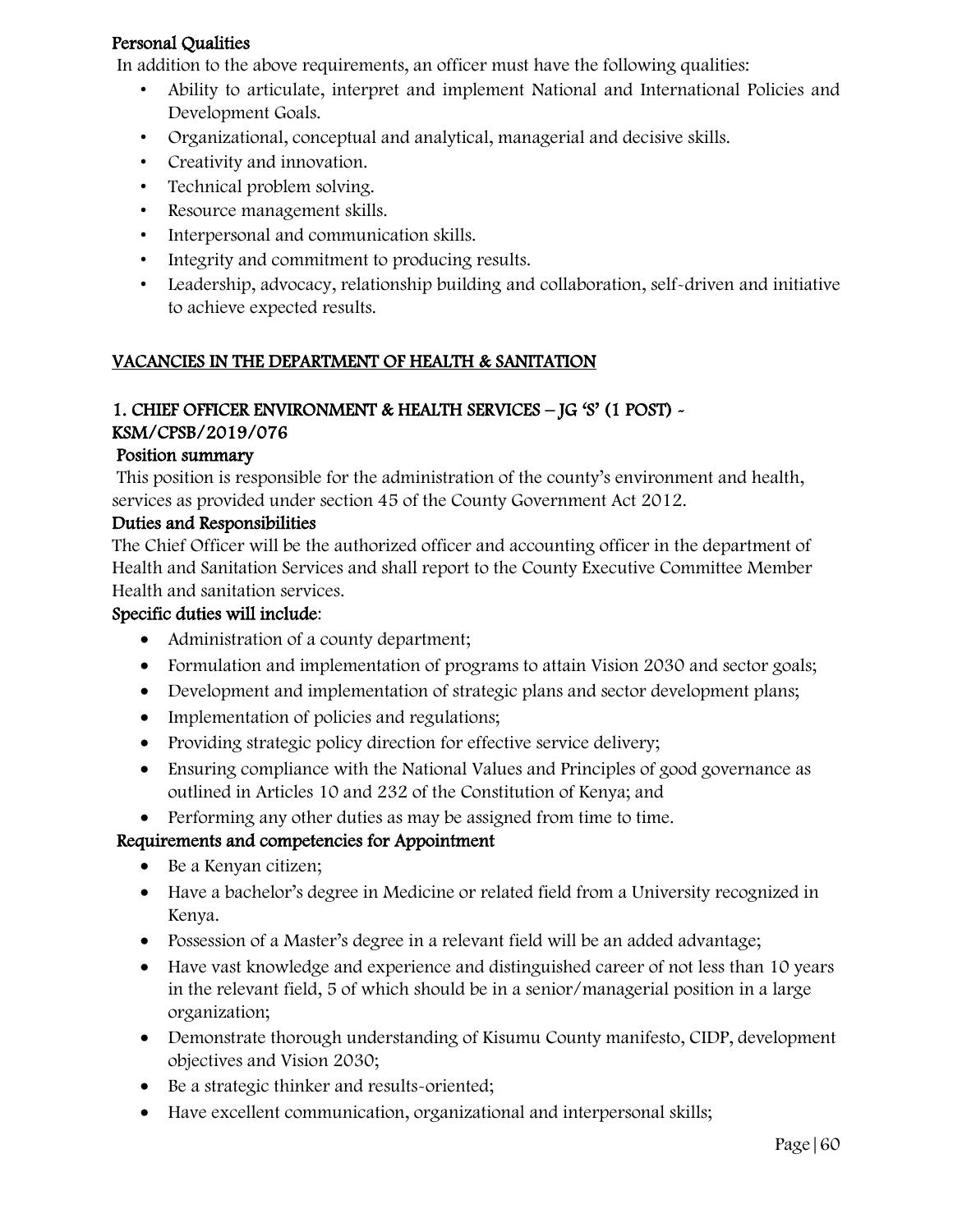- Have capacity to work under pressure to meet strict timelines;
- Have ability to work in a multi-ethnic environment with sensitivity and respect for diversity;
- Satisfy the requirements of Chapter 6 of the Constitution;
- Demonstrate understanding and commitment to the Values and Principles as outlined in Articles 10 and 232 of the Constitution of Kenya 2010; and
- Be computer literate.
- Proof of registration with the relevant professional body will be an added advantage

# 2. CHIEF OFFICER PLANNING, STRATEGY, POLICY, PARTNERSHIPS & GENERAL ADMINISTRATION - JG 'S' (1 POST) - KSM/CPSB/2019/077

### Position summary

This position is responsible for the administration of the county's strategy, policy, partnerships and general administration as provided under section 45 of the County Government Act 2012

# Duties and Responsibilities

The Chief Officer will be the authorized officer and accounting officer in the department of Health and Sanitation and shall report to the County Executive Committee Member Health and sanitation services.

Specific duties will include:

- Administration of a county department;
- Formulation and implementation of programs to attain Vision 2030 and sector goals;
- Development and implementation of strategic plans and sector development plans;
- Ensure effective human resource management and development
- Implementation of policies and regulations;
- Providing strategic policy direction for effective service delivery;
- Ensuring compliance with the National Values and Principles of good governance as outlined in Articles 10 and 232 of the Constitution of Kenya; and Performing any other duties as may be assigned from time to time

- Be a Kenyan citizen;
- Have a bachelor's degree from a University recognized in Kenya.
- Possession of a master's degree in a relevant field will be an added advantage;
- Have vast knowledge and experience of not less than 10 years in the relevant field, 5 of which should be in a senior/managerial position in a large organization;
- Demonstrate thorough understanding of county development objectives and Vision 2030;
- Be a strategic thinker and results-oriented;
- Have excellent communication, organizational and interpersonal skills;
- Have capacity to work under pressure to meet strict timelines;
- Have ability to work in a multi-ethnic environment with sensitivity and respect for diversity;
- Satisfy the requirements of Chapter 6 of the Constitution;
- Demonstrate understanding and commitment to the Values and Principles as outlined in Articles 10 and 232 of the Constitution of Kenya; and
- Be computer literate.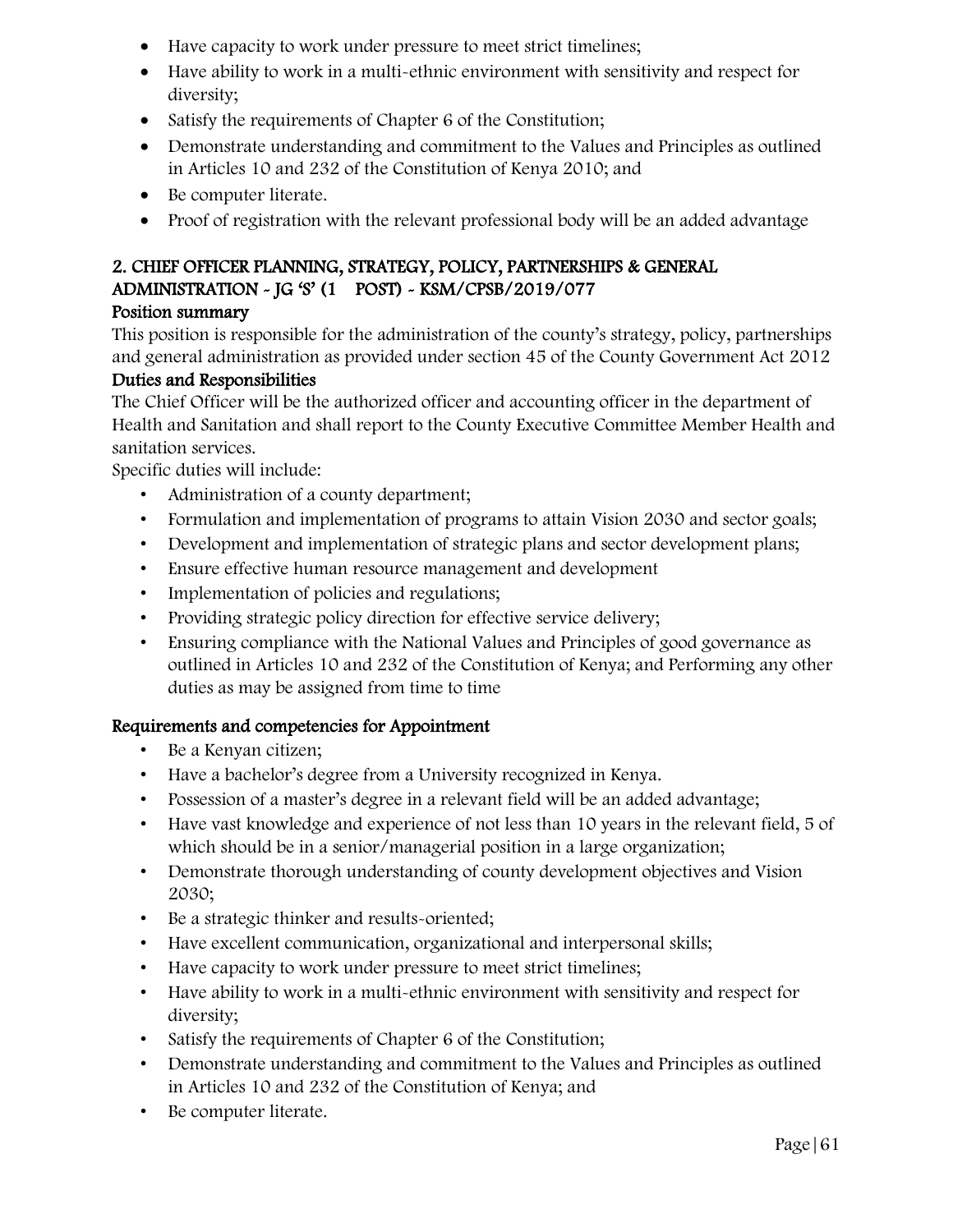# 3. DIRECTOR CURATIVE AND REHABILITATIVE SERVICES (1 POST) - JG 'R' KSM/CPSB/2019/078

### Position summary

Shall be the overall technical lead of the curative and rehabilitative services at county level. And shall answerable to the Chief Officer Environment and Health services. As the technical organ he/she shall provide strategic directions for curative and rehabilitative services at county level. He/she will be responsible for implementation of policies and procedures for effective and efficient management of ccurative and rehabilitative services

#### Duties and Responsibilities

The specific duties will be to oversee service delivery in the following areas among others

- Diagnostic Services
- Clinical Services
- Nursing Services
- Pharmaceutical Services
- Blood Safety
- Rehabilitative services
- Referral services
- Provide guidance in the implementation of a strategic plan which is linked to Department of Health and National Health Plans
- Provide guidance in the development of Annual Work Plans
- Ensure that quality assurance systems are in place for monitoring service quality and for investigating incidents and complaints in the hospital
- Support the management of clinical audit, promoting and participating in quality assurance issues including multidisciplinary audit and quality initiatives
- Ensure that staff comply with the clinical and rehabilitative quality assurance guidelines
- Serve as a role model in quality improvement, offering advice and support to others
- Keep abreast with clinical and rehabilitative services quality developments and alert others to their implications on quality service delivery
- Continuously monitor activities against quality standards, anticipating factors that may reduce quality and taking effective action to address them
- Any other duties as may be assigned from time to time

### Requirements for the appointment

- Be a Kenyan Citizen
- Have a Bachelor of Medicine and Surgery Degree from a recognized University
- A medical specialist with post-graduate qualification in the medical fields with a minimum five years' experience as a Medical specialist in their respective professional field
- Registered with the Kenya Medical Practitioners and Dentists Board
- Have a valid practicing license
- Substantial 10 years' experience in senior leadership and management positions within the health sector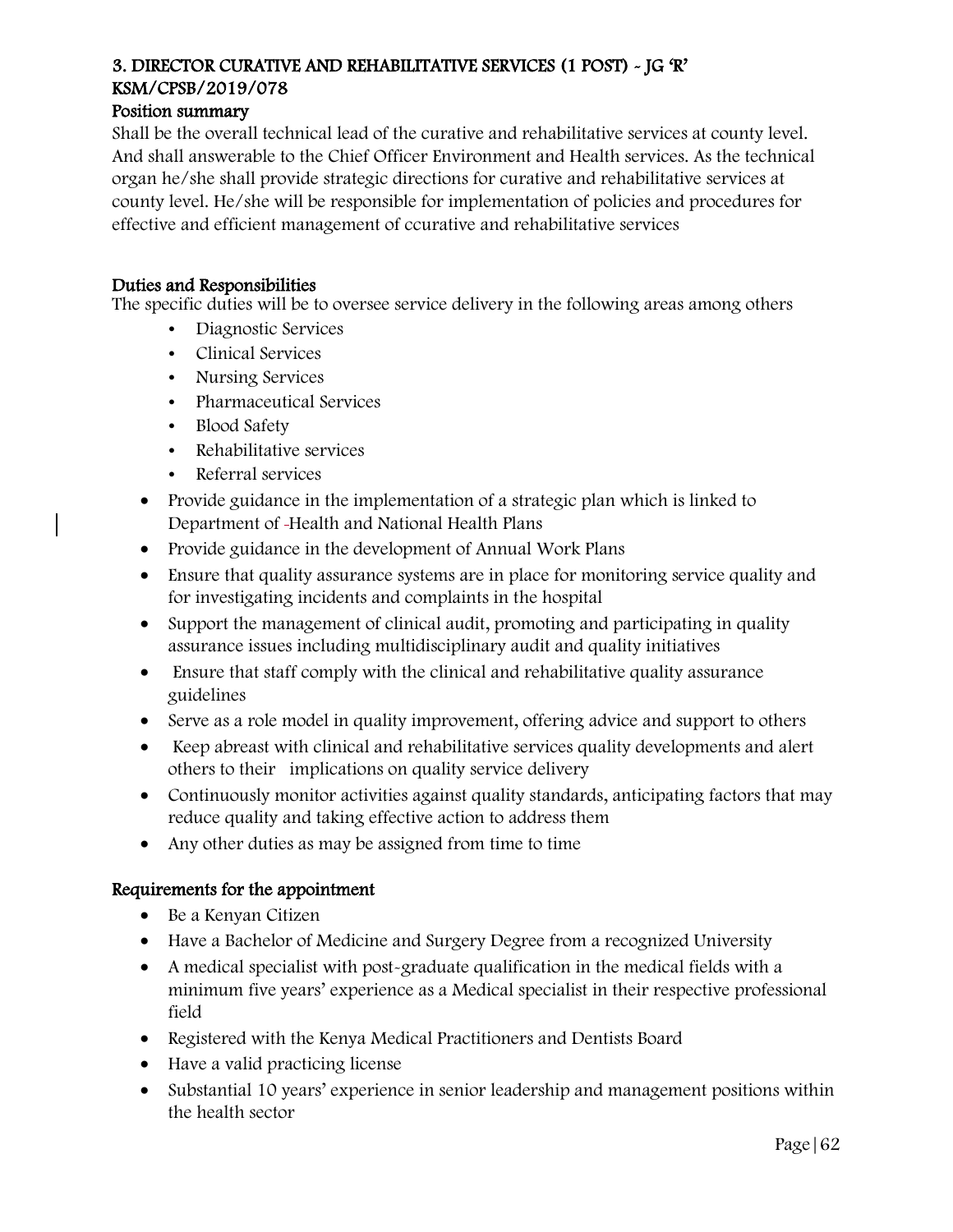- Must have Strategic Leadership Development Programme Course
- Have capacity to undertake multitasks within strict timelines
- Strategic and analytical skills with a deep understanding of the strategic and operational challenges of the health sector in the country and the county
- The analytical ability necessary to evaluate and determine health status of patient and implement proper care plan.
- Interpersonal skills necessary to interview, teach and counsel patients; instruct health care personnel on procedures and treatment.
- Ability to analyze and evaluate patient history, physical examination findings and laboratory values, and make preliminary diagnosis of patients for review by health care team
- Ability to design and conduct operations, research, analyze and utilize research findings in planning activities to improve service delivery
- Satisfy the requirements of Chapter Six of the Constitution of Kenya, 2010
- Demonstrate a good understanding of the County Government's mandate, health
- policies, vision, mission, as well as vision 2030
- Demonstrate understanding of and commitment to the national values and principles of Public Service Governance as espoused in the Constitution of Kenya 2010 Article 10 and 232

# 4. DIRECTOR PUBLIC HEALTH, PREVENTIVE/PROMOTIVE AND ENVIRONMMENTAL HEALTH SERVICES – (1 POST) - JG 'R' KSM/CPSB/2019/079

### Position summary

The position exists to ensure that the Department of Health and sanitation services achieves its mandate through assisting the county chief officer environment and health services in formulating and implementing policies, regulations, guidelines, standards and capacity building to assess, prevent, control for effective and efficient management of public and environmental health risk factors.

He/she will be answerable to the County Chief Officer, curative and rehabilitative services

- The specific duties will be to oversee service delivery in the following areas among others:
	- Public Health
	- Reproductive Health
	- New-born, Child, and Adolescent Health
	- Vaccines and Immunization
	- Nutrition and Dietetics
	- Community strategy
	- Disease Surveillance
- Coordinate implementation of statutory provisions, standards and other relevant legislations on public health and any other relevant legislation.
- Develop and policies, guidelines, strategies, standards and procedures in the area of promotive, preventive and environmental health programmes
- Provide guidance in the development and implementation of a strategic plan which is linked to Vision 2030 and Health Sector goals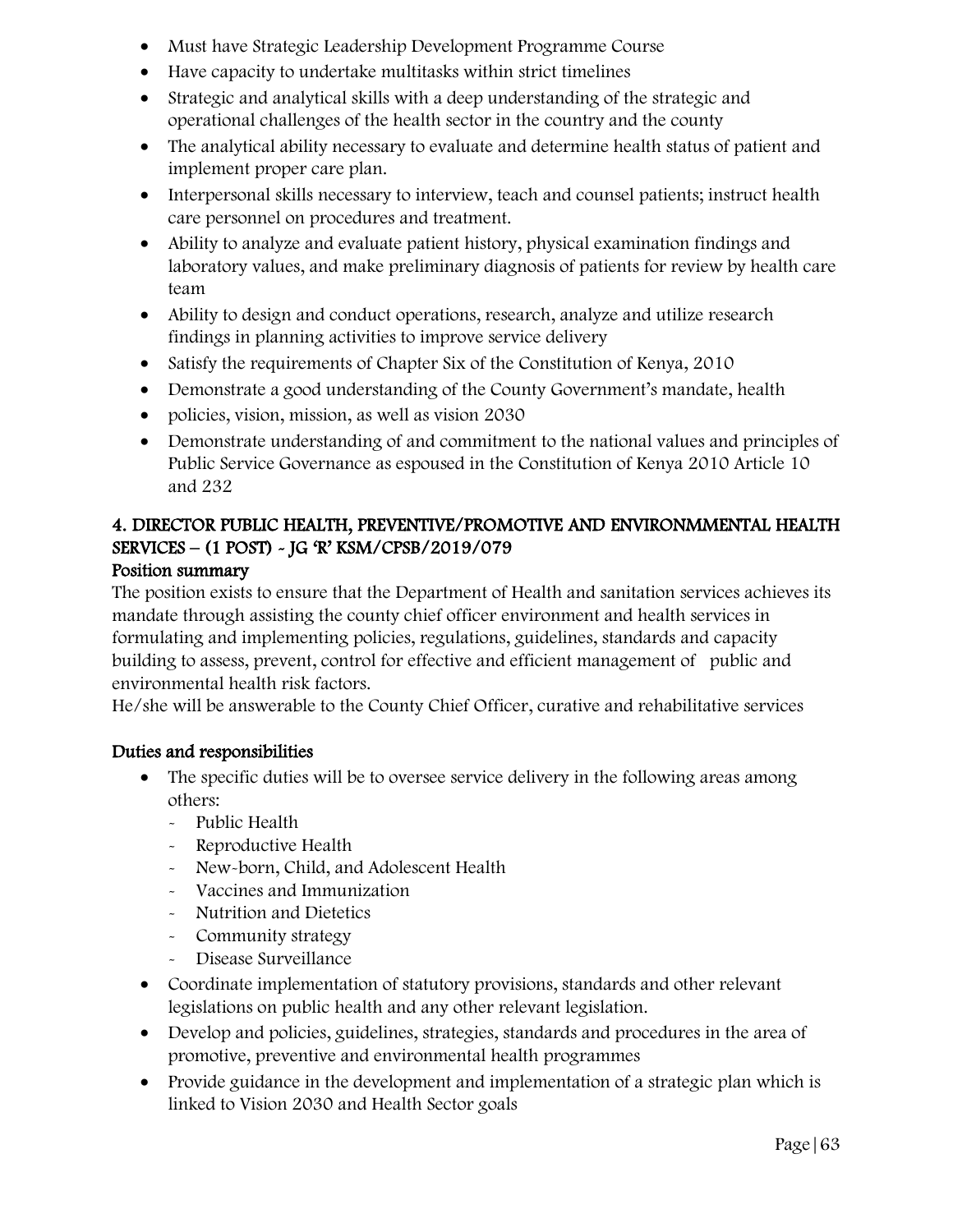- Ensure safety and security of employees and patients within the hospital premises in accordance with the Occupational Safety and Health guidelines
- Ensure Review current policies, guidelines, strategies, standards and procedures in the area of promotive and preventive health programmes to inform any existing gap.
- Ensure resources allocated for public health interventions are managed in line with relevant public health policies and regulations

- Be a Kenyan Citizen
- Bachelor's degree in a Health-related field from a recognized university
- Master' in Public Health
- Substantial 10 years' experience 5 of which must be in senior leadership and management positions within the health sector or its equivalent
- Registered by relevant regulatory body
- Must have Strategic Leadership Development Programme Course
- Have capacity to undertake multitasks within strict timelines
- Strategic and analytical skills with a deep understanding of the strategic and operational challenges of the health sector in the country and the county
- The analytical ability necessary to evaluate and determine public health and implement proper plan.
- Interpersonal skills necessary to interview, teach and instruct personnel on public health policies and guidelines
- Ability to design and conduct operations, research, analyze and utilize research findings in planning activities to improve service delivery
- Satisfy the requirements of Chapter Six of the Constitution of Kenya, 2010
- Demonstrate a good understanding of the County Government's mandate, health policies, vision, mission, as well as vision 2030
- Demonstrate understanding of and commitment to the national values and principles of Public Service Governance as espoused in the Constitution of Kenya 2010 Article 10 and 232
- Conversant with Public Health and other relevant Acts

### 5. DIRECTOR POLICY PLANNING, STRATEGY, PARTNERSHIPS & RESOURCE MOBILIZATION – (1 POST) - JG 'R' -KSM/CPSB/2019/080

- Reporting to Chief Officer General Administration, Planning, Policy and Resource Mobilization.
- Advises department of Health and Sanitation on the formulation, implementation and evaluation of health policies.
- Provides support to the Chief Officer in planning, monitoring and evaluation of interventions to human resources for health and integrated health information systems.
- Responsible for developing and executing strategic departmental plans.
- Ensures that policies, legislation and regulations are conductive to the operations of the department.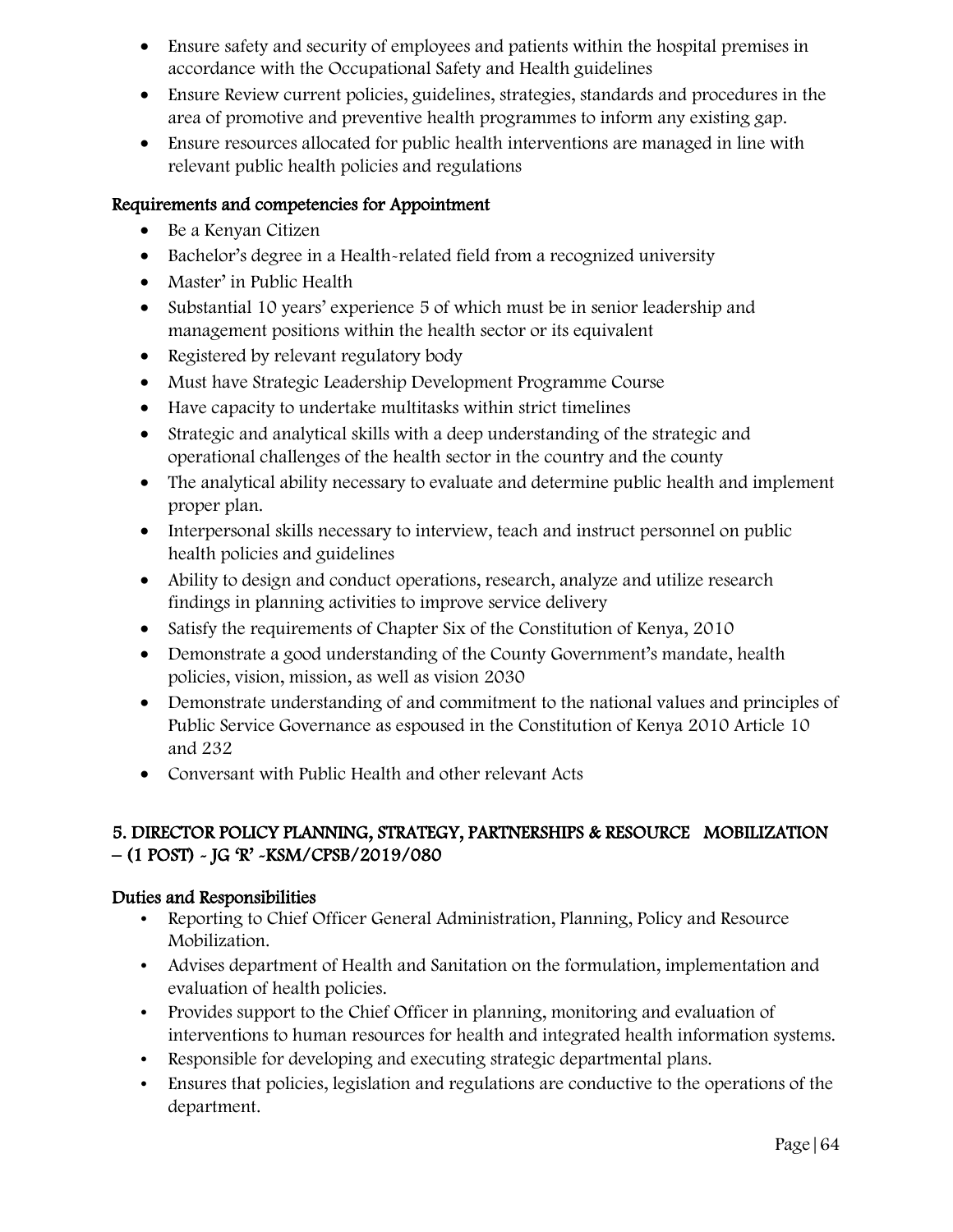- Development and implementations of both internal and external resource mobilization policies.
- Reviewing financing and agreement from the donor community.
- Donor engagement and partnership building.
- Developing and reviewing policies affecting the department.
- Analyses and compiles data in social and economic issues pertaining to health.
- Developing and reviewing departmental policies, plans and strategies.
- Spear heading the establishment of income generating programs and projects in collaboration with stakeholders.
- Collaborating in areas of research uptake of new technology and resource mobilization with major stakeholders.
- Facilitating partnerships promotions and soliciting from donor communities, educational institutions and other Government agencies.
- Overseeing development of proposals for the departmental projects.
- Facilitating findings of capital through public private partnership.

- Be a Kenyan Citizen
- Bachelor's degree in a Health-related field from a recognized university
- Substantial 10 years' experience in senior leadership and management positions within the health sector or its equivalent
- Registered by relevant regulatory body
- Must have Strategic Leadership Development Programme Course
- Have capacity to undertake multitasks within strict timelines
- Strategic and analytical skills with a deep understanding of the strategic and operational challenges of the health sector in the country and the county
- The analytical ability necessary to evaluate and determine and implement proper plan.
- Interpersonal skills necessary to interview, teach and instruct personnel on policies and guidelines
- Ability to design and conduct operations, research, analyze and utilize research findings in planning activities to improve service delivery
- Satisfy the requirements of Chapter Six of the Constitution of Kenya, 2010
- Demonstrate a good understanding of the County Government's mandate, health policies, vision, mission, as well as vision 2030
- Demonstrate understanding of and commitment to the national values and principles of Public Service Governance as espoused in the Constitution of Kenya 2010 Article 10 and 232

# 6• DIRECTOR GENERAL ADMINISTRATION, LOGISTICS SERVICES AND INFRASTRUCTURE DEVELOPMENT – (1 POST) - JG 'R'-KSM/CPSB/2019/081

### Position summary

The position exists to ensure effective and efficient provision of general administrative (nonmedical), logistics and infrastructural development services in the county department of Health and Sanitation Services

He/she will be responsible for implementation of policies and procedures for effective and efficient management of administration, logistics and infrastructure in the department and will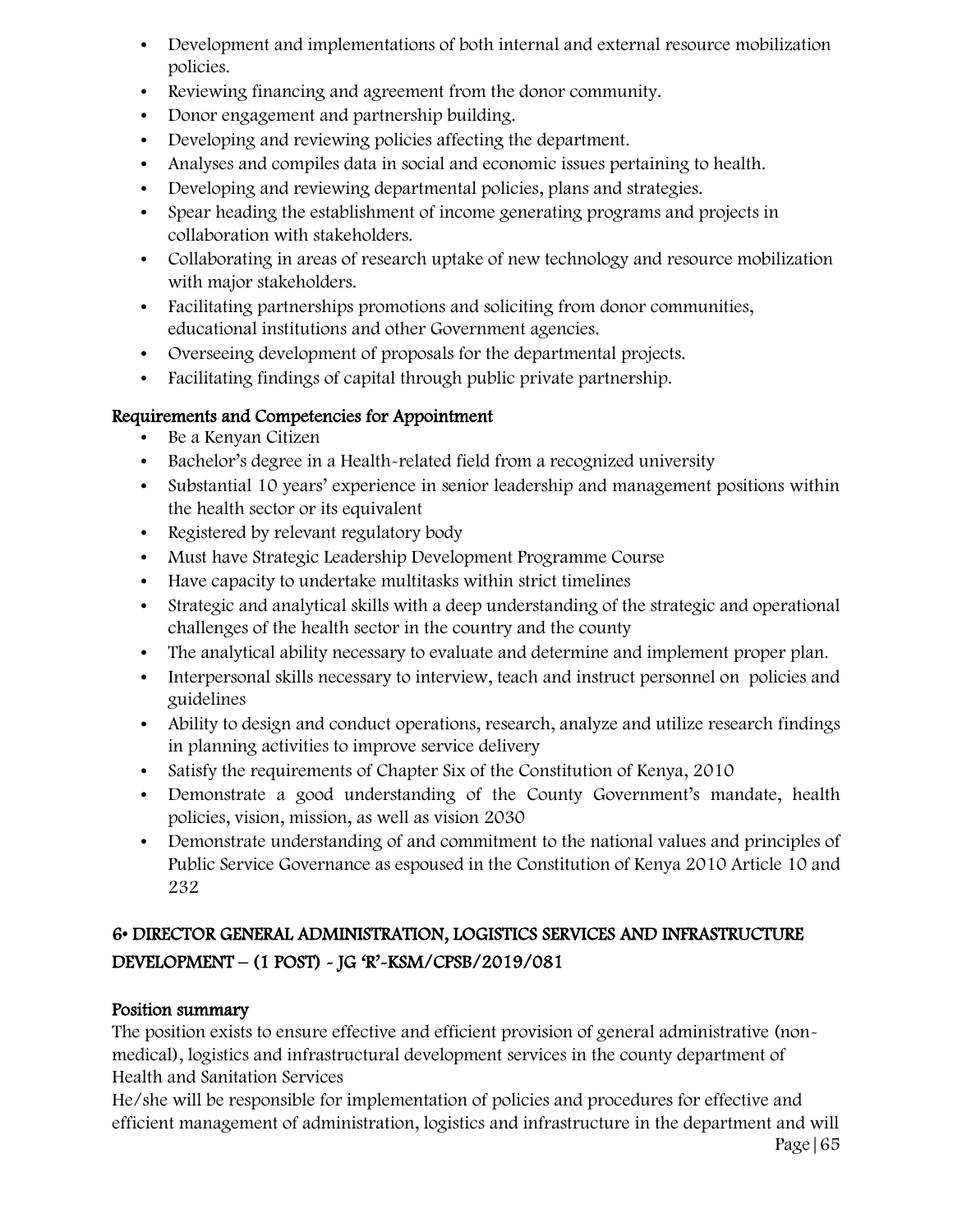be answerable to the County Chief officer, strategy, policy, partnership and general administration

### Duties and responsibilities

- The specific duties will be to oversee service delivery in the following areas among others:
	- Infrastructure development and maintenance
	- Management of development projects
	- Provision of utilities
	- Estate management
	- Logistics management
- Provide guidance in the development and implementation of a strategic plan which is linked to Vision 2030 and Health Sector goals
- Ensure safety and security of employees and patients within the hospital premises in accordance with the Occupational Safety and Health guidelines
- Ensure customer satisfaction surveys are conducted annually and findings/ recommendations implemented Government transport in accordance with Section "K" of the county Public Service Regulations
- Ensure that quality assurance systems are in place for monitoring service quality and for investigating incidents and complaints in the hospitals
- Provide direction, guidance and counsel in ensuring achievement of Performance Contracts targets
- Ensure resources allocated for development projects are managed as financial management rules and regulations

- Be a Kenyan Citizen
- Bachelor of Business Administration, Economics, social sciences or relevant qualifications
- Master' in Business Administration, health systems management, Economics, Financing or accounting
- Substantial 7 years' experience 3 of which must be in senior leadership and management positions within the health sector or its equivalent
- Registered by relevant regulatory body
- Must have Strategic Leadership Development Programme Course
- Have capacity to undertake multitasks within strict timelines
- Strategic and analytical skills with a deep understanding of the strategic and operational challenges of the health sector in the country and the county
- The analytical ability necessary to evaluate and determine health financing and infrastructural status and implement proper plan.
- Interpersonal skills necessary to interview, teach and counsel staff; instruct personnel on infrastructural development and health financing procedures and guidelines
- Ability to design and conduct operations, research, analyze and utilize research findings in planning activities to improve service delivery
- Satisfy the requirements of Chapter Six of the Constitution of Kenya, 2010
- Demonstrate a good understanding of the County Government's mandate, health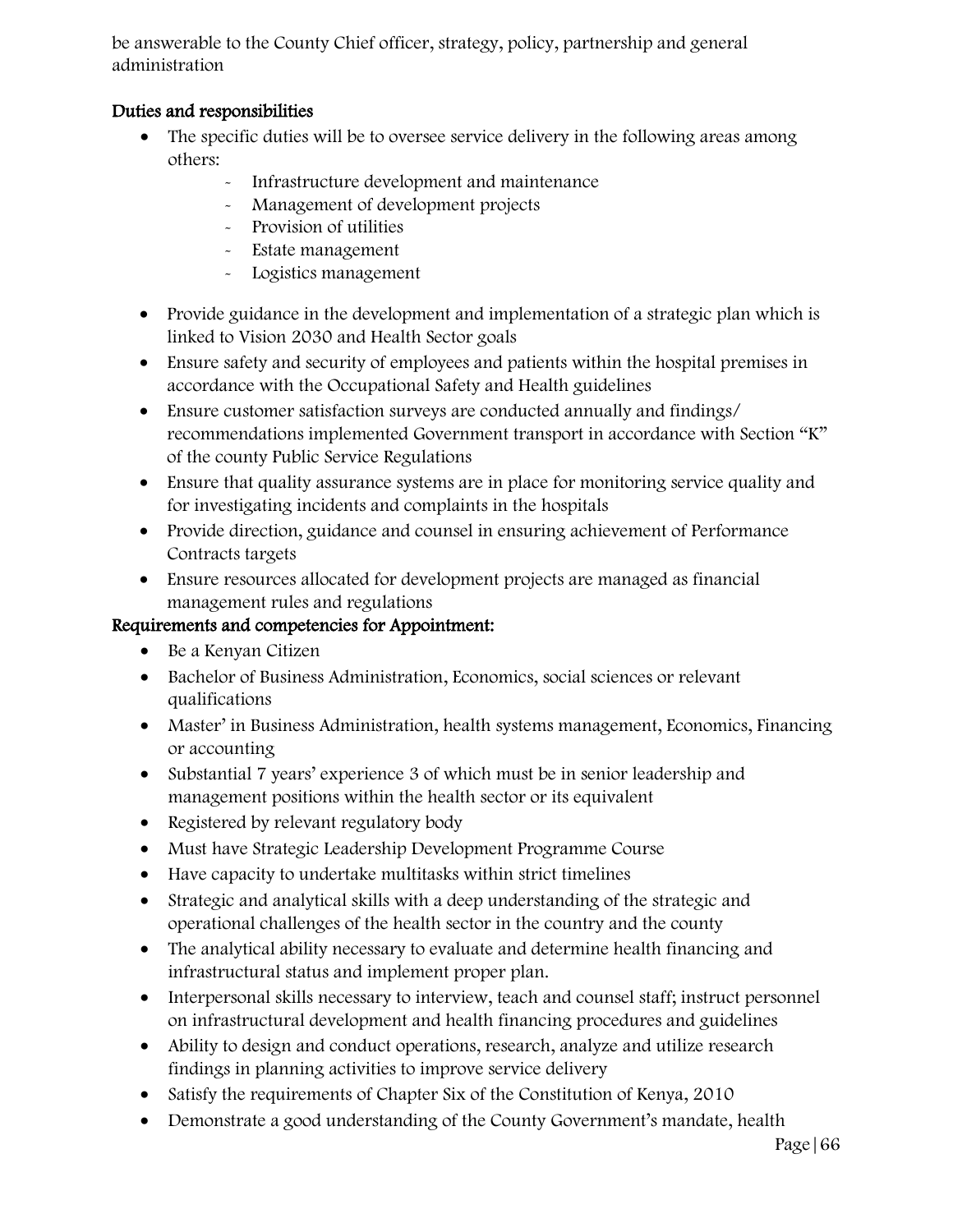- policies, vision, mission, as well as vision 2030
- Demonstrate understanding of and commitment to the national values and principles of Public Service Governance as espoused in the Constitution of Kenya 2010 Article 10 and 232

#### VACANCIES IN KISUMU COUNTY PUBLIC SERVICE BOARD

### 1. DIRECTOR HUMAN RESOURCE MANAGEMENT - JG 'R' (1 POST) – Ref: KSM/CPSB/2019/082

Reporting to the Board Secretary, the officer will perform the following functions

#### Duties and Responsibilities

- Advising and implementing human resource management policies, rules and regulations;
- Developing and implementing career and succession management plans;
- Human resource planning, training and development;
- Organizing Human Resource Audit inspection and preparation of audit reports;
- Coordinating and implementing performance management/appraisal programmes;
- Managing staff disciplinary programmes;
- Developing and managing Human Resource Information Systems;
- Undertaking periodic human resource audits;
- Managing the staff payroll and retirement programmes;
- Developing and managing staff welfare programmes;
- Developing and reviewing Schemes of Service;
- Performing any other duty as may be assigned from time to time.

- Be a Kenyan citizen
- Be a holder of a Bachelor's degree in Human Resource Management or related field from a university recognized in Kenya
- A Master's degree in Human Resource Management is an added advantage
- Must be a registered member of Institute of Human Resource Management in good standing.
- Must have at least five (5) years of post-registration experience
- Must have served for at least 7 years in the field of Human Resource Management in the Public Service, 3 of which should have been at senior managerial level.
- Must have attended senior management courses including strategic leadership at a recognized institution
- Must be able to work within tight timelines and ensure efficient and effective staff supervision
- Demonstrate conceptual, analytical, leadership and report writing skills
- Must be committed to continuous learning and be results-oriented.
- Demonstrate initiative and a high degree of professional competence
- Must be a highly motivated and self-driven individual
- Proficient in computer applications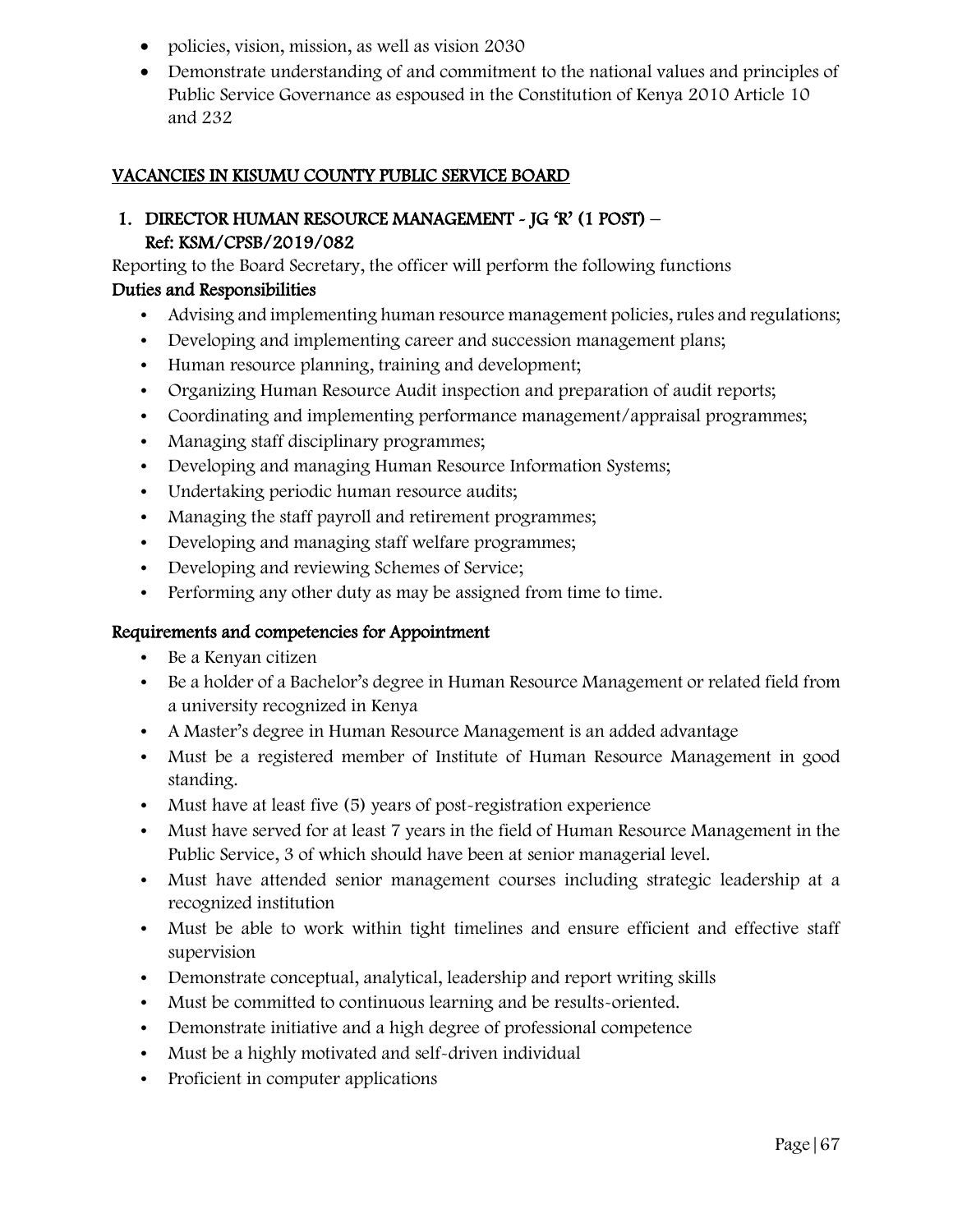- Demonstrate understanding of and commitment to the values and principles outlined in Articles 10 and 232 of the Constitution.
- Satisfy the requirements of Chapter 6 of the Constitution of Kenya

### 2. DIRECTOR OF FINANCE AND ADMINISTRATION– JG 'R' (1 POST) Ref: KSM/CPSB/2019/083

Reporting to the Board Secretary, the officer will perform the following functions Duties and Responsibilities

- Oversee all aspects of financial management, including financial systems implementation, budgeting, expenditure tracking, and financial reporting and accounting within the Board.
- Provide technical support and guidance on the Finance, Risk Management and internal controls within the Board;
- Develop sound financial and accounting policies in line with Public Financial Management Act,2012;
- Develop and execute financial and accounting management and control systems in line with the Public Finance Management Act,2012;
- Coordinate and oversee the inventory management within the Board;
- Oversee and supervise the administrative function of the Board including reception, property/facility management, safety of the work environment, and provision of furnishings and equipment necessary for effective operations;
- Perform any other duties and responsibilities which may be assigned by the Board Secretary;

- Be a Kenyan citizen
- Have a minimum of a Bachelor's degree (Accounting or Finance Option);
- Possess CPA (K) or its equivalent from a recognized institution;
- Be a registered member of ICPAK with good standing;
- A Master's degree in Accounting or Finance option will be an added advantage;
- Must have served for at least 10 years in the field of Finance management in the Public Service, 5 of which should have been at senior managerial level;
- Must have attended senior management courses including strategic leadership at a recognized institution;
- Must be able to work within tight timelines;
- Demonstrate conceptual, analytical, leadership and report writing skills;
- Must be committed to continuous learning and be results-oriented;
- Demonstrate initiative and a high degree of professional competence;
- Must be a highly motivated and self-driven individual;
- Proficient in computer applications;
- Satisfy the requirements of Chapter 6 of the Constitution of Kenya;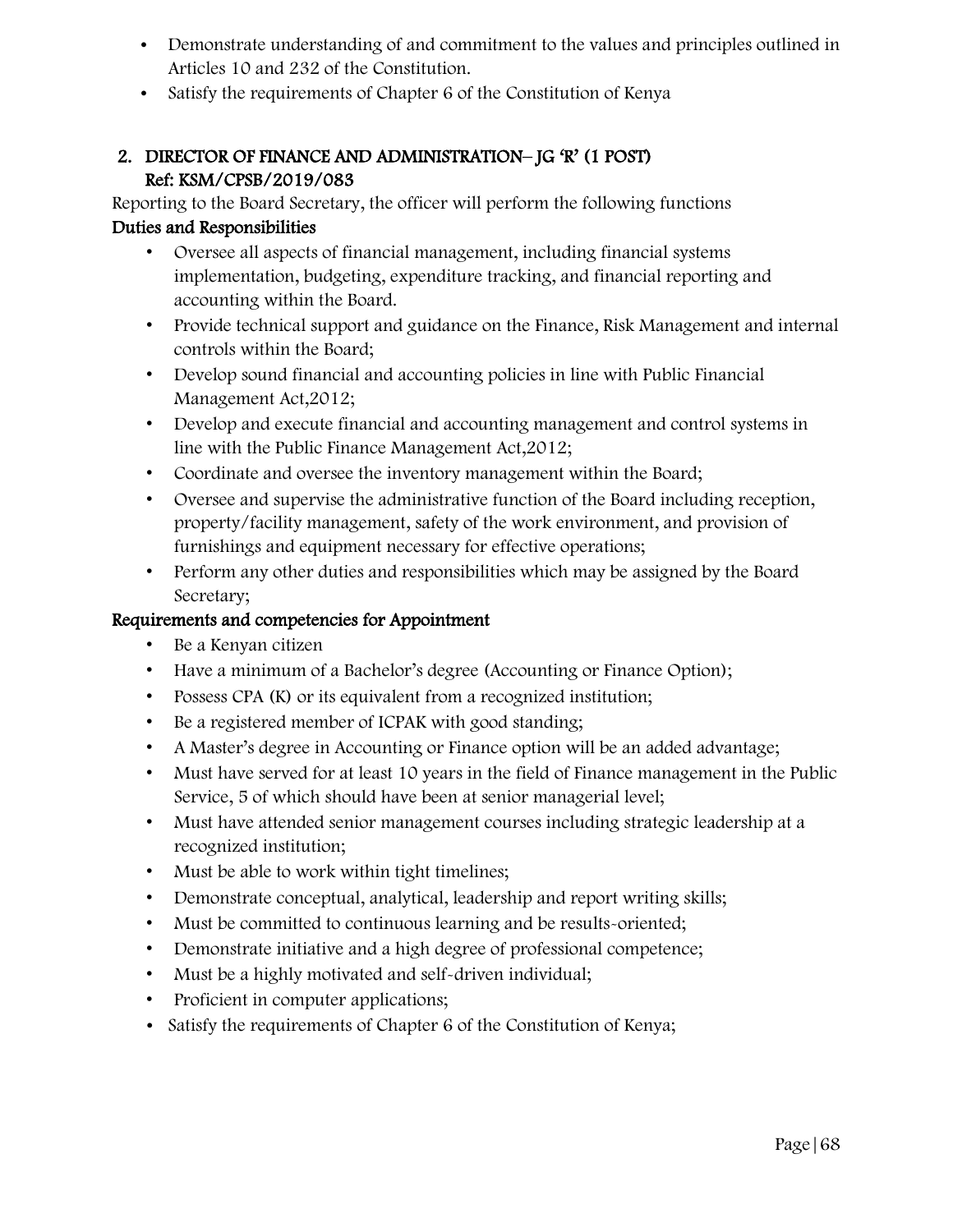### 3. DIRECTOR ETHICS & GOVERNANCE - JG 'R' (1 POST)- Ref: KSM/CPSB/2019/084

The Director will develop an effective governance, ethics and policy framework, spearhead integrity programmes and oversee the institutionalization of ethical culture in the entire county civil service to actualize positive culture change and organizational behavior for sustained productivity.

### Duties and Responsibilities: -

- Providing guidance to management on the integrity and ethics programmes
- Coordinating, supervising, monitoring and evaluating the county's Integrity and Ethics programme across all departments
- Setting up corruption-prevention committees across the departments, sub-counties and wards
- Ensuring adherence to and compliance with ethical procedures at all operating levels of the county
- Nurturing relationships with relevant stakeholders to enhance awareness regarding corruption and economic crimes
- Undertaking roll out, training and sensitization of all county staff on the public service values and principles
- Preparing performance indicators on the successes of the implementation of public service values and principles.
- Developing customer awareness on corruption-prevention campaigns
- Reporting and investigating of unethical practices in liaison with respective agencies
- Preparing quarterly and annual reports on implementation and compliance with public service values and principles
- Monitoring and reporting on the implementation of the County Code of Conduct.

- Must be a Kenyan citizen
- Bachelor's degree in Social Sciences, with Diploma in Ethics/Integrity and Corporate Governance from a recognized institution
- A Master's degree in Corporate Governance with particular emphasis on management of institutional ethics and integrity programmes will be an added advantage
- Minimum of ten (10) years' working experience, five (5) of which must be in senior management level in management of ethics and integrity programmes
- Demonstrate capacity in successful policy formulation and effective implementation of public corporate governance, integrity, ethics and anti-corruption programmes in the public/corporate service
- Thorough understanding of the legal, social and ethical framework of governance, ethics and integrity challenges
- Strong communication and networking skills
- Attention to detail
- Excellent personal integrity and ethical standards
- Drive for results and achievement, and ability to meet tight timelines
- Commitment to the county's vision and values
- Excellent inter-personal relations
- Excellent initiative and capacity to deliver with minimum supervision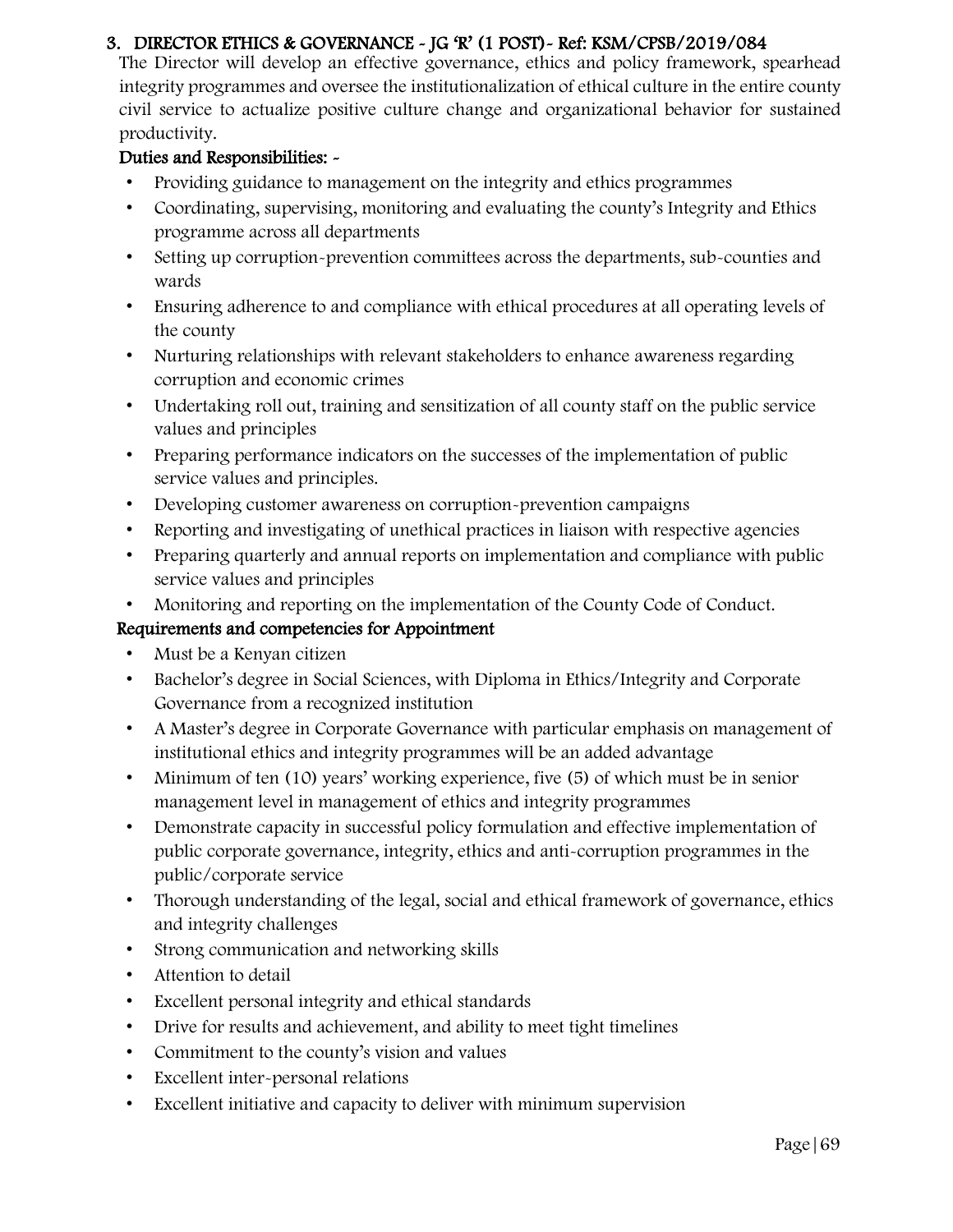- Demonstrate understanding of and commitment to the values and principles outlined in Articles 10 and 232 of the Constitution.
- Satisfy requirements of Chapter 6 of the Constitution

# 4. PUBLIC RELATIONS OFFICER - JG 'M' (1 POST) - Ref: KSM/CPSB/2019/085

Reporting to the Board Secretary/CEO

### Duties and Responsibilities

- Coordinate all public relations activities including publishing of brochures, handbooks, flyers, CDs, etc.
- Updating the Board website in liaison with the IT Section
- Portray a positive public image of the Board
- Coordinating outreach programmes with various stakeholders
- Prepare press-releases, react to media stories and ensure proactive media reporting via the available channels.
- Have initiative and drive and excellent interpersonal skills to handle various interest groups
- Ability to work without supervision and to meet strict timelines
- Any other duties that may be assigned from time to time

### Requirements and competencies for Appointment

- Have minimum Bachelor's degree in Public Relations/Media Communication
- Have served as a Public/Communications Officer or an equivalent position in either the public or the private sector for at least five (5) years, three of which should be in management positions.
- Be competent in the use of digital systems
- Demonstrate understanding of and commitment to the values and principles outlined in Articles 10 and 232 of the Constitution
- Satisfy the requirements of Chapter 6 of the Constitution

# 5. PROCUREMENT/LOGISTICS OFFICER – JG 'M' – (1 POST) - Ref: KSM/CPSB/2019/086

Reporting to the Board Secretary

### Duties and Responsibilities:

- Planning and coordinating supplies management services
- Enforcing Government procurement regulations, systems and procedures
- Preparing supplies estimates of expenditure and control of vote
- Procuring stores items and setting up an effective procurement management system
- Preparation of Board Annual Procurement Plan
- Preparing procurement policy, review and updating of existing regulations, supplies management instruction, inspection e.t.c
- Responsible for the day to day management of the entire supply chain department
- Any other duty that may be assigned by the supervisor from time to time

### Requirements and competencies for Appointment

• Be a Kenyan citizen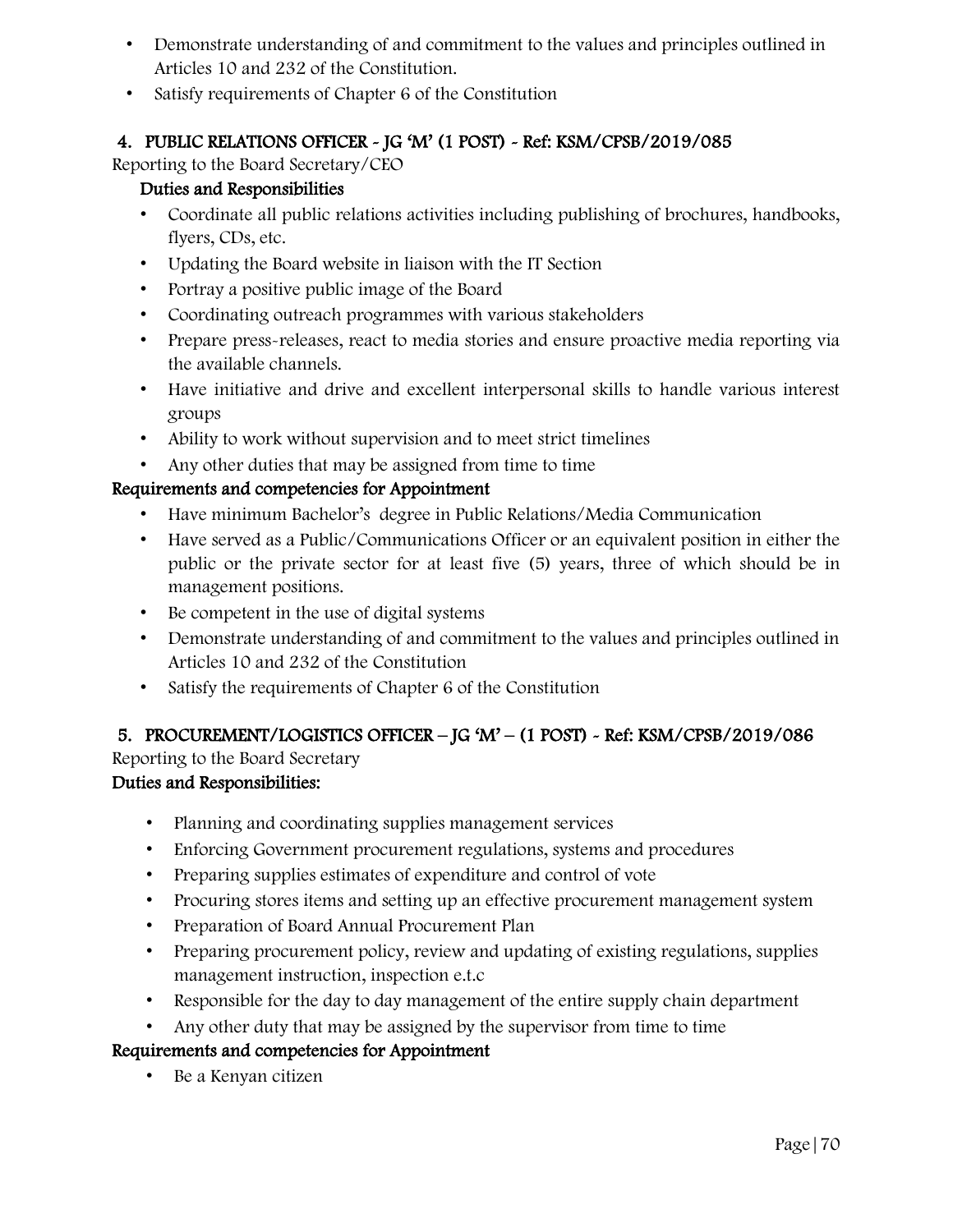- Be a holder of Bachelor's degree in Procurement/ Supplies with three (3) years' experience in the public/private service
- Membership of relevant professional body
- Must have initiative and drive to initiate and oversight Board procurement programs
- Must demonstrate a high level of confidentiality
- Must be able to work under pressure and meet tight deadlines.
- Must be computer literate and able to demonstrate high level of professionalism
- Must be of a pleasant disposition with high interpersonal skills.
- Demonstrate understanding of and commitment to the values and principles outlined in Articles 10 and 232 of the Constitution.
- Satisfy the requirements of Chapter Six of the Constitution

# 6. SENIOR ETHICS AND GOVERNANCE OFFICER - JG 'L' (1 POST) - Ref: KSM/CPSB/2019/087

Reporting to the Director Ethics and Governance

- Develop, initiate, maintain, and revise policies and procedures for the general operation of the Compliance Program and its related activities to prevent illegal, unethical, or improper conduct.
- Develop and periodically review and update Standards of Conduct;
- Provide technical guidance to management and employees on ethical and compliance issues.
- Collaborate with other departments (e.g., Risk Management, Internal Audit, Employee Services, etc.) to direct compliance issues to appropriate existing channels for investigation and resolution.
- Consult with the County Attorney as needed to resolve difficult legal compliance issues.
- Respond to alleged violations of rules, regulations, policies, procedures, and Standards of Conduct by evaluating or recommending the initiation of investigative procedures.
- Develop and oversee a system for uniform handling of unethical violations.
- Act as an independent review and evaluation body to ensure that compliance issues/concerns within the organization are being appropriately evaluated, investigated and resolved.
- Monitor, and as necessary, coordinate compliance activities of other departments to remain abreast of the status of all compliance activities and to identify trends.
- Identify potential areas of compliance vulnerability and risk; develop/implement corrective action plans for resolution of problematic issues, and provide general guidance on how to avoid or deal with similar situations in the future.
- Provide reports on a regular basis, and as directed or requested, to keep the Ethics and Governance Committee of the Board and senior management informed of the operation and progress of compliance efforts.
- Ensure proper reporting of violations or potential violations to duly authorized enforcement agencies as appropriate and/or required.
- Establish and provide direction and management of the compliance hotline.
- Any other duties assigned from time to time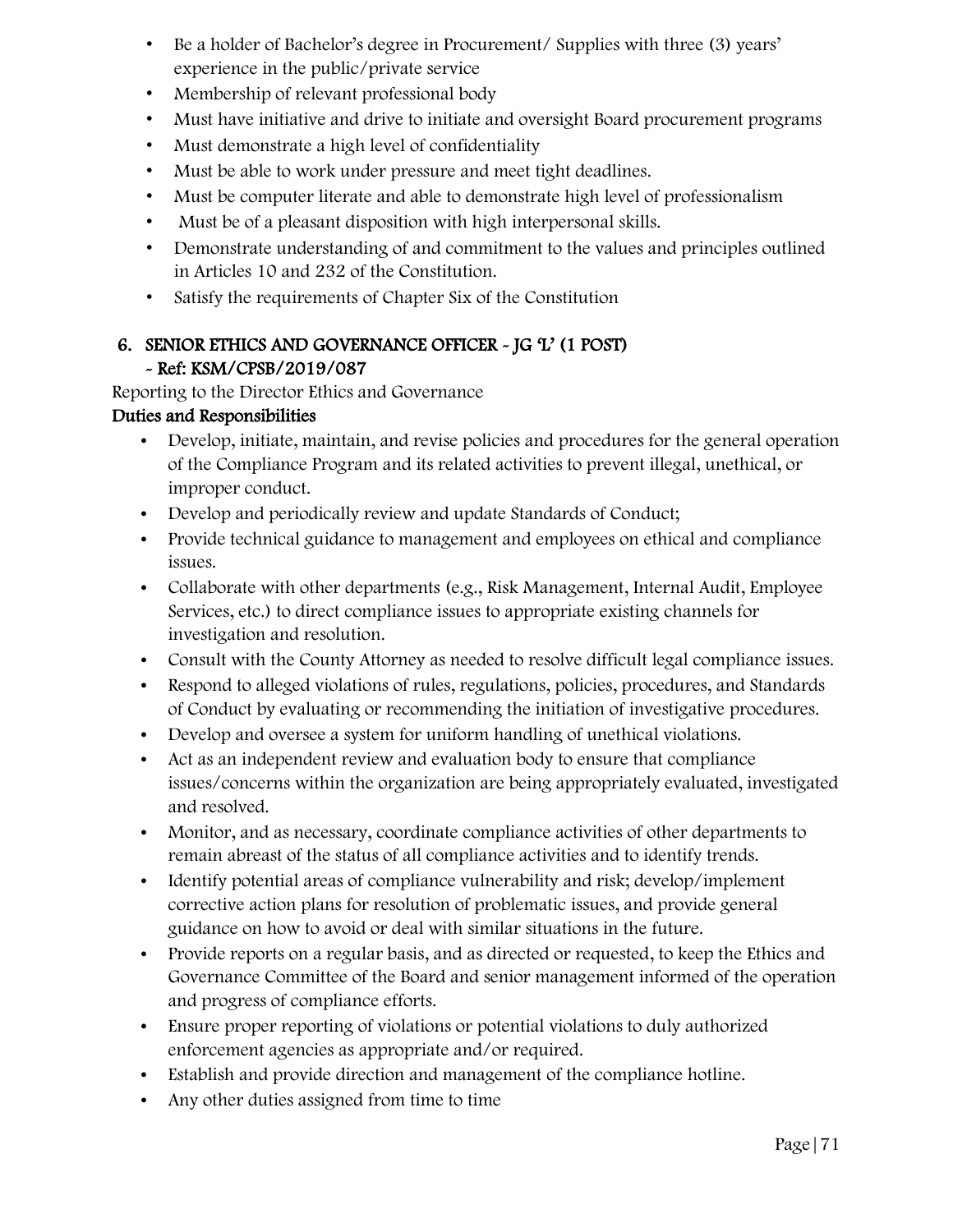- Must be a Kenyan citizen
- Be a holder of a Bachelor's degree in Social Sciences, with a Diploma in Ethics/Integrity and Corporate Governance from a recognized institution
- Must have served for at least five (5) years in ethics and governance office in the public/private service;
- Must be able to work under pressure and meet tight deadlines.
- Must be of a pleasant disposition with high interpersonal skills.
- Must be computer literate and able to demonstrate high level of professionalism
- Demonstrate understanding and commitment to the values and principles outlined in Articles 10 and 232 of the Constitution.
- Satisfy the requirements of Chapter Six of the Constitution

# 7. LEGAL OFFICER - JG 'M' (1 POST) - Ref: KSM/CPSB/2019/088

Reporting to the Board Secretary

# Duties and Responsibilities

- Reviewing and vetting demand letters, statutory notices, pleadings, affidavits and other relevant litigation documents.
- Drafting and reviewing templates, standard forms, service level agreements, contracts, security documents and other relevant documents
- Providing guidance on litigation matters
- Managing litigation records and regular review of litigation matters
- Liaising with external lawyers
- Any other duties assigned from time to time

# Requirements and competencies for Appointment

- Bachelor of Laws degree from a recognized University
- Be an Advocate of the High Court of Kenya with a minimum of 3 years' post Qualifications experience
- Have litigation experience
- Have a current practicing certificate
- Demonstrate understanding of and commitment to the values and principles outlined in Articles 10 and 232 of the Constitution
- Satisfy the requirements of Chapter 6 of the Constitution

# 8. SENIOR INTERNAL AUDITOR - JG 'M' (1 POST) - Ref: KSM/CPSB/2019/089

Reporting administratively to the Secretary/CEO and functionally to the Board, the Internal Auditor will be charged with the following: -

- Planning, organizing, directing, coordinating and controlling of internal audit services within the County Public Service Board
- Establishing risk-based audit plans consistent with the Board's objectives
- Communicating plans of engagement and resource requirements for the internal audit function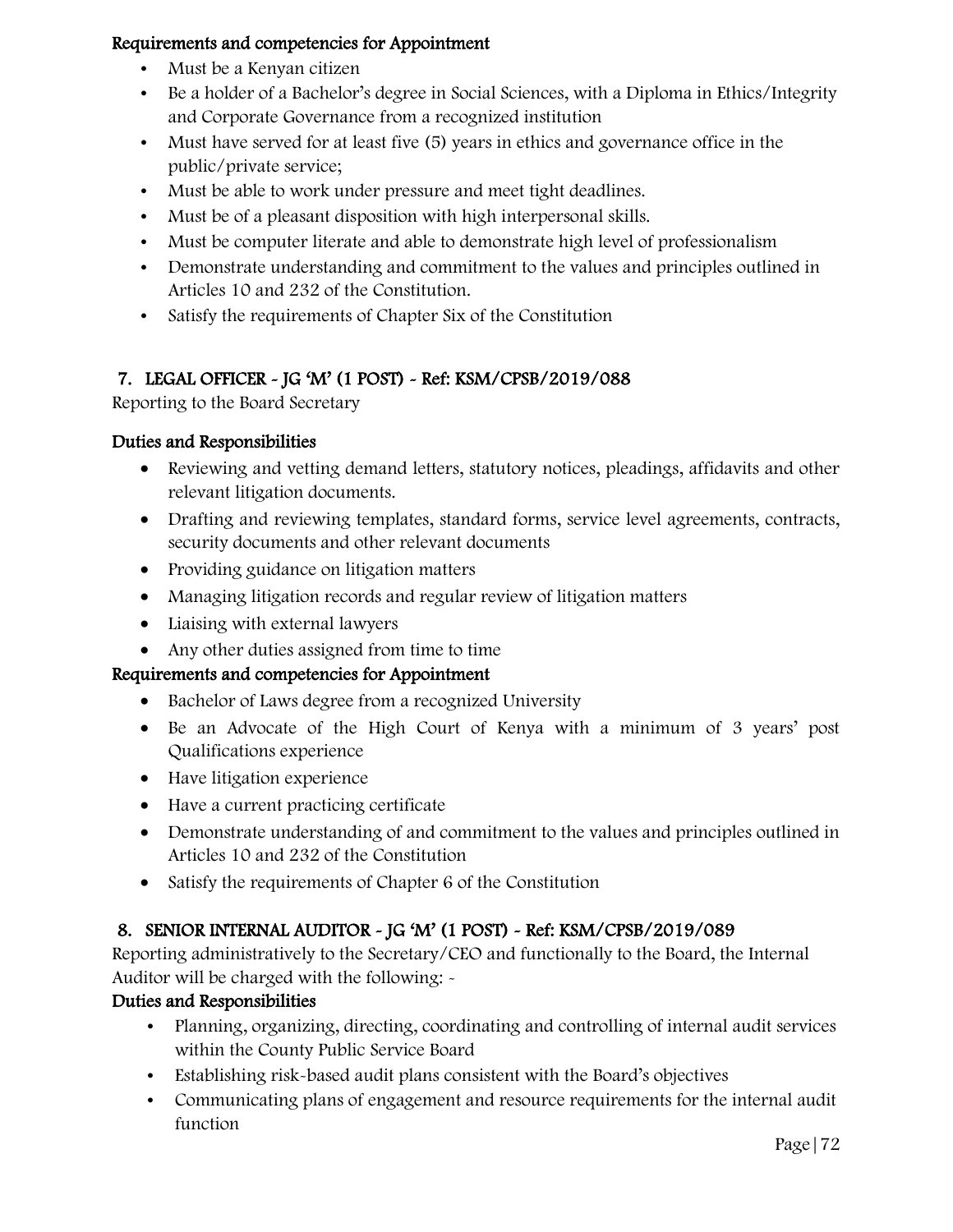- Playing a key role in maintaining a strong internal control environment and supporting initiatives that improve performance
- Perform financial, operational and information systems audit
- Attending meetings with auditees to develop an understanding of business processes
- Travelling to different sites to meet relevant staff and obtain documents and information
- Researching and assessing how well risk-management processes are working.
- Providing ad hoc advice and guidance to the Board and the Secretariat
- Performing risk assessments on key Board activities and using this information to guide the scope of the audits
- Anticipating emerging issues through research and interviews and deciding how best to deal with them
- Providing support and guidance to the Board on how to achieve on its mandate
- Agreeing on recommendations with relevant staff members to make improvements to operations
- Preparing reports to highlight issues and problems and distributing the reports to the relevant auditees
- Assessing how well the Board is complying with the relevant laws and regulatory requirements
- Managing a variety of stakeholders and their expectations through regular communications

- Be a Kenyan citizen
- Have a minimum of a Bachelor's degree (Accounting or Finance Option)
- Possess CPA (K) or its equivalent from a recognized institution
- Certification in Information Systems Auditing and CIA will be an added advantage
- Be a registered member of ICPAK or Institute of Internal Auditors
- Have at least five (5) years' practical working experience in Audit in a public organization or a well-established commercial organization in a senior position
- Demonstrate understanding of and commitment to the values and principles outlined in Articles 10 and 232 of the Constitution
- Satisfy the requirements of Chapter 6 of the Constitution of Kenya

# 9. CHIEF OFFICE ADMINISTRATOR - JG 'M' (2 POSTS) - Ref: KSM/CPSB/2019/090 Duties and Responsibilities

- Office management and coordination of specific office issues
- Handling all typing work/reports
- Attending to visitors/clients; managing telephone calls and appointments
- Ensuring security of office records, equipment, filing documents and classified materials
- Preparing responses to routine correspondence
- Guiding and supervising office staff in lower grades
- Any other duties as may be assigned from time to time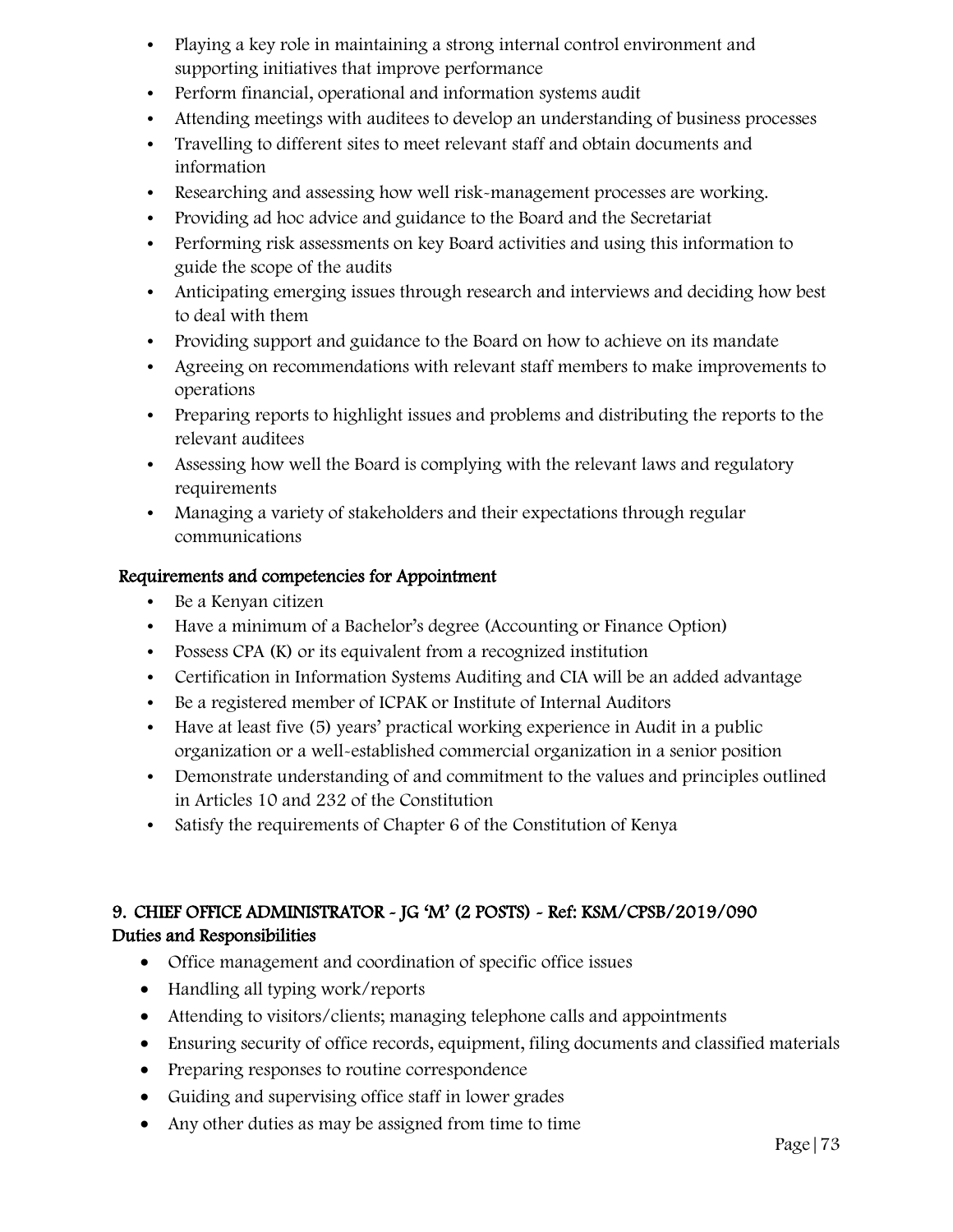- Be a Kenyan citizen
- A Diploma /Higher National Diploma in Secretarial Studies from the Kenya National Examination Council or its equivalent and proficiency in computer applications OR

A Bachelor's degree in Secretarial Studies or Office Management from a recognized university will be an added advantage

- Have served satisfactorily as Personal Secretary for a minimum period of five (5) years
- Must have a pleasant demeanor and character and demonstrate quality results in his/her work
- Must demonstrate excellent interpersonal skills and ability to work with different groups of people
- Must have initiative and drive and be able to meet strict timelines
- Demonstrate understanding of and commitment to the values and principles outlined in Articles 10 and 232 of the Constitution
- Satisfy the requirements of Chapter 6 of the Constitution

# 10. ACCOUNTANT I -JG 'L' (1 POST ) - Ref: KSM/CPSB/2019/091

The officer will be responsible to the Director Finance & Administration

# Duties and Responsibilities

- Assisting the Board develop sound financial and accounting policies in line with Public Finance Management Act, 2012
- Developing and executing financial and accounting management and control systems in line with the Public Finance Management Act, 2012
- Issuing financial management instructions and maintaining effective internal control systems;
- Coordinating the budget formulation, preparation, execution, accounting and reporting;
- Safe-keeping of unused cheque books and cheque counterfoils
- Maintaining cash books
- Preparing statements of expenditure for the donor-funded expenditures
- Posting of cash books
- Filling of vouchers in an orderly way for ease of retrieval
- Safe custody of cash, cashbooks, paid vouchers, and bank statements
- Daily balancing of cashbooks
- Doing monthly bank reconciliation and clearance of all outstanding items in the bank reconciliation
- Spending in accordance with the available funds or AIE
- Ensuring smooth flow of work in the section
- Cash management including management of imprest according to regulations
- Sectional budget preparation
- Processing LPOs, payment and payment vouchers
- Representative of County Treasury in departmental tender committees
- Heading accounting units in county departments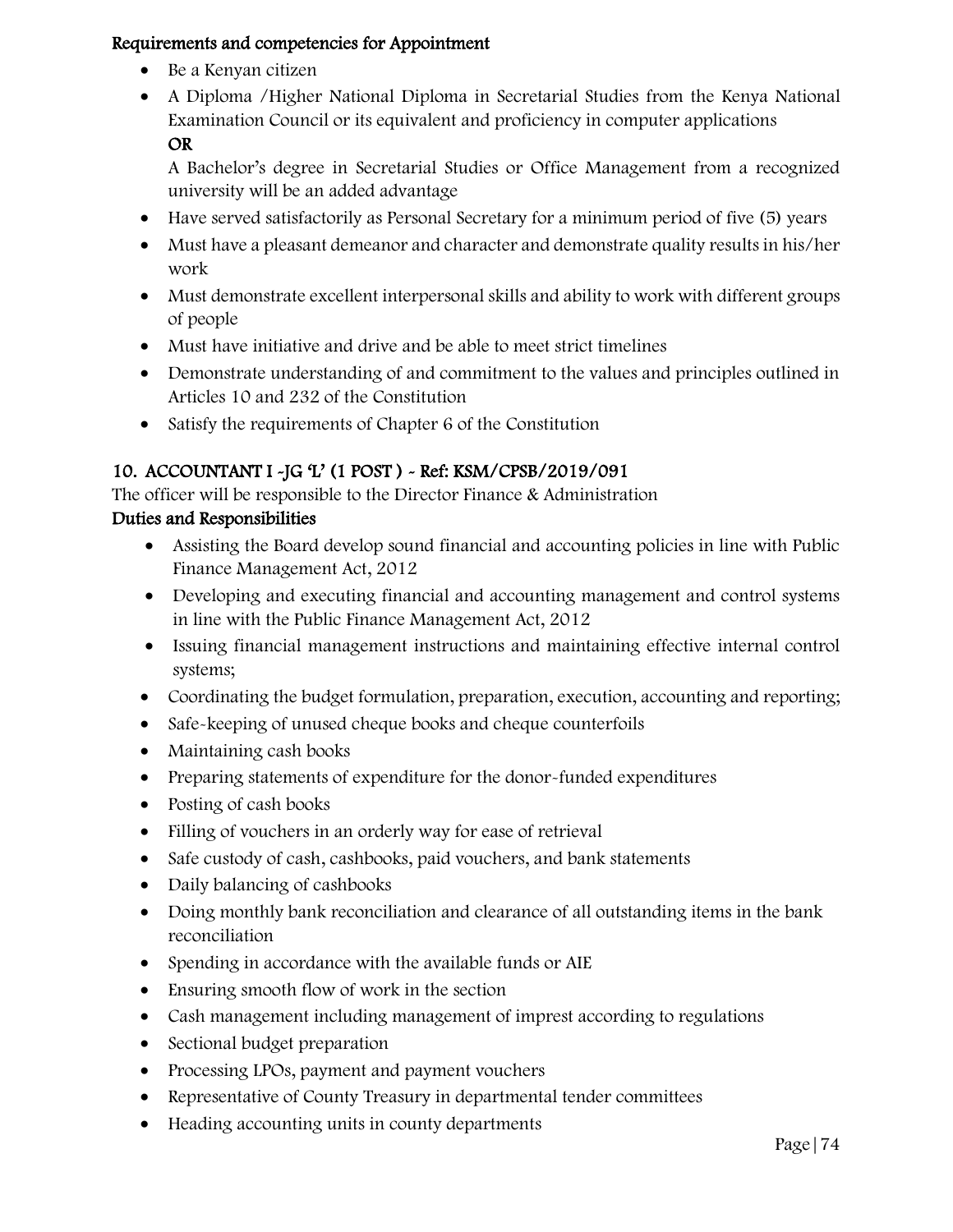- Preparing monthly financial reports for consolidation
- Ensuring payments are in conformity with the existing government financial regulations and procedures
- Following up audit issues and ensuring their minimization
- Maintaining a reliable vote book system
- Ensuring implementation of internal controls
- Ensuring the budget is fully implemented
- Ensuring efficient use of financial resources and county assets
- Supervising accounting staff below him/her
- Executing all the accounting functions relating to the unit assigned

- **Must be a Kenyan citizen**
- Must be a holder of a Bachelor's degree in Finance/Accounting/Business Administration/Economics OR
- **Must have CPA (K) or ACCA**
- Must have served in the public/private sector for a minimum period of three (3) years
- Be able to demonstrate familiarity with Government operations and general accounting systems
- Demonstrate understanding of public finance management
- Ability to interpret Government policy, procedures and data
- Must have excellent communication and interpersonal skills.
- Must be self-driven with a lot of initiative and drive
- $\blacksquare$  Proficiency in computer applications
- Demonstrate understanding of and commitment to the values and principles outlined in Articles 10 and 232 of the Constitution
- Satisfy the requirements of Chapter 6 of the Constitution

### 11. HUMAN RESOURCE RECORDS CLERK – JG 'K' (2 POSTS) - Ref: KSM/CPSB/2019/092

Reporting to the Chief Records Management officer: -

### Duties and Responsibilities

- Receiving and dispatching letters
- Maintaining related registers
- Ensuring security of files and documents
- Ensuring proper handling of documents
- Attending to correspondence
- Preparing disposal schedules and disposing of dead files in accordance with relevant regulations
- Any other duties that may be assigned from time to time

### Requirements and competencies for Appointment

 Diploma in HR/ Information /Records Management Systems with three (3) years' experience; or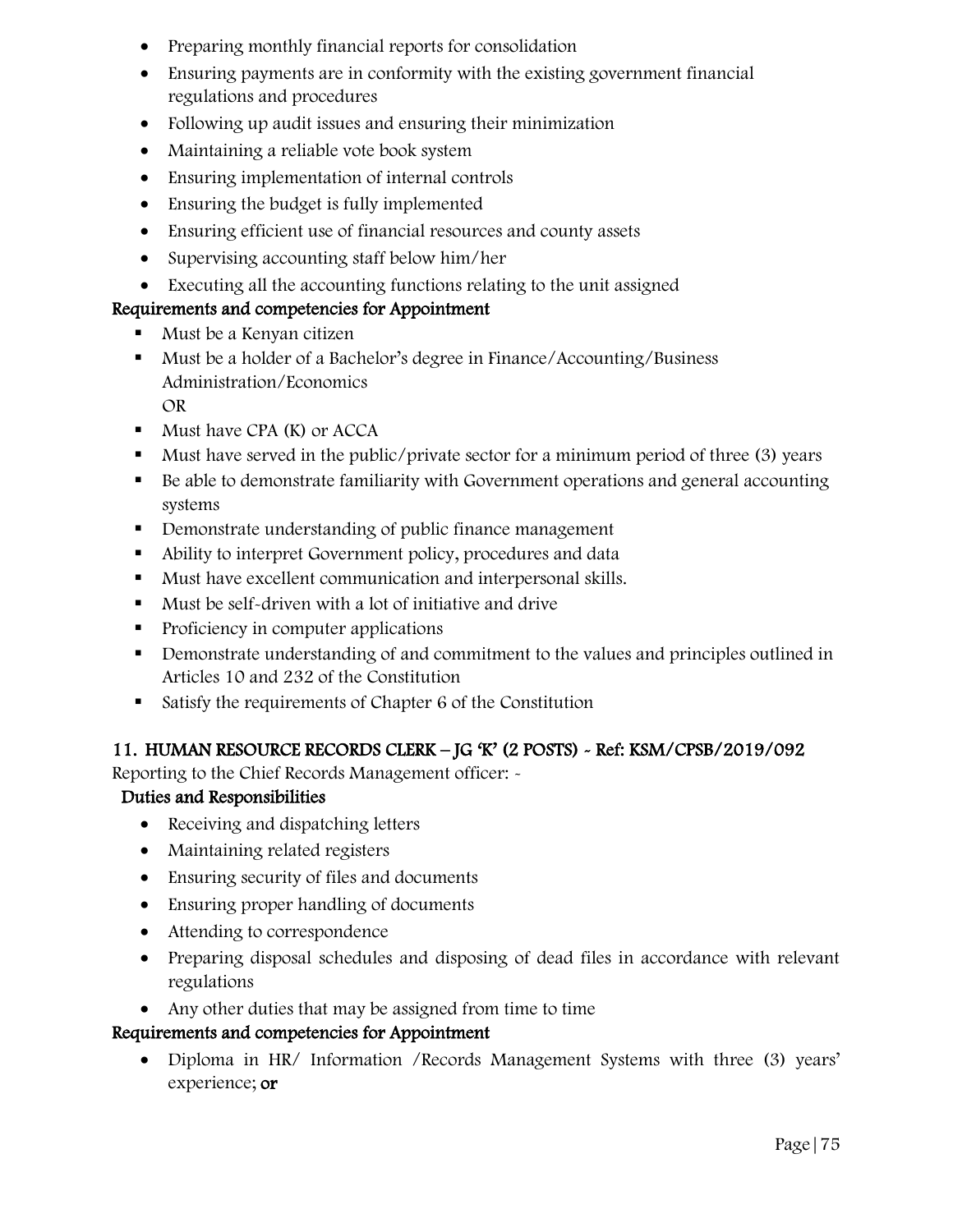Certificate in HR or Information/Records Management Systems with three (3) years' experience in a similar position

- Both degree and diploma should be from recognized institutions
- Demonstrate understanding of and commitment to the values and principles outlined in Articles 10 and 232 of the Constitution
- Satisfy the requirements of Chapter 6 of the Constitution

# 12. ACCOUNTS CLERK I -JG 'H' (1 POST) - Ref: KSM/CPSB/2019/093

The officer will be responsible to the Accountant in charge of the respective unit or section she or he is serving

### Duties and Responsibilities

- Executing all the clerical accounting functions relating to the unit assigned Maintaining cash books
- Posting of ledgers
- Filling of vouchers in an orderly way for ease of retrieval
- Balancing ledgers
- Doing journal entries
- Processing LPOs, payments and payment vouchers
- Ensuring payments are in conformity with the existing Government financial regulations and procedures
- Maintaining a reliable vote book system
- Ensuring implementation of internal controls
- Performing any other duty as may be assigned from time to time

### Requirements and competencies for Appointment

- Must be a Kenyan Citizen
- Must have a Diploma in Accounting from a recognized institution or a Kenya Accounts
- Technician Course (KATC) finalist qualification with a minimum of three (3) years' experience, OR
- A pass in Part II of the Certified Public Accounts (CPA) Examination with a minimum of three (3) years' experience in a busy accounting environment
- Must have excellent communication and interpersonal skills.
- Must be self-driven with a lot of initiative and drive
- Proficiency in computer applications
- Ability to work with minimum supervision
- Demonstrate understanding of and commitment to the values and principles outlined in Articles 10 and 232 of the Constitution.
- Satisfy the requirements of Chapter 6 of the Constitution of Kenya

# 13. HUMAN RESOURCE CLERK – JG 'K' ( 1 POST) - Ref: KSM/CPSB/2019/094

Reporting to the Senior Human Resource officer:-

# Duties and Responsibilities

• Receiving and dispatching letters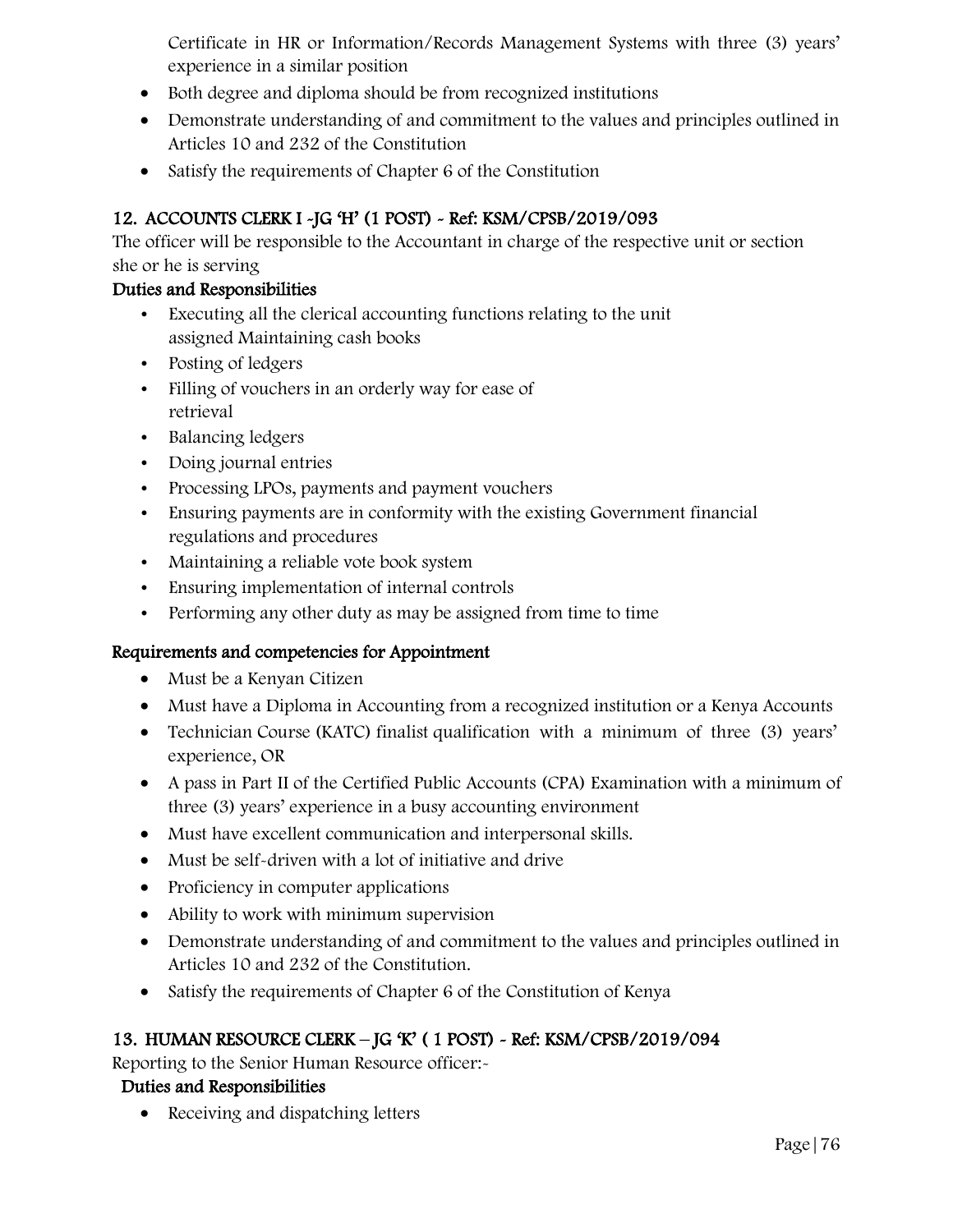- Maintaining related registers
- Ensuring security of files and documents
- Ensuring proper handling of documents
- Attending to correspondence
- Preparing disposal schedules and disposing of dead files in accordance with relevant regulations
- Any other duties that may be assigned from time to time

 Diploma in HR/ Information /Records Management Systems with three (3) years' experience; or

Certificate in HR or Information/Records Management Systems with three (3) years' experience in a similar position

- Both degree and diploma should be from recognized institutions
- Demonstrate understanding of and commitment to the values and principles outlined in Articles 10 and 232 of the Constitution
- Satisfy the requirements of Chapter 6 of the Constitution

# 14. ICT ASSISTANT – JG 'H' (1 POST) - Ref: KSM/CPSB/2019/095

Reporting to the ICT Officer

### Duties and Responsibilities

- Provide user support and training of users
- Assisting in the implementation of the computer systems and associated links
- Writing and testing simple computer programs according to instructions and specifications
- Monitoring the performance of IT and ICT equipment and associated peripherals
- Repairs and maintenance of ICT equipment and associated peripherals Any other duties that may be assigned from time to time

### Requirements and competencies for Appointment.

- Diploma in Information Technology or Electronics and Information Technology or equivalent Competencies from a recognized institution with two (2) years' experience.
- The Kenya Certificate of Secondary Education with at least a C plain in Mathematics and English/Kiswahili or its approved equivalent.
- Demonstrate understanding of and commitment to the values and principles outlined in Articles 10 and 232 of the Constitution
- Satisfy the requirements of Chapter 6 of the Constitution

# 15. PROCUREMENT ASSISTANT - JG 'H' (1 POST) - Ref: KSM/CPSB/2019/096

Reporting to the Procurement Officer

### Duties and Responsibilities

- Issuing and receiving items and documents at the stores
- Assisting in stock taking periodically
- Preparing monthly reports
- Ensuring proper reconciliation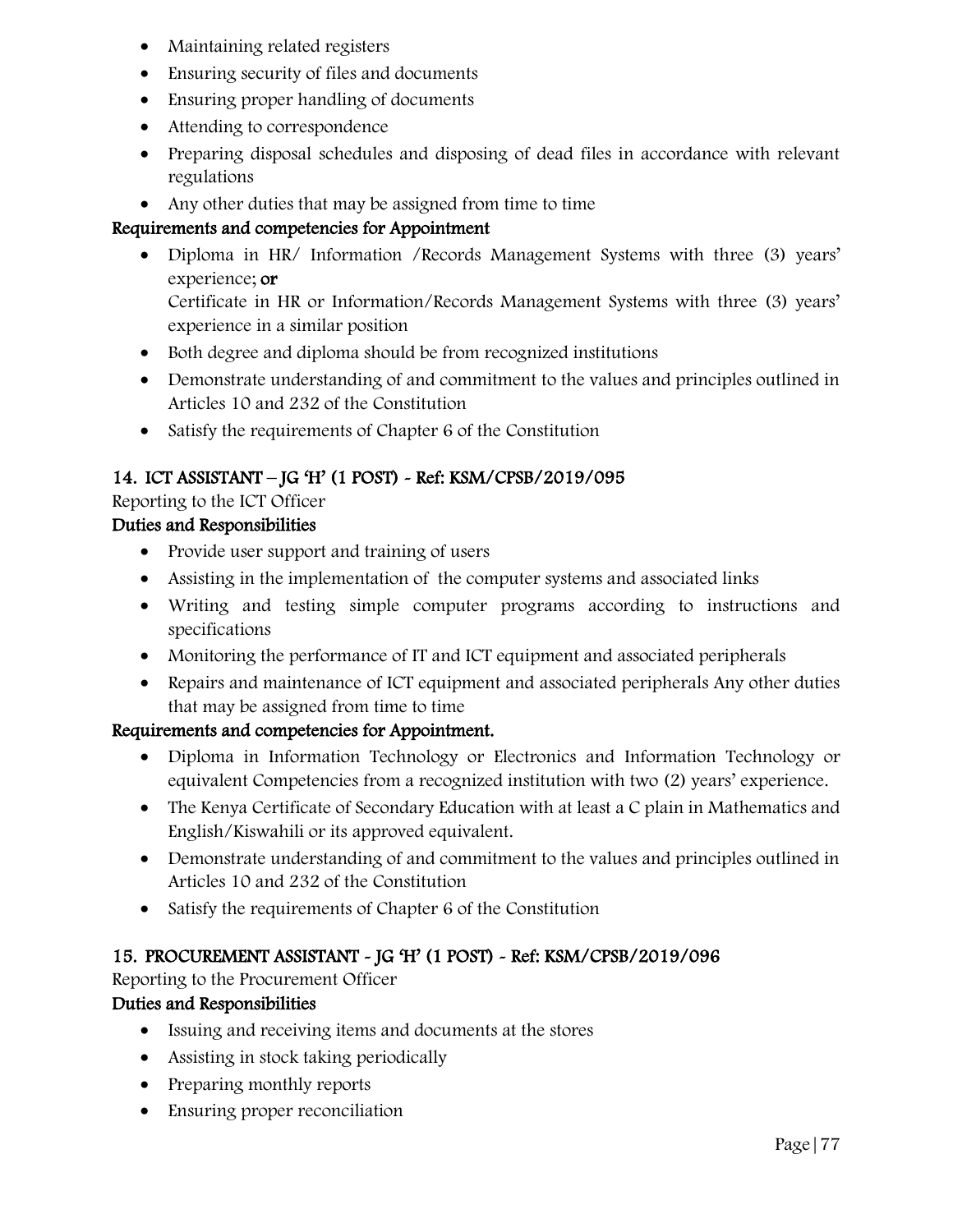• Any other duties as may be assigned

### Requirements and competencies for Appointment

- Be a Kenyan citizen
- Be a holder of a Diploma in Supplies Management or its equivalent from a recognised institution with three (3) years' experience
- Must have excellent communication and interpersonal skills.
- Must be self-driven with a lot of initiative and drive
- Proficiency in computer applications
- Demonstrate understanding of and commitment to the values and principles outlined in Articles 10 and 232 of the Constitution.
- Satisfy the requirements of Chapter 6 of the Constitution of Kenya

### 16. DRIVER – JG 'D' (2 POSTS) - Ref: KSM/CPSB/2019/097 Duties and Responsibilities

- Driving motor vehicles as authorized
- Safety of the passengers and/or goods therein
- Maintenance of work tickets for vehicles assigned
- Carrying out routine checks on the vehicles' cooling, oil, electrical, brake systems and tyre pressure
- Detecting and reporting malfunction of vehicles
- Ensuring security of the vehicle on and off the road;
- Maintaining cleanliness of the vehicle

#### Requirements and competencies for Appointment

- A valid driving licence free from any accidents and valid for any of the classes of vehicles which the officer is required to drive.
- Mechanics training will be an added advantage
- At least five (5) years' working experience.
- Must have demonstrated disciplined lifestyle, outstanding professional competence and integrity in work performance and results.
- Must be pleasant and disciplined with the ability to work with different groups of people
- Demonstrate understanding of and commitment to the values and principles outlined in Articles 10 and 232 of the Constitution
- Satisfy the requirements of Chapter 6 of the Constitution

### 17. LEGAL CLERK - JG 'J/K' (1 POST) - Ref: KSM/CPSB/2019/098

The Legal Clerk will be answerable to the Legal Officer

#### Duties and Responsibilities

- Drafting legal documents under the supervision of the Legal Officer
- Organizing the legal department registry
- Filing of court documents and any other legal documents
- Carrying out searches and research on legal issues